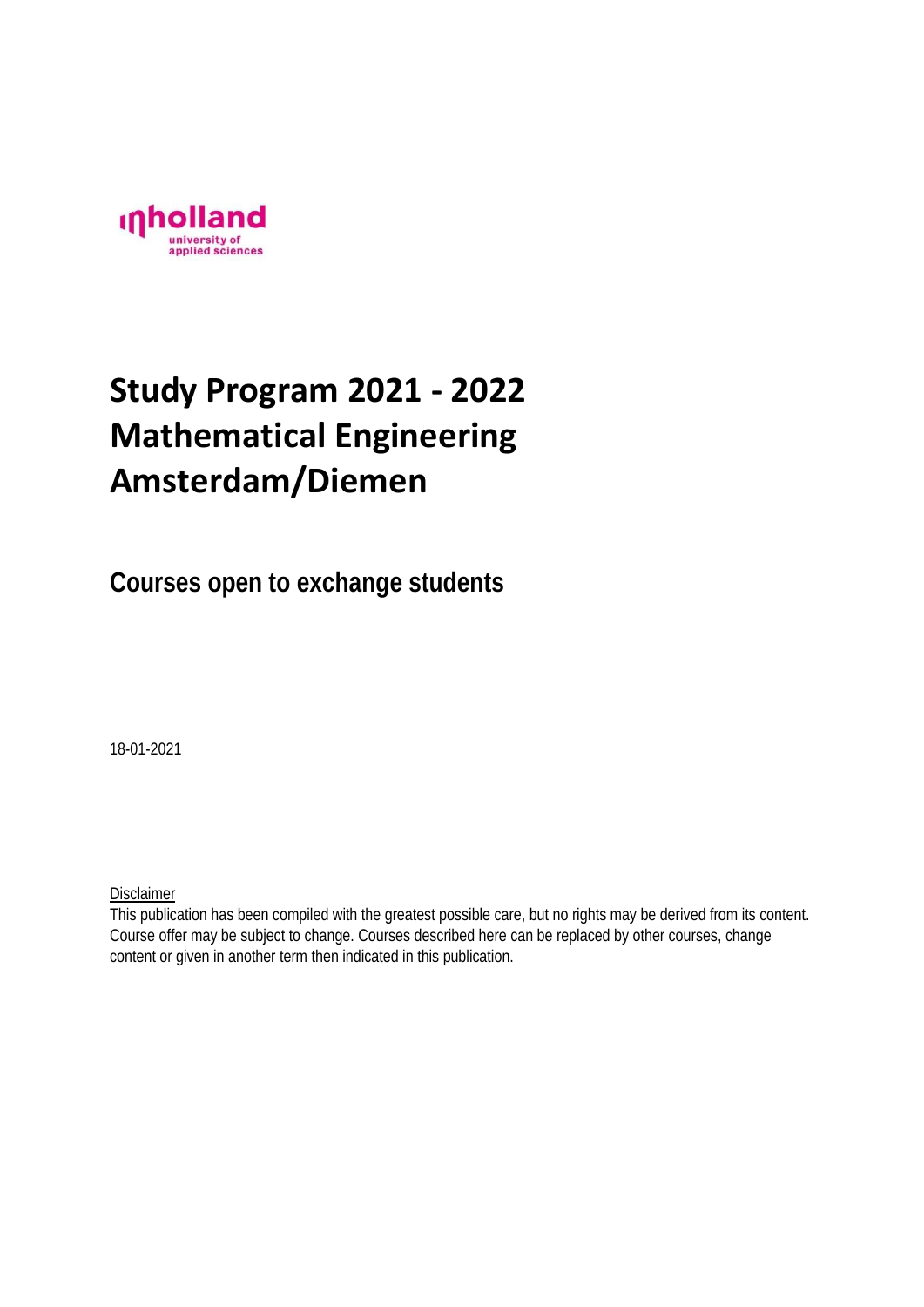# **Introduction**

This document describes the courses open for exchange students in the Mathematical Engineering program. The program may be subject to change.

An exchange student can compose his/her own program choosing any courses described in this document. However, when choosing courses from higher years we expect students to have the knowledge and skills from previous years. Also, when selecting courses from different years, the courses might have an overlap in scheduling making it difficult to attend both. Furthermore, the sending university (home university of the student) may impose restrictions on the program.

One term consists of 10 weeks.

A program for a semester of 20 weeks (2 terms) consists of 30 credits (15 credits per term). In this document you can see which course will be scheduled in which term.

- Term 1: September November
- Term 2: November January
- Term 3: February April
- Term 4: April June/July

Ms. Margje Penning is the coordinator of the Exchange Students at Mathematical Engineering Amsterdam/Diemen. If you have any questions about the exchange program, if you want to consult about your possible program or if you need more information, please feel free to contact her. e-mail: [margje.penning@inholland.nl](mailto:margje.penning@inholland.nl) telephone: +31 6 2041 3644.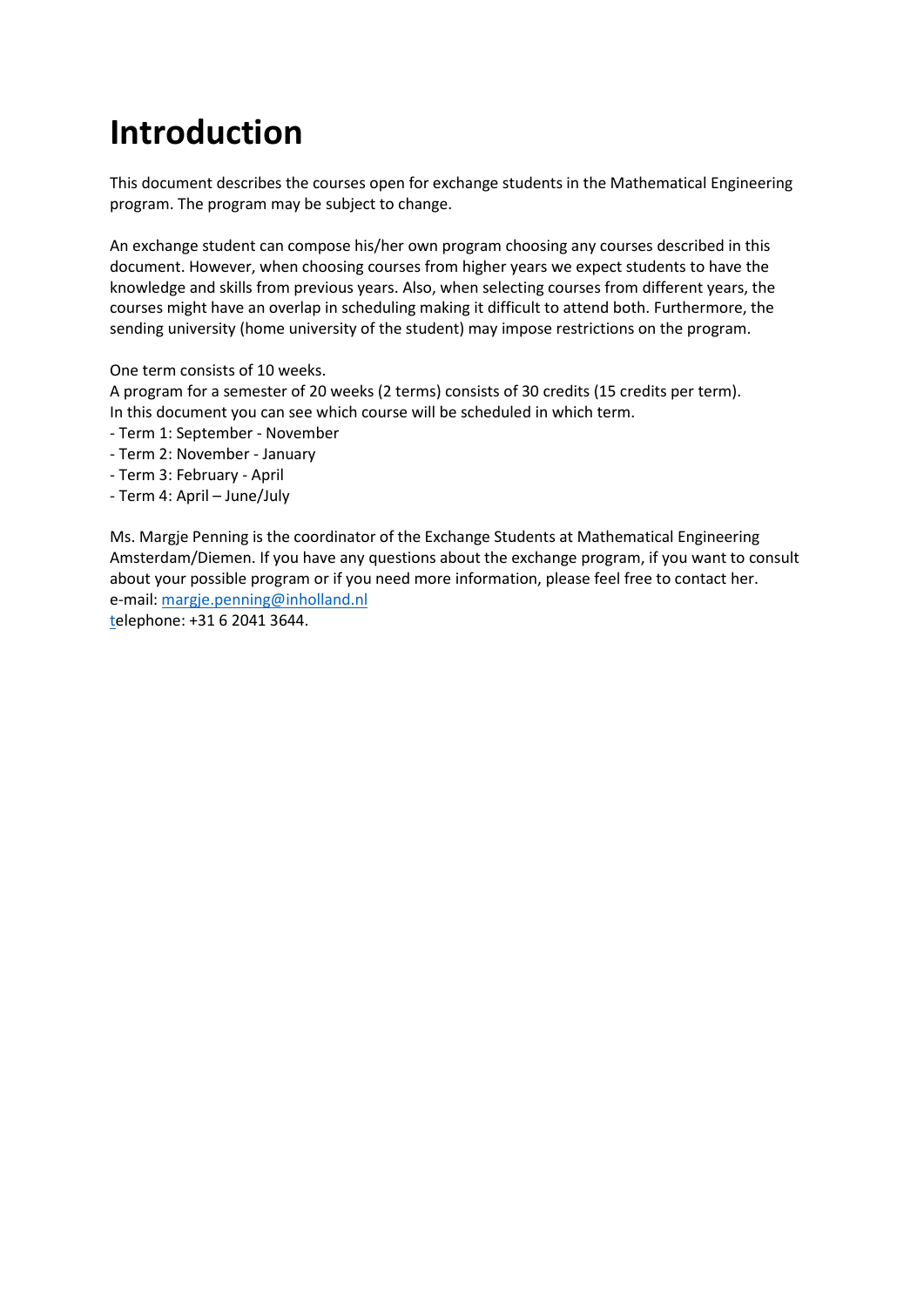# Table of content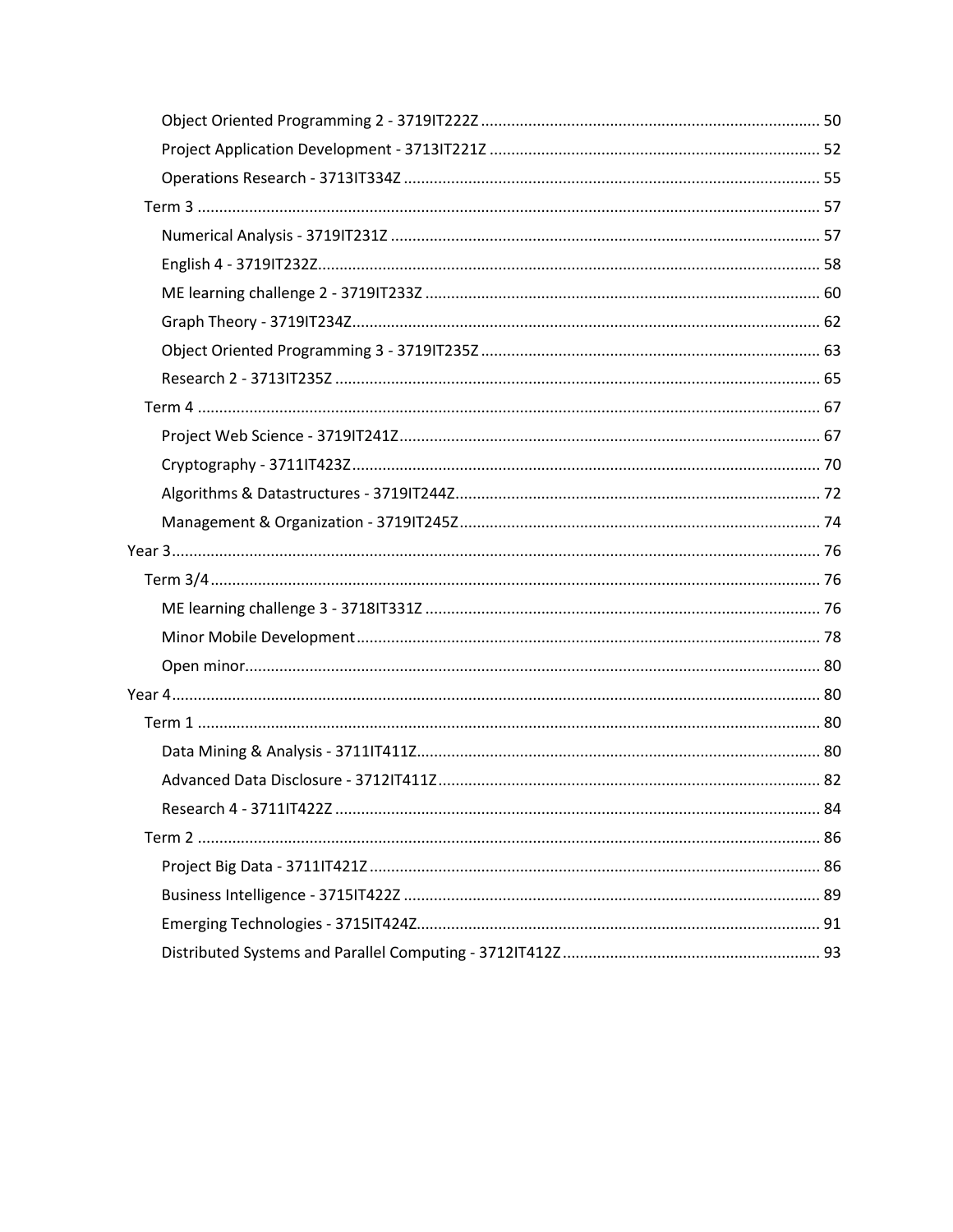# <span id="page-4-1"></span><span id="page-4-0"></span>**Description of Units of Study Year 1**

### <span id="page-4-3"></span><span id="page-4-2"></span>**Term 1**

### **IT Essentials - 3719IT111Z**

| Academic year                    | Term    | Name of examination<br>component                        |                     | Qualitative<br>requirement<br><b>BSR</b>                                                                                                                                                                                                                                                                                                                                                                                                                                                                                                                                                                                                                                                                                                                         | <b>Study load</b><br>in credits |
|----------------------------------|---------|---------------------------------------------------------|---------------------|------------------------------------------------------------------------------------------------------------------------------------------------------------------------------------------------------------------------------------------------------------------------------------------------------------------------------------------------------------------------------------------------------------------------------------------------------------------------------------------------------------------------------------------------------------------------------------------------------------------------------------------------------------------------------------------------------------------------------------------------------------------|---------------------------------|
| $\vert$ 1                        | Term 1  | <b>IT Essentials</b>                                    |                     | $\rm No$                                                                                                                                                                                                                                                                                                                                                                                                                                                                                                                                                                                                                                                                                                                                                         | $\overline{5}$                  |
| Module name and code             |         | <b>Assessment</b><br>scale                              | Required<br>minimum | Weighting<br>Factor                                                                                                                                                                                                                                                                                                                                                                                                                                                                                                                                                                                                                                                                                                                                              | Number of<br>study hours        |
| IT Essentials, 3719IT111A        |         | Grade (10-<br>100)                                      | score<br>55         | 100%                                                                                                                                                                                                                                                                                                                                                                                                                                                                                                                                                                                                                                                                                                                                                             | 140                             |
| Content of unit of<br>study      |         |                                                         |                     | A Mathematical Engineer works on the cutting edge of mathematics and<br>information technology, applying the first in the second. Many if not most<br>of these applications are built-in software and run on computer hardware.                                                                                                                                                                                                                                                                                                                                                                                                                                                                                                                                  |                                 |
|                                  |         | himself instead of having to rely on technical support. |                     | In order to understand the consequences of the underlying hardware - and<br>middleware - he/ she needs an understanding of the technology used.<br>While it is unnecessary to understand each and every detail, a good<br>overview is required as well as some insight in what's going on under the<br>hood. As an added bonus this allows the engineer to solve many issues<br>This course will cover the IT infrastructure as it is used at many<br>organisations, both large and small. Discussed are personal computers,<br>peripherals (for example printers), the network and the functioning of a<br>service desk. The course prepares for taking the CompTIA+ exam; this<br>can be done at an external testing centre and is not included in the course. |                                 |
| Phase of Bachelor's<br>programme |         | Suitable for the profession                             |                     |                                                                                                                                                                                                                                                                                                                                                                                                                                                                                                                                                                                                                                                                                                                                                                  |                                 |
| Learning outcomes                | (8.1.3) |                                                         |                     | After successfully completing this module, the student is able to:<br>Explain the general structure and working of a computer system                                                                                                                                                                                                                                                                                                                                                                                                                                                                                                                                                                                                                             |                                 |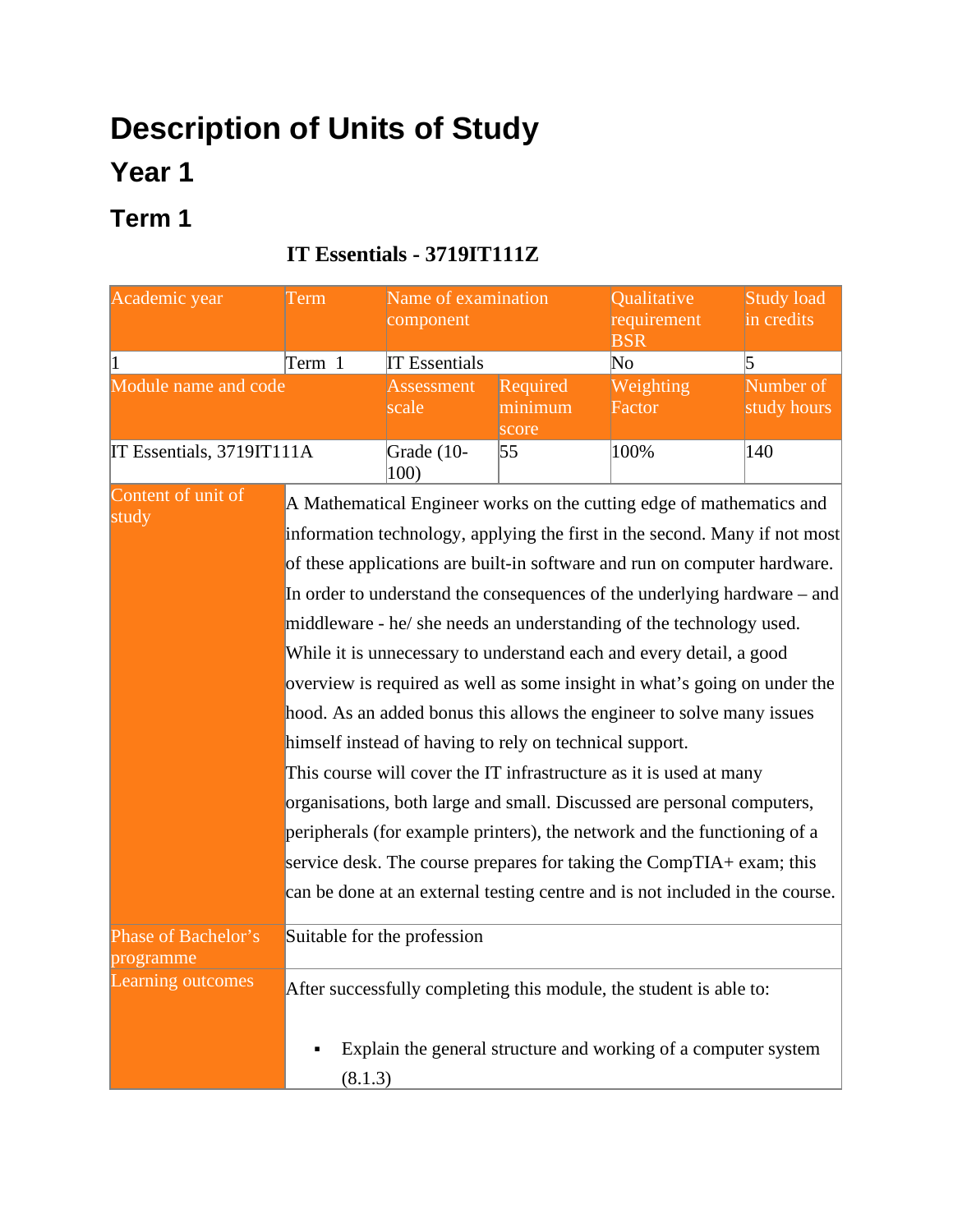|                                                                                     | Plan and execute preventive and corrective maintenance on a<br>simple IT infrastructure $(4.1.3)$<br>Select relevant sources on hardware, middleware and software<br>aimed at a specific domain (7.1.1)<br>Design a specialized computer system for a given purpose $(2.1.3)$<br>Install, configure and troubleshoot a personal computer or laptop<br>and its connection to a local network and peripherals $(3.1.2)$ |  |  |  |
|-------------------------------------------------------------------------------------|-----------------------------------------------------------------------------------------------------------------------------------------------------------------------------------------------------------------------------------------------------------------------------------------------------------------------------------------------------------------------------------------------------------------------|--|--|--|
| Requirements for<br>participation in units<br>of study (See also<br>Article 29 TER) | None                                                                                                                                                                                                                                                                                                                                                                                                                  |  |  |  |
| <b>Compensation (See</b>                                                            | No                                                                                                                                                                                                                                                                                                                                                                                                                    |  |  |  |
| also Article 127 TER)<br>Specific details                                           | None                                                                                                                                                                                                                                                                                                                                                                                                                  |  |  |  |
| <b>Assessment</b>                                                                   | $2.1.3$ - Create the design of a delimited part of an app, application or                                                                                                                                                                                                                                                                                                                                             |  |  |  |
| objectives/criteria                                                                 | information system using a given modelling technique.                                                                                                                                                                                                                                                                                                                                                                 |  |  |  |
|                                                                                     | 3.1.2 - Build, test and deliver a prototype of an app, application or                                                                                                                                                                                                                                                                                                                                                 |  |  |  |
|                                                                                     | information system.                                                                                                                                                                                                                                                                                                                                                                                                   |  |  |  |
|                                                                                     | 4.1.3 - Use management protocols and systems for data management.                                                                                                                                                                                                                                                                                                                                                     |  |  |  |
|                                                                                     | 7.1.1 - Select and apply relevant, trustworthy, and recent sources to get a                                                                                                                                                                                                                                                                                                                                           |  |  |  |
|                                                                                     | better understanding of the problem and theoretical background.                                                                                                                                                                                                                                                                                                                                                       |  |  |  |
|                                                                                     | 8.1.3 - Apply knowledge, insights and skills.                                                                                                                                                                                                                                                                                                                                                                         |  |  |  |
| Details of assessments                                                              | Written with Each chapter is tested with an online chapter test. These are<br>test session<br>to be done after class, and have to be finished before next<br>class starts.<br>The course is finalized with two exams:                                                                                                                                                                                                 |  |  |  |
|                                                                                     | An exam on the computer to test theoretical<br>knowledge and understanding.<br>A practical test on computer components, electronics<br>and troubleshooting to test practical skill.                                                                                                                                                                                                                                   |  |  |  |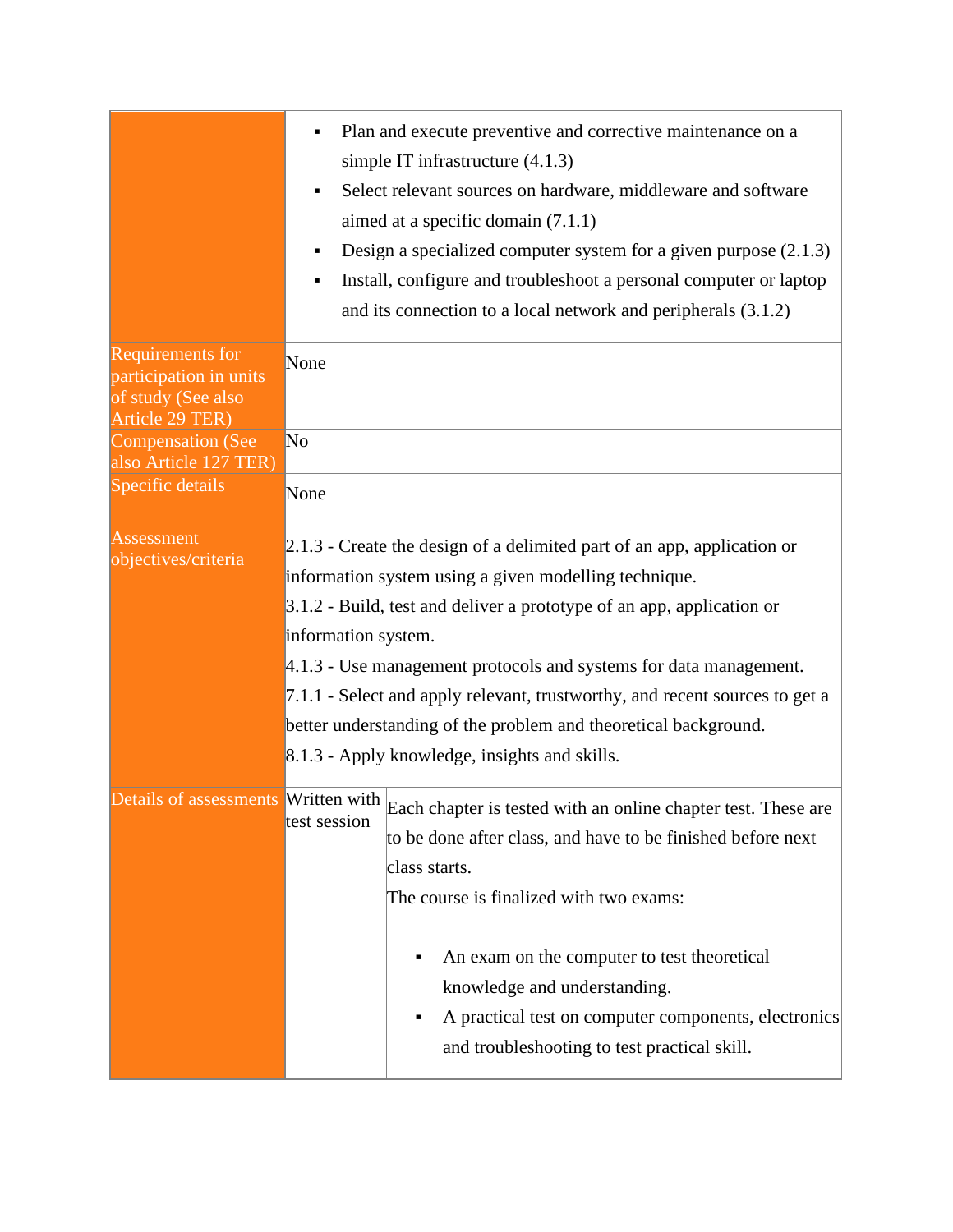| activities                                                 |                        | Strategies and teaching Classes usually starts with a speed presentation of the theory that week |
|------------------------------------------------------------|------------------------|--------------------------------------------------------------------------------------------------|
|                                                            |                        | (going over all chapters that week) or a demonstration of some practical                         |
|                                                            |                        | skill, and is meant for students to ask questions on those elements they                         |
|                                                            |                        | did not (yet) fully grasp. Most of the class is used to do practical work                        |
|                                                            | and exercises.         |                                                                                                  |
|                                                            |                        | Because there is little time reserved for theory, students are required to                       |
|                                                            |                        | quick-read the relevant chapters before class and read the materials again                       |
|                                                            | in detail after class. |                                                                                                  |
|                                                            |                        | After a class, students have one week to do the chapters tests for that                          |
|                                                            |                        | week. These are part of the final grade as well.                                                 |
| Contact hours for<br>strategies and teaching<br>activities | 21                     |                                                                                                  |
| Compulsory<br>attendance (See also<br>Article 115 TER)     | Yes                    |                                                                                                  |
| Permitted aids                                             |                        |                                                                                                  |

### **English 1 - 3713IT114Z**

<span id="page-6-0"></span>

| Academic year               | Term      | Name of examination<br>component |                              | <b>Qualitative</b><br>requirement<br><b>BSR</b>                                                                                                                                                                                                                                                                                                                          | <b>Study load</b><br>in credits |
|-----------------------------|-----------|----------------------------------|------------------------------|--------------------------------------------------------------------------------------------------------------------------------------------------------------------------------------------------------------------------------------------------------------------------------------------------------------------------------------------------------------------------|---------------------------------|
|                             | Term 1    | Professionalization              |                              | Yes                                                                                                                                                                                                                                                                                                                                                                      | 2                               |
| Module name and code        |           | <b>Assessment</b><br>scale       | Required<br>minimum<br>score | Weighting<br>Factor                                                                                                                                                                                                                                                                                                                                                      | Number of<br>study hours        |
| English 1, 3713IT114A       |           | Grade (10-<br>100)               | 55                           | 100%                                                                                                                                                                                                                                                                                                                                                                     | 56                              |
| Content of unit of<br>study | language. |                                  |                              | Students enrolling in this course come both from the Netherlands and<br>abroad will already have a good command of the English language in<br>order to follow the ME courses, which are all taught in the English<br>Nevertheless, English is an important language in the field of technology,<br>especially mathematics and information technology. Written and verbal |                                 |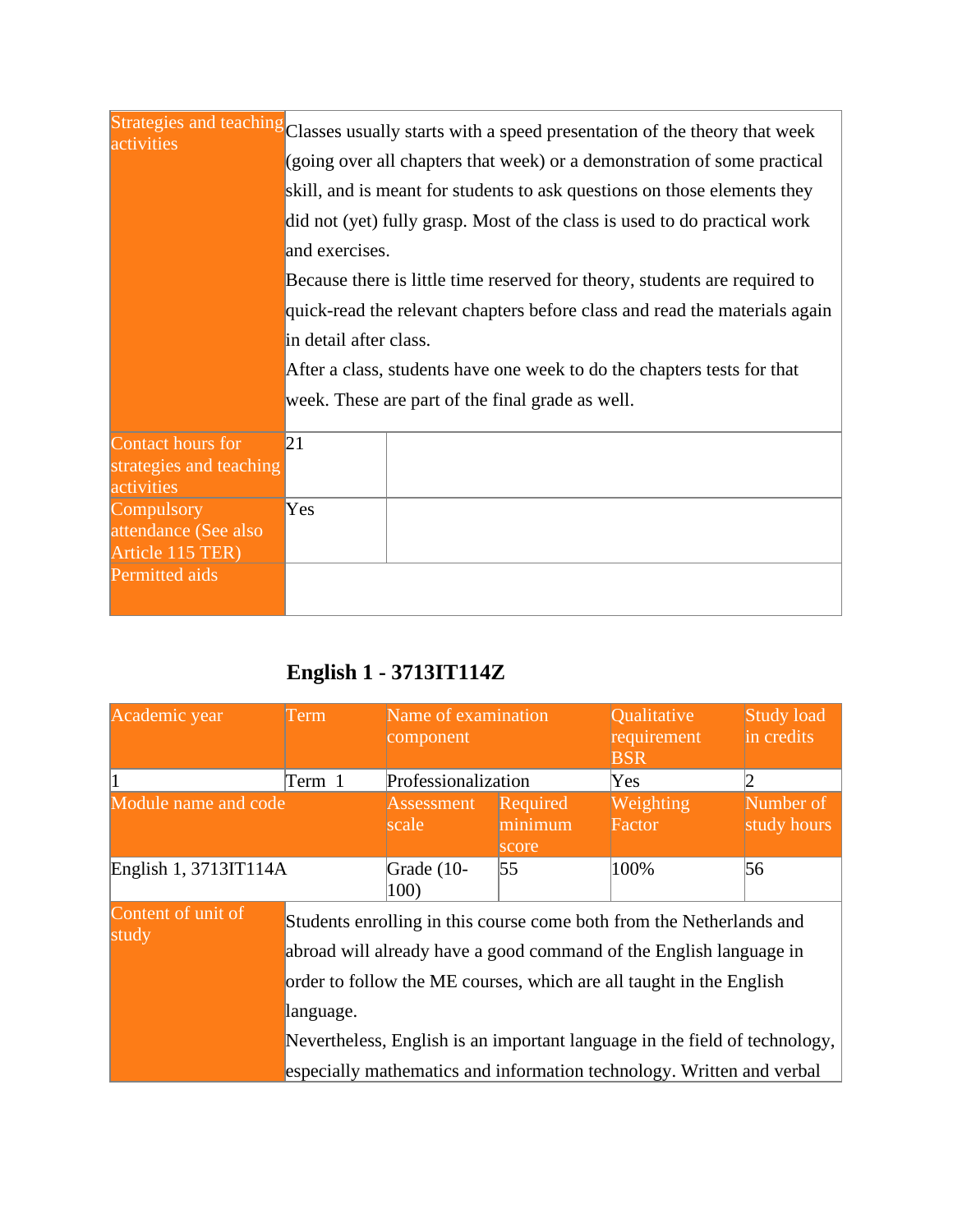|                                                                                            | communication forms an even greater importance as a foundation to           |  |  |  |  |
|--------------------------------------------------------------------------------------------|-----------------------------------------------------------------------------|--|--|--|--|
|                                                                                            | business communication.                                                     |  |  |  |  |
|                                                                                            | During the English courses the emphasis will be on reading, writing,        |  |  |  |  |
|                                                                                            | listening, speaking and communicating. The courses start with an            |  |  |  |  |
|                                                                                            | emphasis on acquiring new English vocabulary (formal vs informal),          |  |  |  |  |
|                                                                                            | reviewing English grammar and will subsequently focus on speaking and       |  |  |  |  |
|                                                                                            | writing. Especially writing will be the focus of attention and be presented |  |  |  |  |
|                                                                                            | in the form of letters, memos, research essays and reports. These           |  |  |  |  |
|                                                                                            | assignments will be spread out over the 5 modules of English given in       |  |  |  |  |
|                                                                                            | years 1 and 2. Developing professional English skills prepares the student  |  |  |  |  |
|                                                                                            | not only for the final thesis, but also for the professional work field.    |  |  |  |  |
|                                                                                            | English 1: this course aims at bringing your reading level up to $C1$ and   |  |  |  |  |
|                                                                                            | level of writing to level B1.                                               |  |  |  |  |
| Phase of Bachelor's<br>programme                                                           | Suitable for the profession                                                 |  |  |  |  |
| Learning outcomes                                                                          | 8.1.1 Communicate effectively, both orally and in writing.                  |  |  |  |  |
| <b>Requirements for</b><br>participation in units<br>of study (See also<br>Article 29 TER) | None.                                                                       |  |  |  |  |
| <b>Compensation (See</b><br>also Article 127 TER)                                          | No                                                                          |  |  |  |  |
| Specific details                                                                           | Prerequisites: none, except that the level of English should at least be at |  |  |  |  |
|                                                                                            | B1CEF.                                                                      |  |  |  |  |
| Assessment                                                                                 | <b>Assessment criteria</b>                                                  |  |  |  |  |
| objectives/criteria                                                                        | <b>Components</b> - Accurately uses correct business letter format          |  |  |  |  |
|                                                                                            | (heading, greeting, introduction, body, closure, signature,                 |  |  |  |  |
|                                                                                            | enclosure, and copy)                                                        |  |  |  |  |
|                                                                                            | <b>Content</b> - Letter clearly states the purpose - uses Appropriate       |  |  |  |  |
|                                                                                            | explanations or facts used to support the main idea "                       |  |  |  |  |
|                                                                                            | Appearance - using correct spacing, font, and format and lay-out            |  |  |  |  |
|                                                                                            | Language Usage - Accurate use of punctuation and grammar,                   |  |  |  |  |
|                                                                                            | vocabulary at B1/B2 level, No spelling errors                               |  |  |  |  |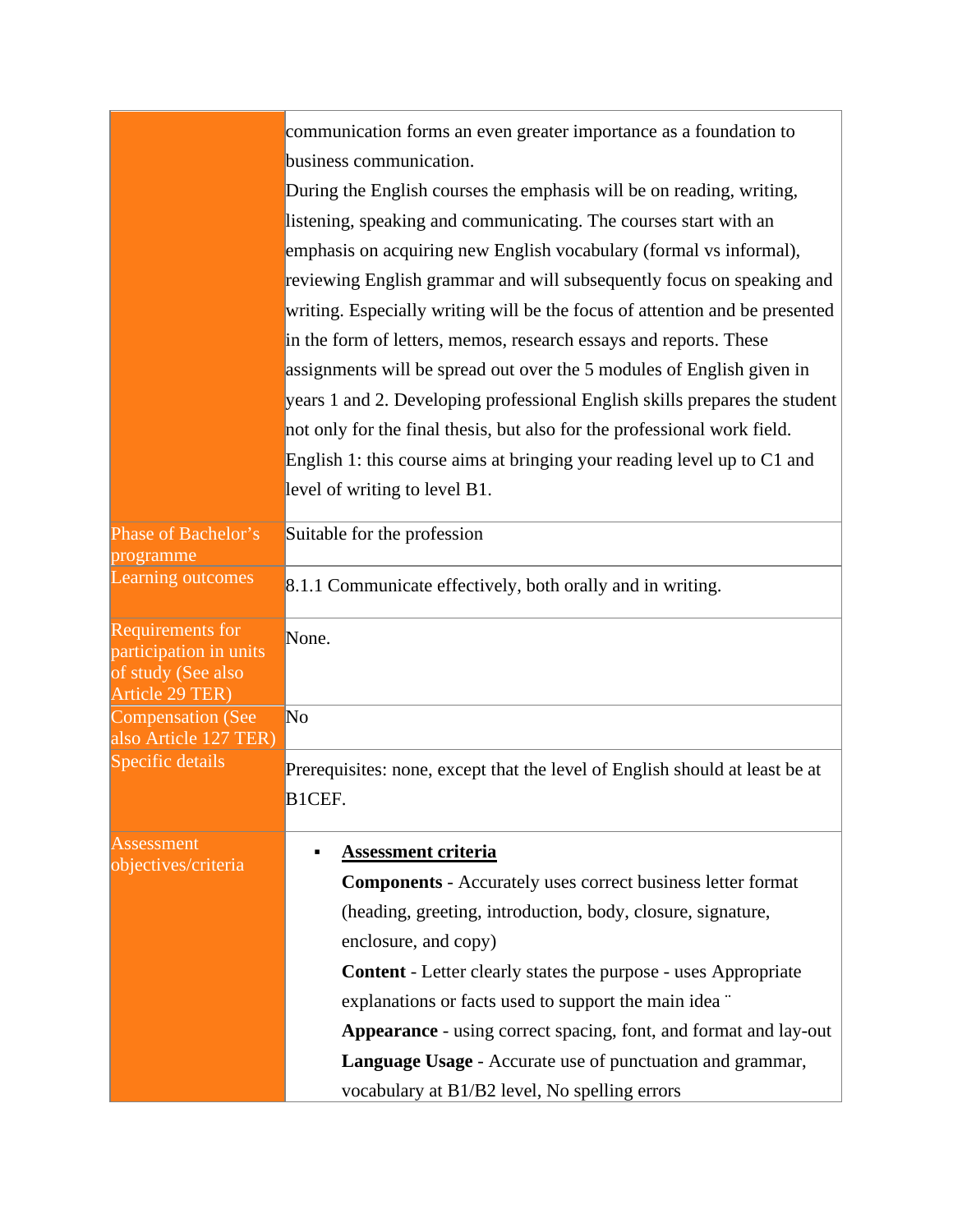|                                       |                   | <b>PRESENTATION</b>                                                                                  |
|---------------------------------------|-------------------|------------------------------------------------------------------------------------------------------|
|                                       |                   | <b>Assessment criteria</b>                                                                           |
|                                       |                   | The presentation is assessed on the following criteria:                                              |
|                                       |                   | Used aids in media, such as PowerPoint, Prezi, Rocket                                                |
|                                       |                   | Slide etc., attractiveness of the presentation                                                       |
|                                       | ٠                 | Topic, complexness or execution of the assignment                                                    |
|                                       |                   | Pronunciation                                                                                        |
|                                       | ٠                 | Structured presentation: introduction, body, conclusion,                                             |
|                                       |                   | sign-posting, presentation techniques, attitude in front of                                          |
|                                       |                   | the class, meeting conventions for presentations                                                     |
|                                       | ٠                 | Interaction with class during questions                                                              |
|                                       |                   |                                                                                                      |
|                                       |                   | Students attending the presentation are required to ask questions,                                   |
|                                       |                   | have a participative attitude and a keen sense for facts versus                                      |
|                                       |                   | opinions. Audience participation is mandatory and roles will be                                      |
|                                       |                   | divided for giving feedback.                                                                         |
| Details of assessments                | test session      | Written with Written assignments without a formal test sitting.<br>In class presentation (P/F).      |
|                                       |                   | Strategies and teaching The instructional format and educational activities consist of 7 x 4 classes |
| activities                            |                   | in the form of workshops and lectures in which an proactive, participating                           |
|                                       |                   | attitude is expected; an in-term presentation which forms part of the final                          |
|                                       |                   | grade, followed by an individual exam (written assignment)                                           |
| Contact hours for                     | 31                |                                                                                                      |
| strategies and teaching<br>activities |                   |                                                                                                      |
| Compulsory                            | Yes               |                                                                                                      |
| attendance (See also                  |                   |                                                                                                      |
| Article 115 TER)<br>Permitted aids    |                   |                                                                                                      |
|                                       |                   | Individual writing assignments – written outside of class - aids and                                 |
|                                       | sources permitted |                                                                                                      |
|                                       |                   | Presentation: to be decided by student(s). (PowerPoint, Prezi, other)                                |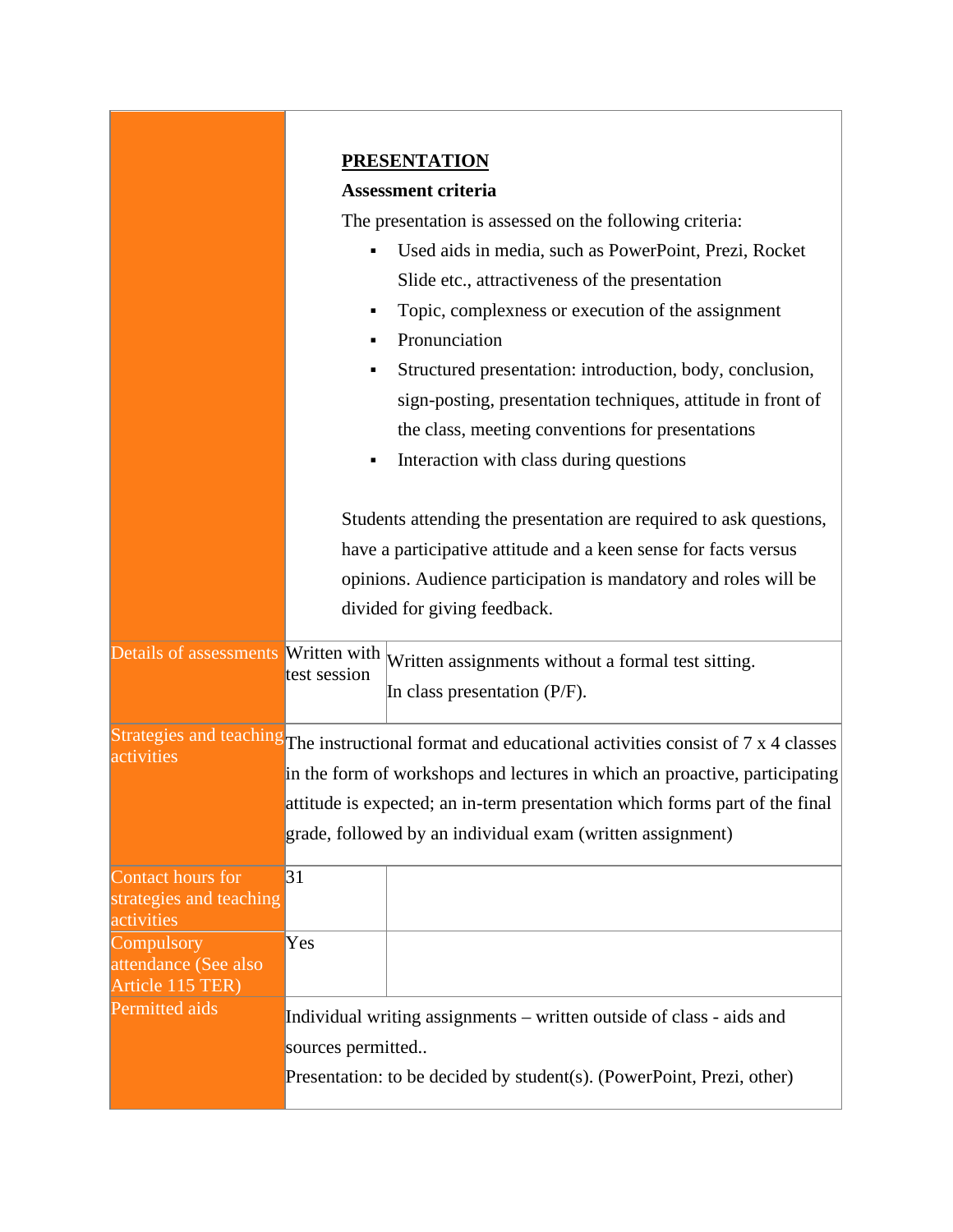<span id="page-9-0"></span>

| Academic year                                                                         | Term          | Name of examination<br>component             |             | Qualitative<br>requirement                                             | Study load<br>in credits |
|---------------------------------------------------------------------------------------|---------------|----------------------------------------------|-------------|------------------------------------------------------------------------|--------------------------|
|                                                                                       |               |                                              |             | <b>BSR</b>                                                             |                          |
|                                                                                       | Term 1        | Software Engineering                         |             | $\rm No$                                                               | $\vert 3 \vert$          |
| Module name and code                                                                  |               | Assessment                                   | Required    | Weighting                                                              | Number of                |
|                                                                                       |               | scale                                        | minimum     | Factor                                                                 | study hours              |
| Programming with Python<br>1,3718IT113A                                               |               | Grade (10-<br>100)                           | score<br>55 | 100%                                                                   | 84                       |
| Content of unit of study                                                              |               |                                              |             | Good programming is about logical structuring and algorithmic          |                          |
|                                                                                       |               |                                              |             | thinking. It means that algorithms have to be designed in a systematic |                          |
|                                                                                       |               |                                              |             | and structured way, in order to make the code easily readable and well |                          |
|                                                                                       | maintainable. |                                              |             |                                                                        |                          |
| Phase of Bachelor's<br>programme                                                      |               | Suitable for the profession                  |             |                                                                        |                          |
| Learning outcomes                                                                     |               | Analysis, design and implementation          |             |                                                                        |                          |
| Requirements for<br>participation in units of<br>study (See also Article<br>$29$ TER) | None          |                                              |             |                                                                        |                          |
| Compensation (See also<br>Article 127 TER)                                            | No            |                                              |             |                                                                        |                          |
| Specific details                                                                      | one           |                                              |             |                                                                        |                          |
| Assessment<br>objectives/criteria                                                     |               |                                              |             |                                                                        |                          |
|                                                                                       | The student:  |                                              |             |                                                                        |                          |
|                                                                                       |               |                                              |             | applies the 'divide and conquer' principle correctly dividing          |                          |
|                                                                                       |               | code between files and functions (2.1.3);    |             |                                                                        |                          |
|                                                                                       |               |                                              |             | uses a proper lay-out and informative comment lines (3.1.2);           |                          |
|                                                                                       |               |                                              |             | can construct a Nassi Schneidermann Diagram (NSD) from a               |                          |
|                                                                                       |               |                                              |             | given problem choosing the correct control structures and              |                          |
|                                                                                       |               | nesting the structures correctly $(1.1.3)$ ; |             |                                                                        |                          |
|                                                                                       |               | can build a simple Python program (3.1.1).   |             |                                                                        |                          |

# **Programming with Python 1 - 3718IT113Z**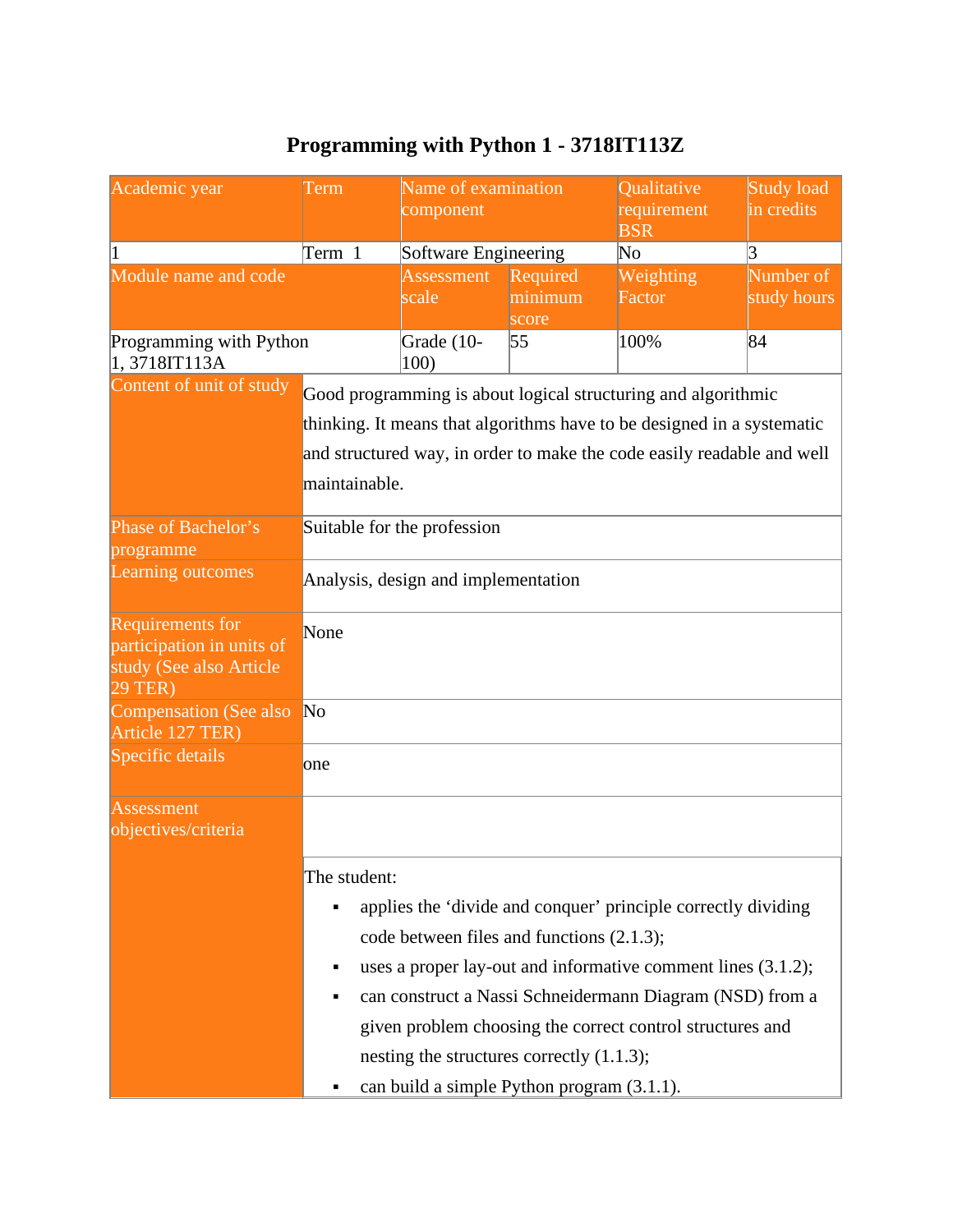|                                                            | understands and applies variables and datastructures correctly<br>in Python $(3.1.2)$ ;<br>applies and creates functions correctly (use of parameters and<br>return, passing by reference or value) (3.1.2);<br>uses given functions correctly and knows how to find<br>information on predefined Python functions and libraries<br>(3.1.2). |
|------------------------------------------------------------|----------------------------------------------------------------------------------------------------------------------------------------------------------------------------------------------------------------------------------------------------------------------------------------------------------------------------------------------|
| Details of assessments                                     | Written with<br>test session                                                                                                                                                                                                                                                                                                                 |
| Strategies and teaching<br>activities                      | The contact hours are combined lectures with exercises and lab-<br>sessions where the student will work on programming assignments.<br>The students are expected to prepare these sessions by studying the<br>chapters and by making the exercises as indicated in the week<br>overview.                                                     |
| Contact hours for<br>strategies and teaching<br>activities | 45 <br>Lectures, lab work, self-study and working on<br>assignments                                                                                                                                                                                                                                                                          |
| Compulsory attendance<br>(See also Article 115<br>TER)     | Yes                                                                                                                                                                                                                                                                                                                                          |
| <b>Permitted aids</b>                                      | N.A                                                                                                                                                                                                                                                                                                                                          |

#### **Precalculus - 3714IT116Z**

<span id="page-10-0"></span>

| Academic year           | Term   | Name of examination<br>component |                              | Qualitative<br>requirement<br><b>BSR</b> | Study load<br>in credits |
|-------------------------|--------|----------------------------------|------------------------------|------------------------------------------|--------------------------|
|                         | Term 1 | Mathematics                      |                              | Yes                                      |                          |
| Module name and code    |        | <b>Assessment</b><br>scale       | Required<br>minimum<br>score | Weighting<br>Factor                      | Number of<br>study hours |
| Precalculus, 3714IT116A |        | Grade $(10-$<br>100)             | $\overline{55}$              | 100%                                     | 112                      |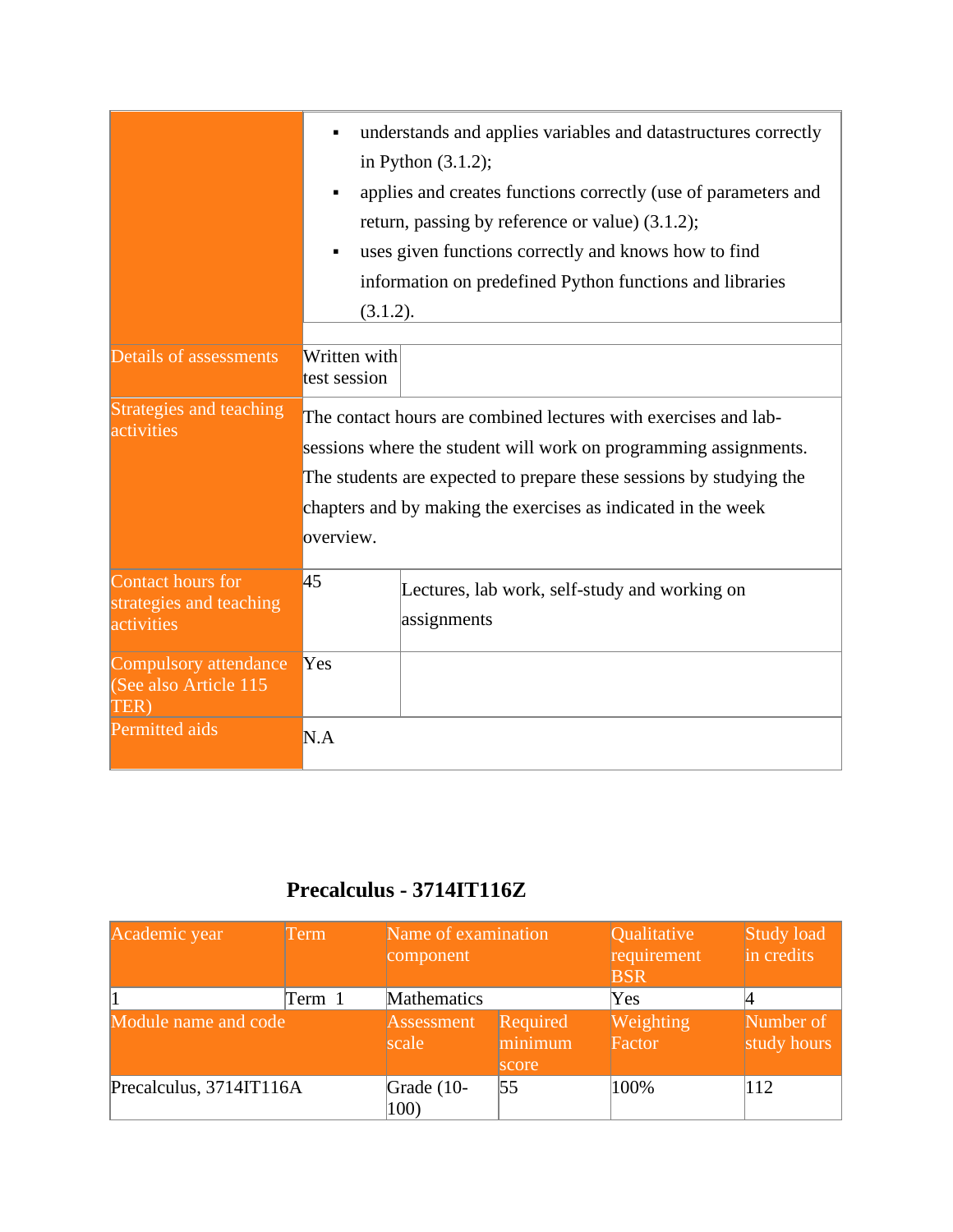| Content of unit of<br>study                                                         | Starting this course has two aims. The first aim is to bridge the possible<br>gap between high school mathematics and the level of mathematics used<br>during your study. The second aim is to accustom students from different<br>nationalities to a common use of mathematical notation and language. To<br>achieve this aim the following topics will certainly be covered: fractions,<br>basic algebra, function, first and second degree equations, logarithms and<br>exponentials.<br>Continuing the course will introduce two important concepts, namely<br>function, and limit. |
|-------------------------------------------------------------------------------------|-----------------------------------------------------------------------------------------------------------------------------------------------------------------------------------------------------------------------------------------------------------------------------------------------------------------------------------------------------------------------------------------------------------------------------------------------------------------------------------------------------------------------------------------------------------------------------------------|
| Phase of Bachelor's                                                                 | Suitable for the profession                                                                                                                                                                                                                                                                                                                                                                                                                                                                                                                                                             |
| programme<br>Learning outcomes                                                      | Analyze and Realize                                                                                                                                                                                                                                                                                                                                                                                                                                                                                                                                                                     |
| Requirements for<br>participation in units<br>of study (See also<br>Article 29 TER) | None                                                                                                                                                                                                                                                                                                                                                                                                                                                                                                                                                                                    |
| Compensation (See<br>also Article 127 TER)                                          | N <sub>o</sub>                                                                                                                                                                                                                                                                                                                                                                                                                                                                                                                                                                          |
| Specific details                                                                    | None                                                                                                                                                                                                                                                                                                                                                                                                                                                                                                                                                                                    |
| Assessment<br>objectives/criteria                                                   | the student can analyse and can conduct computations with<br>reasonable numeracy and accuracy<br>the student can conduct computations with fractions and roots,<br>٠<br>with numbers and variables<br>the student can factorize a polynomial and can conduct a long<br>٠<br>division of a polynomial with variables<br>the student can recognize mathematical functions; the student can<br>compute and apply properties of functions<br>the student can solve types of (systems of) equations and<br>inequalities                                                                      |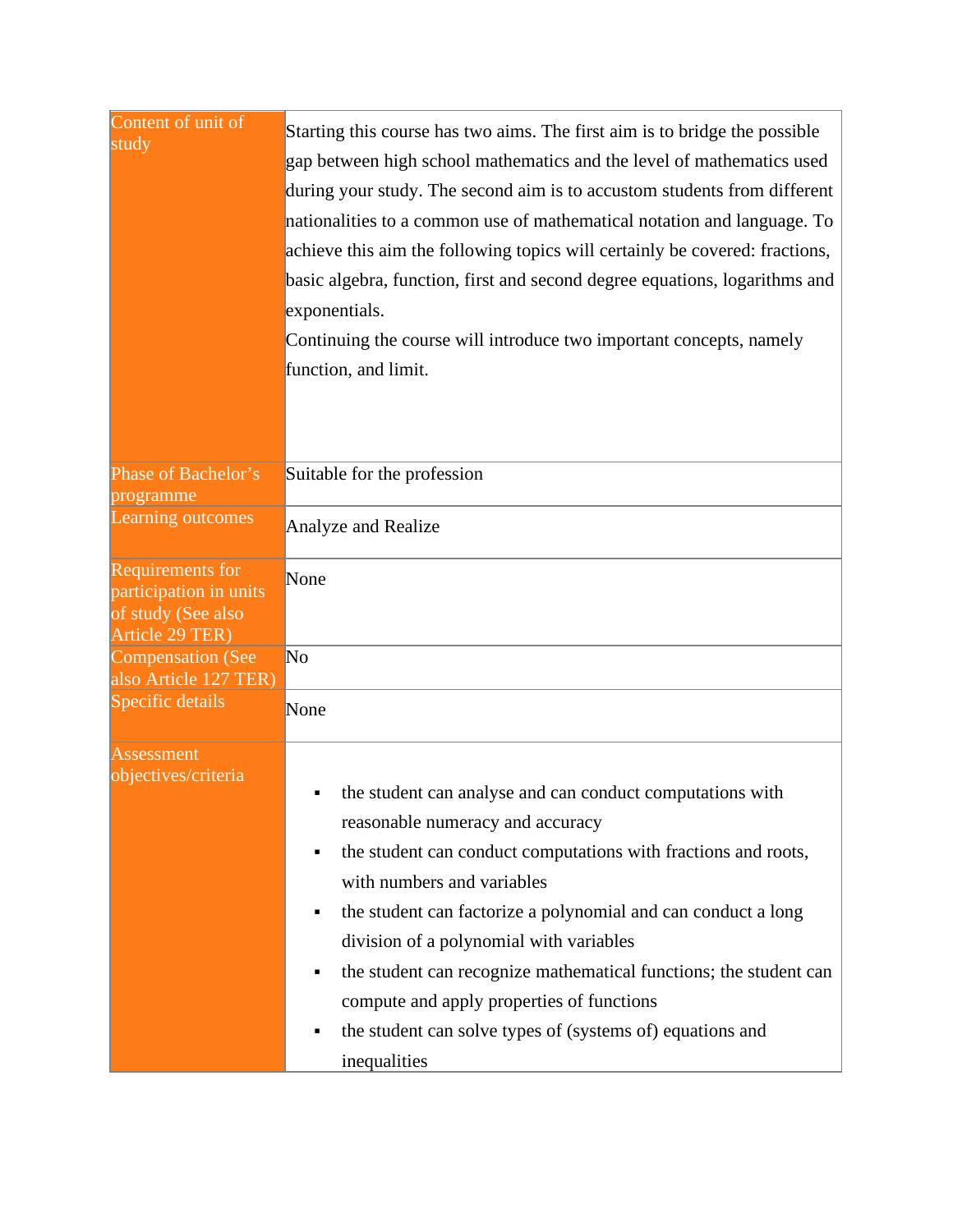|                                                            | equations                                 | the student can compute and apply properties of simple<br>trigonometric functions; the student can solve simple<br>trigonometric equations<br>the student can compute properties of logarithmic and exponential<br>functions; the student can solve with these functions simple                                                                                                                                                                                                  |  |  |
|------------------------------------------------------------|-------------------------------------------|----------------------------------------------------------------------------------------------------------------------------------------------------------------------------------------------------------------------------------------------------------------------------------------------------------------------------------------------------------------------------------------------------------------------------------------------------------------------------------|--|--|
| Details of assessments Written with Written exam.          | test session                              |                                                                                                                                                                                                                                                                                                                                                                                                                                                                                  |  |  |
| activities                                                 | homework questions<br>with the trial exam | Strategies and teaching Teaching method: tutorials, without calculator<br>The teacher gives a short explanation of the theory, and explains<br>The student practices problems during tutorials and makes homework<br>according to the schedule, prepares questions for the teacher, practices<br>Attendance is not mandatory, but is strongly recommended; the<br>students responsibility is to keep track of treated theory, solved<br>problems and instructions of the teacher |  |  |
| Contact hours for<br>strategies and teaching<br>activities | 45                                        |                                                                                                                                                                                                                                                                                                                                                                                                                                                                                  |  |  |
| Compulsory<br>attendance (See also<br>Article 115 TER)     | No                                        |                                                                                                                                                                                                                                                                                                                                                                                                                                                                                  |  |  |
| Permitted aids                                             | None                                      |                                                                                                                                                                                                                                                                                                                                                                                                                                                                                  |  |  |

<span id="page-12-0"></span>**Term 2**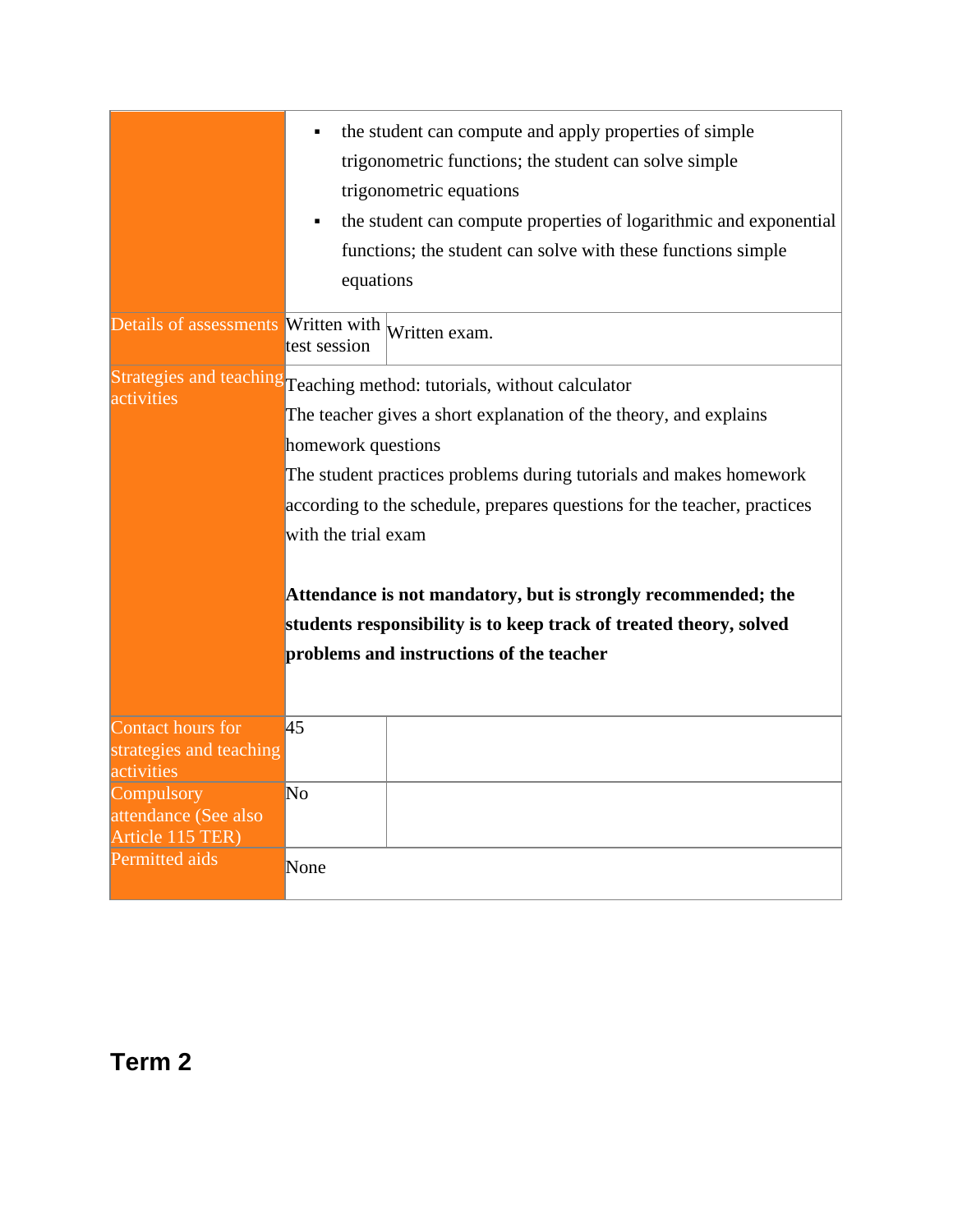<span id="page-13-0"></span>

| Academic year | erm    | Name of examination<br>component | <i><b>Oualitative</b></i><br>requirement | Study load<br>in credits |
|---------------|--------|----------------------------------|------------------------------------------|--------------------------|
|               | Term 2 | <b>Mathematics</b>               | lΝo                                      |                          |

### **Calculus 1 - 3714IT121Z**

| Module name and code                                                                       |                        | Assessment<br>scale                                                                                                                                                                                                                                                                                                                                                                                                                                                                                             | Required<br>minimum<br>score | Weighting<br>Factor | Number of<br>study hours |
|--------------------------------------------------------------------------------------------|------------------------|-----------------------------------------------------------------------------------------------------------------------------------------------------------------------------------------------------------------------------------------------------------------------------------------------------------------------------------------------------------------------------------------------------------------------------------------------------------------------------------------------------------------|------------------------------|---------------------|--------------------------|
| Calculus 1, 3714IT121A                                                                     |                        | Grade (10-<br>100)                                                                                                                                                                                                                                                                                                                                                                                                                                                                                              | 55                           | 100%                | 112                      |
| Content of unit of study                                                                   |                        | Every engineer must be able to apply the ideas of calculus in his later<br>working career. In this course, the concepts of Derivative and<br>Integration are introduced.                                                                                                                                                                                                                                                                                                                                        |                              |                     |                          |
| Phase of Bachelor's<br>programme<br>Learning outcomes                                      |                        | Suitable for the profession<br>Analyze and Realize                                                                                                                                                                                                                                                                                                                                                                                                                                                              |                              |                     |                          |
| <b>Requirements for</b><br>participation in units of<br>study (See also Article 29<br>TER) | None                   |                                                                                                                                                                                                                                                                                                                                                                                                                                                                                                                 |                              |                     |                          |
| <b>Compensation (See also</b><br>Article 127 TER)                                          | $\overline{\text{No}}$ |                                                                                                                                                                                                                                                                                                                                                                                                                                                                                                                 |                              |                     |                          |
| Specific details                                                                           | None                   |                                                                                                                                                                                                                                                                                                                                                                                                                                                                                                                 |                              |                     |                          |
| Assessment<br>objectives/criteria                                                          |                        | apply rules (product-, quotient- and chain rule) for<br>differentiation of (quotients of) polynomials, trigonometric<br>functions, exponential functions and logarithmic functions.<br>apply rules (substitution, integration by parts, using partial<br>fractions) for integration of (quotients of) polynomials,<br>trigonometric functions, exponential functions and logarithmic<br>functions.<br>determine extreme values and inflection points of functions<br>produce an equation of tangent and normal. |                              |                     |                          |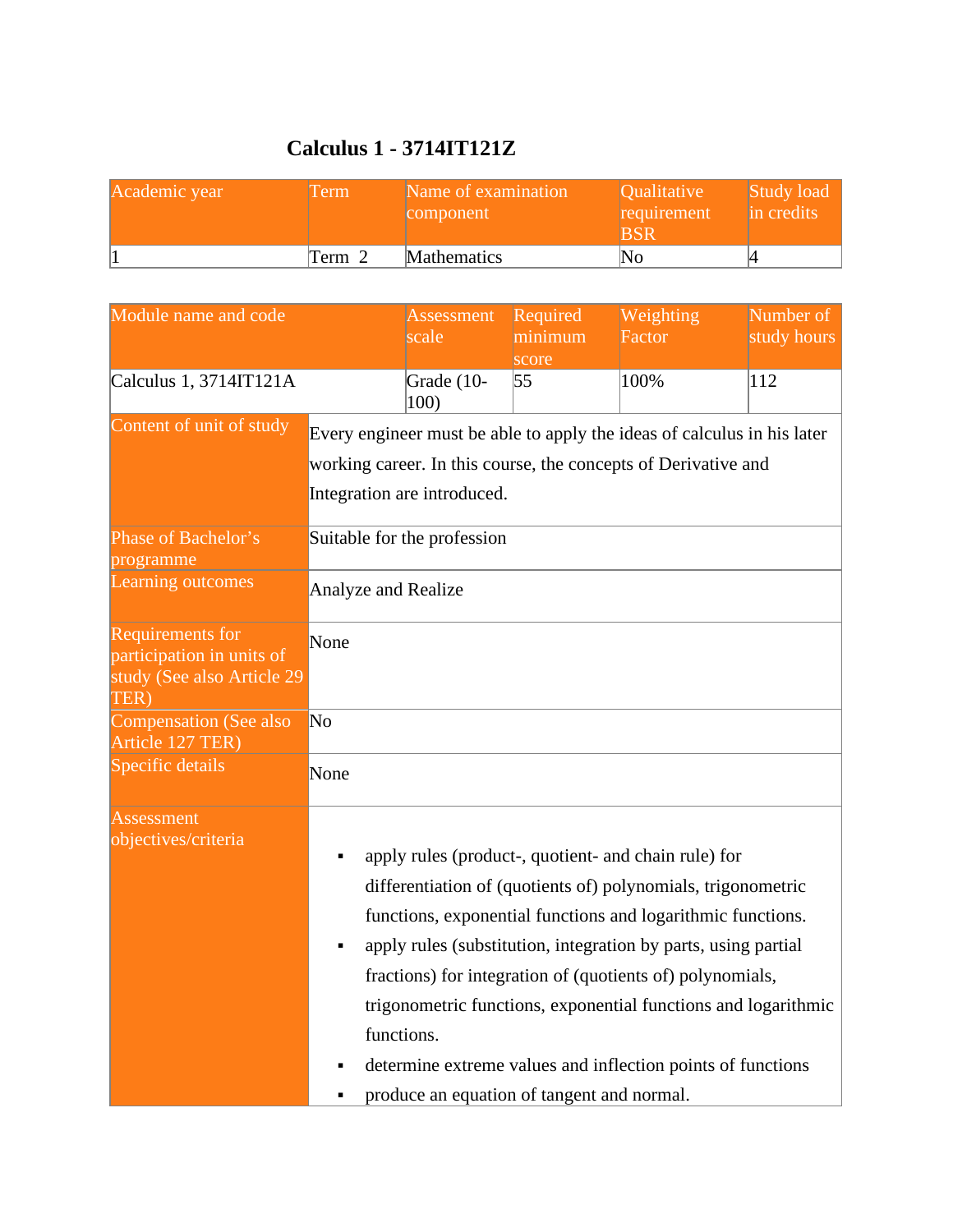| Details of assessments                                     | Written with Written exam<br>test session |
|------------------------------------------------------------|-------------------------------------------|
| Strategies and teaching<br>activities                      | Lectures                                  |
| Contact hours for<br>strategies and teaching<br>activities | 45                                        |
| Compulsory attendance<br>(See also Article 115)<br>TER)    | N <sub>o</sub>                            |
| <b>Permitted aids</b>                                      | None                                      |

# **Programming with Python 2 - 3718IT122Z**

<span id="page-14-0"></span>

| Academic year                                 | Term                                                                                                                                                                                                                                                                                                                                                                                                                                                                           | Name of examination<br>component |                              | Qualitative<br>requirement<br><b>BSR</b> | <b>Study load</b><br>in credits |
|-----------------------------------------------|--------------------------------------------------------------------------------------------------------------------------------------------------------------------------------------------------------------------------------------------------------------------------------------------------------------------------------------------------------------------------------------------------------------------------------------------------------------------------------|----------------------------------|------------------------------|------------------------------------------|---------------------------------|
|                                               | Term 2                                                                                                                                                                                                                                                                                                                                                                                                                                                                         | Software Engineering             |                              | No                                       | $\vert 3 \vert$                 |
| Module name and code                          |                                                                                                                                                                                                                                                                                                                                                                                                                                                                                | <b>Assessment</b><br>scale       | Required<br>minimum<br>score | Weighting<br>Factor                      | Number of<br>study hours        |
| Programming with Python<br>2,3718IT122A       |                                                                                                                                                                                                                                                                                                                                                                                                                                                                                | Grade (10-<br>100)               | 55                           | 100%                                     | 84                              |
| Content of unit of<br>study                   | This course continues on the course Python 1. Good programming is<br>about logical structuring and algorithmic thinking. It means that<br>algorithms have to be designed in a systematic and structured way, in<br>order to make the code easily readable and well maintainable.<br>This course will go into the more advanced features of programming in<br>Python. Subjects covered are datatypes, some object oriented<br>programming, input/output, errors and exceptions. |                                  |                              |                                          |                                 |
| Phase of Bachelor's<br>programme              | Suitable for the profession                                                                                                                                                                                                                                                                                                                                                                                                                                                    |                                  |                              |                                          |                                 |
| Learning outcomes                             | Analysis, design and implementation.                                                                                                                                                                                                                                                                                                                                                                                                                                           |                                  |                              |                                          |                                 |
| Requirements for<br>participation in units of | None, but it is advised to do Python 1 first.                                                                                                                                                                                                                                                                                                                                                                                                                                  |                                  |                              |                                          |                                 |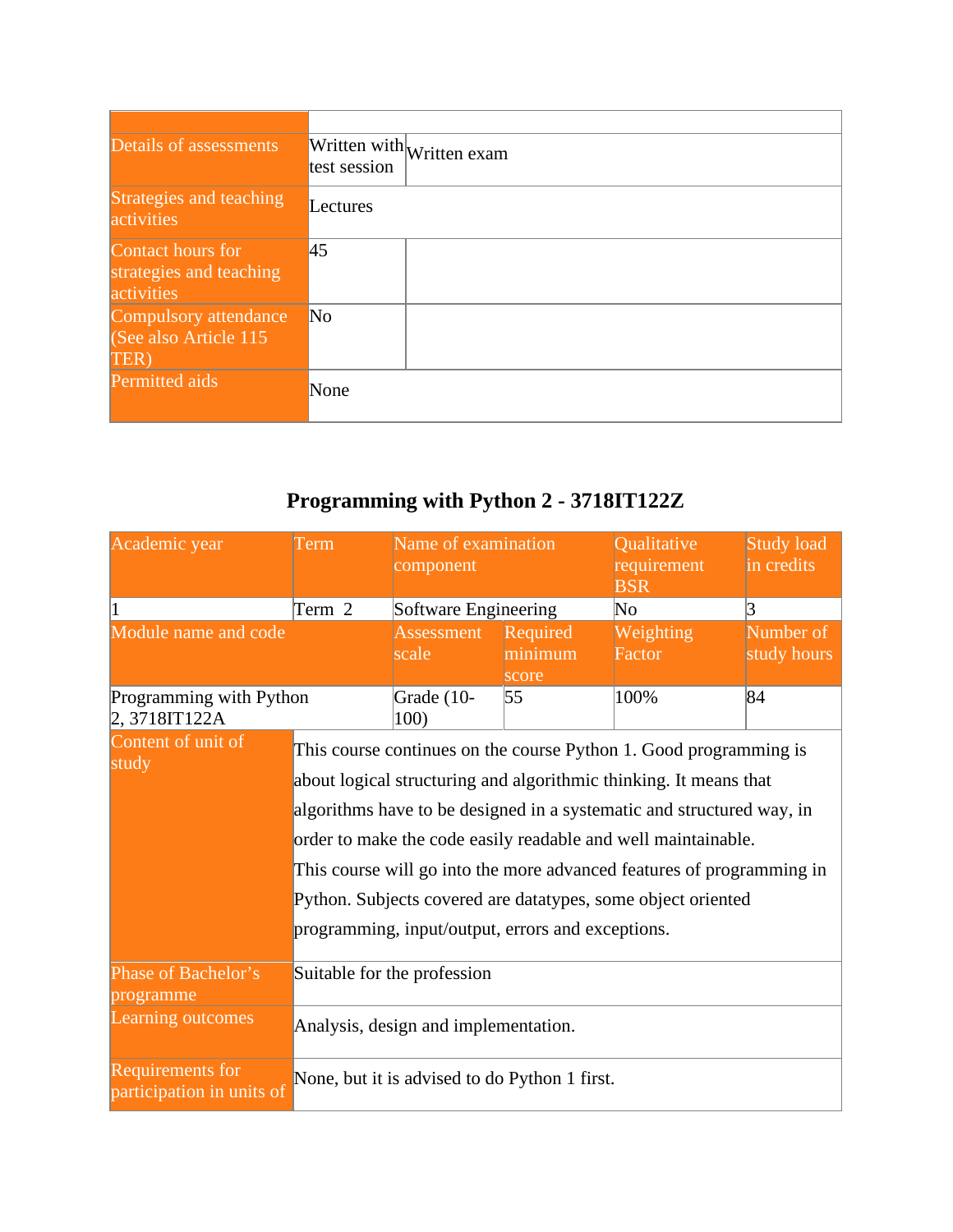| study (See also Article<br>29 TER)            |                                                                                                                                                                                                                                                                                                                                                                                                                                                                                                                                                                                                                                                                                                                                                                                                                                                                                                                                                                                                                                                                                                                                                                                                                                                                                                                                                              |
|-----------------------------------------------|--------------------------------------------------------------------------------------------------------------------------------------------------------------------------------------------------------------------------------------------------------------------------------------------------------------------------------------------------------------------------------------------------------------------------------------------------------------------------------------------------------------------------------------------------------------------------------------------------------------------------------------------------------------------------------------------------------------------------------------------------------------------------------------------------------------------------------------------------------------------------------------------------------------------------------------------------------------------------------------------------------------------------------------------------------------------------------------------------------------------------------------------------------------------------------------------------------------------------------------------------------------------------------------------------------------------------------------------------------------|
| Compensation (See also No<br>Article 127 TER) |                                                                                                                                                                                                                                                                                                                                                                                                                                                                                                                                                                                                                                                                                                                                                                                                                                                                                                                                                                                                                                                                                                                                                                                                                                                                                                                                                              |
| Specific details                              | None                                                                                                                                                                                                                                                                                                                                                                                                                                                                                                                                                                                                                                                                                                                                                                                                                                                                                                                                                                                                                                                                                                                                                                                                                                                                                                                                                         |
| <b>Assessment</b><br>objectives/criteria      | After successfully completing this course, the student:<br>uses a proper lay-out and informative comment lines (3.1.2),<br>understands what a variable is, what the scope and type of a<br>٠<br>variable is, why typing is important and what soft typing means<br>(3.1.2),<br>can construct a Nassi Schneidermann Diagram (NSD) or flow<br>diagram from a given problem choosing the correct control<br>structures and nesting the structures correctly (1.1.3).<br>can translate NSD or flow diagram to Python functions and vice<br>٠<br>versa (3.1.1),<br>uses control structures correctly in Python (2.1.3);<br>correctly creates and uses functions (3.1.2),<br>٠<br>understands and applies the division of responsibilities between<br>٠<br>files and functions $(2.1.3)$<br>understands and correctly uses tuples, lists, dictionaries and sets<br>٠<br>in Python $(3.1.2)$ ,<br>can open, close, read, write and append in text-files and in<br>binary-files $(3.1.2)$ ,<br>understands the difference between errors and exceptions and<br>п<br>creates code to create and handle exceptions effectively (3.1.2)<br>understands the basics of object orientation and applies it<br>٠<br>correctly in Python (3.1.2),<br>knows how and where to find information on Python and can<br>٠<br>find and import Python libraries when needed $(3.1.1)$ |
| Details of assessments                        | Written with<br>test session                                                                                                                                                                                                                                                                                                                                                                                                                                                                                                                                                                                                                                                                                                                                                                                                                                                                                                                                                                                                                                                                                                                                                                                                                                                                                                                                 |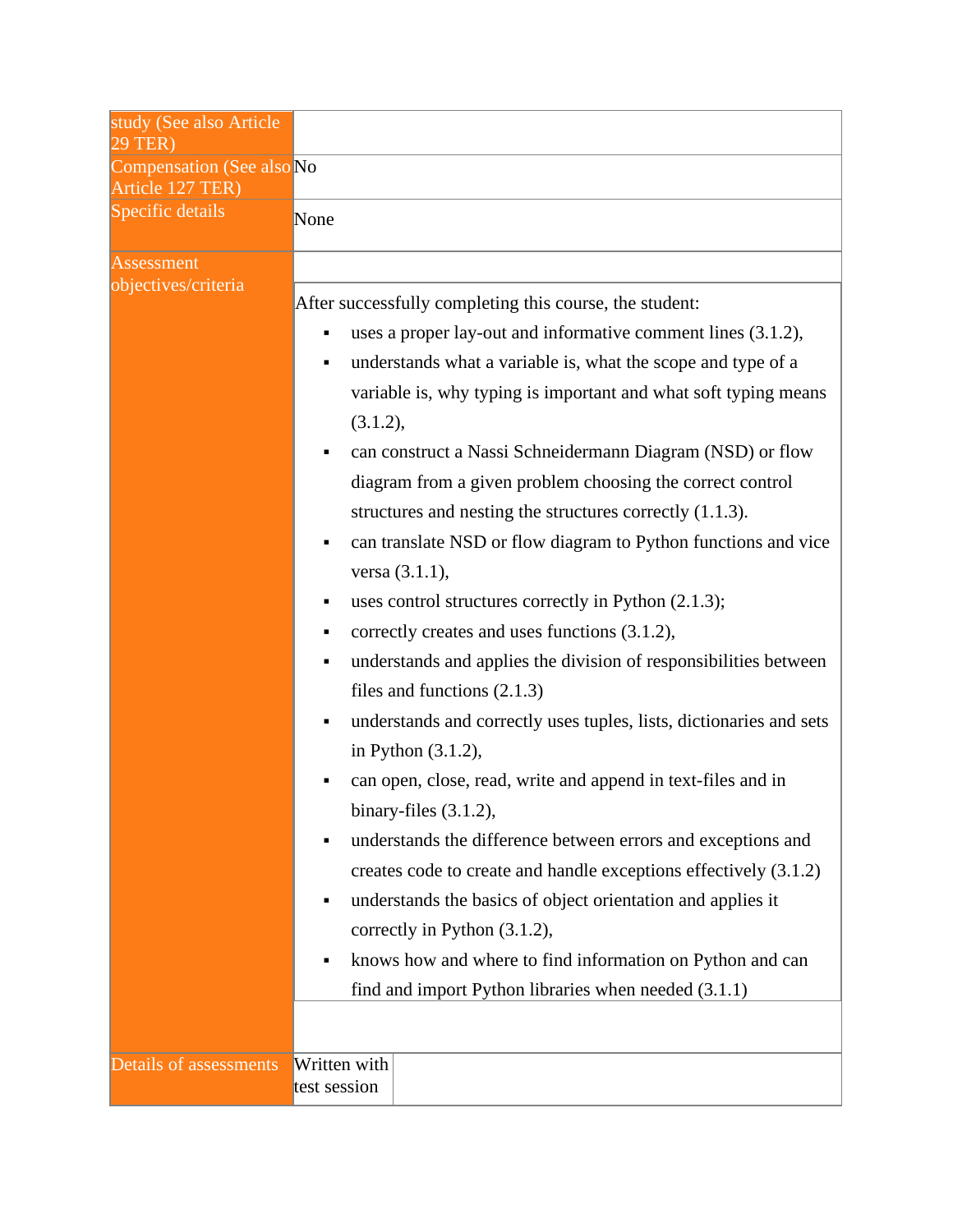| Strategies and teaching<br>activities                             | The contact hours are combined lectures with exercises and lab-sessions<br>where the student will work on programming assignments (4.5 hours<br>each week).<br>The students are expected to prepare these sessions by studying the<br>chapters and by making the exercises as indicated in the week overview. |                                                           |  |
|-------------------------------------------------------------------|---------------------------------------------------------------------------------------------------------------------------------------------------------------------------------------------------------------------------------------------------------------------------------------------------------------|-----------------------------------------------------------|--|
| Contact hours for<br>strategies and teaching<br>activities        | 45                                                                                                                                                                                                                                                                                                            | Lectures, lab work, self-study and working on assignments |  |
| Compulsory attendance Yes<br>(See also Article 115<br><b>TER)</b> |                                                                                                                                                                                                                                                                                                               |                                                           |  |
| <b>Permitted aids</b>                                             | N.A                                                                                                                                                                                                                                                                                                           |                                                           |  |

# **Project Casual Graphics - 3718IT123Z**

<span id="page-16-0"></span>

| Academic year                                     | Term                                                                                                                                                                                                                                                                                                                                                                                                                                 | Name of examination<br>component |                              | Qualitative<br>requirement<br><b>BSR</b> | <b>Study load</b><br>in credits |
|---------------------------------------------------|--------------------------------------------------------------------------------------------------------------------------------------------------------------------------------------------------------------------------------------------------------------------------------------------------------------------------------------------------------------------------------------------------------------------------------------|----------------------------------|------------------------------|------------------------------------------|---------------------------------|
|                                                   | Term 2                                                                                                                                                                                                                                                                                                                                                                                                                               | Software Engineering             |                              | No                                       | 4                               |
| Module name and code                              |                                                                                                                                                                                                                                                                                                                                                                                                                                      | <b>Assessment</b><br>scale       | Required<br>minimum<br>score | Weighting<br>Factor                      | Number of<br>study hours        |
| Project Casual<br>Graphics, 3718IT123A            |                                                                                                                                                                                                                                                                                                                                                                                                                                      | Grade (10-<br>100)               | 55                           | 100%                                     | 112                             |
| Content of unit of<br>study                       | In this project you will develop an application in Python in a 4 - 5 member<br>team setting. This first stepping stone project is divided in four phases:<br>Idea, Proof of Concept, Alpha release, Beta release. It will address project<br>skills (planning, deadlines, meetings, and releases), professional skills<br>(communication, presenting or demonstrating results) and technical skills<br>(software development, math). |                                  |                              |                                          |                                 |
| Phase of Bachelor's<br>programme                  | Suitable for the profession                                                                                                                                                                                                                                                                                                                                                                                                          |                                  |                              |                                          |                                 |
| <b>Learning outcomes</b>                          | Analysis, design and implementation                                                                                                                                                                                                                                                                                                                                                                                                  |                                  |                              |                                          |                                 |
| <b>Requirements for</b><br>participation in units | None                                                                                                                                                                                                                                                                                                                                                                                                                                 |                                  |                              |                                          |                                 |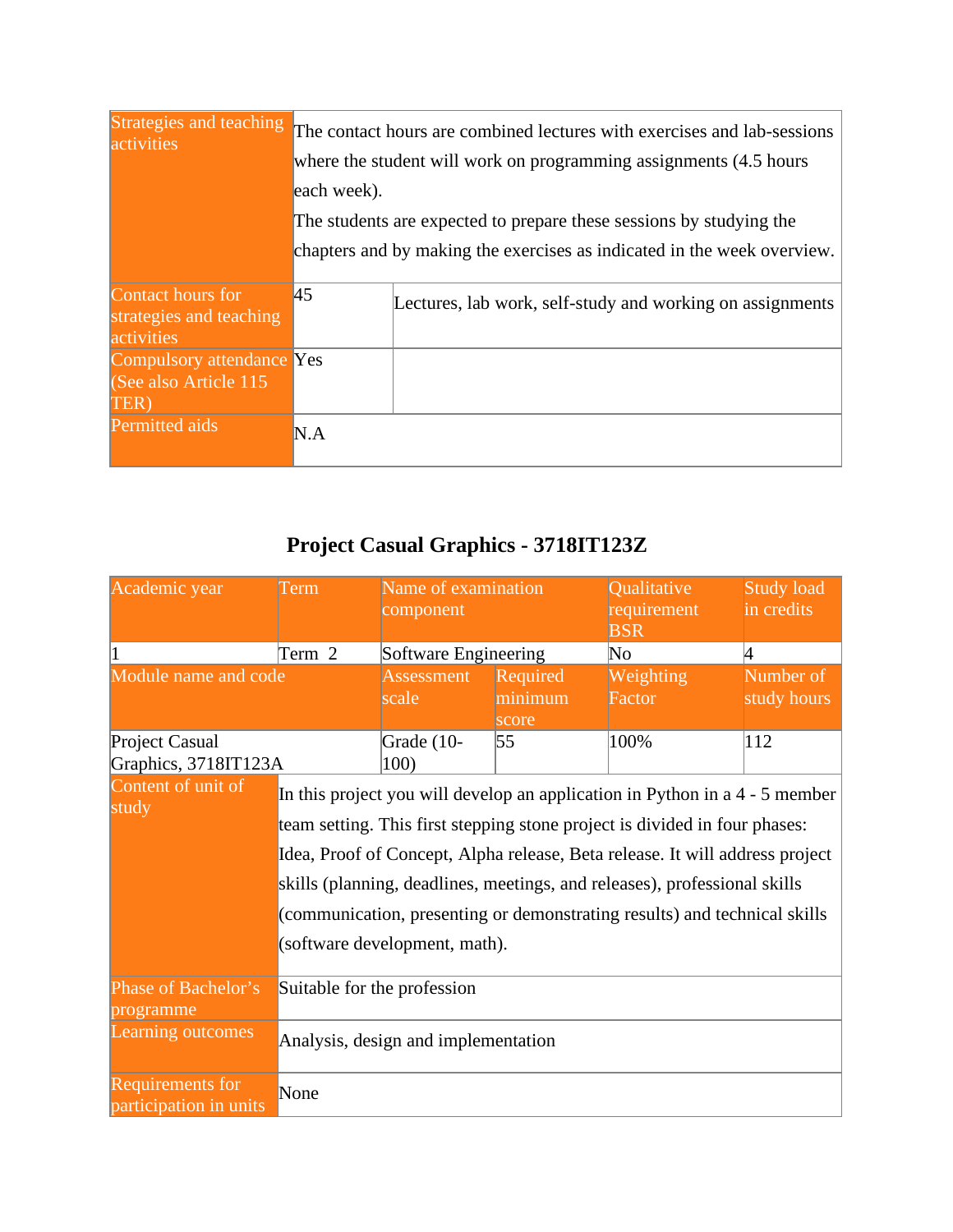| of study (See also<br>Article 29 TER)                |                                                                            |                                                                                                          |  |  |  |
|------------------------------------------------------|----------------------------------------------------------------------------|----------------------------------------------------------------------------------------------------------|--|--|--|
| <b>Compensation (See</b><br>also Article 127<br>TER) | No                                                                         |                                                                                                          |  |  |  |
| Specific details                                     | None                                                                       |                                                                                                          |  |  |  |
| Assessment<br>objectives/criteria                    |                                                                            |                                                                                                          |  |  |  |
|                                                      | The student is able to:<br>Create, track and update a project plan (5.1.2) |                                                                                                          |  |  |  |
|                                                      |                                                                            |                                                                                                          |  |  |  |
|                                                      |                                                                            | Manage a project and maintain process quality (5.1.3)                                                    |  |  |  |
|                                                      | ٠                                                                          | Consult effectively and efficiently with those involved (5.1.4)                                          |  |  |  |
|                                                      |                                                                            | Allocate and delegate tasks (5.1.5)                                                                      |  |  |  |
|                                                      | ٠                                                                          | Select and apply relevant sources (7.1.1)                                                                |  |  |  |
|                                                      | ٠                                                                          | Provide solutions to encountered problems (7.1.2)                                                        |  |  |  |
|                                                      | ٠                                                                          | Describe the task, objective and scope of the assignment $(7.1.5)$                                       |  |  |  |
|                                                      | ٠                                                                          | Cooperate effectively in a (project)team (8.1.1)                                                         |  |  |  |
|                                                      |                                                                            | Reflect on own behavior and give and receive feedback<br>appropriately (8.1.2)                           |  |  |  |
|                                                      | $\blacksquare$                                                             | Apply knowledge, insights and skills (8.1.3) and demonstrate an<br>appropriate study attitude $(8.1.4)$  |  |  |  |
|                                                      | ٠                                                                          | Communicate effectively $(0, 6.1.2)$ , $(8.1.5)$ and contribute to a<br>respectful environment $(8.1.6)$ |  |  |  |
|                                                      |                                                                            | Meet deadlines $(8.1.7)$                                                                                 |  |  |  |
|                                                      | Demonstrate the ability to deliver sufficient product quality using        |                                                                                                          |  |  |  |
|                                                      | Python $(3.1.2)$                                                           |                                                                                                          |  |  |  |
|                                                      |                                                                            | Translate mathematical relations in coding and a graphic                                                 |  |  |  |
|                                                      | representation of a fractal $(2.1.1)$ , $(3.1.1)$                          |                                                                                                          |  |  |  |
|                                                      | Apply recursive functions and complex numbers (2.1.2)                      |                                                                                                          |  |  |  |
|                                                      | Build a simple application with user interaction giving a graphical        |                                                                                                          |  |  |  |
|                                                      |                                                                            | representation of a fractal $(1.1.3)$ , $(2.1.3)$                                                        |  |  |  |
|                                                      |                                                                            |                                                                                                          |  |  |  |
| Details of<br>assessments                            | Other<br>Method                                                            | Your final grade will be composed of a group product and<br>process grade and an individual grade.       |  |  |  |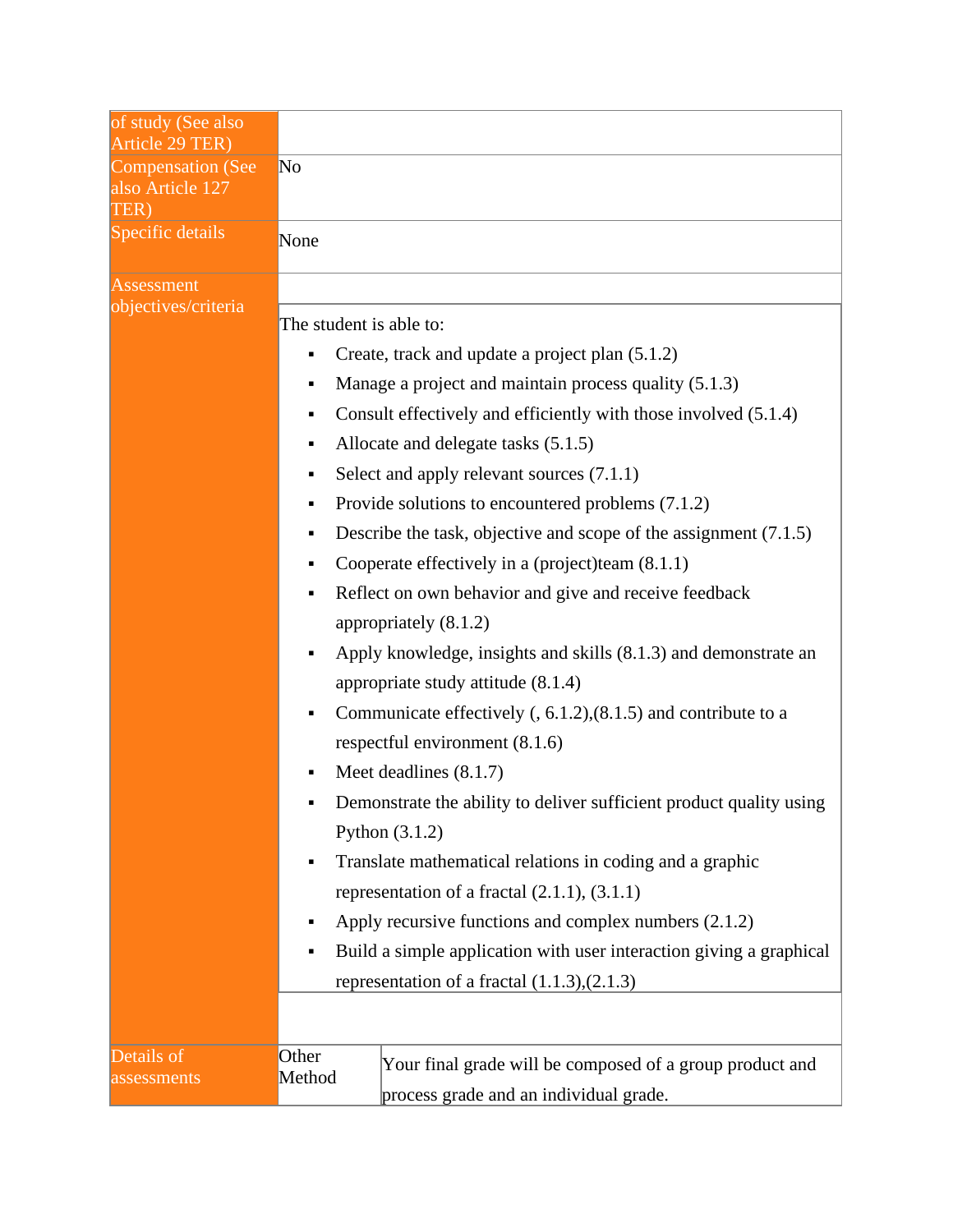|                                                            | without test<br>session | In case of insufficient participation or not functioning of the<br>project group the project can be resit in the next academic<br>year.                                                                                                                                                                                                                                                                                                                                                                                                                                                                                                                                                     |
|------------------------------------------------------------|-------------------------|---------------------------------------------------------------------------------------------------------------------------------------------------------------------------------------------------------------------------------------------------------------------------------------------------------------------------------------------------------------------------------------------------------------------------------------------------------------------------------------------------------------------------------------------------------------------------------------------------------------------------------------------------------------------------------------------|
| Strategies and<br>teaching activities                      |                         | Workshops, project and tutor meetings                                                                                                                                                                                                                                                                                                                                                                                                                                                                                                                                                                                                                                                       |
| Contact hours for<br>strategies and<br>teaching activities | 32                      | Workshops and group meetings                                                                                                                                                                                                                                                                                                                                                                                                                                                                                                                                                                                                                                                                |
| Compulsory<br>attendance (See also<br>Article 115 TER)     | Yes                     | During a project, visible execution and performance of vital<br>skills such as mutual cooperation, communication with and<br>to stakeholders and giving and receiving feedback and acting<br>accordingly upon as such, form part of the examining and<br>grading. For this reason, active participation and attendance<br>is mandatory and hence needs to be fulfilled by the student to<br>meet the criteria to be eligible for a positive marking. These<br>criteria have been set at a minimum of 70%.<br>By setting the criteria at 70% (and not a full 100%) allows<br>the student to fail attendance for a limited number of<br>meetings caused by illnesses or other inconveniences, |
|                                                            |                         | without facing serious consequences.<br>These criteria have been explicitly stipulated for this project<br>in the project description, leaving no room for ambiguous<br>interpretations at the start of the project.                                                                                                                                                                                                                                                                                                                                                                                                                                                                        |
| Permitted aids                                             |                         | All available relevant sources                                                                                                                                                                                                                                                                                                                                                                                                                                                                                                                                                                                                                                                              |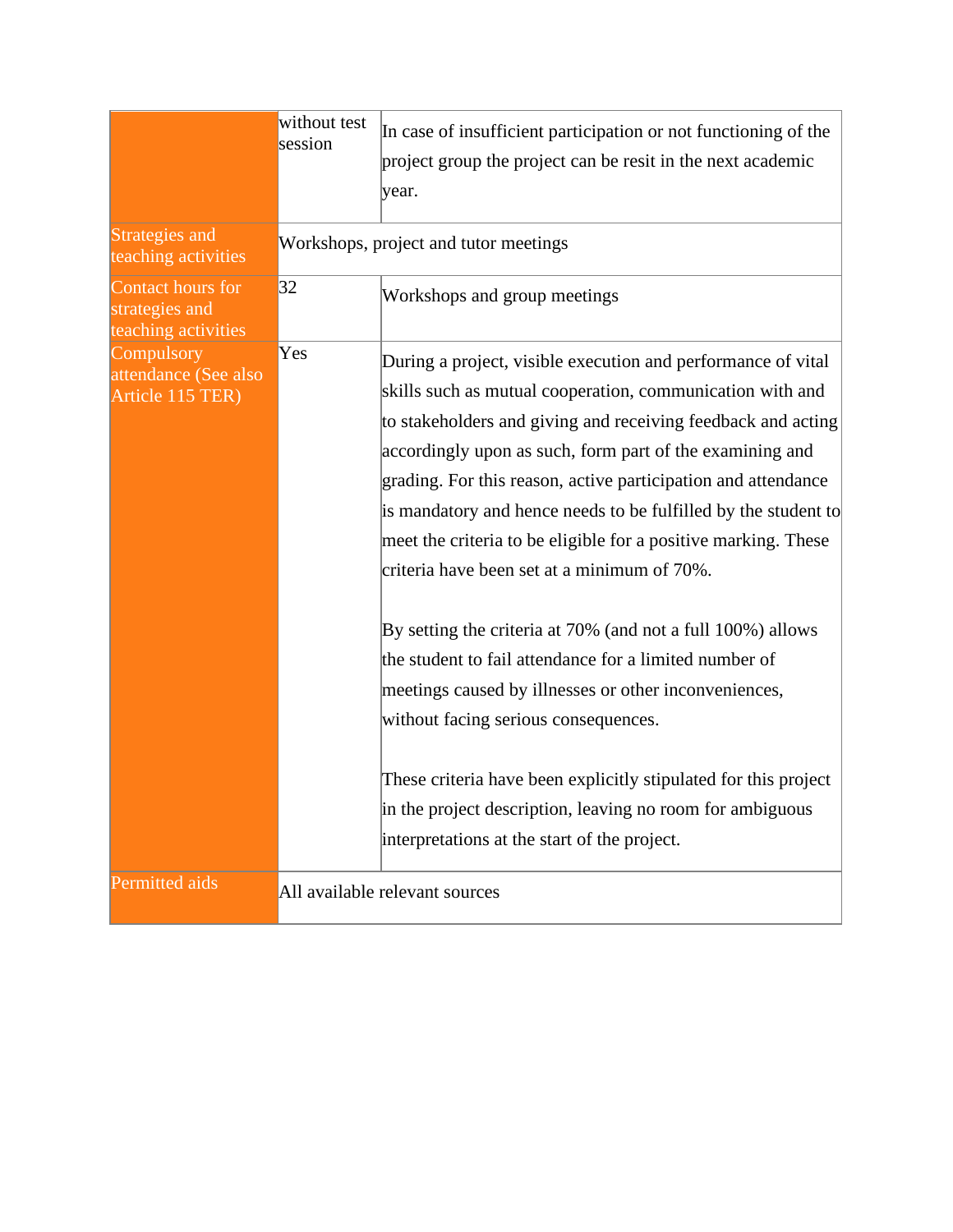#### **Statistics 1 - 3719IT125Z**

<span id="page-19-0"></span>

| Academic year                                                                              | Term                                                                                                                                                                     | Name of examination                                                          |             | Qualitative                                                               | <b>Study load</b> |  |
|--------------------------------------------------------------------------------------------|--------------------------------------------------------------------------------------------------------------------------------------------------------------------------|------------------------------------------------------------------------------|-------------|---------------------------------------------------------------------------|-------------------|--|
|                                                                                            |                                                                                                                                                                          | component                                                                    |             | requirement                                                               | in credits        |  |
|                                                                                            |                                                                                                                                                                          |                                                                              |             | <b>BSR</b>                                                                |                   |  |
| 1                                                                                          | Term 2                                                                                                                                                                   | Statistics                                                                   |             | No                                                                        | 3                 |  |
| Module name and code                                                                       |                                                                                                                                                                          | <b>Assessment</b>                                                            | Required    | Weighting                                                                 | Number of         |  |
|                                                                                            |                                                                                                                                                                          | scale                                                                        | minimum     | Factor                                                                    | study hours       |  |
| Statistics 1, 3719IT125A                                                                   |                                                                                                                                                                          | Grade (10-<br>100)                                                           | score<br>55 | 100%                                                                      | 84                |  |
| Content of unit of                                                                         |                                                                                                                                                                          |                                                                              |             | Data is becoming more and more important in our society. Huge amounts     |                   |  |
| study                                                                                      |                                                                                                                                                                          |                                                                              |             | of data are collected every day. Companies keep track of their orders,    |                   |  |
|                                                                                            |                                                                                                                                                                          |                                                                              |             | schools monitor their students, and researchers store their measurements. |                   |  |
|                                                                                            |                                                                                                                                                                          |                                                                              |             | To turn all these data into meaningful information, they need to be       |                   |  |
|                                                                                            |                                                                                                                                                                          |                                                                              |             | organized and analyzed. The branch of mathematics that covers methods     |                   |  |
|                                                                                            |                                                                                                                                                                          |                                                                              |             | necessary for analyzing data and drawing valid conclusion is called       |                   |  |
|                                                                                            | Statistics.<br>The course Statistics 1 focuses on descriptive statistics: summarizing data<br>and visualizing it in tables and graphs. It also addresses analysis of the |                                                                              |             |                                                                           |                   |  |
|                                                                                            |                                                                                                                                                                          |                                                                              |             |                                                                           |                   |  |
|                                                                                            |                                                                                                                                                                          |                                                                              |             |                                                                           |                   |  |
|                                                                                            |                                                                                                                                                                          | relation between variables through linear regression. The course covers      |             |                                                                           |                   |  |
|                                                                                            |                                                                                                                                                                          | the theory as well as the use of statistical modules in Python. It builds on |             |                                                                           |                   |  |
|                                                                                            |                                                                                                                                                                          |                                                                              |             | Precalculus and Python 1 and prepares for the advanced courses on         |                   |  |
|                                                                                            | statistics and data science.                                                                                                                                             |                                                                              |             |                                                                           |                   |  |
| Phase of Bachelor's<br>programme                                                           | Suitable for the profession                                                                                                                                              |                                                                              |             |                                                                           |                   |  |
| <b>Learning outcomes</b>                                                                   | Analyze, Design                                                                                                                                                          |                                                                              |             |                                                                           |                   |  |
| <b>Requirements</b> for<br>participation in units<br>of study (See also<br>Article 29 TER) | None                                                                                                                                                                     |                                                                              |             |                                                                           |                   |  |
| <b>Compensation (See</b><br>also Article 127 TER)                                          | No                                                                                                                                                                       |                                                                              |             |                                                                           |                   |  |
|                                                                                            |                                                                                                                                                                          |                                                                              |             |                                                                           |                   |  |
| Specific details                                                                           |                                                                                                                                                                          |                                                                              |             |                                                                           |                   |  |
|                                                                                            |                                                                                                                                                                          |                                                                              |             |                                                                           |                   |  |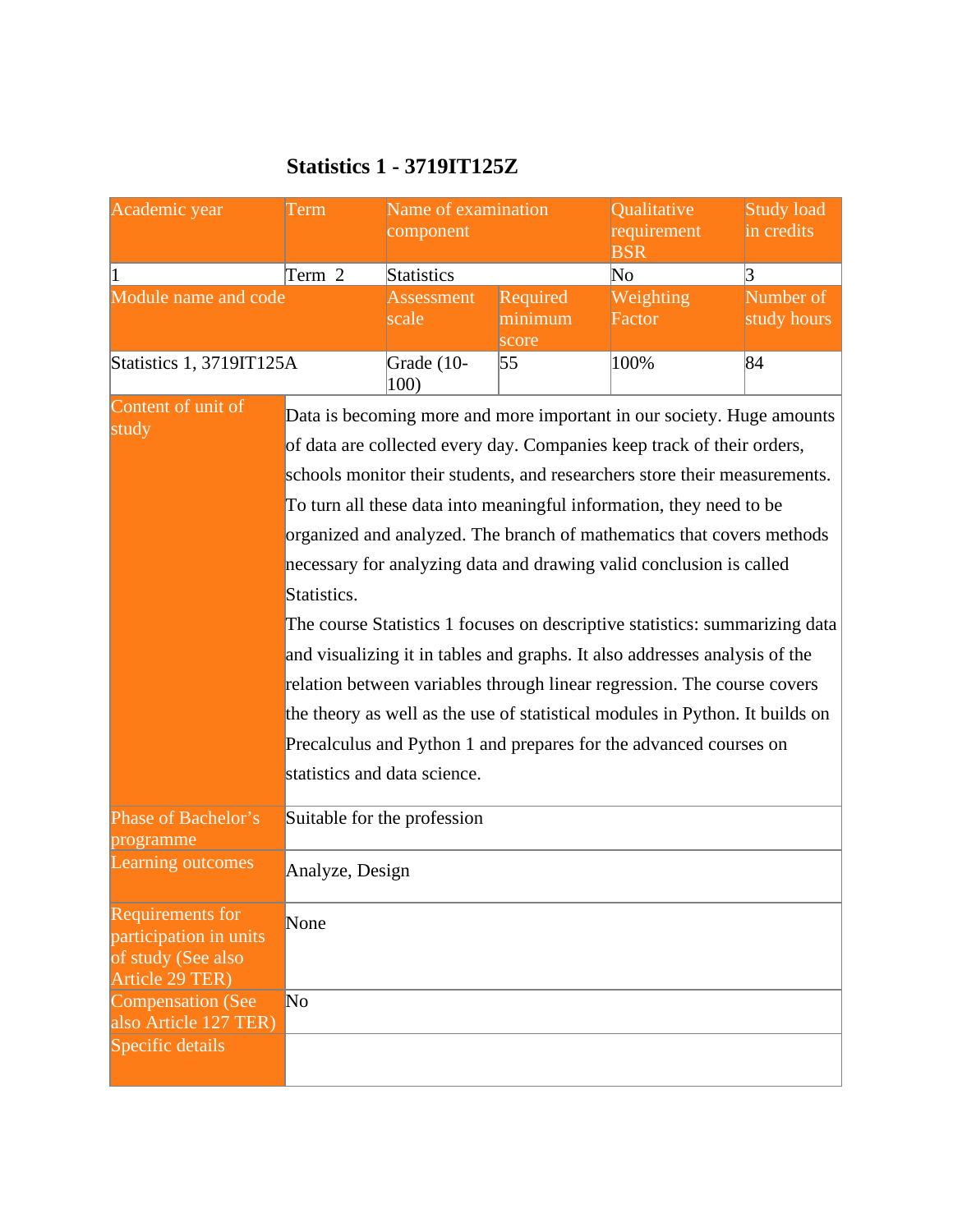| Assessment<br>objectives/criteria                          | methods;                     | After successfully completing this module, the student is able to:<br>Explain the basic goals and concepts of statistics;<br>Describe advantages and disadvantages of various data collection<br>Create an appropriate graphical representation of a data set; |
|------------------------------------------------------------|------------------------------|----------------------------------------------------------------------------------------------------------------------------------------------------------------------------------------------------------------------------------------------------------------|
|                                                            |                              | Compute descriptive statistics for a data set;<br>Perform a linear regression analysis on two variables;<br>- Use Python for descriptive statistics.                                                                                                           |
| Details of assessments                                     | Written with<br>test session | Assessment is based on a written exam and a programming<br>assignment.                                                                                                                                                                                         |
| activities                                                 |                              | Strategies and teaching Lectures, exercises, and practical work                                                                                                                                                                                                |
| Contact hours for<br>strategies and teaching<br>activities | 31                           |                                                                                                                                                                                                                                                                |
| Compulsory<br>attendance (See also<br>Article 115 TER)     | Yes                          |                                                                                                                                                                                                                                                                |
| Permitted aids                                             | Calculator                   |                                                                                                                                                                                                                                                                |

# <span id="page-20-0"></span>**Term 3**

#### **Research 1 - 3720IT131Z**

<span id="page-20-1"></span>

| Academic year          | Term   | Name of examination<br>component |                              | Qualitative<br>requirement<br><b>BSR</b> | Study load<br>in credits |
|------------------------|--------|----------------------------------|------------------------------|------------------------------------------|--------------------------|
|                        | Term 3 | Research                         |                              | $\overline{\text{No}}$                   |                          |
| Module name and code   |        | Assessment<br>scale              | Required<br>minimum<br>score | Weighting<br>Factor                      | Number of<br>study hours |
| Research 1, 3720IT131A |        | Grade $(10-$<br>100)             | 55                           | 100%                                     | 84                       |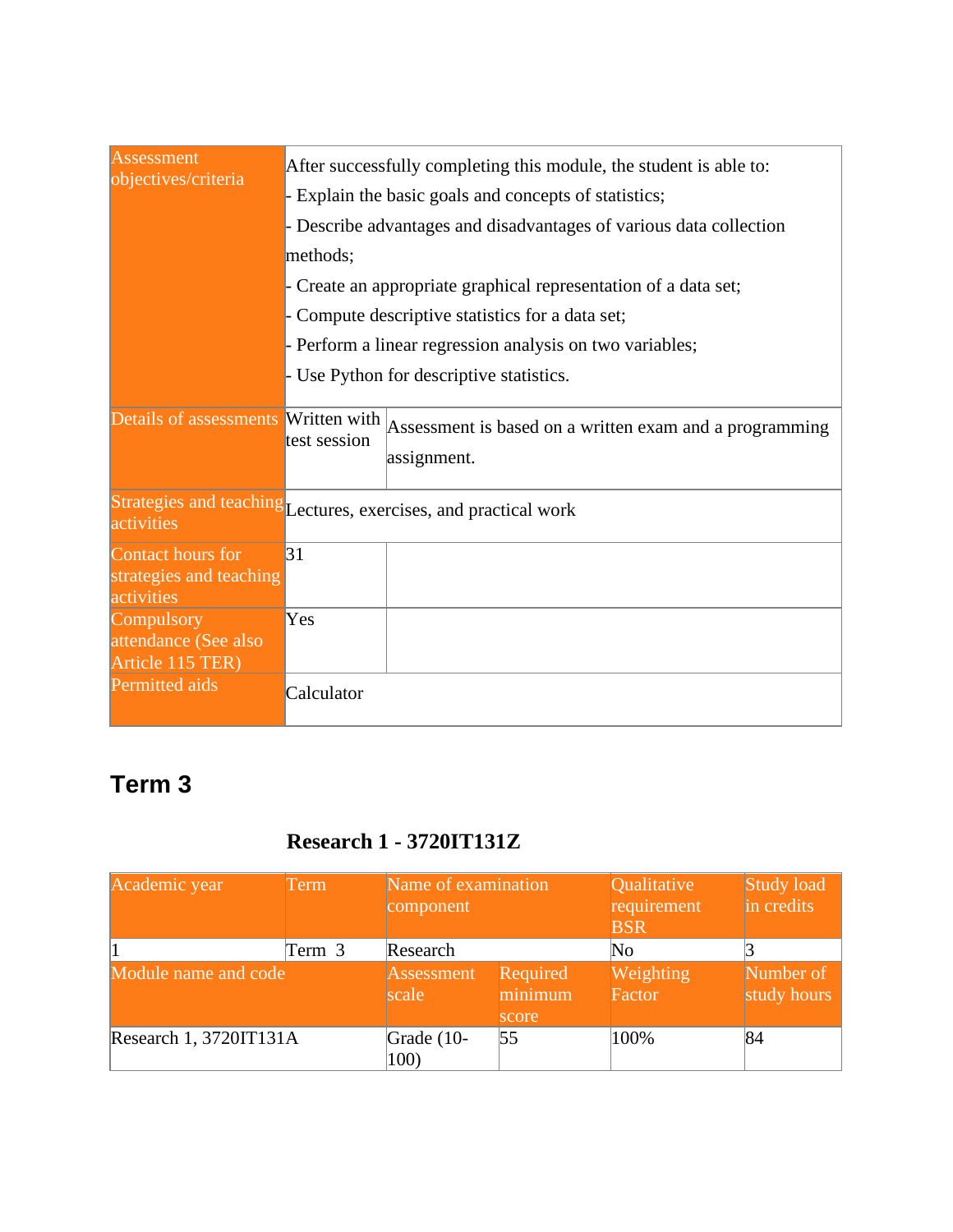| Content of unit of<br>study                                                         | In any but the most simple situations, you need to think before you can<br>create something. It may not always be clear what the problem is, it may<br>not be clear what the solution is. But it can run deeper; there may be -<br>obvious or not so obvious - alternatives to be considered.<br>A great risk when faced with a question is that the solution seems to be<br>easy, leading the engineer to implement it without considering all aspects<br>of the situation. This may lead to a solution which is unmaintainable, does<br>not give the best way to solve the problem, turns out to be the wrong<br>answer, or is ethically unacceptable.<br>During this introductory course in applied research, you will learn a<br>structured way to solve a problem. You will also start the road to a<br>scientific way of reasoning in solving practical problems, and build some<br>understanding of the ethical aspects which may be involved. |  |  |  |  |
|-------------------------------------------------------------------------------------|-------------------------------------------------------------------------------------------------------------------------------------------------------------------------------------------------------------------------------------------------------------------------------------------------------------------------------------------------------------------------------------------------------------------------------------------------------------------------------------------------------------------------------------------------------------------------------------------------------------------------------------------------------------------------------------------------------------------------------------------------------------------------------------------------------------------------------------------------------------------------------------------------------------------------------------------------------|--|--|--|--|
| Phase of Bachelor's<br>programme                                                    | Suitable for the profession<br>Research and professionalize                                                                                                                                                                                                                                                                                                                                                                                                                                                                                                                                                                                                                                                                                                                                                                                                                                                                                           |  |  |  |  |
| Learning outcomes                                                                   |                                                                                                                                                                                                                                                                                                                                                                                                                                                                                                                                                                                                                                                                                                                                                                                                                                                                                                                                                       |  |  |  |  |
| Requirements for<br>participation in units<br>of study (See also<br>Article 29 TER) | None                                                                                                                                                                                                                                                                                                                                                                                                                                                                                                                                                                                                                                                                                                                                                                                                                                                                                                                                                  |  |  |  |  |
| <b>Compensation (See</b><br>also Article 127 TER)                                   | No                                                                                                                                                                                                                                                                                                                                                                                                                                                                                                                                                                                                                                                                                                                                                                                                                                                                                                                                                    |  |  |  |  |
| Specific details                                                                    | None                                                                                                                                                                                                                                                                                                                                                                                                                                                                                                                                                                                                                                                                                                                                                                                                                                                                                                                                                  |  |  |  |  |
| Assessmen<br>objectives/criteria                                                    | After successfully completing this module, the student is able to:<br>Describe and identify the phases in a structured applied research<br>٠<br>Create a summarized plan for each phase in a given, structured<br>٠<br>research situation<br>Use a scientifically sound way of reasoning to draw or reject a<br>٠<br>conclusion<br>Identify the kind of scientific reasoning needed or neglected in a<br>given situation                                                                                                                                                                                                                                                                                                                                                                                                                                                                                                                              |  |  |  |  |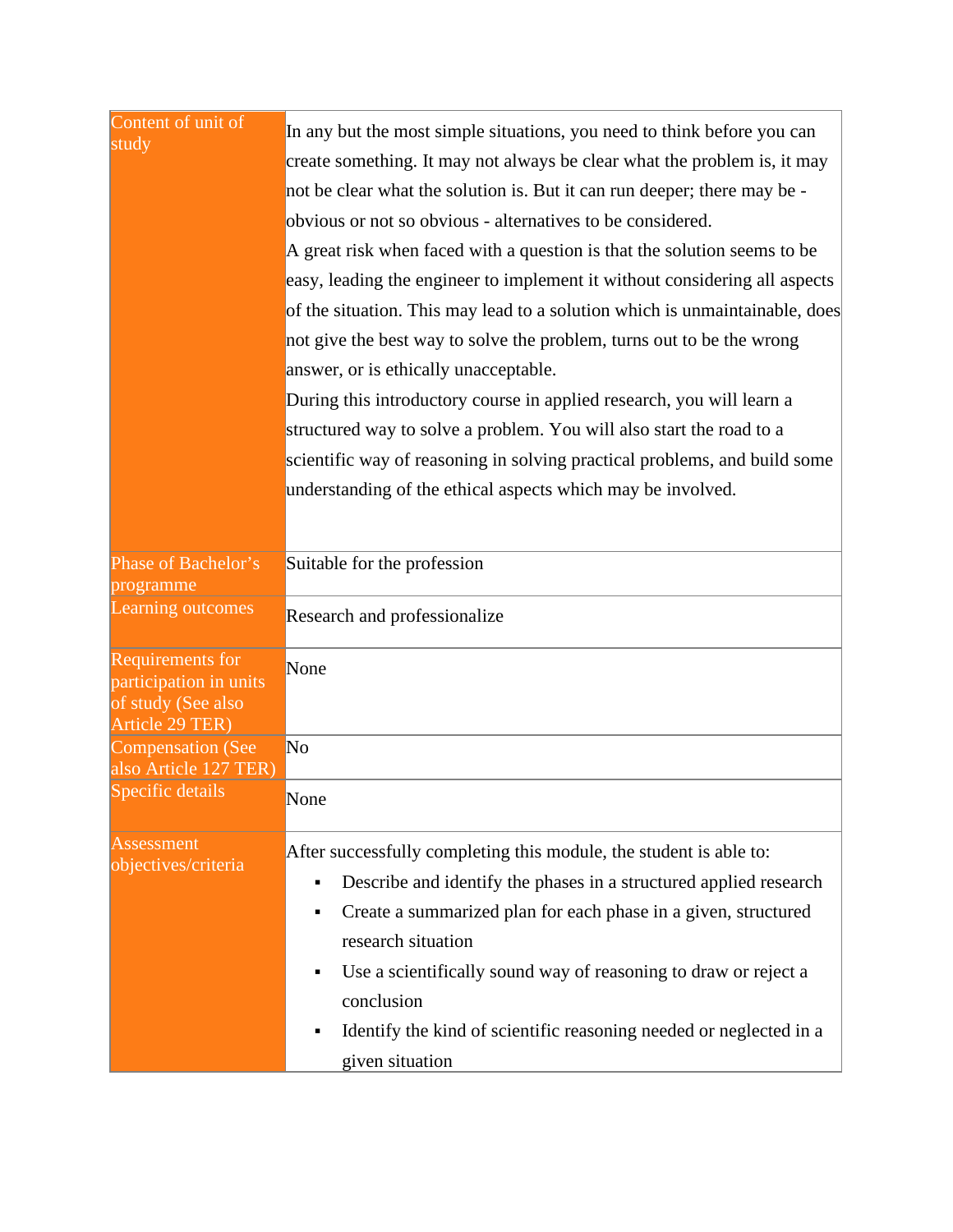|                                                            | Assess the ethical implications in a research proposal and give<br>your reasoned opinion on it. |                                                                                                                                                                                                                                                                                                                                                                                                                                     |  |  |  |
|------------------------------------------------------------|-------------------------------------------------------------------------------------------------|-------------------------------------------------------------------------------------------------------------------------------------------------------------------------------------------------------------------------------------------------------------------------------------------------------------------------------------------------------------------------------------------------------------------------------------|--|--|--|
| Details of assessments                                     | Written with<br>test session                                                                    | The topics of week x will be assessed in week $x+1$ with a<br>small written test. The topics of the last week are tested in<br>the same week. No partial grades are given; all tests together<br>give a final grade. No resits are given for those partial tests.<br>When failing the exam given with those partial tests, a full<br>written exam covering all topics is given in the exam term.<br>This is the resit for the exam. |  |  |  |
| activities                                                 |                                                                                                 | Strategies and teaching There will be one class a week. During this, the theme or subjects of that<br>week are introduced and discussed using a multitude of sources. This will<br>be alternated with short exercises. Between classes, assignments are given<br>to fortify understanding of the subjects.                                                                                                                          |  |  |  |
| Contact hours for<br>strategies and teaching<br>activities | 17                                                                                              | When possible, partial tests are given just before or after a<br>class.                                                                                                                                                                                                                                                                                                                                                             |  |  |  |
| Compulsory<br>attendance (See also<br>Article 115 TER)     | Yes                                                                                             | Attendance is necessary in order to do the tests described<br>under 'Details of assessments'. No resits are given for those<br>partial tests.                                                                                                                                                                                                                                                                                       |  |  |  |
| Permitted aids                                             | None                                                                                            |                                                                                                                                                                                                                                                                                                                                                                                                                                     |  |  |  |

### **DBMS 1 - 3720IT134Z**

<span id="page-22-0"></span>

| Academic year | l'erm  | Name of examination<br>component | <i><b>Oualitative</b></i><br>requirement | Study load<br>in credits |
|---------------|--------|----------------------------------|------------------------------------------|--------------------------|
|               | Term 3 | Data                             | 'No                                      |                          |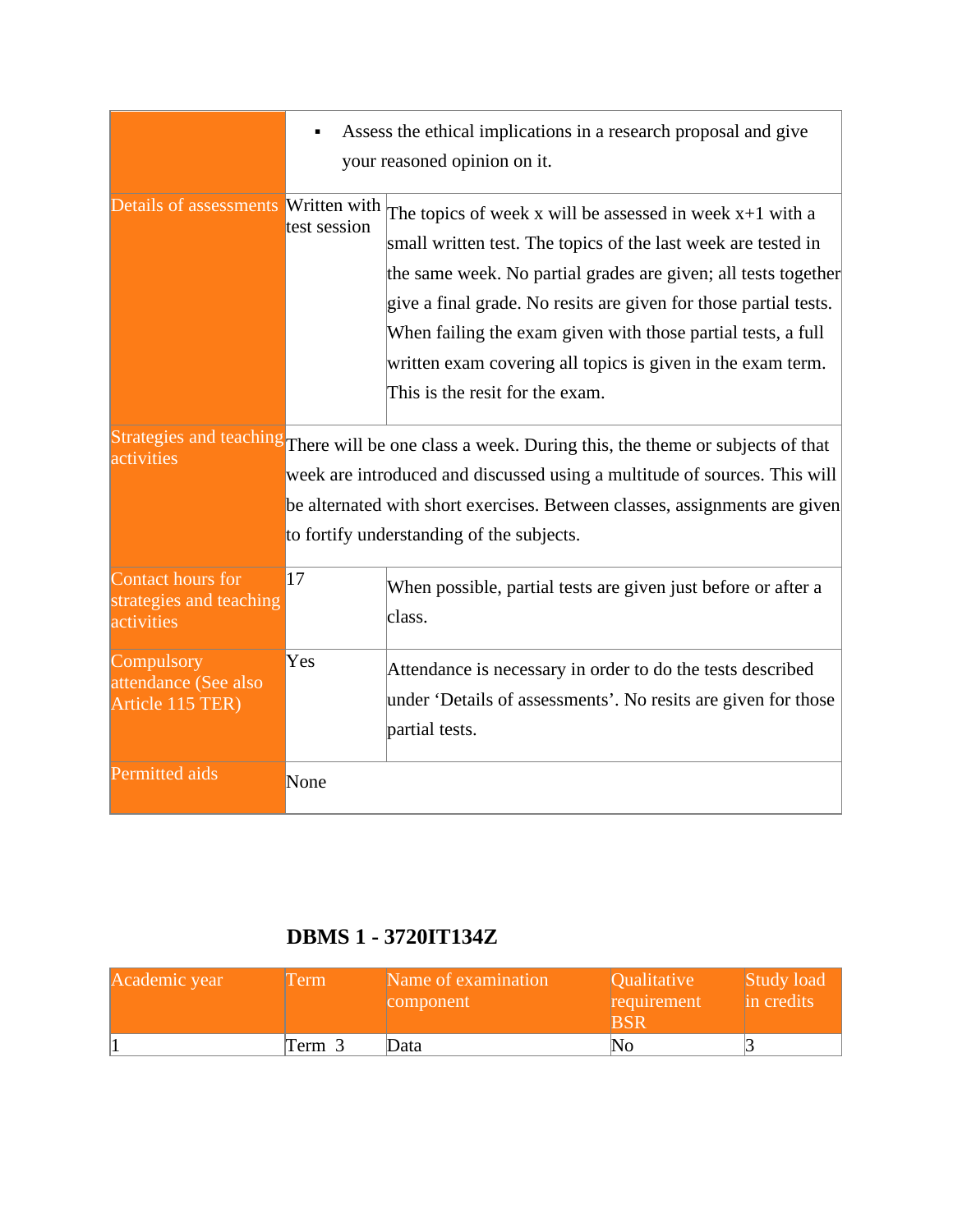| Module name and code                                                                |                                                                                                                                                                                                                                                                                                                                                                                                                                                                                                          | <b>Assessment</b><br>scale | Required<br>minimum<br>score                                                     | Weighting<br>Factor                                                                                                                                                                                                                                                     | Number of<br>study hours |  |  |
|-------------------------------------------------------------------------------------|----------------------------------------------------------------------------------------------------------------------------------------------------------------------------------------------------------------------------------------------------------------------------------------------------------------------------------------------------------------------------------------------------------------------------------------------------------------------------------------------------------|----------------------------|----------------------------------------------------------------------------------|-------------------------------------------------------------------------------------------------------------------------------------------------------------------------------------------------------------------------------------------------------------------------|--------------------------|--|--|
| DBMS 1, 3720IT134A                                                                  |                                                                                                                                                                                                                                                                                                                                                                                                                                                                                                          | Grade (10-<br>100)         | 55                                                                               | 100%                                                                                                                                                                                                                                                                    | 84                       |  |  |
| Content of unit of<br>study                                                         | Companies, governments, schools and all kinds of institutions have data.<br>This data is stored in so called database management systems (DBMS). In<br>this course an introduction is given in the structure of databases and how<br>to retrieve information from them by using the language SQL. Also<br>attention will be given on how to insert new data, delete data or modify<br>existing information. Finally the topic of how to maintain logical<br>consistency in the database will be covered. |                            |                                                                                  |                                                                                                                                                                                                                                                                         |                          |  |  |
| Phase of Bachelor's<br>programme<br>Learning outcomes                               | Suitable for the profession<br>Analyze and realize                                                                                                                                                                                                                                                                                                                                                                                                                                                       |                            |                                                                                  |                                                                                                                                                                                                                                                                         |                          |  |  |
| Requirements for<br>participation in units<br>of study (See also<br>Article 29 TER) | none                                                                                                                                                                                                                                                                                                                                                                                                                                                                                                     |                            |                                                                                  |                                                                                                                                                                                                                                                                         |                          |  |  |
| <b>Compensation (See</b><br>also Article 127 TER)<br>Specific details               | No                                                                                                                                                                                                                                                                                                                                                                                                                                                                                                       |                            |                                                                                  |                                                                                                                                                                                                                                                                         |                          |  |  |
| <b>Assessment</b><br>objectives/criteria<br>Details of assessments                  | ٠<br>Written with                                                                                                                                                                                                                                                                                                                                                                                                                                                                                        |                            | information from the database $(1.1.3)$<br>delete data from the database (1.1.3) | the student can analyze a relational database diagram $(1.1.3)$<br>the student is able to write a SQL query to retrieve desired<br>the student is able to write a SQL command to insert, update or<br>The student understand the concept of logical integrity $(1.1.4)$ |                          |  |  |
|                                                                                     | test session                                                                                                                                                                                                                                                                                                                                                                                                                                                                                             | specific queries.          |                                                                                  | A written exam in which the student will have to write                                                                                                                                                                                                                  |                          |  |  |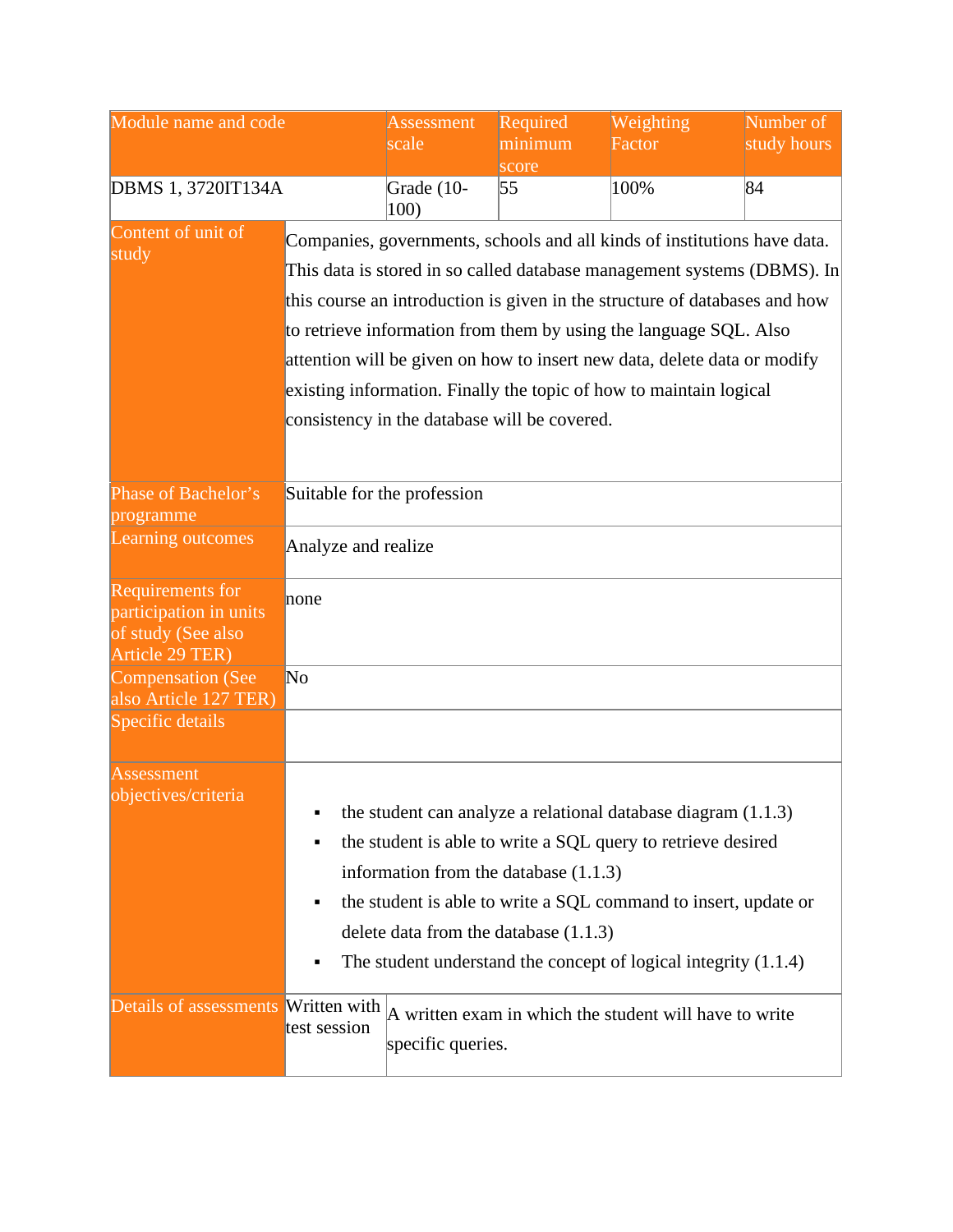| activities                                                 | exercises.     | Strategies and teaching Theory will be explained by the teacher, immediately followed by |
|------------------------------------------------------------|----------------|------------------------------------------------------------------------------------------|
| Contact hours for<br>strategies and teaching<br>activities |                | During the lessons theory will be explained and problem<br>solving will be done.         |
| Compulsory<br>attendance (See also<br>Article 115 TER)     | Yes            |                                                                                          |
| Permitted aids                                             | MySQL database |                                                                                          |

### **Linear Algebra - 3719IT133Z**

<span id="page-24-0"></span>

| Academic year                                                                              | Term                                                                                                                                                                                                                                                                                                                   | Name of examination<br>component |                              | Qualitative<br>requirement<br><b>BSR</b> | <b>Study load</b><br>in credits |  |
|--------------------------------------------------------------------------------------------|------------------------------------------------------------------------------------------------------------------------------------------------------------------------------------------------------------------------------------------------------------------------------------------------------------------------|----------------------------------|------------------------------|------------------------------------------|---------------------------------|--|
|                                                                                            | Term 3                                                                                                                                                                                                                                                                                                                 | Linear Algebra                   |                              | $\overline{\text{No}}$                   | 4                               |  |
| Module name and code                                                                       |                                                                                                                                                                                                                                                                                                                        | <b>Assessment</b><br>scale       | Required<br>minimum<br>score | Weighting<br>Factor                      | Number of<br>study hours        |  |
| Linear Algebra, 3719IT133A                                                                 |                                                                                                                                                                                                                                                                                                                        | Grade (10-<br>100)               | 55                           | 100%                                     | 112                             |  |
| Content of unit of<br>study                                                                | Linear Algebra helps you to understand more dimensions. Solving linear<br>equations and mappings can be done by the theory of Linear Algebra.<br>This class will introduce Vectors and Matrices. Basic topics are:<br>Determinants, Inverse, and Eigenvalue. Matlab will be the software tool<br>for calculation help. |                                  |                              |                                          |                                 |  |
| Phase of Bachelor's<br>programme                                                           |                                                                                                                                                                                                                                                                                                                        | Suitable for the profession      |                              |                                          |                                 |  |
| Learning outcomes                                                                          | Analyze and Realize                                                                                                                                                                                                                                                                                                    |                                  |                              |                                          |                                 |  |
| <b>Requirements for</b><br>participation in units of<br>study (See also Article<br>29 TER) | None                                                                                                                                                                                                                                                                                                                   |                                  |                              |                                          |                                 |  |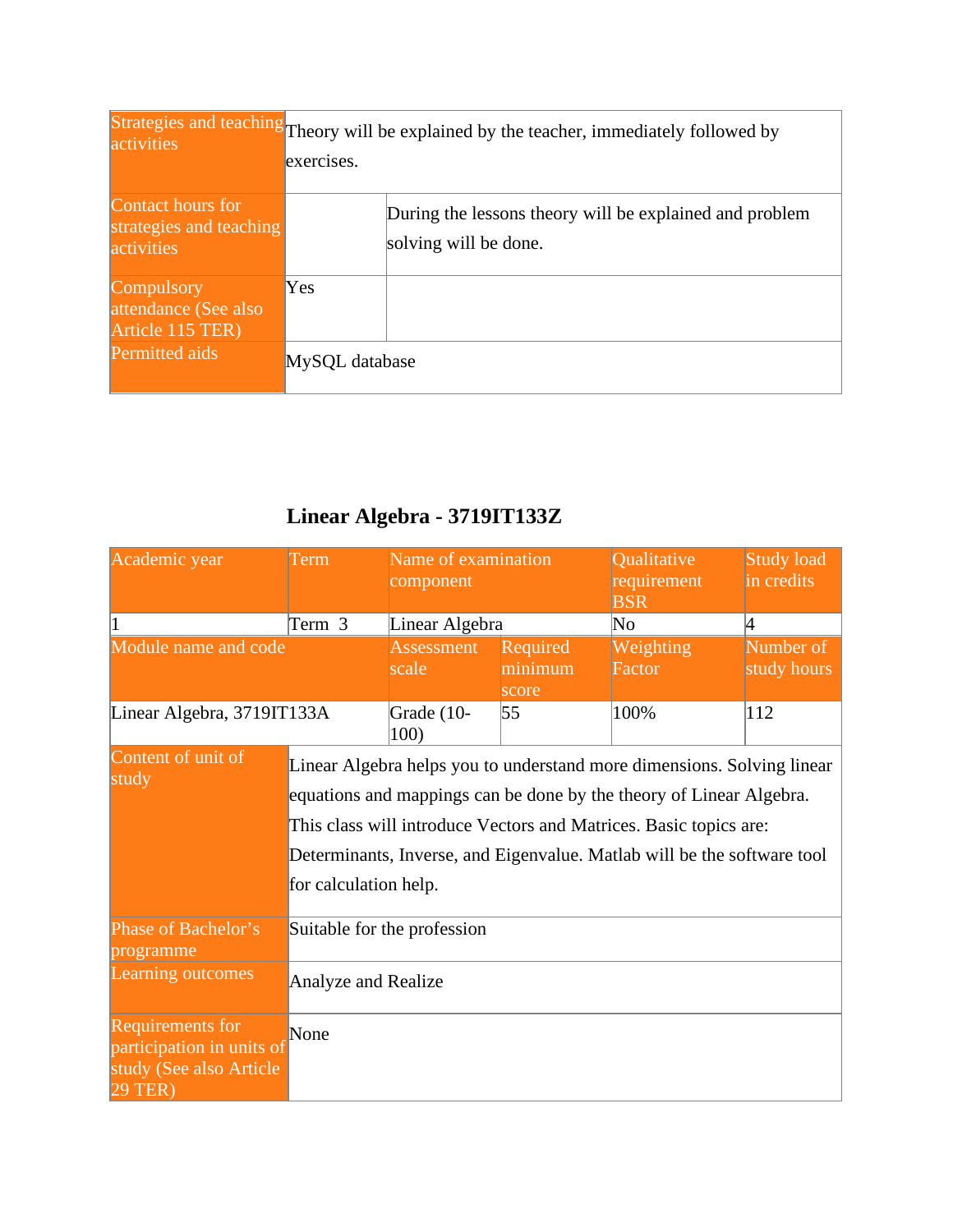| <b>Compensation (See</b><br>also Article 127 TER)                 | N <sub>o</sub>                                                                                                                                                                                                                              |
|-------------------------------------------------------------------|---------------------------------------------------------------------------------------------------------------------------------------------------------------------------------------------------------------------------------------------|
| Specific details                                                  | None                                                                                                                                                                                                                                        |
| <b>Assessment</b><br>objectives/criteria                          | Calculate operations for Matrices and its Determinant<br>$\blacksquare$<br>Solve linear equations by using Matrices and/or Determinants<br>٠<br>Calculate operations for Vectors<br>٠<br>Solve simple Eigenvalue problems<br>$\blacksquare$ |
| Details of assessments                                            | Written with<br>Written Exam<br>test session                                                                                                                                                                                                |
| <b>Strategies and teaching Lectures</b><br>activities             |                                                                                                                                                                                                                                             |
| Contact hours for<br>strategies and teaching<br>activities        | 31                                                                                                                                                                                                                                          |
| <b>Compulsory attendance Yes</b><br>(See also Article 115<br>TER) |                                                                                                                                                                                                                                             |
| Permitted aids                                                    | None                                                                                                                                                                                                                                        |

# **English 2 - 3713IT144Z**

<span id="page-25-0"></span>

| Academic year               | Term                                                                                                                                                                                                                                                                                    | Name of examination<br>component |                              | <b>Qualitative</b><br>requirement<br><b>BSR</b> | Study load<br>in credits |
|-----------------------------|-----------------------------------------------------------------------------------------------------------------------------------------------------------------------------------------------------------------------------------------------------------------------------------------|----------------------------------|------------------------------|-------------------------------------------------|--------------------------|
|                             | Term 3                                                                                                                                                                                                                                                                                  | Professionalization              |                              | $\overline{\text{No}}$                          |                          |
| Module name and code        |                                                                                                                                                                                                                                                                                         | <b>Assessment</b><br>scale       | Required<br>minimum<br>score | Weighting<br>Factor                             | Number of<br>study hours |
| English 2, 3713IT144A       |                                                                                                                                                                                                                                                                                         | Grade (10-<br>100)               | 55                           | 100%                                            | 56                       |
| Content of unit of<br>study | During the English courses the emphasis will be on reading, writing,<br>listening, speaking and communicating. The courses start with an<br>emphasis on acquiring new English vocabulary (formal vs informal),<br>reviewing English grammar and will subsequently focus on speaking and |                                  |                              |                                                 |                          |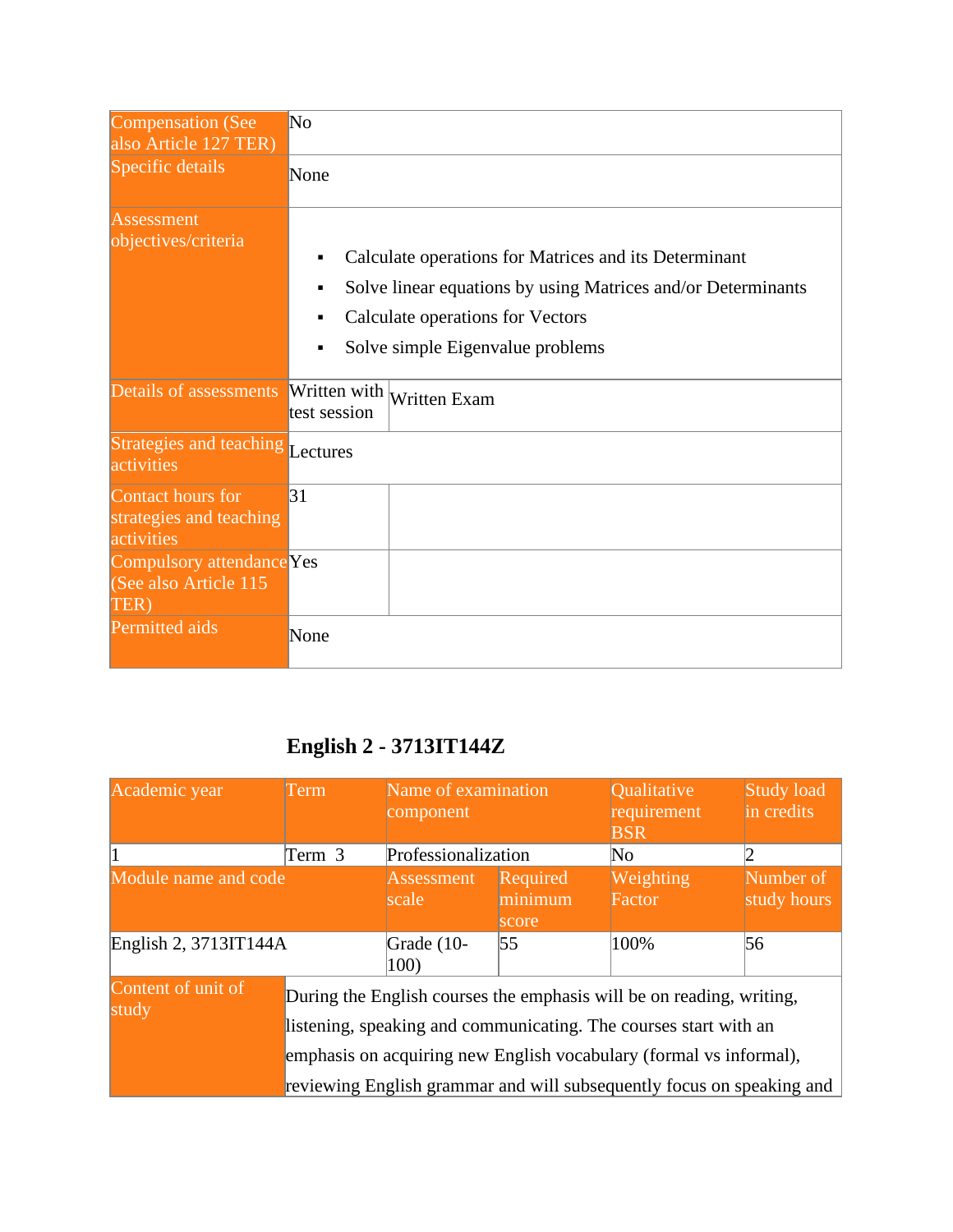|                                                                                     | writing. Especially writing will be the focus of attention and be presented<br>in the form of letters, memos, research essays and reports. These<br>assignments will be spread out over the 5 modules of English given in<br>years 1 and 2. Developing professional English skills prepares the student<br>not only for the final thesis, but also for the professional work field.<br>English 2: this course aims at bringing your reading level up to $C1$ and<br>level of writing to level B2. |                             |                                                                |  |  |  |
|-------------------------------------------------------------------------------------|---------------------------------------------------------------------------------------------------------------------------------------------------------------------------------------------------------------------------------------------------------------------------------------------------------------------------------------------------------------------------------------------------------------------------------------------------------------------------------------------------|-----------------------------|----------------------------------------------------------------|--|--|--|
| Phase of Bachelor's<br>programme                                                    |                                                                                                                                                                                                                                                                                                                                                                                                                                                                                                   | Suitable for the profession |                                                                |  |  |  |
| Learning outcomes                                                                   | 8.1.1 Communicate effectively, both orally and in writing.                                                                                                                                                                                                                                                                                                                                                                                                                                        |                             |                                                                |  |  |  |
| Requirements for<br>participation in units<br>of study (See also<br>Article 29 TER) | None.                                                                                                                                                                                                                                                                                                                                                                                                                                                                                             |                             |                                                                |  |  |  |
| <b>Compensation (See</b><br>also Article 127 TER)                                   | No                                                                                                                                                                                                                                                                                                                                                                                                                                                                                                |                             |                                                                |  |  |  |
| Specific details                                                                    | Prerequisites: Having successfully completed ENG1 is preferred.                                                                                                                                                                                                                                                                                                                                                                                                                                   |                             |                                                                |  |  |  |
|                                                                                     | Students are expected to have full knowledge of all aspects dealt with in                                                                                                                                                                                                                                                                                                                                                                                                                         |                             |                                                                |  |  |  |
|                                                                                     | this course.                                                                                                                                                                                                                                                                                                                                                                                                                                                                                      |                             |                                                                |  |  |  |
| <b>Assessment</b><br>objectives/criteria                                            |                                                                                                                                                                                                                                                                                                                                                                                                                                                                                                   | Assessment criteria:        |                                                                |  |  |  |
|                                                                                     |                                                                                                                                                                                                                                                                                                                                                                                                                                                                                                   | Formatting                  | Contains all components of assignment and<br>is of appropriate |  |  |  |
|                                                                                     |                                                                                                                                                                                                                                                                                                                                                                                                                                                                                                   |                             | length. Includes accurate heading with<br>to/from/date/subject |  |  |  |
|                                                                                     |                                                                                                                                                                                                                                                                                                                                                                                                                                                                                                   |                             | clearly stated.                                                |  |  |  |
|                                                                                     |                                                                                                                                                                                                                                                                                                                                                                                                                                                                                                   | Content                     | Problem is explained with suitable level of                    |  |  |  |
|                                                                                     |                                                                                                                                                                                                                                                                                                                                                                                                                                                                                                   |                             | detail.                                                        |  |  |  |
|                                                                                     |                                                                                                                                                                                                                                                                                                                                                                                                                                                                                                   |                             | Model is applied (good News vs bad news)                       |  |  |  |
|                                                                                     |                                                                                                                                                                                                                                                                                                                                                                                                                                                                                                   |                             | Resolution included, with clear                                |  |  |  |
|                                                                                     |                                                                                                                                                                                                                                                                                                                                                                                                                                                                                                   |                             | responsibilities assigned.                                     |  |  |  |
|                                                                                     |                                                                                                                                                                                                                                                                                                                                                                                                                                                                                                   |                             | Context and history of the problem are given                   |  |  |  |
|                                                                                     |                                                                                                                                                                                                                                                                                                                                                                                                                                                                                                   |                             | as needed.                                                     |  |  |  |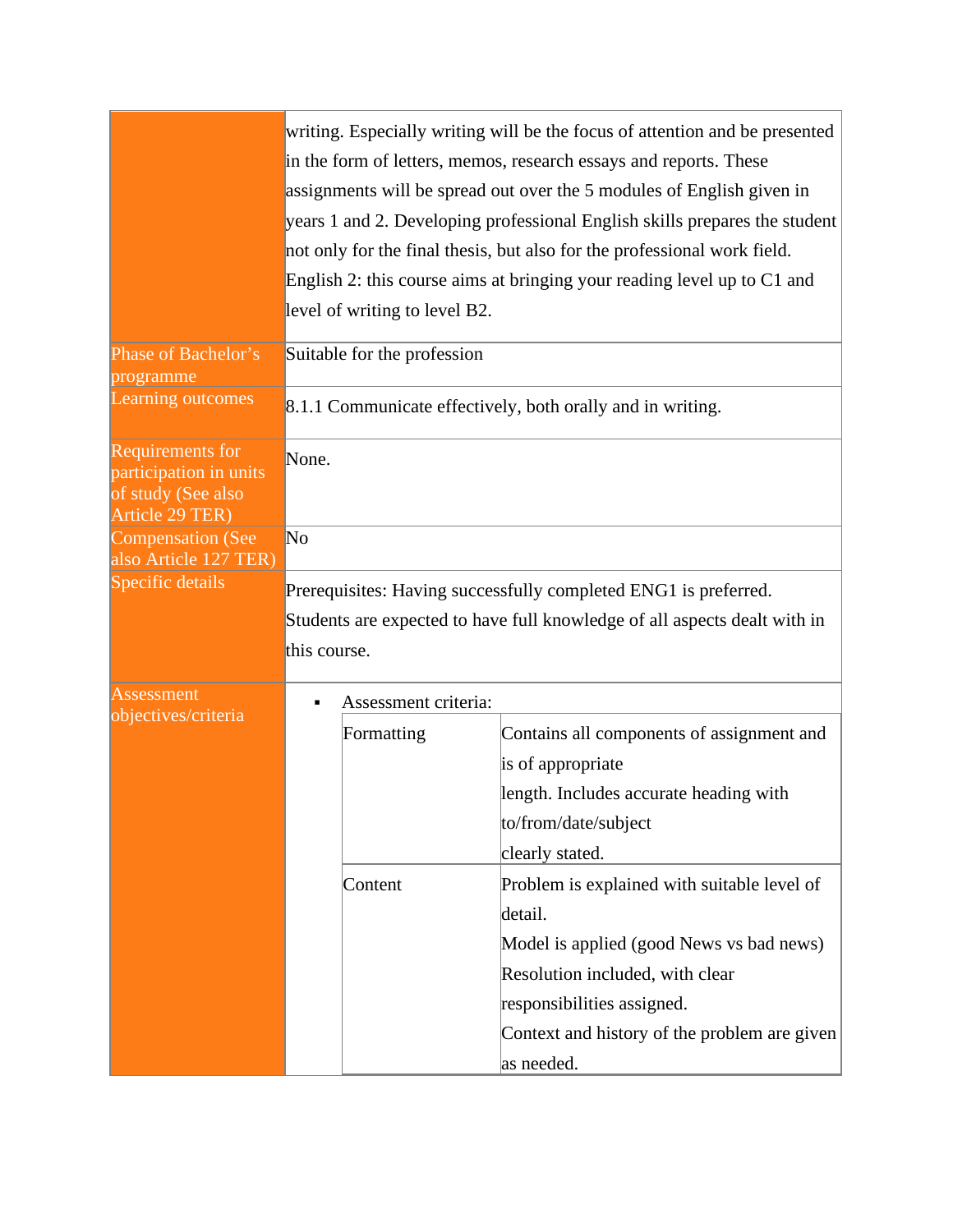|                                                            |                              | Grammar &<br>Proofreading      | Displays proper usage of formal,<br>grammatical English.<br>Shows evidence of careful proofreading.                                                                                                                                                                                                                             |
|------------------------------------------------------------|------------------------------|--------------------------------|---------------------------------------------------------------------------------------------------------------------------------------------------------------------------------------------------------------------------------------------------------------------------------------------------------------------------------|
|                                                            |                              |                                |                                                                                                                                                                                                                                                                                                                                 |
| Details of assessments                                     | Written with<br>test session | without a formal test sitting. | Sz, schriftelijk zonder toetszitting / Written assignments<br>In class presentation (P/F) a pre-requisite to the final grade.                                                                                                                                                                                                   |
| activities                                                 |                              |                                | Strategies and teaching The instructional format and educational activities consist of 7 x 4 classes<br>in the form of workshops and lectures in which an proactive, participating<br>attitude is expected; an in-term presentation which forms part of the final<br>grade, followed by an individual exam (written assignment) |
| Contact hours for<br>strategies and teaching<br>activities | 31                           |                                |                                                                                                                                                                                                                                                                                                                                 |
| Compulsory<br>attendance (See also<br>Article 115 TER)     | Yes                          |                                |                                                                                                                                                                                                                                                                                                                                 |
| Permitted aids                                             |                              |                                | Individual papers – written outside of class - aids and sources permitted.<br>Presentation: to be decided by student(s). (PowerPoint, Prezi, other)                                                                                                                                                                             |

### **Statistics 2 - 3720IT135Z**

<span id="page-27-0"></span>

| Academic year            | Term   | Name of examination<br>component |                               | Qualitative<br>requirement<br><b>BSR</b> | Study load<br>in credits |
|--------------------------|--------|----------------------------------|-------------------------------|------------------------------------------|--------------------------|
|                          | Term 3 | Statistics                       |                               | $\overline{\text{No}}$                   |                          |
| Module name and code     |        | Assessment<br>scale              | Required<br>minimum/<br>score | Weighting<br>Factor                      | Number of<br>study hours |
| Statistics 2, 3720IT135A |        | Grade $(10-$<br>100)             | 55                            | 100%                                     | 56                       |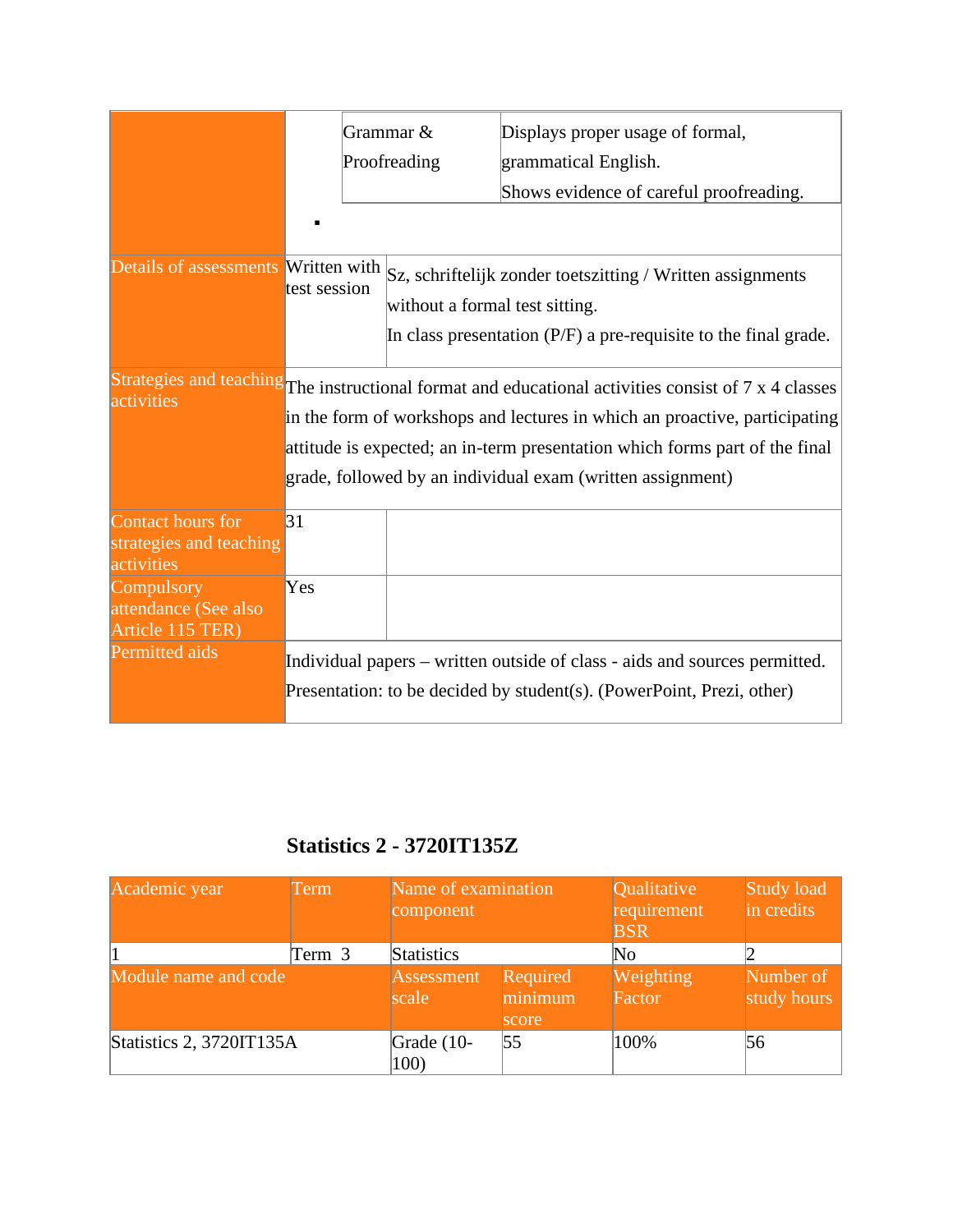| Content of unit of<br>study                                                         | distribution.                                                                      | In the first part of this course the focus will lie on probability theory. It<br>will start with the basic axioms of probability such as the addition rule<br>and multiplication rule, eventually covering more advanced topics such<br>as Bayes rule, the binomial distribution and the Poisson distribution.<br>The second part of this course will cover sampling theory. Topics such as<br>the mean and standard deviation of a sample will be covered, as well as<br>advanced topics such as the confidence interval and the Student's t- |  |  |  |  |
|-------------------------------------------------------------------------------------|------------------------------------------------------------------------------------|------------------------------------------------------------------------------------------------------------------------------------------------------------------------------------------------------------------------------------------------------------------------------------------------------------------------------------------------------------------------------------------------------------------------------------------------------------------------------------------------------------------------------------------------|--|--|--|--|
| Phase of Bachelor's<br>programme                                                    |                                                                                    | Suitable for the profession                                                                                                                                                                                                                                                                                                                                                                                                                                                                                                                    |  |  |  |  |
| Learning outcomes                                                                   |                                                                                    | Understanding concepts in probability and sampling theory                                                                                                                                                                                                                                                                                                                                                                                                                                                                                      |  |  |  |  |
| Requirements for<br>participation in units of<br>study (See also Article<br>29 TER) | none                                                                               |                                                                                                                                                                                                                                                                                                                                                                                                                                                                                                                                                |  |  |  |  |
| <b>Compensation</b> (See<br>also Article 127 TER)                                   | No                                                                                 |                                                                                                                                                                                                                                                                                                                                                                                                                                                                                                                                                |  |  |  |  |
| Specific details                                                                    |                                                                                    |                                                                                                                                                                                                                                                                                                                                                                                                                                                                                                                                                |  |  |  |  |
| Assessment<br>objectives/criteria                                                   | The student is able to                                                             | Analyze a practical case in terms of probability theory or sampling<br>theory or sampling theory pability of the student to translate a practical<br>problem into a probability related problem. (1.1.1, 2.1.1, 2.1.2)                                                                                                                                                                                                                                                                                                                         |  |  |  |  |
| Details of assessments                                                              | Written with<br>test session                                                       | The exam will consist of 5 or 6 questions about the theory<br>larned.                                                                                                                                                                                                                                                                                                                                                                                                                                                                          |  |  |  |  |
| <b>Strategies and teaching</b><br>activities                                        | solving.                                                                           | Classical explanantion of the theory, together with classical problem                                                                                                                                                                                                                                                                                                                                                                                                                                                                          |  |  |  |  |
| Contact hours for<br>strategies and teaching<br>activities                          | During the lessons theory will be explained, immediately<br>followed by exercises. |                                                                                                                                                                                                                                                                                                                                                                                                                                                                                                                                                |  |  |  |  |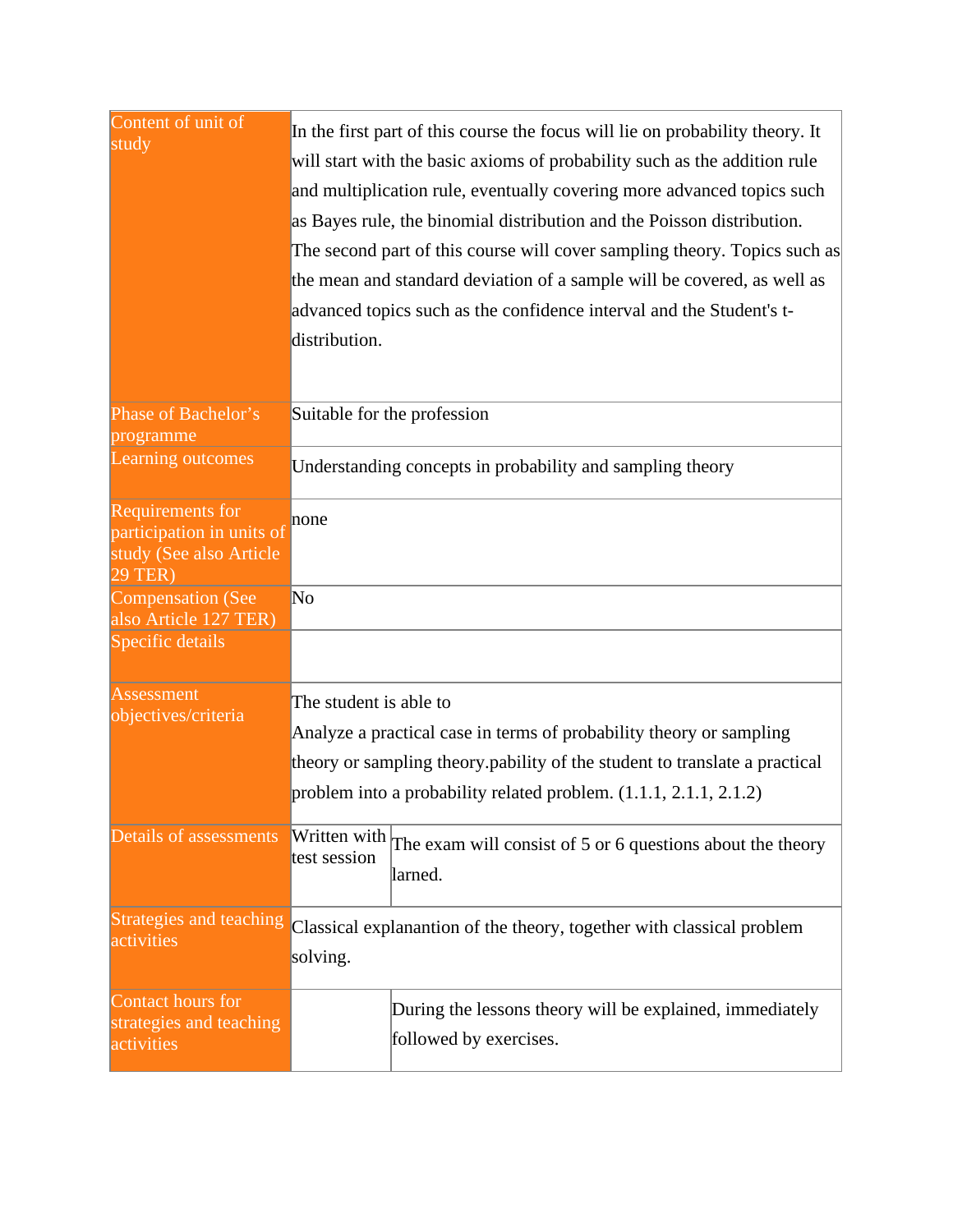| Compulsory attendance Yes<br>(See also Article 115 |  |  |
|----------------------------------------------------|--|--|
| <b>TER</b><br>Permitted aids                       |  |  |
|                                                    |  |  |

### **ME learning challenge 1 - 3720IT136Z**

<span id="page-29-0"></span>

| Academic year         | Term                                                                      | Name of examination<br>component |             | Qualitative<br>requirement                                                  | <b>Study load</b><br>in credits |  |
|-----------------------|---------------------------------------------------------------------------|----------------------------------|-------------|-----------------------------------------------------------------------------|---------------------------------|--|
|                       |                                                                           |                                  |             | <b>BSR</b>                                                                  |                                 |  |
|                       | Term 3                                                                    | Professionalization              |             | No                                                                          | 1                               |  |
| Module name and code  |                                                                           | <b>Assessment</b>                | Required    | Weighting                                                                   | Number of                       |  |
|                       |                                                                           | scale                            | minimum     | Factor                                                                      | study hours                     |  |
| ME learning challenge |                                                                           | Grade (10-                       | score<br>55 | 100%                                                                        | 28                              |  |
| $ 1, 3720$ IT136A     |                                                                           | 100)                             |             |                                                                             |                                 |  |
| Content of unit of    |                                                                           |                                  |             | The field of Mathematical Engineering is constantly in motion. Every day    |                                 |  |
| study                 | new techniques and tools are being developed. As a result, education is   |                                  |             |                                                                             |                                 |  |
|                       |                                                                           |                                  |             | this field is never complete. To keep up with the latest developments, a    |                                 |  |
|                       |                                                                           |                                  |             | mathematical engineer must be able to direct their own learning process     |                                 |  |
|                       | throughout their career.                                                  |                                  |             |                                                                             |                                 |  |
|                       | During the ME Learning Challenge students have the opportunity to         |                                  |             |                                                                             |                                 |  |
|                       | shape their own learning process by delving into a topic of their choice. |                                  |             |                                                                             |                                 |  |
|                       |                                                                           |                                  |             | Students are encouraged to pursue their own interests and ambitions.        |                                 |  |
|                       |                                                                           |                                  |             | The Learning Challenge is a one-week intensive course for students from     |                                 |  |
|                       |                                                                           |                                  |             | year 1, 2 and 3. Before the course starts, students indicate which topics   |                                 |  |
|                       |                                                                           |                                  |             | they would like to work on. Students are free to suggest any topics that    |                                 |  |
|                       |                                                                           |                                  |             | are related to the ME competencies, but that are not part of the core       |                                 |  |
|                       |                                                                           |                                  |             | curriculum. Based on their preferences the teachers assign students to a    |                                 |  |
|                       |                                                                           |                                  |             | learning team and a topic. Learning teams can consist of students from      |                                 |  |
|                       | different levels. During the course week, students from the team work     |                                  |             |                                                                             |                                 |  |
|                       |                                                                           |                                  |             | together on learning the topic. Students choose their own educational       |                                 |  |
|                       |                                                                           |                                  |             | resources, make a work plan, and guide their own learning. Teachers are     |                                 |  |
|                       |                                                                           |                                  |             | available for assistance in the role of learning coaches. At the end of the |                                 |  |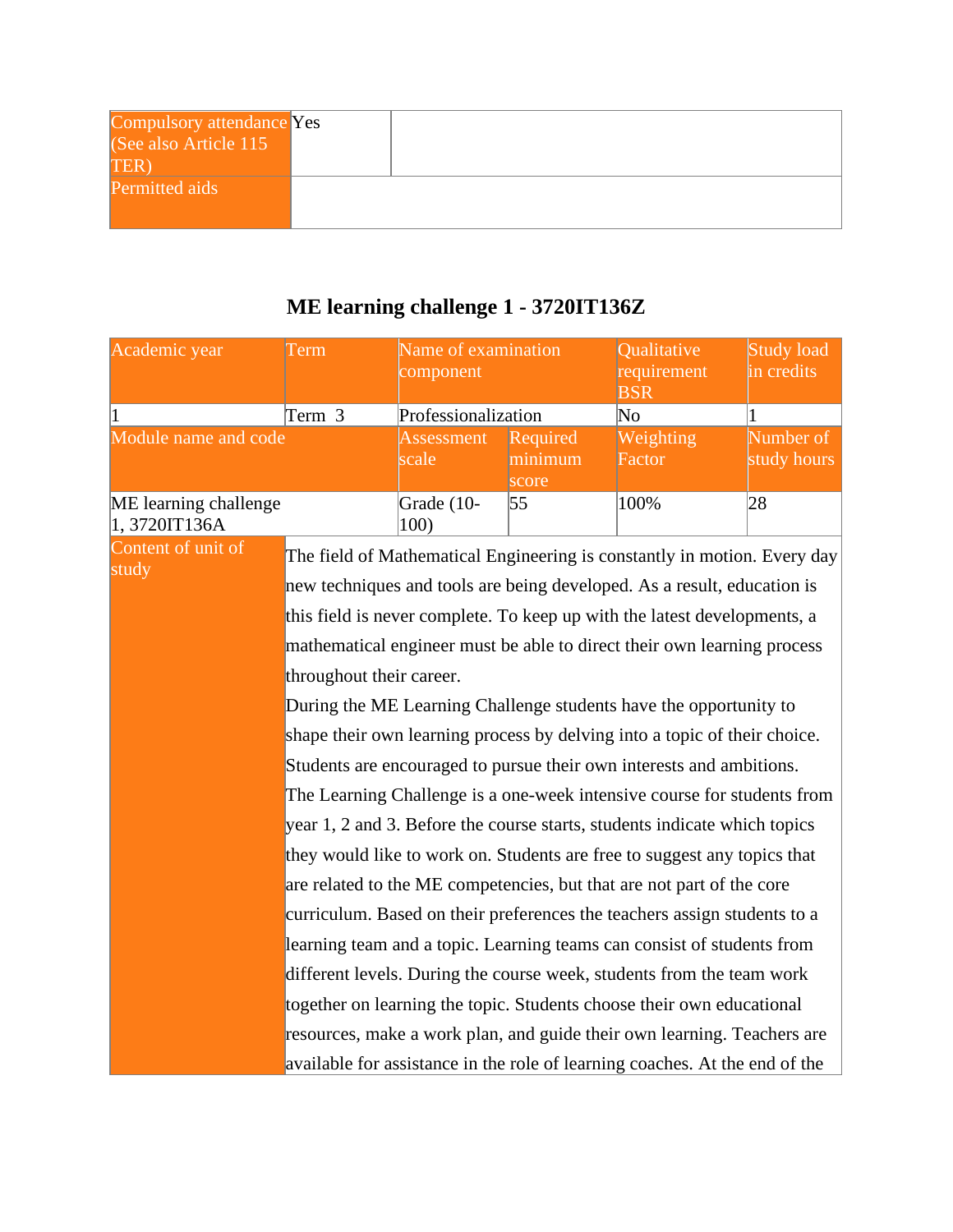|                                                                                     | week, students present the outcomes of their learning in a suitable way to                                                                                                                                                                                                                                                                                                                                                                                                                                                         |  |  |  |  |
|-------------------------------------------------------------------------------------|------------------------------------------------------------------------------------------------------------------------------------------------------------------------------------------------------------------------------------------------------------------------------------------------------------------------------------------------------------------------------------------------------------------------------------------------------------------------------------------------------------------------------------|--|--|--|--|
|                                                                                     | the coaches and peers.                                                                                                                                                                                                                                                                                                                                                                                                                                                                                                             |  |  |  |  |
| Phase of Bachelor's<br>programme                                                    | Suitable for the profession                                                                                                                                                                                                                                                                                                                                                                                                                                                                                                        |  |  |  |  |
| Learning outcomes                                                                   | Management, Professionalization                                                                                                                                                                                                                                                                                                                                                                                                                                                                                                    |  |  |  |  |
| Requirements for<br>participation in units<br>of study (See also<br>Article 29 TER) | None                                                                                                                                                                                                                                                                                                                                                                                                                                                                                                                               |  |  |  |  |
| <b>Compensation (See</b><br>also Article 127 TER)                                   | N <sub>o</sub>                                                                                                                                                                                                                                                                                                                                                                                                                                                                                                                     |  |  |  |  |
| Specific details                                                                    | None                                                                                                                                                                                                                                                                                                                                                                                                                                                                                                                               |  |  |  |  |
| Assessment<br>objectives/criteria                                                   | Define learning objectives for a learning task.<br>٠<br>Select suitable educational resources.<br>Create a work plan for a learning task.<br>٠<br>Effectively develop professional competences at their study level<br>٠<br>by working according to a work plan.<br>Collaborate effectively in a learning team.<br>٠<br>Communicate effectively with coaches and members of a learning<br>team.<br>Present the outcomes of a learning process.<br>٠<br>Reflect critically on the applied learning methods and learning<br>process. |  |  |  |  |
| <b>Details of assessments Other Method</b>                                          | without test<br>session                                                                                                                                                                                                                                                                                                                                                                                                                                                                                                            |  |  |  |  |
| Strategies and teaching Group work<br>activities                                    |                                                                                                                                                                                                                                                                                                                                                                                                                                                                                                                                    |  |  |  |  |
| Contact hours for<br>strategies and teaching<br>activities                          | 32                                                                                                                                                                                                                                                                                                                                                                                                                                                                                                                                 |  |  |  |  |
| Compulsory<br>attendance (See also<br>Article 115 TER)                              | Yes                                                                                                                                                                                                                                                                                                                                                                                                                                                                                                                                |  |  |  |  |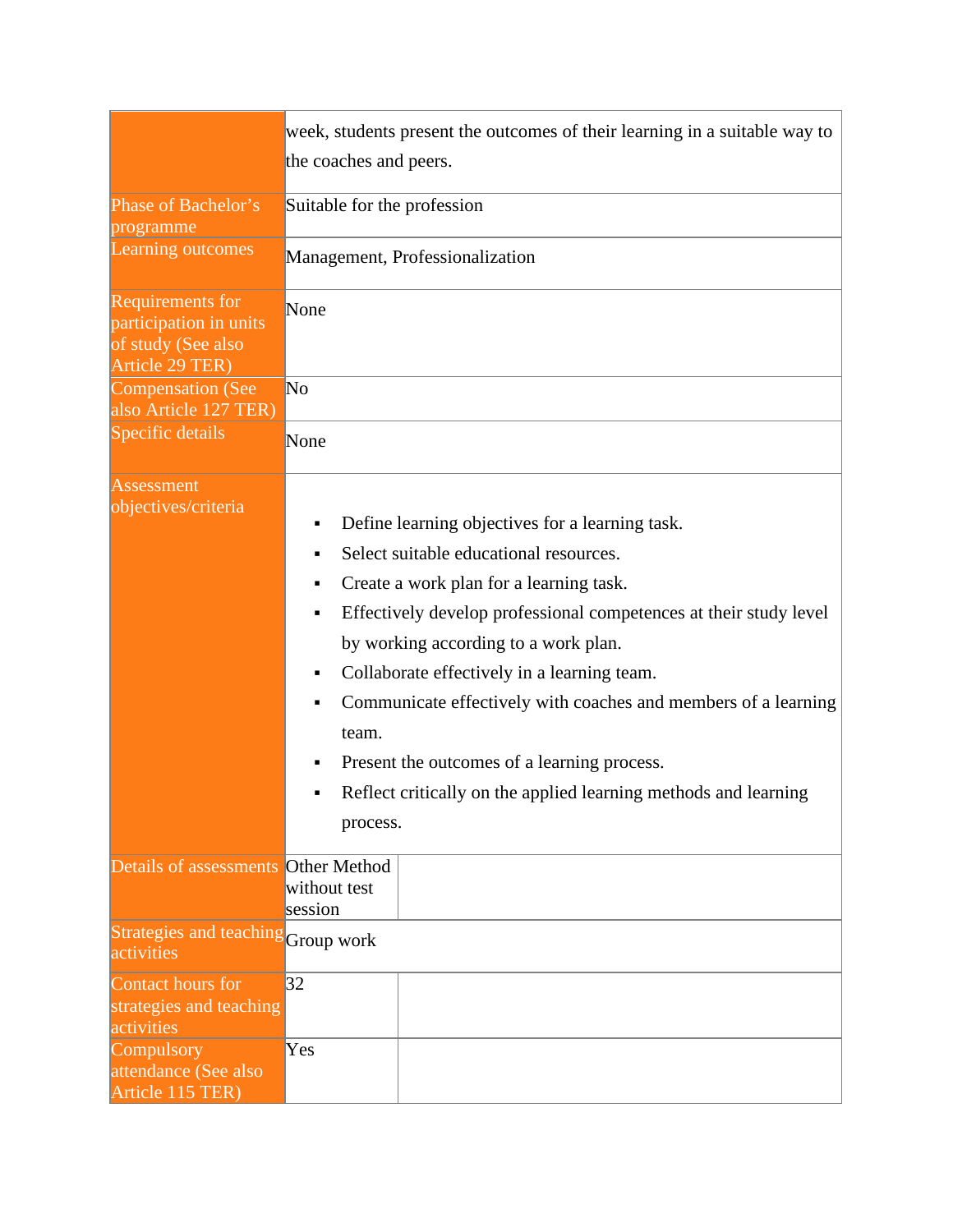## <span id="page-31-1"></span><span id="page-31-0"></span>**Term 4**

### **Project Databases - 3719IT141Z**

| Academic year                                                                       | Term                                | Name of examination<br>component                      |                              | <b>Qualitative</b><br>requirement<br><b>BSR</b>                                                                                                                                                                                                                                                                                                                                                 | <b>Study load</b><br>in credits |  |
|-------------------------------------------------------------------------------------|-------------------------------------|-------------------------------------------------------|------------------------------|-------------------------------------------------------------------------------------------------------------------------------------------------------------------------------------------------------------------------------------------------------------------------------------------------------------------------------------------------------------------------------------------------|---------------------------------|--|
| 1                                                                                   | Term 4                              | Data                                                  |                              | $\rm No$                                                                                                                                                                                                                                                                                                                                                                                        | 4                               |  |
| Module name and code                                                                |                                     | <b>Assessment</b><br>scale                            | Required<br>minimum<br>score | Weighting<br>Factor                                                                                                                                                                                                                                                                                                                                                                             | Number of<br>study hours        |  |
| Project Databases, 3719IT141A                                                       |                                     | Grade (10-<br>100)                                    | 55                           | 100%                                                                                                                                                                                                                                                                                                                                                                                            | 112                             |  |
| Content of unit of<br>study                                                         |                                     | and technical skills (DBMS and software development). |                              | In this project you will develop an application in MySQL and Python in a<br>4 - 5 member team setting. This first stepping stone project is divided in<br>four phases: Database design, Feature list, Alpha release, Beta release. It<br>will address project skills (planning, deadlines, meetings, and releases),<br>professional skills (communication, presenting or demonstrating results) |                                 |  |
| Phase of Bachelor's<br>programme                                                    | Suitable for the profession         |                                                       |                              |                                                                                                                                                                                                                                                                                                                                                                                                 |                                 |  |
| Learning outcomes                                                                   | Analysis, design and implementation |                                                       |                              |                                                                                                                                                                                                                                                                                                                                                                                                 |                                 |  |
| Requirements for<br>participation in units<br>of study (See also<br>Article 29 TER) | None                                |                                                       |                              |                                                                                                                                                                                                                                                                                                                                                                                                 |                                 |  |
| Compensation (See<br>also Article 127<br>TER)                                       | No                                  |                                                       |                              |                                                                                                                                                                                                                                                                                                                                                                                                 |                                 |  |
| Specific details                                                                    |                                     |                                                       |                              |                                                                                                                                                                                                                                                                                                                                                                                                 |                                 |  |
| Assessment<br>objectives/criteria                                                   | The student is able to:<br>٠<br>٠   | Create, track and update a project planning (5.1.2)   |                              | Manage a project and maintain process quality (5.1.3)<br>Consult effectively and efficiently with those involved (5.1.4)                                                                                                                                                                                                                                                                        |                                 |  |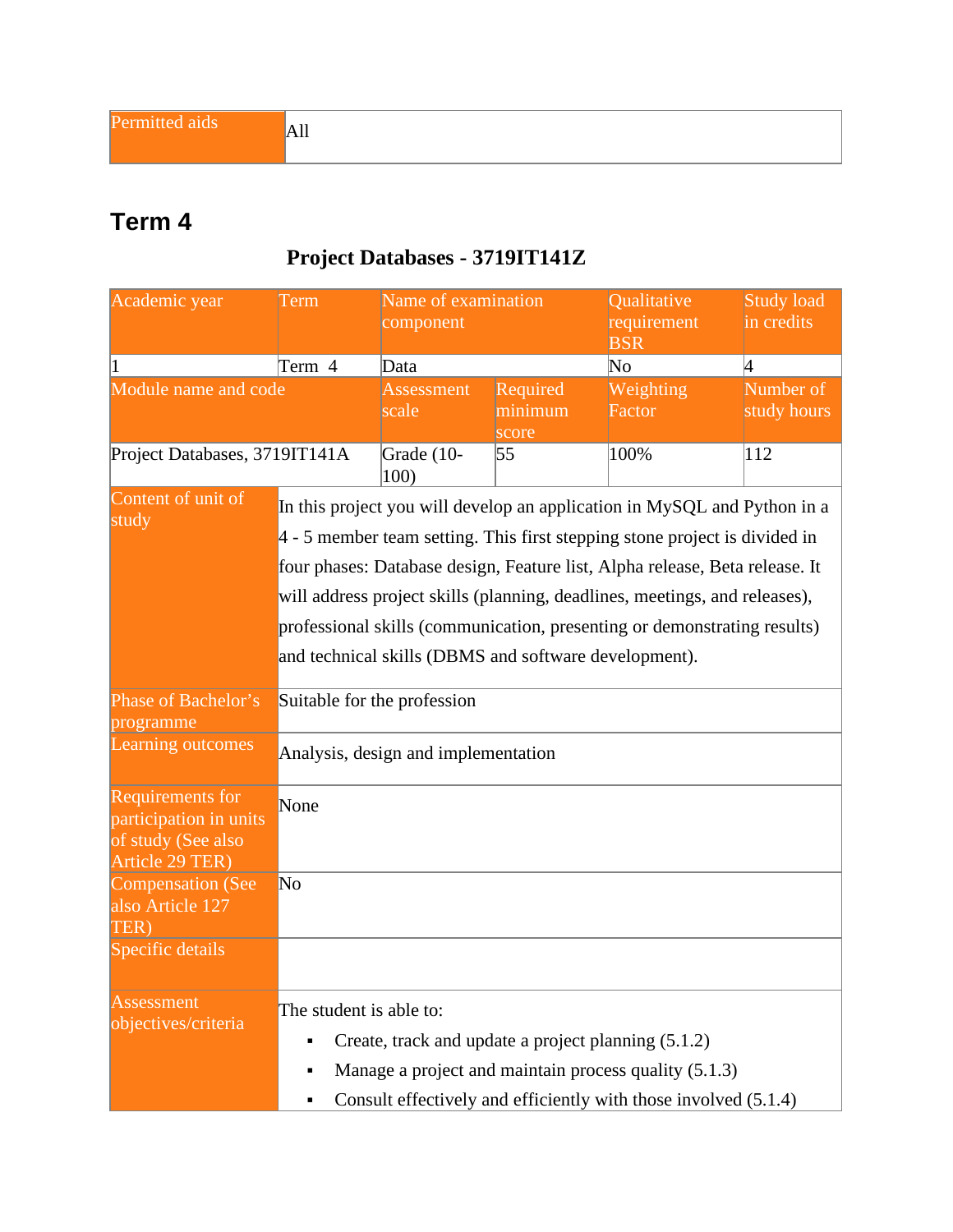|                                                            | ٠<br>п<br>٠                                                                                                | Allocate and delegate tasks (5.1.5)<br>Select and apply relevant sources (7.1.1)<br>Provide solutions to encountered problems (7.1.2) |  |  |  |  |
|------------------------------------------------------------|------------------------------------------------------------------------------------------------------------|---------------------------------------------------------------------------------------------------------------------------------------|--|--|--|--|
|                                                            | ٠<br>٠                                                                                                     | Describe the task, objective and scope of the assignment $(7.1.5)$<br>Cooperate effectively in a (project)team (8.1.1)                |  |  |  |  |
|                                                            | ٠                                                                                                          | Reflect on own behavior and give and receive feedback<br>appropriately (8.1.2)                                                        |  |  |  |  |
|                                                            | Apply knowledge, insights and skills (8.1.3) and demonstrate an<br>٠<br>appropriate study attitude (8.1.4) |                                                                                                                                       |  |  |  |  |
|                                                            | ٠                                                                                                          | Communicate effectively $(6.1.2)$ , $(8.1.5)$ and contribute to a<br>respectful environment $(8.1.6)$                                 |  |  |  |  |
|                                                            | ٠                                                                                                          | Meet deadlines (8.1.7)                                                                                                                |  |  |  |  |
|                                                            | ٠                                                                                                          | Demonstrate the ability to deliver sufficient product quality using<br>$MySQL$ and Python $(3.1.2)$                                   |  |  |  |  |
|                                                            | ٠                                                                                                          | Translate a general user request in a feature list $(1.1.3)$                                                                          |  |  |  |  |
|                                                            | ٠                                                                                                          | Translate a feature list in a database design $(1.1.4)$ and $(2.1.4)$                                                                 |  |  |  |  |
|                                                            | Create the database and the connection with Python (3.1.3)<br>٠                                            |                                                                                                                                       |  |  |  |  |
|                                                            | Build a simple application with user interaction $(2.1.3)$<br>٠                                            |                                                                                                                                       |  |  |  |  |
|                                                            |                                                                                                            | Write a user manual of the application $(4.1.2)$                                                                                      |  |  |  |  |
| Details of<br>assessments                                  | Other<br>Method<br>without test                                                                            | Your final grade will be composed of a group product and<br>process grade and an individual grade.                                    |  |  |  |  |
|                                                            | session                                                                                                    | In case of insufficient participation or not functioning of the                                                                       |  |  |  |  |
|                                                            |                                                                                                            | project group the project can be re-sit in the next academic                                                                          |  |  |  |  |
|                                                            |                                                                                                            | year.                                                                                                                                 |  |  |  |  |
| Strategies and<br>teaching activities                      |                                                                                                            | Workshops, project and tutor meetings                                                                                                 |  |  |  |  |
| Contact hours for<br>strategies and<br>teaching activities | 32                                                                                                         | Workshops and group meetings                                                                                                          |  |  |  |  |
| Compulsory                                                 | Yes                                                                                                        | During a project, visible execution and performance of vital                                                                          |  |  |  |  |
| attendance (See also<br>Article 115 TER)                   |                                                                                                            | skills such as mutual cooperation, communication with and                                                                             |  |  |  |  |
|                                                            |                                                                                                            | to stakeholders and giving and receiving feedback and acting                                                                          |  |  |  |  |
|                                                            |                                                                                                            | accordingly upon as such, form part of the examining and                                                                              |  |  |  |  |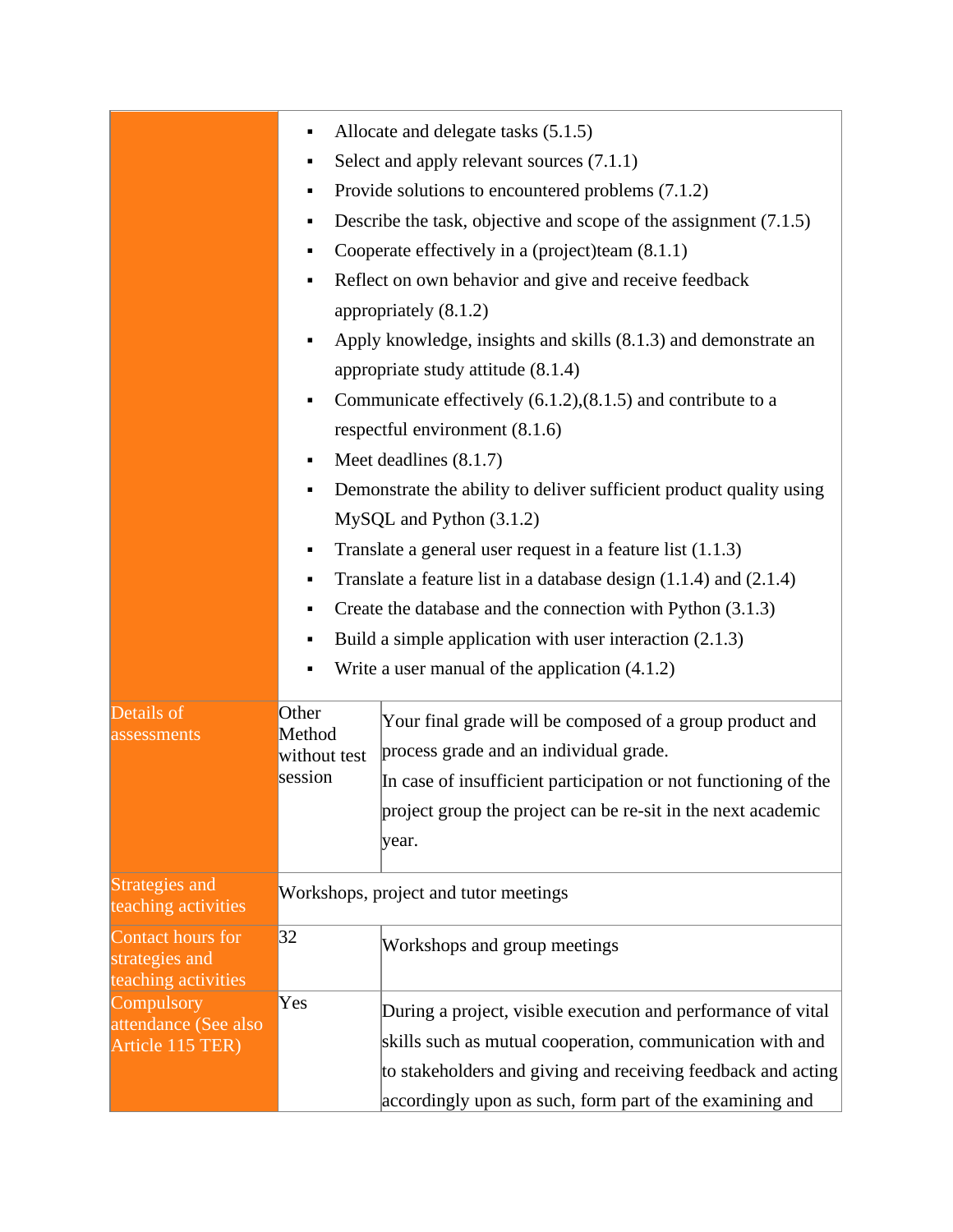|                | grading. For this reason, active participation and attendance   |
|----------------|-----------------------------------------------------------------|
|                | is mandatory and hence needs to be fulfilled by the student to  |
|                | meet the criteria to be eligible for a positive marking. These  |
|                | criteria have been set at a minimum of 70%.                     |
|                | By setting the criteria at 70% (and not a full 100%) allows     |
|                | the student to fail attendance for a limited number of          |
|                | meetings caused by illnesses or other inconveniences,           |
|                | without facing serious consequences.                            |
|                | These criteria have been explicitly stipulated for this project |
|                | in the project description, leaving no room for ambiguous       |
|                | interpretations at the start of the project.                    |
|                |                                                                 |
| Permitted aids | All available relevant sources                                  |
|                |                                                                 |

#### **DBMS 2 - 3714IT143Z**

<span id="page-33-0"></span>

| Academic year               | Term                                                                                                                                                                                                                                                                                                                                                                                                                                                                           | Name of examination<br>component |                     | Qualitative<br>requirement<br><b>BSR</b> | <b>Study load</b><br>in credits |
|-----------------------------|--------------------------------------------------------------------------------------------------------------------------------------------------------------------------------------------------------------------------------------------------------------------------------------------------------------------------------------------------------------------------------------------------------------------------------------------------------------------------------|----------------------------------|---------------------|------------------------------------------|---------------------------------|
|                             | Term 4                                                                                                                                                                                                                                                                                                                                                                                                                                                                         | Data                             |                     | $\overline{\text{No}}$                   | 3                               |
| Module name and code        |                                                                                                                                                                                                                                                                                                                                                                                                                                                                                | <b>Assessment</b><br>scale       | Required<br>minimum | Weighting<br>Factor                      | Number of<br>study hours        |
|                             |                                                                                                                                                                                                                                                                                                                                                                                                                                                                                |                                  | score               |                                          |                                 |
| DBMS 2, 3714IT143A          |                                                                                                                                                                                                                                                                                                                                                                                                                                                                                | Grade (10-<br>100)               | 55                  | 100%                                     | 84                              |
| Content of unit of<br>study | Data are facts, in themselves and without context without meaning.<br>Combining them gives information, facts in context conveying meaning.<br>Nowadays, information is the lifeblood of most if not all organizations.<br>Databases are widely used to organize and store structured data and<br>retrieve information.<br>In the course DBMS1, students learned how to manipulate the data stored<br>in a database and how to handle it to get information. The other side of |                                  |                     |                                          |                                 |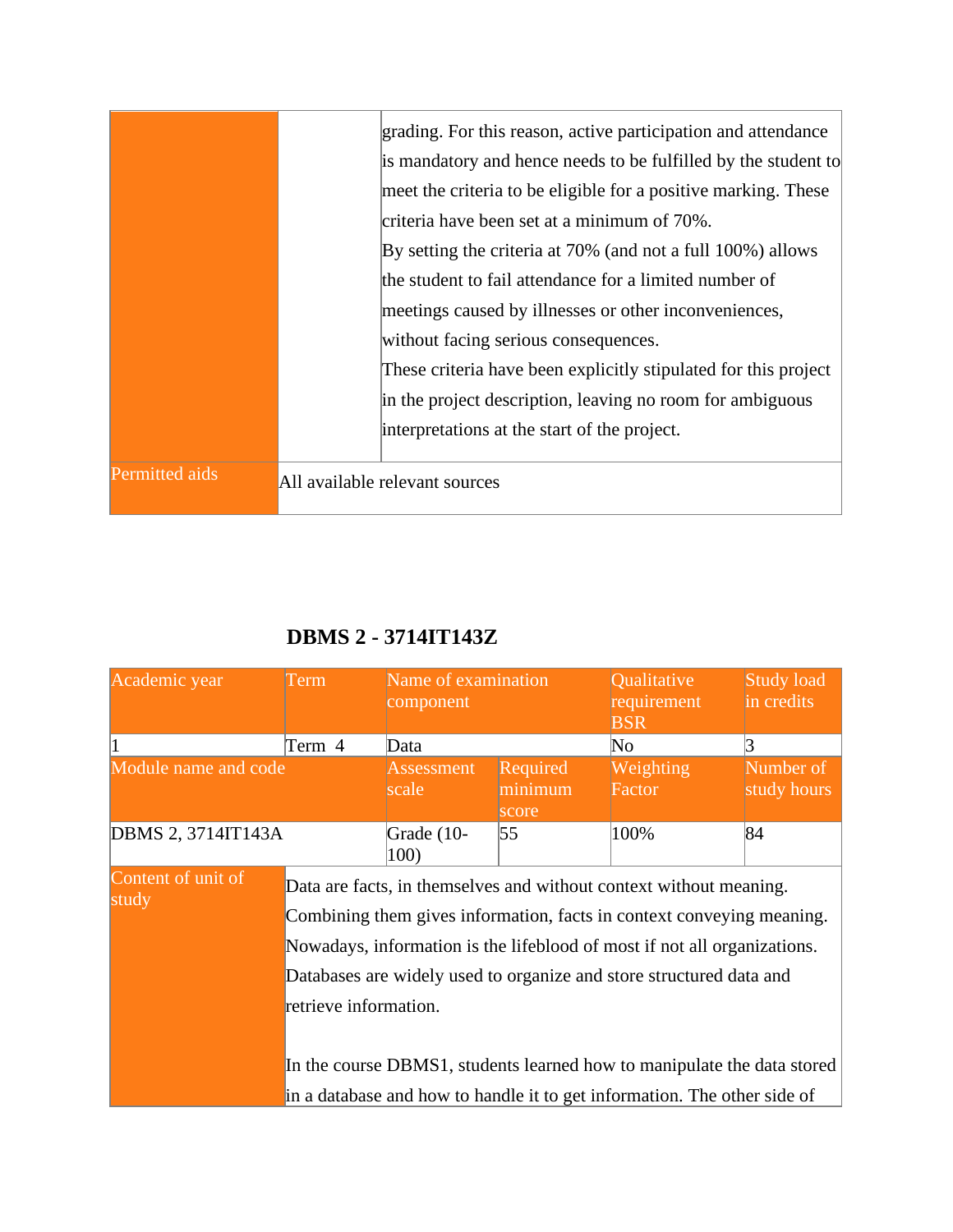using a database management system is the ability to design, implement and optimize a database. The scope in this is quite broad; as a mathematical engineer, your focus will be on developing and optimizing the physical implementation rather than analyzing the data to be stored in the database. That does not mean you do not have to learn how to do a basic information analysis, however, in practice, the more complex data structures will be analyzed by a specialist, the results to be used by the engineer in designing the actual database.

In this course, students will learn the basics of information analysis and the models used in doing one. The main part of the course will focus on how to convert the results of an information analysis into the necessary logical and physical models, implement these in a database, and optimize this database for the expected usage. Part of this is writing triggers and stored procedures to support the retrieval of complex information and to keep the database consistent.

| Phase of Bachelor's<br>programme                                                    | Suitable for the profession                                                |
|-------------------------------------------------------------------------------------|----------------------------------------------------------------------------|
| Learning outcomes                                                                   | Design and Implementation                                                  |
| Requirements for<br>participation in units<br>of study (See also<br>Article 29 TER) | None                                                                       |
| <b>Compensation (See</b><br>also Article 127 TER)                                   | N <sub>o</sub>                                                             |
| Specific details                                                                    | None                                                                       |
| <b>Assessment</b><br>objectives/criteria                                            | After successfully completing this module, the student is able to:         |
|                                                                                     | Create a simple data model given a clear context and information<br>need   |
|                                                                                     | Transform the results of this information analysis to a database<br>design |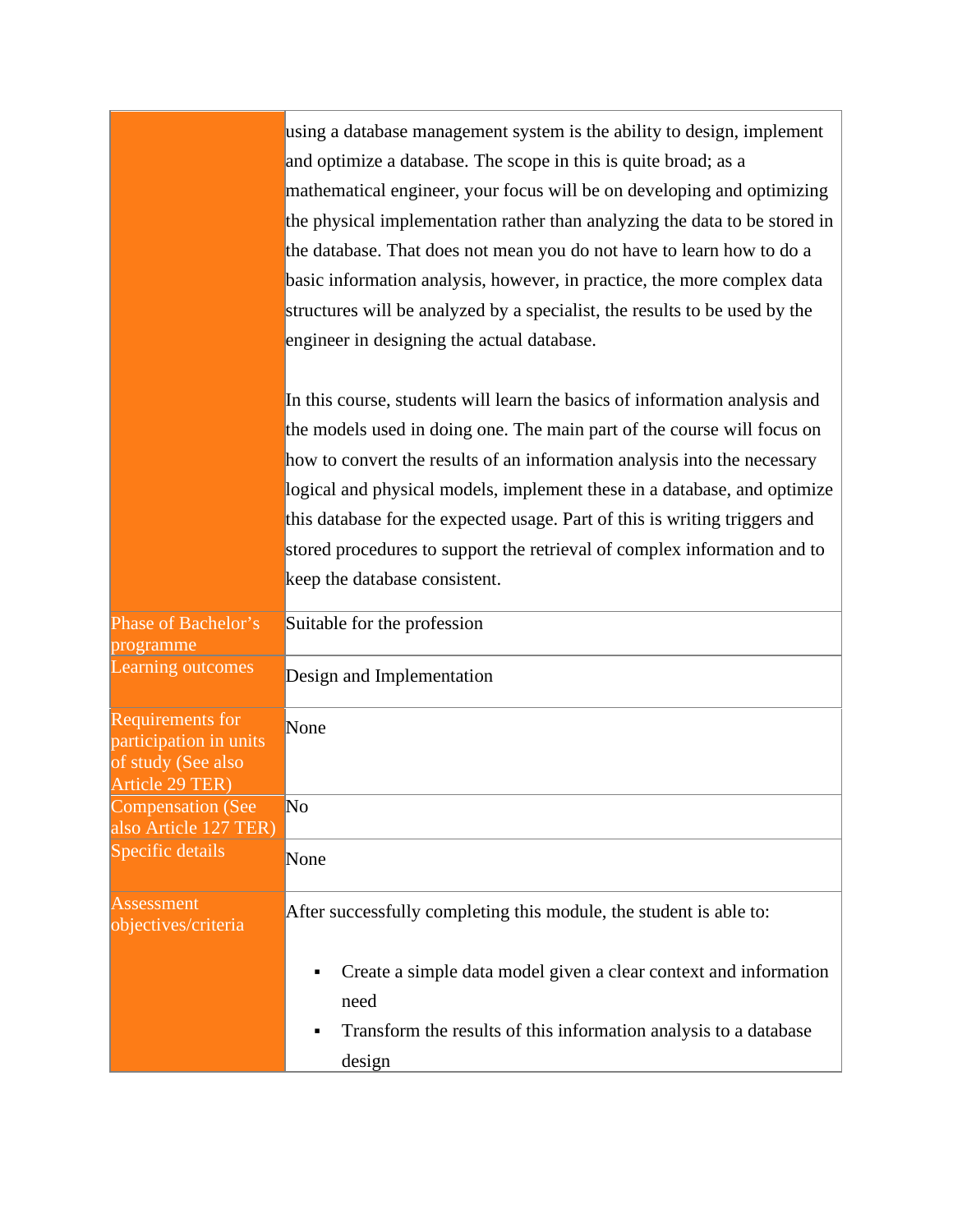|                                                            | Optimize the database design in terms of consistency and<br>performance<br>Implement the database design in the MySQL DBMS<br>Write MySQL triggers and stored procedures to support the usage<br>٠<br>of the database. |                                                                                                       |  |  |  |
|------------------------------------------------------------|------------------------------------------------------------------------------------------------------------------------------------------------------------------------------------------------------------------------|-------------------------------------------------------------------------------------------------------|--|--|--|
| Details of assessments Written with                        | test session                                                                                                                                                                                                           | The exam consists of a written part on database design, and<br>a practical part done on the computer. |  |  |  |
| activities                                                 |                                                                                                                                                                                                                        | Strategies and teaching Instructions followed by exercises and lab sessions.                          |  |  |  |
| Contact hours for<br>strategies and teaching<br>activities | 31                                                                                                                                                                                                                     |                                                                                                       |  |  |  |
| Compulsory<br>attendance (See also<br>Article 115 TER)     | Yes                                                                                                                                                                                                                    |                                                                                                       |  |  |  |
| Permitted aids                                             |                                                                                                                                                                                                                        | A computer running the MySQL DBMS                                                                     |  |  |  |

#### **Statistics 3 - 3719IT144Z**

<span id="page-35-0"></span>

| Academic year               | Term                                                                                                                                                                                                                                                                                                                                                                                                                                                                                                                                        | Name of examination<br>component |                              | <b>Qualitative</b><br>requirement<br><b>BSR</b> | <b>Study load</b><br>in credits |
|-----------------------------|---------------------------------------------------------------------------------------------------------------------------------------------------------------------------------------------------------------------------------------------------------------------------------------------------------------------------------------------------------------------------------------------------------------------------------------------------------------------------------------------------------------------------------------------|----------------------------------|------------------------------|-------------------------------------------------|---------------------------------|
|                             | Term 4                                                                                                                                                                                                                                                                                                                                                                                                                                                                                                                                      | <b>Statistics</b>                |                              | No                                              | 3                               |
| Module name and code        |                                                                                                                                                                                                                                                                                                                                                                                                                                                                                                                                             | Assessment<br>scale              | Required<br>minimum<br>score | Weighting<br>Factor                             | Number of<br>study hours        |
| Statistics 3, 3719IT144A    |                                                                                                                                                                                                                                                                                                                                                                                                                                                                                                                                             | Grade (10-<br>100)               | 55                           | 100%                                            | 84                              |
| Content of unit of<br>study | Statistics are often used to substantiate a claim. For instance, based on a<br>poll of 50 students, we may conclude that students from year 1 tend to<br>spend more time at school than students from year 2. However, as these<br>conclusions are based on a sample, we cannot be certain that they also<br>hold for the whole student population. To judge the plausibility of a<br>claim, hypothesis testing can be used. Hypothesis testing is a structured<br>procedure to test statements about a population based on sample evidence |                                  |                              |                                                 |                                 |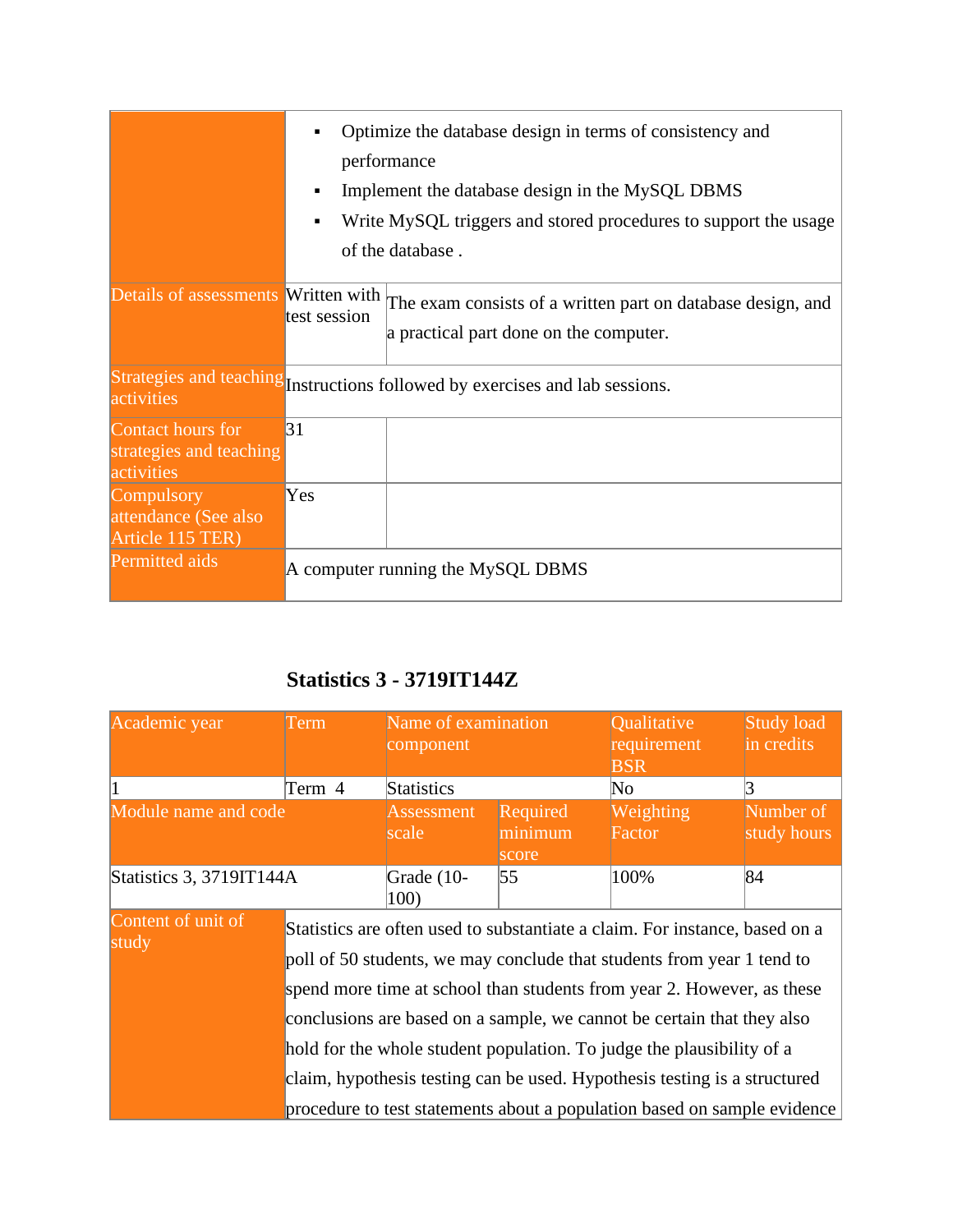|                                                                                     | and probability. It allows us to calculate how likely it is that a statement<br>does or does not hold for the population.<br>This course covers the basic principles of hypothesis testing as well as a<br>range of specific hypothesis tests. Students learn to select the right test for<br>a real-world problem and to apply the test to the data. The course builds<br>upon the concepts learned in the courses Statistics 1 and 2. |
|-------------------------------------------------------------------------------------|-----------------------------------------------------------------------------------------------------------------------------------------------------------------------------------------------------------------------------------------------------------------------------------------------------------------------------------------------------------------------------------------------------------------------------------------|
| <b>Phase of Bachelor's</b><br>programme<br>Learning outcomes                        | Suitable for the profession<br>Analysis, Design, Implementation                                                                                                                                                                                                                                                                                                                                                                         |
| Requirements for<br>participation in units<br>of study (See also<br>Article 29 TER) | None                                                                                                                                                                                                                                                                                                                                                                                                                                    |
| <b>Compensation (See</b><br>also Article 127 TER)<br>Specific details               | No<br>Calculator                                                                                                                                                                                                                                                                                                                                                                                                                        |
| Assessment<br>objectives/criteria                                                   | Select an appropriate hypothesis test for a problem.<br>Conduct a hypothesis test on one sample.<br>Conduct a hypothesis test on two samples.<br>٠<br>Conduct a hypothesis test on categorical data.<br>٠<br>Conduct a hypothesis test on three or more means.<br>٠<br>Conduct a nonparametric hypothesis test.<br>Interpret the meaning of a hypothesis test in the context of the<br>original problem                                 |
| Details of assessments Written with                                                 | test session                                                                                                                                                                                                                                                                                                                                                                                                                            |
| Strategies and teaching Lectures and exercises<br>activities                        |                                                                                                                                                                                                                                                                                                                                                                                                                                         |
| Contact hours for<br>strategies and teaching<br>activities                          | 24                                                                                                                                                                                                                                                                                                                                                                                                                                      |
| Compulsory<br>attendance (See also<br>Article 115 TER)                              | Yes                                                                                                                                                                                                                                                                                                                                                                                                                                     |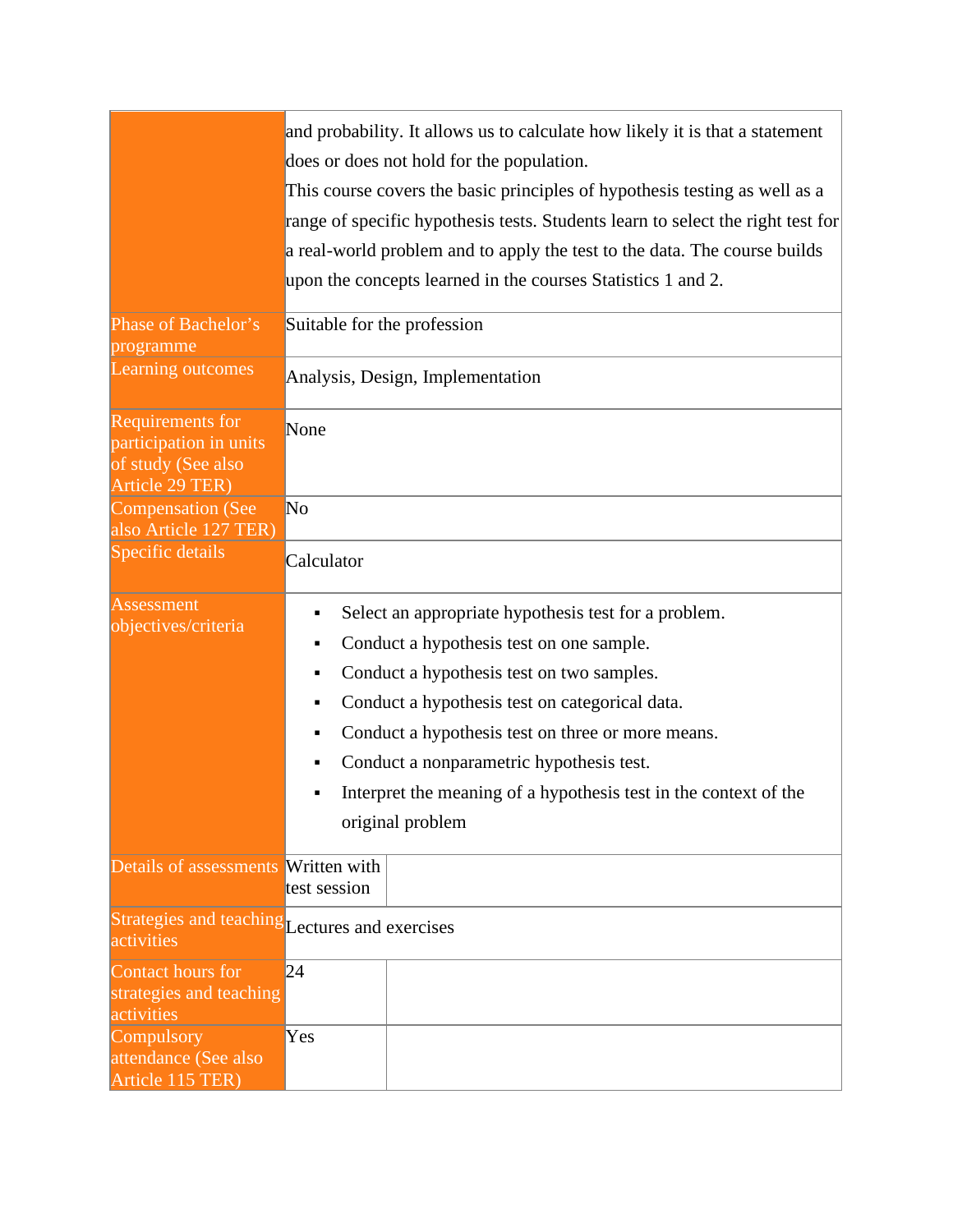#### **Calculus 2 - 3714IT136Z**

| Academic year | l'erm  | Name of examination<br>component | <i><b>Oualitative</b></i><br>requirement | Study load<br>in credits |
|---------------|--------|----------------------------------|------------------------------------------|--------------------------|
|               | Term 4 | <b>Mathematics</b>               | No                                       |                          |

| Module name and code      | Assessment<br>scale  | Required<br>minimum<br>score | <b>Weighting</b><br>Factor | Number of<br>study hours |
|---------------------------|----------------------|------------------------------|----------------------------|--------------------------|
| Calculus 2, $3714$ IT136A | Grade $(10-$<br>100) | 55                           | 100%                       | 112                      |

| Content of unit of<br>study                                                         | CCalculus 2 builds on the concepts of Calculus 1. The type of numbers<br>will be extended by the Complex numbers, so more equations can be<br>solved. Sequences and Series is a new topic. Differential equations will<br>apply the topics of differentiation and integration. Functions of more than<br>one variable complete Calculus 2. |
|-------------------------------------------------------------------------------------|--------------------------------------------------------------------------------------------------------------------------------------------------------------------------------------------------------------------------------------------------------------------------------------------------------------------------------------------|
| Phase of Bachelor's<br>programme                                                    | Suitable for the profession                                                                                                                                                                                                                                                                                                                |
| Learning outcomes                                                                   | Analyze and Realize                                                                                                                                                                                                                                                                                                                        |
| Requirements for<br>participation in units<br>of study (See also<br>Article 29 TER) | None                                                                                                                                                                                                                                                                                                                                       |
| <b>Compensation</b> (See<br>also Article 127 TER)                                   | No                                                                                                                                                                                                                                                                                                                                         |
| Specific details                                                                    | None                                                                                                                                                                                                                                                                                                                                       |

| Assessment<br>objectives/criteria |                                                |
|-----------------------------------|------------------------------------------------|
|                                   | • Using Complex numbers for solving equations  |
|                                   | • Solving simple Sequences and Series problems |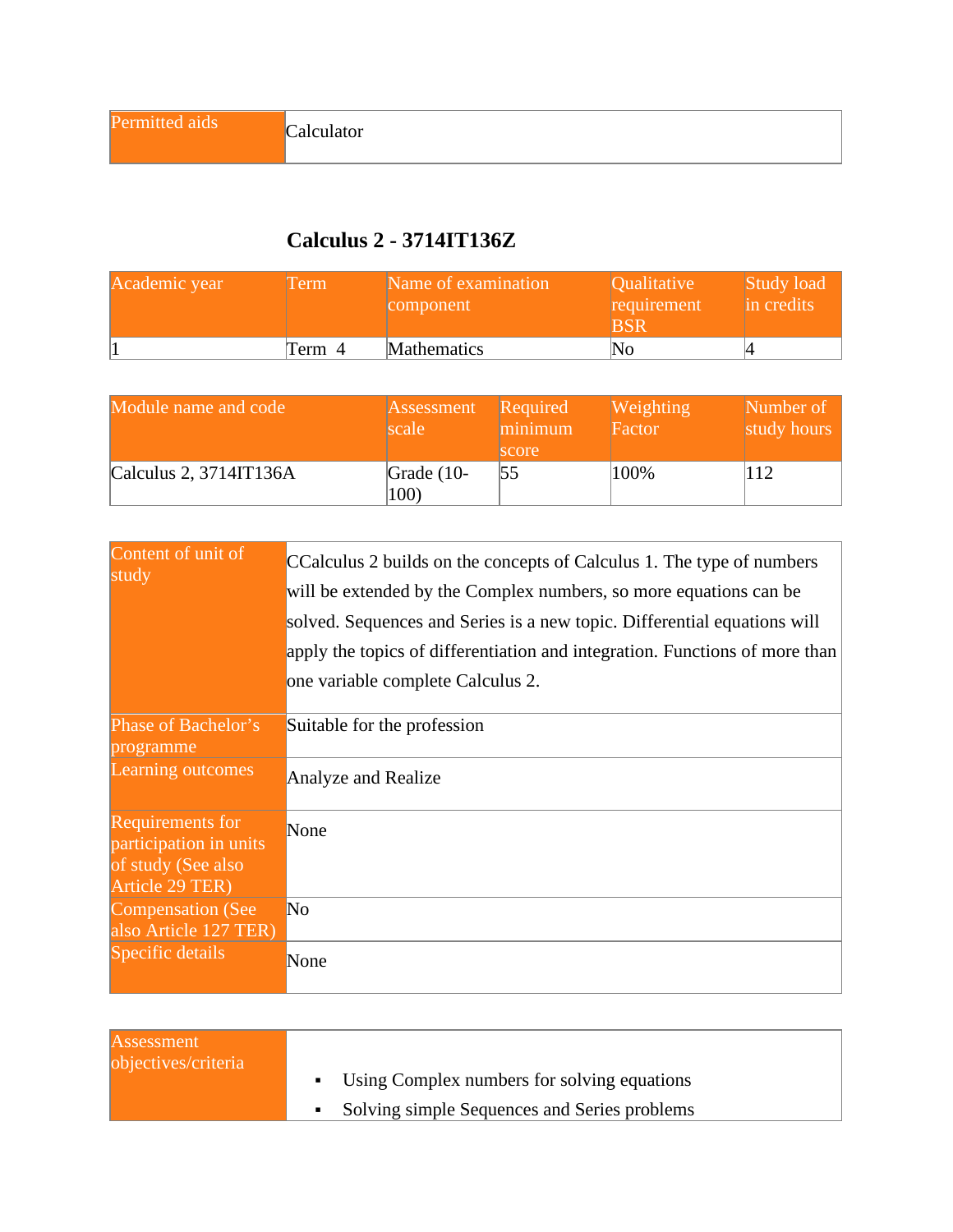|                                                            | Solving first and second order Differential equations<br>Solving simple problems with Functions of more than one<br>٠<br>variable<br>Analyzing and Finding a solution for Calculus problems with<br>٠<br>software products |                                            |
|------------------------------------------------------------|----------------------------------------------------------------------------------------------------------------------------------------------------------------------------------------------------------------------------|--------------------------------------------|
| Details of assessments                                     | test session                                                                                                                                                                                                               | Written with $\sqrt{\text{W}}$ ritten Exam |
| Strategies and teaching Lectures<br>activities             |                                                                                                                                                                                                                            |                                            |
| Contact hours for<br>strategies and teaching<br>activities | 45                                                                                                                                                                                                                         |                                            |
| Compulsory<br>attendance (See also<br>Article 115 TER)     | $\overline{\text{No}}$                                                                                                                                                                                                     |                                            |
| Permitted aids                                             | None                                                                                                                                                                                                                       |                                            |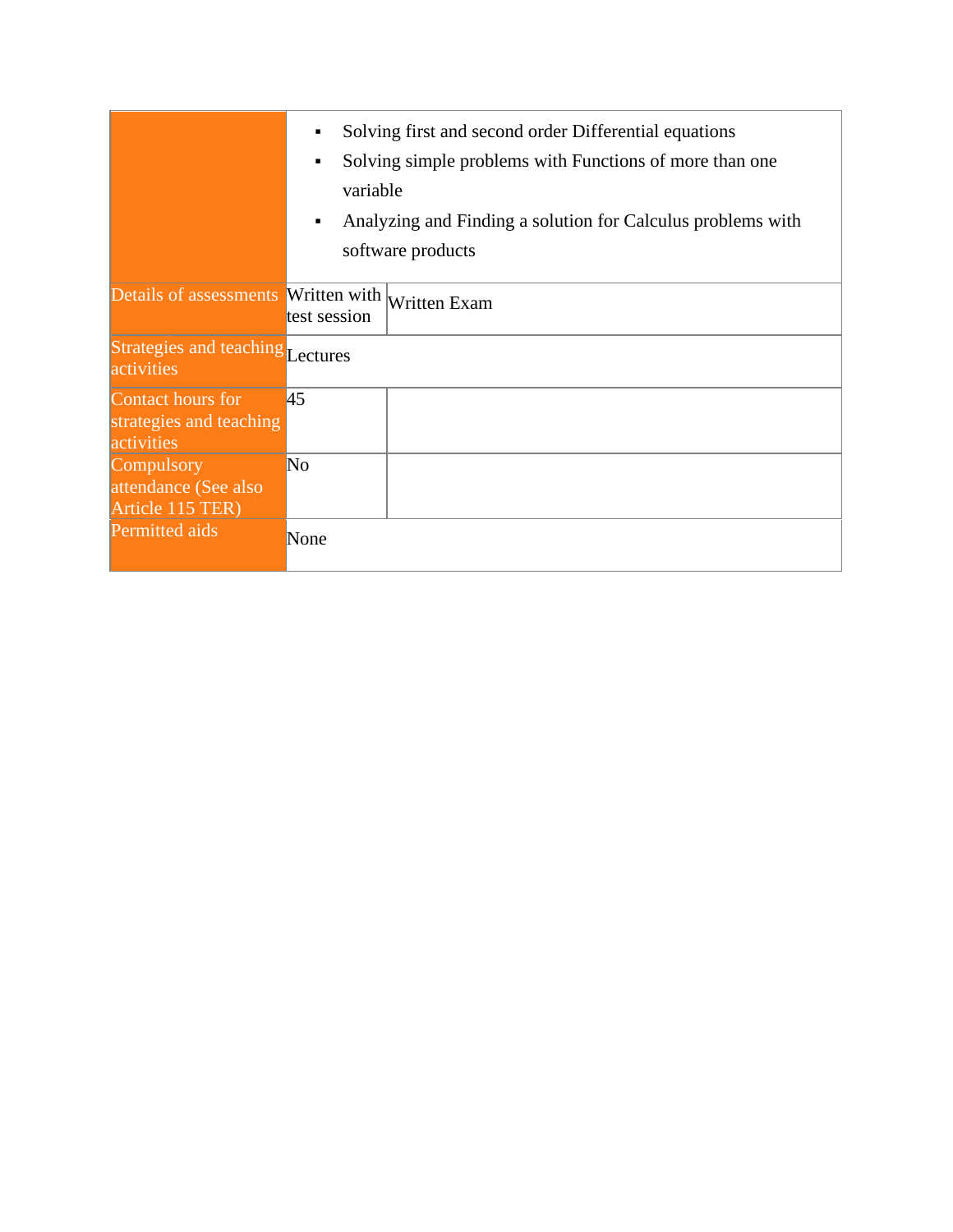# **Year 2**

## **Term 1**

| Academic year                    | Term                      |                                                                                | Name of examination component                                                                                                                                                                                                                                                                                                                                                                                                                                                                                                                                                                                                                                                                                                                                                                                                                                                                                                                                                                                                                                                                                                                                                                                                                                                                           |                     | Study load in<br>credits |
|----------------------------------|---------------------------|--------------------------------------------------------------------------------|---------------------------------------------------------------------------------------------------------------------------------------------------------------------------------------------------------------------------------------------------------------------------------------------------------------------------------------------------------------------------------------------------------------------------------------------------------------------------------------------------------------------------------------------------------------------------------------------------------------------------------------------------------------------------------------------------------------------------------------------------------------------------------------------------------------------------------------------------------------------------------------------------------------------------------------------------------------------------------------------------------------------------------------------------------------------------------------------------------------------------------------------------------------------------------------------------------------------------------------------------------------------------------------------------------|---------------------|--------------------------|
| $\overline{c}$                   | Term 1                    | Software Engineering                                                           |                                                                                                                                                                                                                                                                                                                                                                                                                                                                                                                                                                                                                                                                                                                                                                                                                                                                                                                                                                                                                                                                                                                                                                                                                                                                                                         |                     | 4                        |
| Module name and code             |                           | <b>Assessment</b><br>scale                                                     | Required<br>minimum<br>score                                                                                                                                                                                                                                                                                                                                                                                                                                                                                                                                                                                                                                                                                                                                                                                                                                                                                                                                                                                                                                                                                                                                                                                                                                                                            | Weighting<br>Factor | Number of<br>study hours |
| Software Engineering, 3719IT211A |                           | Grade (10-<br>100)                                                             | 55                                                                                                                                                                                                                                                                                                                                                                                                                                                                                                                                                                                                                                                                                                                                                                                                                                                                                                                                                                                                                                                                                                                                                                                                                                                                                                      | 100%                | 112                      |
| Content of unit of<br>study      | conflict with other code. | approach ceases to produce usable results.<br>stays useful and used over time. | Very small information systems can be developed on the fly; usually the<br>client is clear, might even be the same as the developer, and the<br>requirements can be easily understood. It already becomes more<br>complicated if the algorithms involved are non-trivial, and when system<br>grows larger and needs to be maintainable as well, the 'code as you go'<br>Another problem you run into is the need to adapt the information system<br>to changing needs, or expand it to accommodate new requirements. The<br>difference between a programmer and a software engineer is the ability to<br>take all these $-$ often conflicting $-$ requirements and follow a path to the<br>analysis, design and implementation of an information system which<br>Where small application can be designed and implemented by a single<br>developer, larger ones are developed by teams, quite often with members<br>specializing in a certain field. Specific procedures and tooling needs to be<br>used to keep track of the project status and to make sure code does not<br>This course addresses the systematic (agile) approach to the design and<br>development of (large) IT systems. It will cover requirements analysis<br>and design techniques with use case modeling and using a distributed |                     |                          |
|                                  | version control system.   |                                                                                |                                                                                                                                                                                                                                                                                                                                                                                                                                                                                                                                                                                                                                                                                                                                                                                                                                                                                                                                                                                                                                                                                                                                                                                                                                                                                                         |                     |                          |

## **Software Engineering - 3719IT211Z**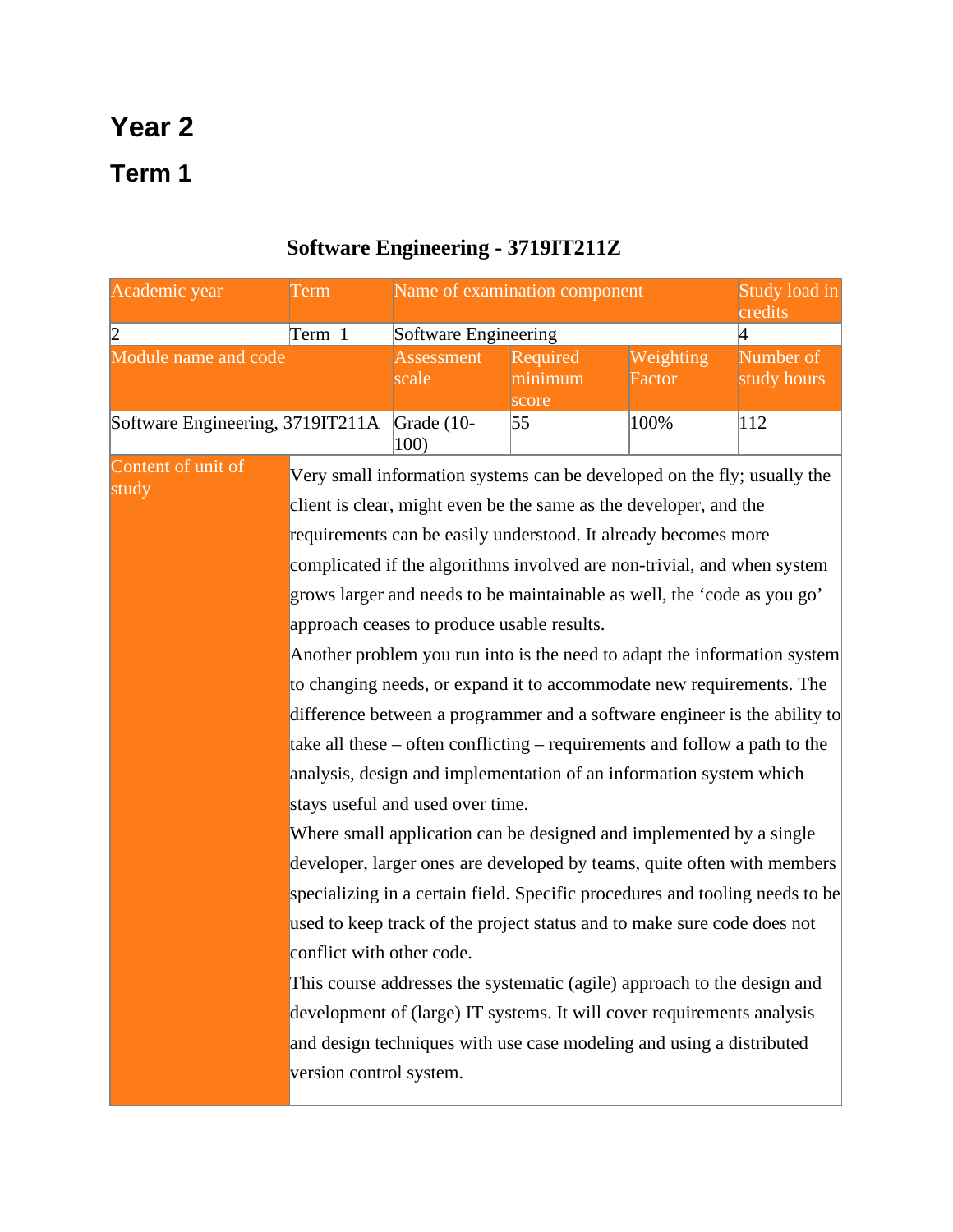| Phase of Bachelor's<br>programme                                                    |                                                    | In possession of the skills necessary for professionalisation                                                                                                                                                                                                                                                                                                                                                                                                              |
|-------------------------------------------------------------------------------------|----------------------------------------------------|----------------------------------------------------------------------------------------------------------------------------------------------------------------------------------------------------------------------------------------------------------------------------------------------------------------------------------------------------------------------------------------------------------------------------------------------------------------------------|
| Learning outcomes                                                                   | within a given architecture.<br>in a team setting. | 1.2.3 - Translate an information question into a programmable problem<br>2.2.3 - Design an app, application or information system, selecting a<br>suitable modelling technique.<br>4.1.1 - Set up and use a control system to support software development<br>4.1.3 - Use management protocols and systems for data management.<br>7.2.5 - Analyse requirements and wishes in consultation with a client and<br>describe the task, objectives, and scope of the assignment |
| Requirements for<br>participation in units of<br>study (See also Article<br>29 TER) | None                                               |                                                                                                                                                                                                                                                                                                                                                                                                                                                                            |
| <b>Compensation (See</b><br>also Article 127 TER)<br>Specific details               | No                                                 |                                                                                                                                                                                                                                                                                                                                                                                                                                                                            |
| Assessment<br>objectives/criteria                                                   | (2.2.3)<br>(4.1.1)<br>(7.2.5)                      | After successfully completing this module, the student is able to:<br>Translate the information needs in the domain to functional<br>specifications $(1.2.3)$<br>Create a functional design of the information system in UML<br>Use a version control system to manage development with a team<br>Use an iterative software development process in a context<br>suitable to it $(4.1.3)$<br>Elucidate potential functionalities in a given problem domain                  |
| Details of assessments                                                              | Written with<br>test session                       |                                                                                                                                                                                                                                                                                                                                                                                                                                                                            |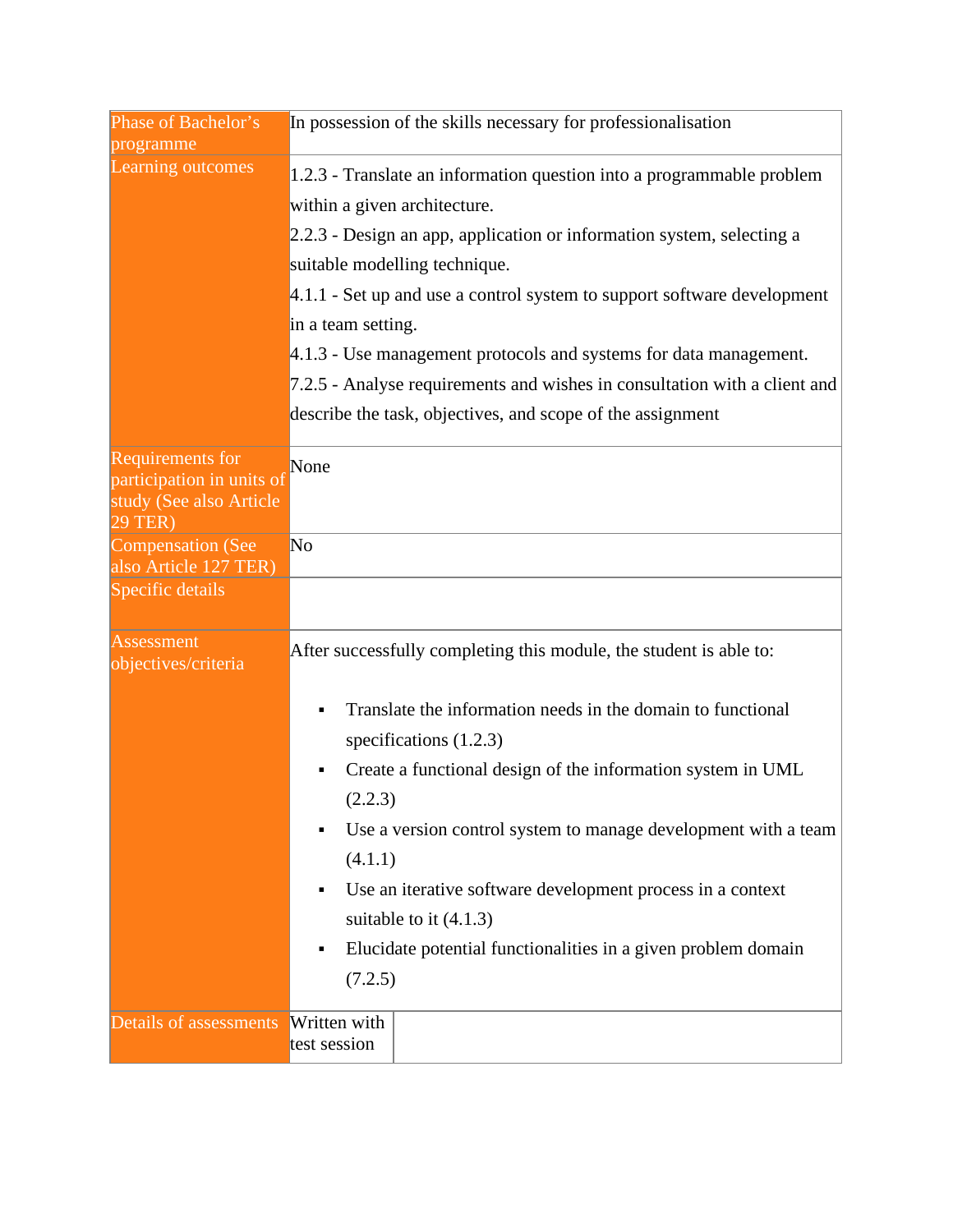| <b>Strategies and teaching</b><br>activities               | During class, problems are explained and possible solutions are<br>discussed. This is intermingled with solutions from theory. A large and |  |  |  |
|------------------------------------------------------------|--------------------------------------------------------------------------------------------------------------------------------------------|--|--|--|
|                                                            | free-format practical case is used throughout the course to apply all                                                                      |  |  |  |
|                                                            | theory on; this case study forms a thread throughout the course. A similar                                                                 |  |  |  |
|                                                            | case study will be used on the exam, which will be made available for                                                                      |  |  |  |
|                                                            | reading one week before the exam.                                                                                                          |  |  |  |
|                                                            | In the Head First course book there are several exercises. These should                                                                    |  |  |  |
|                                                            | be done by students between classes. The other books do not have                                                                           |  |  |  |
|                                                            | exercises in them; instead, exercises and assignments are given in the                                                                     |  |  |  |
|                                                            | powerpoint sheets and/ or as separate documents on Moodle.                                                                                 |  |  |  |
|                                                            | The last class revolves around using the GIT version control system in                                                                     |  |  |  |
|                                                            | practice; this class will be hands-on and students need to bring a laptop                                                                  |  |  |  |
|                                                            | with them.                                                                                                                                 |  |  |  |
| Contact hours for<br>strategies and teaching<br>activities | 17                                                                                                                                         |  |  |  |
| Compulsory attendance No<br>(See also Article 115          |                                                                                                                                            |  |  |  |
| TER)                                                       |                                                                                                                                            |  |  |  |
| Permitted aids                                             |                                                                                                                                            |  |  |  |

#### **English 3 - 3719IT212Z**

| Academic year               | Term                                                                                                                                                                                                       |                     | Name of examination component |                     | Study load in<br>credits |
|-----------------------------|------------------------------------------------------------------------------------------------------------------------------------------------------------------------------------------------------------|---------------------|-------------------------------|---------------------|--------------------------|
| 12                          | Term 1                                                                                                                                                                                                     | Professionalization |                               |                     |                          |
| Module name and code        |                                                                                                                                                                                                            | Assessment<br>scale | Required<br>minimum<br>score  | Weighting<br>Factor | Number of<br>study hours |
| English 3, 3719IT212A       |                                                                                                                                                                                                            | Grade (10-<br>100)  | 55                            | 100%                | 84                       |
| Content of unit of<br>study | During the English courses the emphasis will be on reading, writing,<br>listening, speaking and communicating. The courses start with an<br>emphasis on developing English vocabulary at level C1 and will |                     |                               |                     |                          |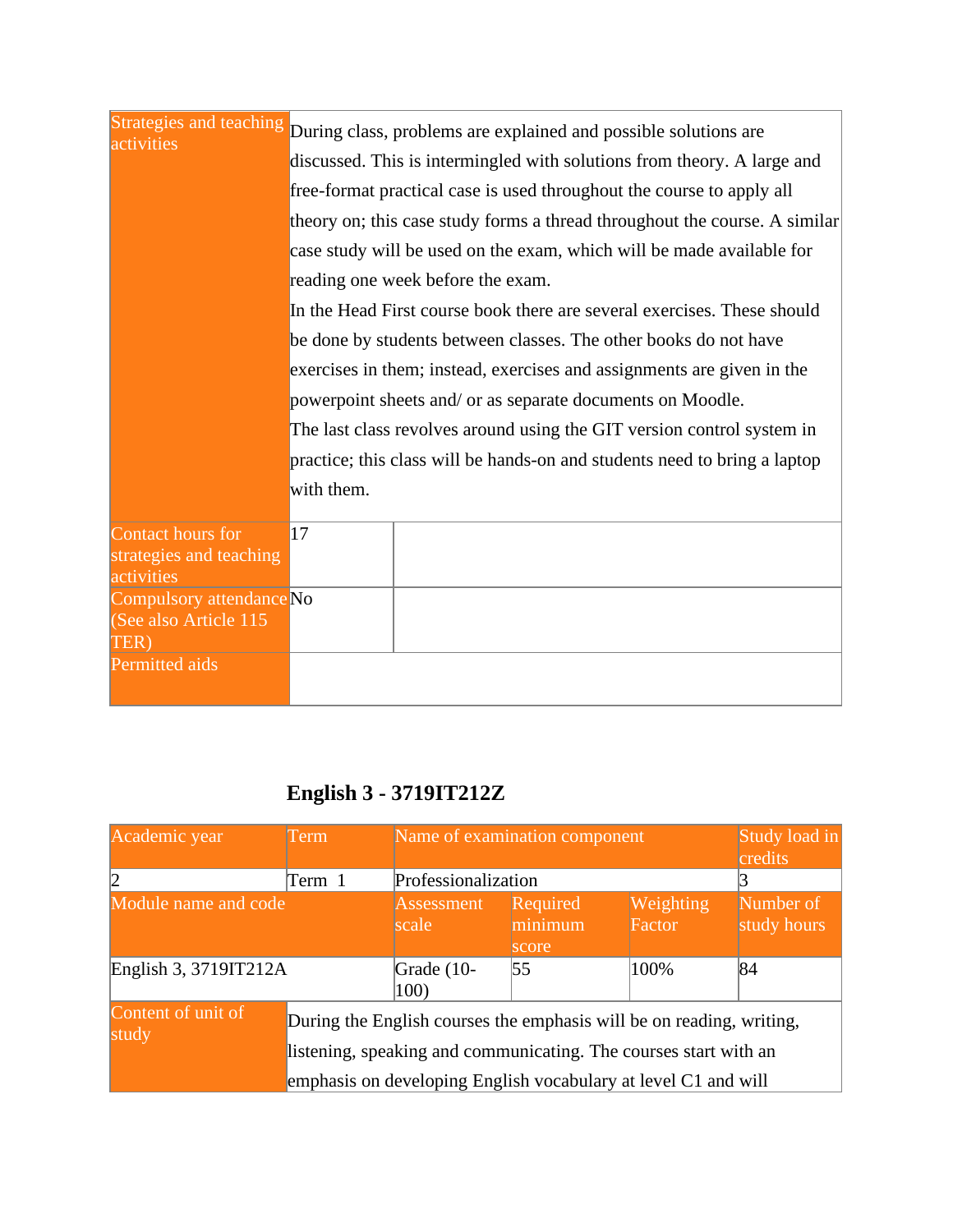|                                                                                            | subsequently focus on speaking and writing. Especially writing will be<br>the focus of attention and be presented in the form of a research reports in<br>order to prepare the student not only for the final thesis, but also for the<br>professional work field.<br>The courses aims at level B2 of the CEFR for spoken English. |
|--------------------------------------------------------------------------------------------|------------------------------------------------------------------------------------------------------------------------------------------------------------------------------------------------------------------------------------------------------------------------------------------------------------------------------------|
| Phase of Bachelor's<br>programme                                                           | In possession of the skills necessary for professionalisation                                                                                                                                                                                                                                                                      |
| Learning outcomes                                                                          | 6.2.1 Communicate effectively, both orally and in writing, with people of<br>various ranks.                                                                                                                                                                                                                                        |
| Requirements for<br>participation in units of<br>study (See also Article<br><b>29 TER)</b> | None                                                                                                                                                                                                                                                                                                                               |
| <b>Compensation</b> (See<br>also Article 127 TER)                                          | No                                                                                                                                                                                                                                                                                                                                 |
| Specific details                                                                           | Prerequisites: the level of English should at least be at B2 but preferably<br>C1, of the CEFR (Common European Framework for References of<br>Languages).                                                                                                                                                                         |

| Assessment<br>objectives/criteria | <b>Assessment criteria</b>                                                           |  |  |
|-----------------------------------|--------------------------------------------------------------------------------------|--|--|
|                                   | Criterion A: Use a process journal                                                   |  |  |
|                                   | demonstrate organizational skills showing time- and self-<br>٠<br>management         |  |  |
|                                   | communicate and collaborate with the supervisor<br>٠                                 |  |  |
|                                   | demonstrate information literacy, thinking and reflection.<br>٠                      |  |  |
|                                   | Criterion B: Define the goal                                                         |  |  |
|                                   | identify and explain a topic based on personal interest/Web<br>٠                     |  |  |
|                                   | Science topic                                                                        |  |  |
|                                   | justify one focus area of interaction as a context for the project<br>$\blacksquare$ |  |  |
|                                   | outline a clear, achievable, challenging goal<br>$\blacksquare$                      |  |  |
|                                   | <b>Criterion C: Select sources</b>                                                   |  |  |
|                                   | select varied, relevant sources to achieve the goal<br>٠                             |  |  |
|                                   | evaluate sources.<br>٠                                                               |  |  |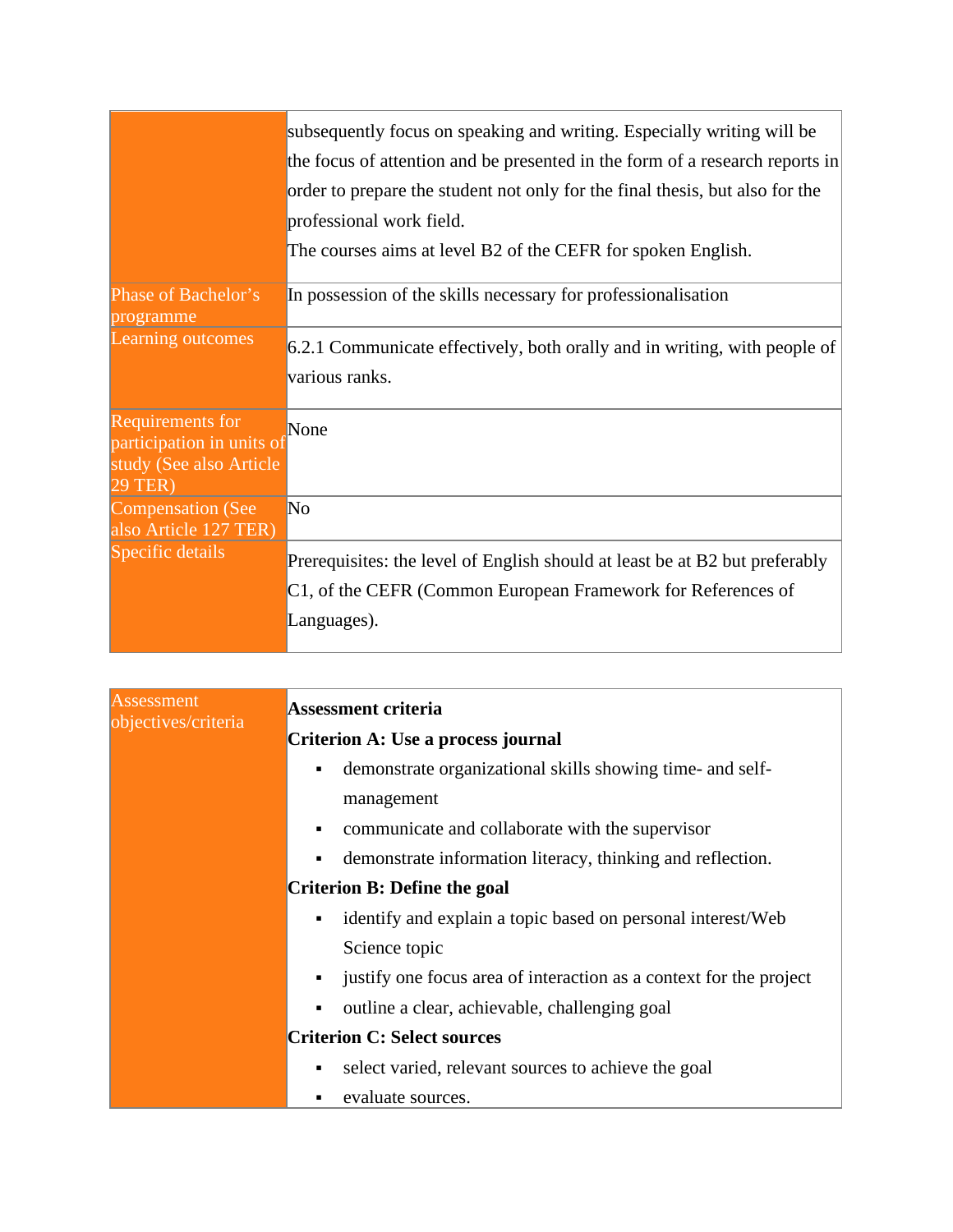|                                          | <b>Criterion D: Apply information</b>                                                                |  |  |  |
|------------------------------------------|------------------------------------------------------------------------------------------------------|--|--|--|
|                                          | transfer and apply information to make decisions, create solutions                                   |  |  |  |
|                                          | and develop understandings in connection with the project's goal.                                    |  |  |  |
|                                          | Criterion E: Achieve the goal                                                                        |  |  |  |
|                                          | evaluate the outcome/product against specifications for success.                                     |  |  |  |
|                                          | <b>Presentation</b>                                                                                  |  |  |  |
|                                          | <b>Assessment criteria</b>                                                                           |  |  |  |
|                                          | The presentation is assessed on the following criteria:                                              |  |  |  |
|                                          | 1. Used aids in media, such as PowerPoint, Prezi, Rocket Slide etc.,                                 |  |  |  |
|                                          | attractiveness of the presentation                                                                   |  |  |  |
|                                          | 2. Topic, complexness or execution of the assignment                                                 |  |  |  |
|                                          | 3. Pronunciation                                                                                     |  |  |  |
|                                          | 4. Structured presentation: introduction, body, conclusion, sign-                                    |  |  |  |
|                                          | posting, presentation techniques, attitude in front of the class,                                    |  |  |  |
|                                          | meeting conventions for presentations                                                                |  |  |  |
|                                          | 5. Interaction with class during questions                                                           |  |  |  |
|                                          |                                                                                                      |  |  |  |
|                                          |                                                                                                      |  |  |  |
| Details of assessments                   | Written with<br>Written assignment without a formal test sitting.                                    |  |  |  |
|                                          | test session<br>In class presentation $(P/F)$                                                        |  |  |  |
|                                          |                                                                                                      |  |  |  |
| activities                               | Strategies and teaching The instructional format and educational activities consist of 7 x 4 classes |  |  |  |
|                                          | in the form of workshops and lectures in which an proactive, participating                           |  |  |  |
|                                          | attitude is expected; an in-term presentation which forms part of the final                          |  |  |  |
|                                          | grade, followed by an individual exam (written assignment)                                           |  |  |  |
| Contact hours for                        | 31                                                                                                   |  |  |  |
| strategies and teaching                  |                                                                                                      |  |  |  |
| activities<br>Compulsory                 | No                                                                                                   |  |  |  |
| attendance (See also<br>Article 115 TER) |                                                                                                      |  |  |  |
| Permitted aids                           | Individual paper – written outside of class aids and sources permitted.                              |  |  |  |
|                                          | Presentation: to be decided by student(s). (PowerPoint, Prezi, other)                                |  |  |  |
|                                          |                                                                                                      |  |  |  |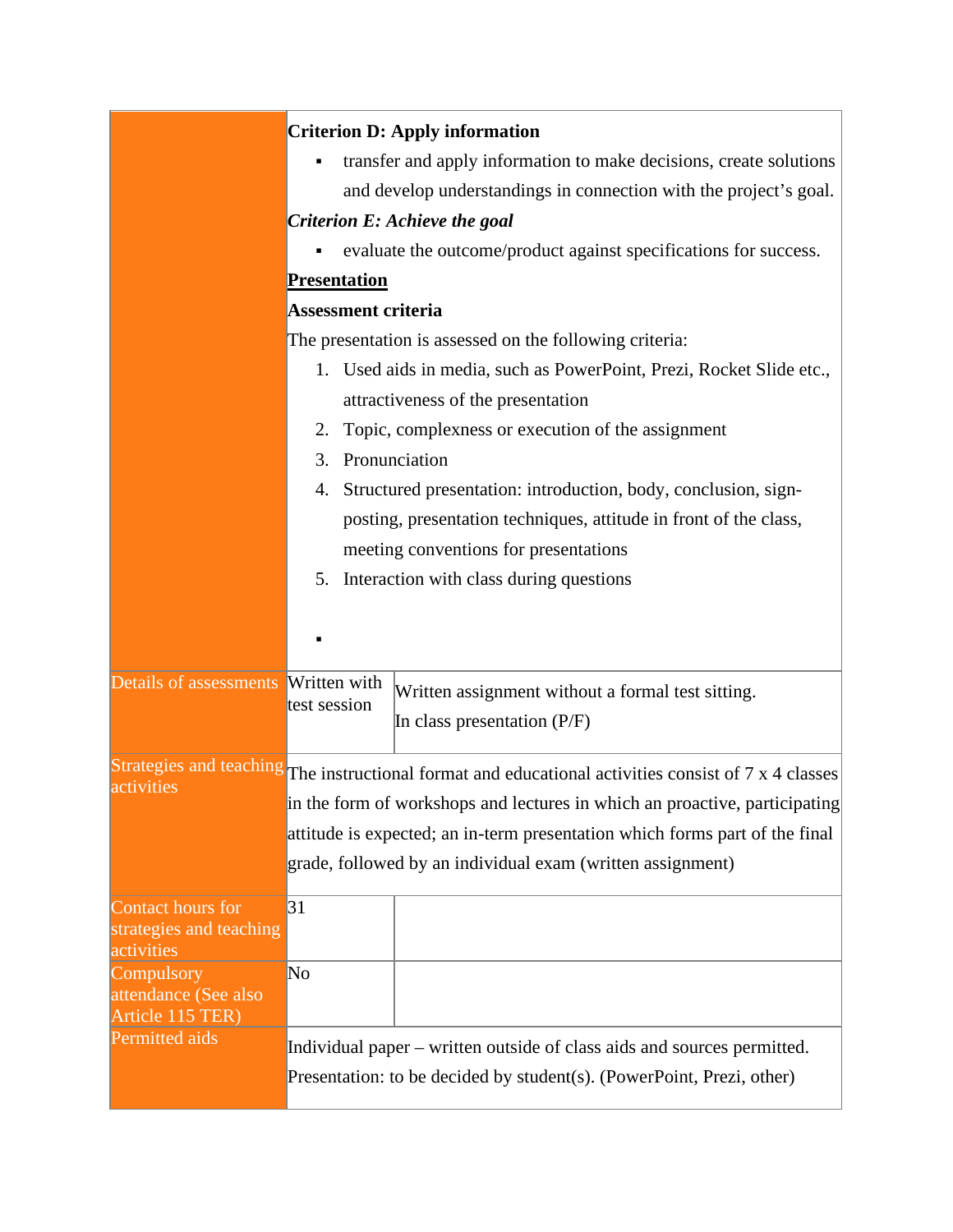## **Object Oriented Programming 1 - 3719IT213Z**

| Academic year                                                                | <b>Term</b>                                                   | Name of examination component                                             |                                                                                 |           | Study load in |  |
|------------------------------------------------------------------------------|---------------------------------------------------------------|---------------------------------------------------------------------------|---------------------------------------------------------------------------------|-----------|---------------|--|
|                                                                              | Term 1                                                        | Software Engineering                                                      |                                                                                 |           | credits<br>4  |  |
| Module name and code                                                         |                                                               | <b>Assessment</b>                                                         | Required                                                                        | Weighting | Number of     |  |
|                                                                              |                                                               | scale                                                                     | minimum                                                                         | Factor    | study hours   |  |
|                                                                              |                                                               |                                                                           | score                                                                           |           |               |  |
| <b>Object Oriented Programming</b><br>1,3719IT213A                           |                                                               | Grade (10-<br>100)                                                        | 55                                                                              | 100%      | 112           |  |
| Content of unit of                                                           |                                                               | In year 1 students learned the basics of programming structures using the |                                                                                 |           |               |  |
| study                                                                        |                                                               |                                                                           | programming language Python. These basics are sufficient for small              |           |               |  |
|                                                                              |                                                               |                                                                           | applications handling small amounts of data. In order to develop more           |           |               |  |
|                                                                              |                                                               |                                                                           | serious applications handling large amounts of data with complicated            |           |               |  |
|                                                                              |                                                               |                                                                           | algorithms more tools and techniques are needed however.                        |           |               |  |
|                                                                              |                                                               |                                                                           | During this course, a start will be made with one of the most powerful          |           |               |  |
| tools available for developing this kind of programs: object orientation. In |                                                               |                                                                           |                                                                                 |           |               |  |
|                                                                              |                                                               |                                                                           | object orientation, the problem at hand is divided into smaller 'objects'       |           |               |  |
|                                                                              |                                                               |                                                                           | with a certain degree of independency. There is no main program; instead        |           |               |  |
|                                                                              |                                                               |                                                                           | the objects will cooperate to achieve the goal.                                 |           |               |  |
|                                                                              |                                                               |                                                                           | No matter how well programmed your code is, if the documentation is             |           |               |  |
|                                                                              |                                                               |                                                                           | lacking, its usefulness is limited. And as code becomes more                    |           |               |  |
|                                                                              |                                                               |                                                                           | complicated, it needs to have a stronger and more insightful design and         |           |               |  |
|                                                                              |                                                               |                                                                           | architecture to allow it to be implemented well. Part of this course            |           |               |  |
|                                                                              |                                                               |                                                                           | therefore is about designing your code first using UML Class Diagrams           |           |               |  |
|                                                                              |                                                               |                                                                           | and adding annotations to the code so technical documentation can be            |           |               |  |
|                                                                              | generated.                                                    |                                                                           |                                                                                 |           |               |  |
| Phase of Bachelor's                                                          | In possession of the skills necessary for professionalisation |                                                                           |                                                                                 |           |               |  |
| programme                                                                    |                                                               |                                                                           |                                                                                 |           |               |  |
| Learning outcomes                                                            |                                                               |                                                                           | 2.2.3 - Design an app, application or information system, selecting a           |           |               |  |
|                                                                              |                                                               | suitable modelling technique.                                             |                                                                                 |           |               |  |
|                                                                              |                                                               |                                                                           | $3.2.$ - Build, test and deliver (an extension to) an existing app, application |           |               |  |
|                                                                              | or information system.                                        |                                                                           |                                                                                 |           |               |  |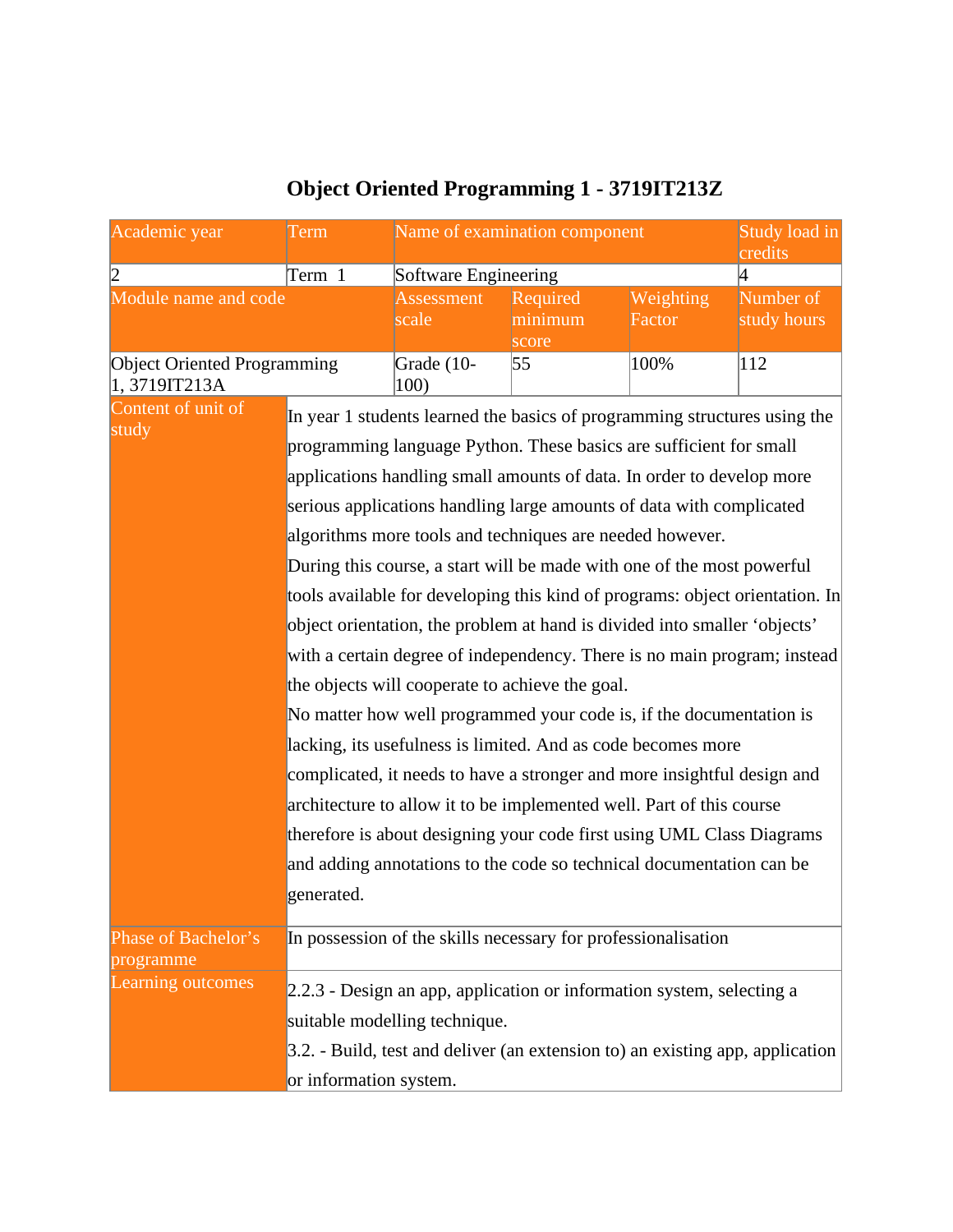|                                                                                     | 4.1.2 - Create technical documentation for a developed information<br>system. |                                                                                                                                                                                                                                                                                                                                                                                                                                                                                                                                                                                              |  |  |
|-------------------------------------------------------------------------------------|-------------------------------------------------------------------------------|----------------------------------------------------------------------------------------------------------------------------------------------------------------------------------------------------------------------------------------------------------------------------------------------------------------------------------------------------------------------------------------------------------------------------------------------------------------------------------------------------------------------------------------------------------------------------------------------|--|--|
| Requirements for<br>participation in units of<br>study (See also Article<br>29 TER) | None                                                                          |                                                                                                                                                                                                                                                                                                                                                                                                                                                                                                                                                                                              |  |  |
| <b>Compensation (See</b><br>also Article 127 TER)<br>Specific details               | No                                                                            |                                                                                                                                                                                                                                                                                                                                                                                                                                                                                                                                                                                              |  |  |
| Assessment<br>objectives/criteria<br>Details of assessments                         | ٠<br>Written with                                                             | After successfully completing this module, the student is able to:<br>Apply Java constructs in creating a basic application (3.2.2)<br>Use both basic and advanced OO concepts in developing desktop<br>software $(3.2.2)$<br>Design classes according to industry-standard guidelines (2.2.3)<br>Create technical documentation on your implemented code (4.1.2)                                                                                                                                                                                                                            |  |  |
|                                                                                     | test session                                                                  | This course will be examined by a computer exam. In this<br>exam, students will program a (small) application<br>containing the techniques learned.                                                                                                                                                                                                                                                                                                                                                                                                                                          |  |  |
| activities                                                                          | also part of the exam.                                                        | Strategies and teaching There are two classes a week, where theory and practice will be mixed.<br>Theory will be explained and supported by on-the-fly examples using<br>Eclipse. Several classes will use the Reflection API to solidify<br>understanding of the underlying principles. Using the reflection API is<br>Any decent application needs forethought. Throughout the course this<br>will be supported by learning how to draw UML Class Diagrams.<br>Most of the time spent in class is meant for supported exercise, as<br>learning to develop software means practicing a lot. |  |  |
| Contact hours for<br>strategies and teaching<br>activities                          | 28                                                                            |                                                                                                                                                                                                                                                                                                                                                                                                                                                                                                                                                                                              |  |  |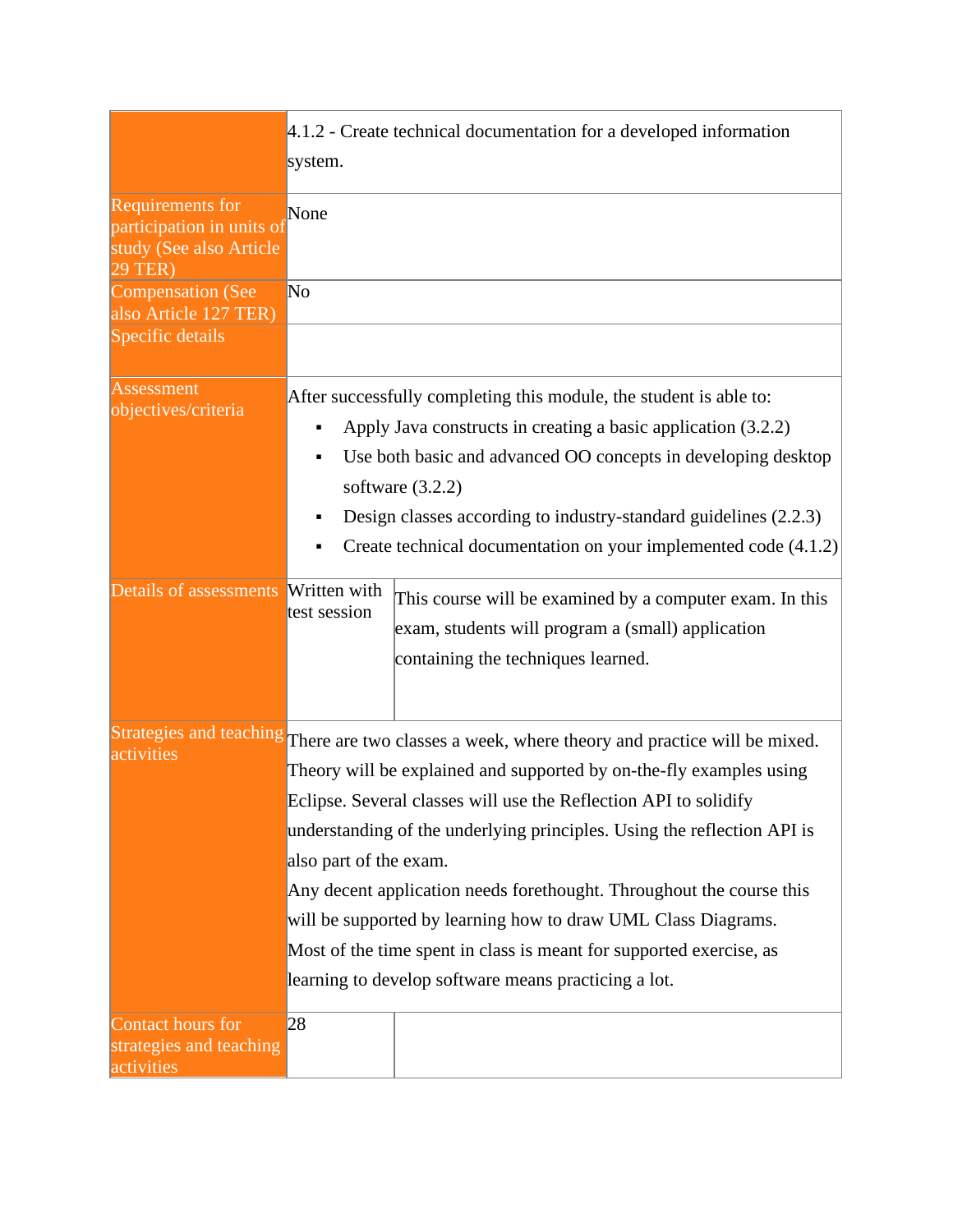| Compulsory           | No                   |                                                                        |
|----------------------|----------------------|------------------------------------------------------------------------|
| attendance (See also |                      |                                                                        |
| Article 115 TER)     |                      |                                                                        |
| Permitted aids       | academic misconduct. | All (online) literature permitted, as long as this does not constitute |
|                      |                      |                                                                        |

#### **Statistics 4 - 3719IT214Z**

| Academic year                                                                                     | Term   | Name of examination component                                             |                              |                     | Study load in<br>credits |  |  |
|---------------------------------------------------------------------------------------------------|--------|---------------------------------------------------------------------------|------------------------------|---------------------|--------------------------|--|--|
| 2                                                                                                 | Term 1 | <b>Statistics</b>                                                         |                              |                     | 3                        |  |  |
| Module name and code                                                                              |        | Assessment<br>scale                                                       | Required<br>minimum<br>score | Weighting<br>Factor | Number of<br>study hours |  |  |
| Statistics 4, 3719IT214A                                                                          |        | Grade (10-<br>100)                                                        | 55                           | 100%                | 84                       |  |  |
| Content of unit of study                                                                          |        | Many real-life data sets consist of multiple variables. For example, a    |                              |                     |                          |  |  |
|                                                                                                   |        | weather data set may contain for each day the average temperature, the    |                              |                     |                          |  |  |
|                                                                                                   |        | total precipitation, and the average wind speed. Such multidimensional    |                              |                     |                          |  |  |
|                                                                                                   |        | data enables us to study the relation between the variables.              |                              |                     |                          |  |  |
|                                                                                                   |        | The course Statistics 4 focusses on techniques for assessing the relation |                              |                     |                          |  |  |
|                                                                                                   |        | between variables. It covers inference on linear regression, multiple     |                              |                     |                          |  |  |
|                                                                                                   |        | regression, logistic regression, and principle component analysis.        |                              |                     |                          |  |  |
| Phase of Bachelor's<br>programme                                                                  |        | In possession of the skills necessary for professionalisation             |                              |                     |                          |  |  |
| Learning outcomes                                                                                 |        | Analysis, Design, Implementation                                          |                              |                     |                          |  |  |
| <b>Requirements for</b><br>participation in units of<br>study (See also Article<br><b>29 TER)</b> | None   |                                                                           |                              |                     |                          |  |  |
| Compensation (See also No<br>Article 127 TER)                                                     |        |                                                                           |                              |                     |                          |  |  |
| Specific details                                                                                  |        |                                                                           |                              |                     |                          |  |  |
| Assessment<br>objectives/criteria                                                                 |        |                                                                           |                              |                     |                          |  |  |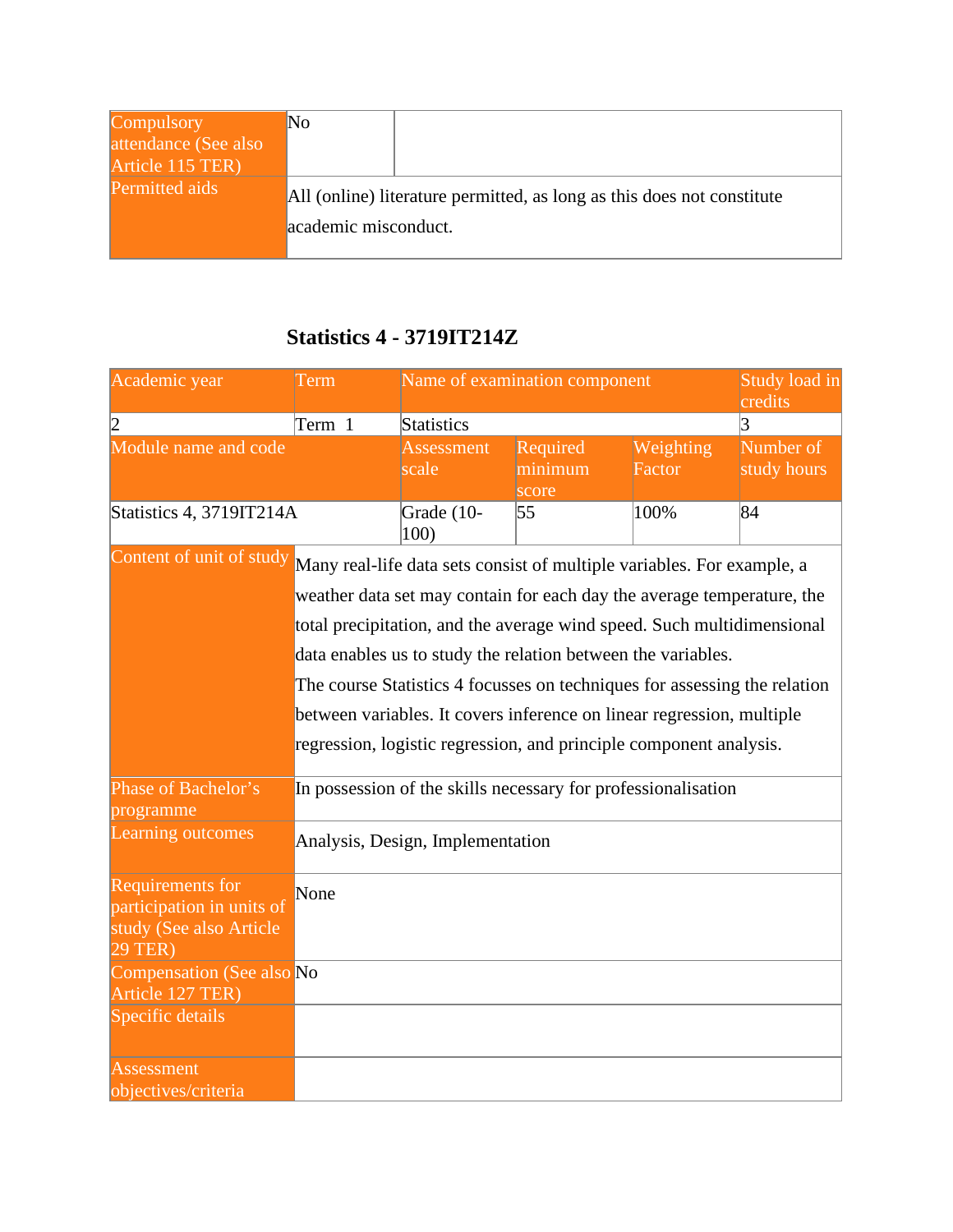|                                                            | Verify the conditions of linear, multiple, and logistic regression<br>models.<br>Build linear, multiple, and logistic regression models by means<br>of statistical software.<br>Apply variable selection for building multiple regression models.<br>٠<br>Conduct inference on linear, multiple, and logistic regression<br>٠<br>models.<br>Interpret estimated coefficients in linear, multiple, and logistic<br>regression models.<br>Understand the working of principle component analysis.<br>Apply principal component analysis by means of statistical<br>٠<br>software.<br>Interpret the results of principle component analysis. |
|------------------------------------------------------------|-------------------------------------------------------------------------------------------------------------------------------------------------------------------------------------------------------------------------------------------------------------------------------------------------------------------------------------------------------------------------------------------------------------------------------------------------------------------------------------------------------------------------------------------------------------------------------------------------------------------------------------------|
| <b>Details of assessments</b>                              | Written with<br>test session                                                                                                                                                                                                                                                                                                                                                                                                                                                                                                                                                                                                              |
| <b>Strategies and teaching</b><br>activities               | Instructions, exercises, and lab sessions                                                                                                                                                                                                                                                                                                                                                                                                                                                                                                                                                                                                 |
| Contact hours for<br>strategies and teaching<br>activities | 24                                                                                                                                                                                                                                                                                                                                                                                                                                                                                                                                                                                                                                        |
| Compulsory attendance No<br>(See also Article 115<br>TER)  |                                                                                                                                                                                                                                                                                                                                                                                                                                                                                                                                                                                                                                           |
| <b>Permitted aids</b>                                      | Calculator                                                                                                                                                                                                                                                                                                                                                                                                                                                                                                                                                                                                                                |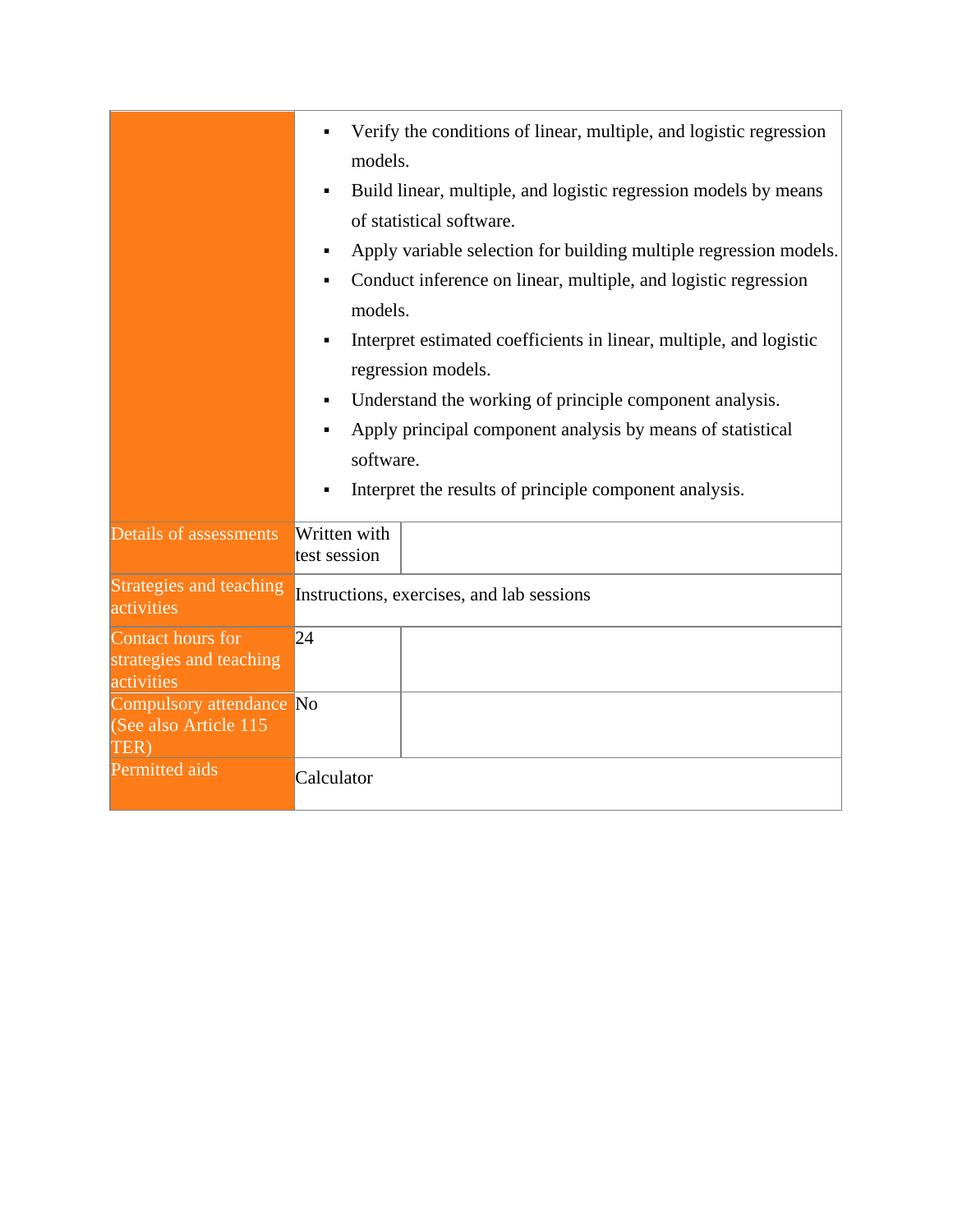## **Term 2**

#### **Geometry - 3713IT223Z**

| Academic year                                                                              | Term                      | Name of examination component |                                                                                                                                                                                                                                                                           |                     | <b>Study load</b><br>in credits |
|--------------------------------------------------------------------------------------------|---------------------------|-------------------------------|---------------------------------------------------------------------------------------------------------------------------------------------------------------------------------------------------------------------------------------------------------------------------|---------------------|---------------------------------|
| $ 2\rangle$                                                                                | Term 2                    | Mathematics                   |                                                                                                                                                                                                                                                                           |                     | $\vert 3 \vert$                 |
| Module name and code                                                                       |                           | <b>Assessment</b><br>scale    | Required<br>minimum<br>score                                                                                                                                                                                                                                              | Weighting<br>Factor | Number of<br>study hours        |
| Geometry, 3713IT223A                                                                       |                           | Grade (10-<br>100)            | 55                                                                                                                                                                                                                                                                        | 100%                | 84                              |
| Content of unit of study                                                                   | Geometry.<br>of Geometry. |                               | Geometry is part of our real life. So it must be part of the<br>Mathematical Engineer too. Many algorithms make use of Geometry,<br>and many real world problems can only be solved in IT with<br>The class gives the student an introduction in the four different views |                     |                                 |
| Phase of Bachelor's<br>programme<br>Learning outcomes                                      | Analyze and Realize       |                               | In possession of the skills necessary for professionalisation                                                                                                                                                                                                             |                     |                                 |
| <b>Requirements for</b><br>participation in units of<br>study (See also Article 29<br>TER) | None                      |                               |                                                                                                                                                                                                                                                                           |                     |                                 |
| <b>Compensation (See also</b><br>Article 127 TER)                                          | No                        |                               |                                                                                                                                                                                                                                                                           |                     |                                 |
| Specific details                                                                           | None                      |                               |                                                                                                                                                                                                                                                                           |                     |                                 |
| Assessment<br>objectives/criteria                                                          | ٠                         | and compass                   | Solving Geometric problems by construction with straightedge<br>Applying Euclid's approach to solve Geometric problems<br>Solving Geometric problems by coordinates<br>Applying Vectors to solve Geometric problems<br>Solving Geometric problems by projective geometry  |                     |                                 |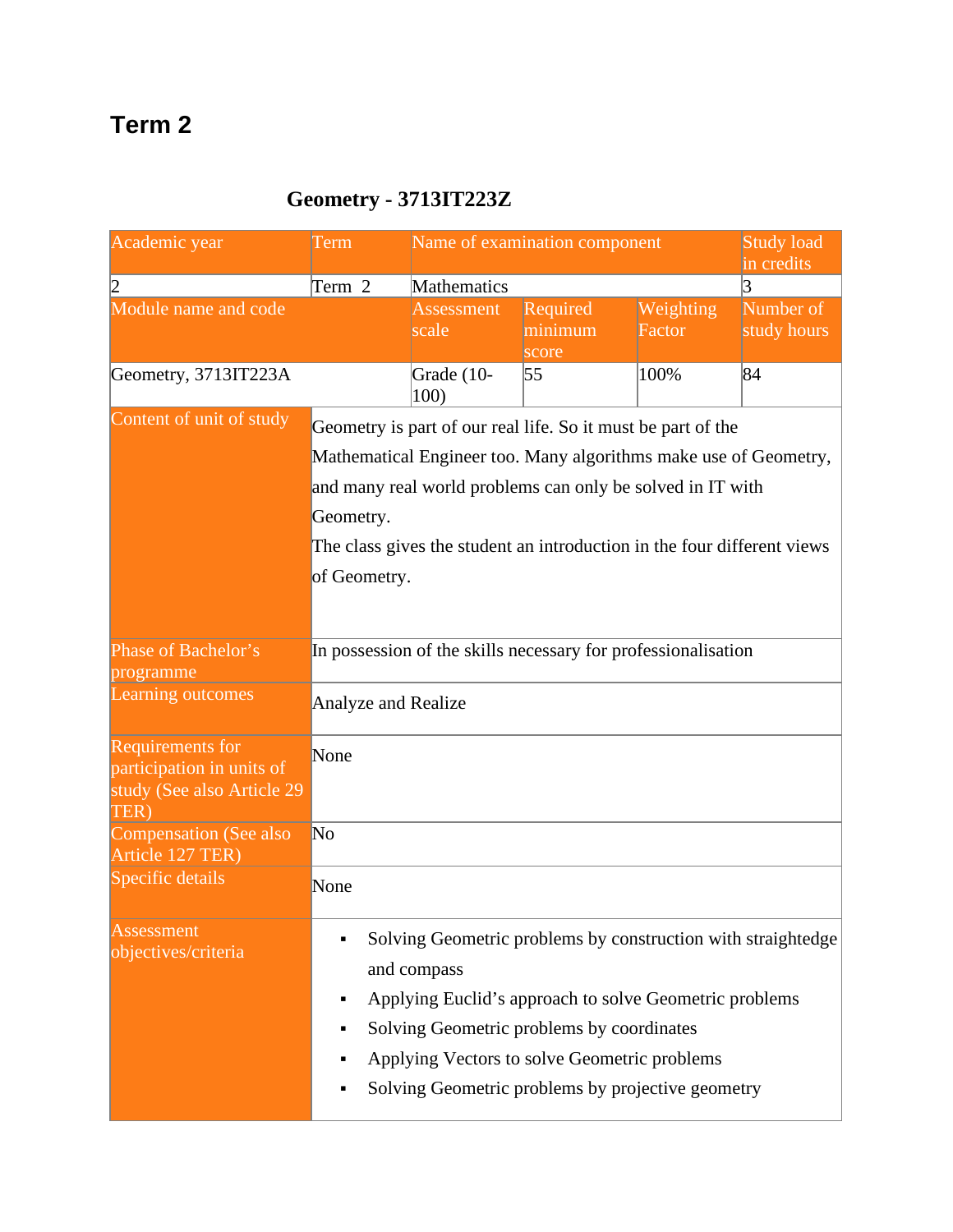| Details of assessments                                     | test session   | Written with $\sqrt{\text{W}}$ ritten Exam |
|------------------------------------------------------------|----------------|--------------------------------------------|
| Strategies and teaching<br>activities                      | Lectures       |                                            |
| Contact hours for<br>strategies and teaching<br>activities | 24             |                                            |
| Compulsory attendance<br>(See also Article 115)<br>TER)    | N <sub>0</sub> |                                            |
| Permitted aids                                             |                | Straightedge (Ruler), Pair of Compasses    |

## **Object Oriented Programming 2 - 3719IT222Z**

| Academic year                                       | Term                                                                                                                                            | Name of examination component |                              |                     | Study load in<br>credits |  |  |  |
|-----------------------------------------------------|-------------------------------------------------------------------------------------------------------------------------------------------------|-------------------------------|------------------------------|---------------------|--------------------------|--|--|--|
| $ 2\rangle$                                         | Term 2                                                                                                                                          | Software Engineering          |                              |                     | 3                        |  |  |  |
| Module name and code                                |                                                                                                                                                 | <b>Assessment</b><br>scale    | Required<br>minimum<br>score | Weighting<br>Factor | Number of<br>study hours |  |  |  |
| <b>Object Oriented Programming</b><br>2, 3719IT222A |                                                                                                                                                 | Grade (10-<br>100)            | 55                           | 100%                | 84                       |  |  |  |
| Content of unit of<br>study                         | In year 1 students learned the basics of programming structures using the<br>programming language Python. These basics are sufficient for small |                               |                              |                     |                          |  |  |  |
|                                                     | applications handling small amounts of data. Serious applications                                                                               |                               |                              |                     |                          |  |  |  |
|                                                     | handling large amounts of data with complicated algorithms are                                                                                  |                               |                              |                     |                          |  |  |  |
|                                                     | developed with more powerful tools and techniques however.                                                                                      |                               |                              |                     |                          |  |  |  |
|                                                     | Object Oriented Programming 1 started with the concepts of object                                                                               |                               |                              |                     |                          |  |  |  |
|                                                     | orientation and its design and implementation using Java. After finishing                                                                       |                               |                              |                     |                          |  |  |  |
|                                                     | that course, students are expected to be able to implement, document and                                                                        |                               |                              |                     |                          |  |  |  |
|                                                     | deploy simple Java applications                                                                                                                 |                               |                              |                     |                          |  |  |  |
|                                                     | During this course, we will expand on the knowledge from OOP1 and                                                                               |                               |                              |                     |                          |  |  |  |
|                                                     | introduce several of the most powerful advanced features of Java:                                                                               |                               |                              |                     |                          |  |  |  |
|                                                     | Generics and the Collections Framework. After that time will be spent on                                                                        |                               |                              |                     |                          |  |  |  |
|                                                     | learning how to create a full-fledged Graphical User Interface with the                                                                         |                               |                              |                     |                          |  |  |  |
|                                                     |                                                                                                                                                 | JavaFX framework.             |                              |                     |                          |  |  |  |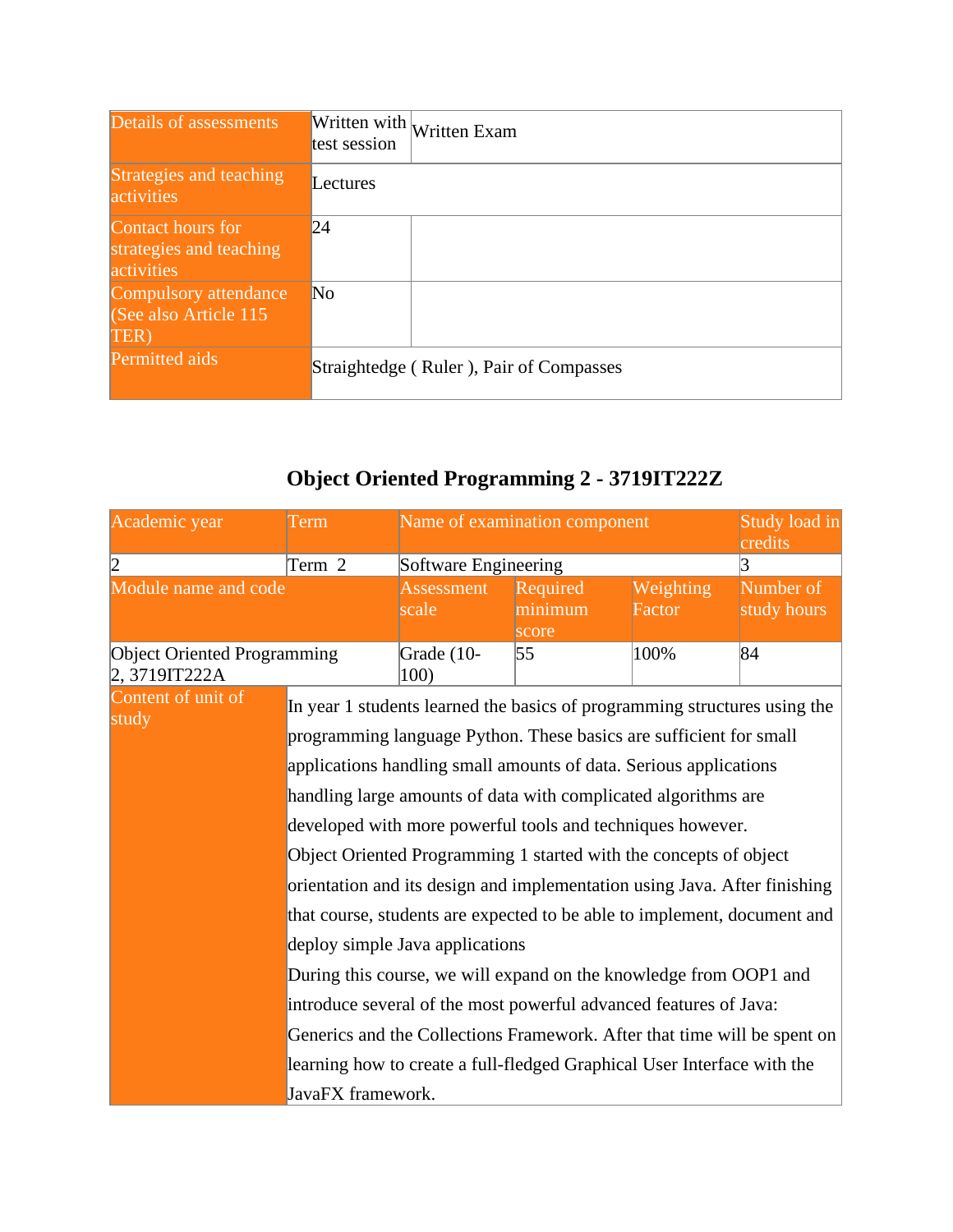|                                                                                     | After successfully finishing this module, the student will be able to create<br>a fully functional Java application with a graphical user interface.                                                                                                                                                                                                                                                 |  |  |  |  |
|-------------------------------------------------------------------------------------|------------------------------------------------------------------------------------------------------------------------------------------------------------------------------------------------------------------------------------------------------------------------------------------------------------------------------------------------------------------------------------------------------|--|--|--|--|
| Phase of Bachelor's<br>programme                                                    | In possession of the skills necessary for professionalisation                                                                                                                                                                                                                                                                                                                                        |  |  |  |  |
| Learning outcomes                                                                   | 2.2.3 - Design an app, application or information system, selecting a<br>suitable modelling technique.<br>2.3.3 - Design an app, application or information system suited to the<br>existing or desired environment.<br>$3.2.1$ - Implement the application of a designed algorithm or<br>mathematical model of limited scope.<br>3.2.2 - Build, test and deliver (an extension to) an existing app, |  |  |  |  |
|                                                                                     | application or information system.                                                                                                                                                                                                                                                                                                                                                                   |  |  |  |  |
| Requirements for<br>participation in units of<br>study (See also Article<br>29 TER) | None                                                                                                                                                                                                                                                                                                                                                                                                 |  |  |  |  |
| <b>Compensation (See</b><br>also Article 127 TER)                                   | No                                                                                                                                                                                                                                                                                                                                                                                                   |  |  |  |  |
| Specific details                                                                    |                                                                                                                                                                                                                                                                                                                                                                                                      |  |  |  |  |
| <b>Assessment</b><br>objectives/criteria                                            | After successfully completing this module, the student is able to:                                                                                                                                                                                                                                                                                                                                   |  |  |  |  |
|                                                                                     | Design an application in a way fitting with the purpose and<br>environment of it $(2.2.3)$<br>Apply Design Patterns to make an application maintainable<br>(2.3.3)                                                                                                                                                                                                                                   |  |  |  |  |
|                                                                                     | Use the Collections framework and Generics and adapt it to the<br>٠<br>specific needs $(3.2.1)$                                                                                                                                                                                                                                                                                                      |  |  |  |  |
|                                                                                     | Create a functional GUI with JavaFX (3.2.2)                                                                                                                                                                                                                                                                                                                                                          |  |  |  |  |
| Details of assessments                                                              | Written<br>without test<br>session                                                                                                                                                                                                                                                                                                                                                                   |  |  |  |  |
| <b>Strategies and teaching</b><br>activities                                        | Class usually starts with an explanation of the subject for that day,<br>supported by small code examples where useful. After this introduction,                                                                                                                                                                                                                                                     |  |  |  |  |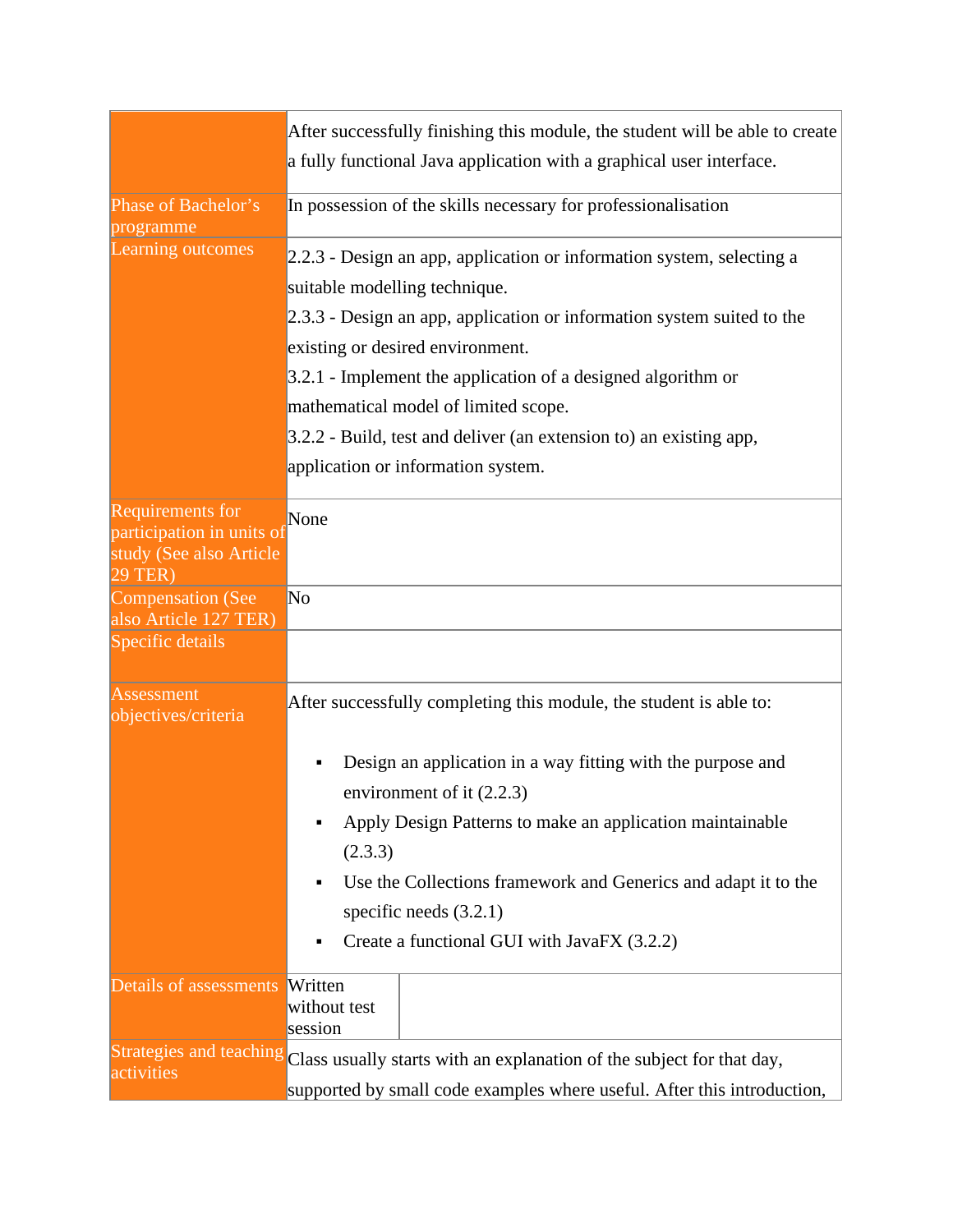|                                       |                                                                        | students practice using the exercises in the Exercise Manual, getting     |  |  |  |  |
|---------------------------------------|------------------------------------------------------------------------|---------------------------------------------------------------------------|--|--|--|--|
|                                       |                                                                        | support and feedback from the teacher.                                    |  |  |  |  |
|                                       | At the start of the term an assignment is given on which students work |                                                                           |  |  |  |  |
|                                       |                                                                        | during the course. They can ask for general feedback during the term.     |  |  |  |  |
|                                       |                                                                        | Students are also allowed to help each other, as long as they do not copy |  |  |  |  |
|                                       |                                                                        | code, only concepts and ideas. The final result is handed in at the       |  |  |  |  |
|                                       |                                                                        | beginning of the first exam week and used to determine the final grade.   |  |  |  |  |
|                                       |                                                                        |                                                                           |  |  |  |  |
| Contact hours for                     | 21                                                                     |                                                                           |  |  |  |  |
| strategies and teaching<br>activities |                                                                        |                                                                           |  |  |  |  |
| Compulsory                            | No                                                                     |                                                                           |  |  |  |  |
| attendance (See also                  |                                                                        |                                                                           |  |  |  |  |
| Article 115 TER)                      |                                                                        |                                                                           |  |  |  |  |
| Permitted aids                        |                                                                        | All (online) literature permitted, as long as this does not constitute    |  |  |  |  |
|                                       | academic misconduct.                                                   |                                                                           |  |  |  |  |
|                                       |                                                                        |                                                                           |  |  |  |  |

## **Project Application Development - 3713IT221Z**

| Academic year                                  | Term                                                                                                                                                                                                                                                                                                                                                                                                                                                                                                        | Name of examination component |                              |                     | Study load in<br>credits                                        |
|------------------------------------------------|-------------------------------------------------------------------------------------------------------------------------------------------------------------------------------------------------------------------------------------------------------------------------------------------------------------------------------------------------------------------------------------------------------------------------------------------------------------------------------------------------------------|-------------------------------|------------------------------|---------------------|-----------------------------------------------------------------|
| 2                                              | Term 2                                                                                                                                                                                                                                                                                                                                                                                                                                                                                                      | Software Engineering          |                              |                     | 5                                                               |
| Module name and code                           |                                                                                                                                                                                                                                                                                                                                                                                                                                                                                                             | <b>Assessment</b><br>scale    | Required<br>minimum<br>score | Weighting<br>Factor | Number of<br>study hours                                        |
| Project Application<br>Development, 3713IT221A |                                                                                                                                                                                                                                                                                                                                                                                                                                                                                                             | Grade (10-<br>100)            | 55                           | 100%                | 140                                                             |
| Content of unit of<br>study                    | An important application of mathematical engineering is building a model<br>of a real-life situation in order to make predictions and find desirable<br>solutions to a problem. There usually are several approaches in tackling<br>this kind of problems. For complicated situations, creating and<br>implementing a mathematical model is one option, one which a bachelor<br>in Mathematical Engineering should be able to use.<br>Even when choosing to create a mathematical model, several approaches |                               |                              |                     | remain viable. The engineer needs to choose between the options |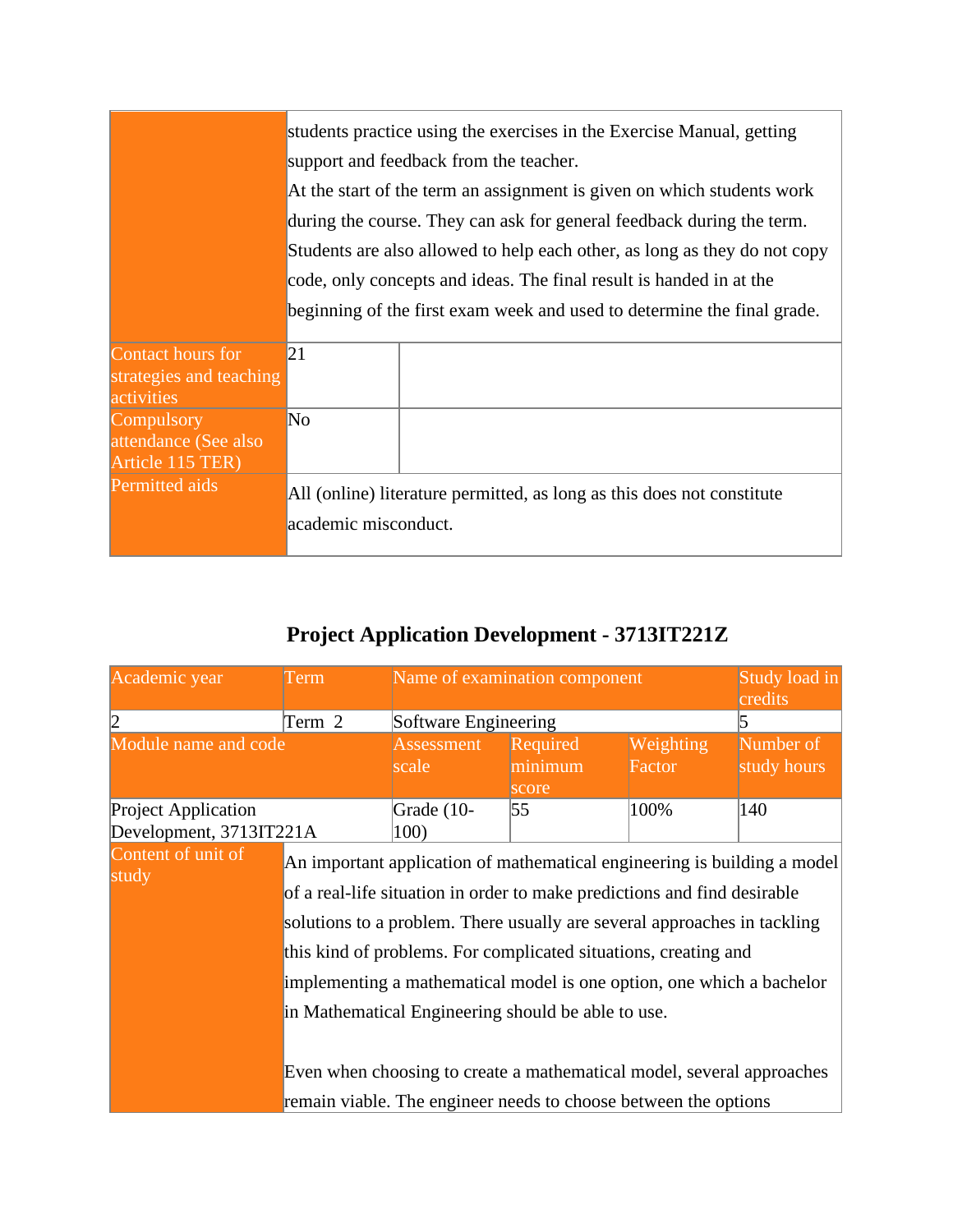|                                                                                            | available, and if necessary do a preliminary research to decide. The<br>question which option is best cannot generally be answered, as it depends<br>on the specific circumstances. In this project, one of those real-life<br>situations will be examined from several angles, as to gain some<br>understanding of the way this kind of problems can be tackled.                                                                                                                                     |
|--------------------------------------------------------------------------------------------|-------------------------------------------------------------------------------------------------------------------------------------------------------------------------------------------------------------------------------------------------------------------------------------------------------------------------------------------------------------------------------------------------------------------------------------------------------------------------------------------------------|
|                                                                                            | In this project, you will work in a project group of about five students on a<br>real-life problem. The problem itself is made clear by the client, the<br>project group needs to decide the approach they will use to answer the<br>research question. Each group will use a different approach and near the<br>end, the groups compare their results and draw a conclusion on the pros<br>and cons of all angles and decide what would be the best way to actually<br>answer the research question. |
|                                                                                            | It cannot be stressed enough that the purpose of this project is not so much<br>answering the question of the client, but determining the best way to<br>proceed answering it.                                                                                                                                                                                                                                                                                                                        |
| Phase of Bachelor's<br>programme<br>Learning outcomes                                      | In possession of the skills necessary for professionalisation<br>Analyze, Design, Implementation, Maintain, Manage, Advise,<br>Professionalize and Research                                                                                                                                                                                                                                                                                                                                           |
| <b>Requirements for</b><br>participation in units<br>of study (See also<br>Article 29 TER) | None                                                                                                                                                                                                                                                                                                                                                                                                                                                                                                  |
| <b>Compensation (See</b><br>also Article 127 TER)<br>Specific details                      | No<br>None                                                                                                                                                                                                                                                                                                                                                                                                                                                                                            |
| <b>Assessment</b><br>objectives/criteria                                                   | After successfully finishing this project, the student can:<br>Use a version control system to coordinate the work within the<br>team                                                                                                                                                                                                                                                                                                                                                                 |
|                                                                                            |                                                                                                                                                                                                                                                                                                                                                                                                                                                                                                       |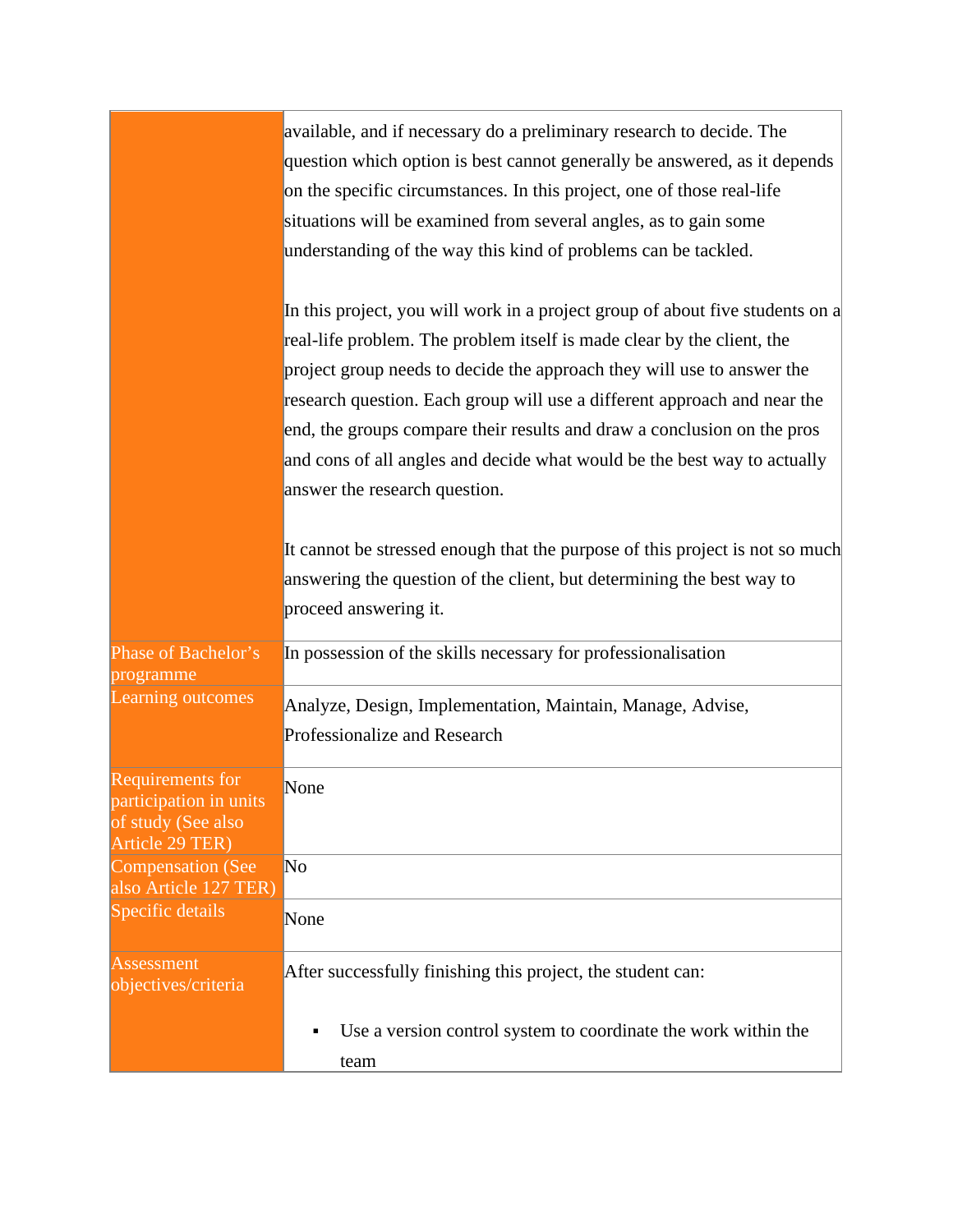|                                                            | ٠<br>hand<br>٠<br>٠                            | Choose a software development method suitable to the situation at<br>Analyze the math involved in real-life problems<br>Transform the math to a software design<br>Implement the design made in the previous step in software<br>Create and maintain technical documentation for the application<br>Besides these specific criteria, students will be assessed on general project<br>skills (Advise, Professionalize and Research)                                                                                                                                                                                            |  |  |  |  |
|------------------------------------------------------------|------------------------------------------------|-------------------------------------------------------------------------------------------------------------------------------------------------------------------------------------------------------------------------------------------------------------------------------------------------------------------------------------------------------------------------------------------------------------------------------------------------------------------------------------------------------------------------------------------------------------------------------------------------------------------------------|--|--|--|--|
| Details of<br>assessments                                  | <b>Other Method</b><br>without test<br>session | Students are assessed on the quality of the product, the<br>quality of the report, the quality of their project work and<br>the final presentation of the project. All aspects should be a<br>Pass mark. Furthermore, they are assessed on their<br>individual contribution to the final results; this also has to<br>be a pass.<br>If students fail either the product or the presentation, they<br>can redo this a week later. Failing the process or individual<br>contribution cannot be repaired during a resit; the whole<br>project will have to be redone entirely. This may not be<br>possible during the same year. |  |  |  |  |
| Strategies and<br>teaching activities                      |                                                | Activities consist of general class feedback, group sessions and feedback<br>and working as a group on the models, application and report.                                                                                                                                                                                                                                                                                                                                                                                                                                                                                    |  |  |  |  |
| Contact hours for<br>strategies and teaching<br>activities | 32                                             |                                                                                                                                                                                                                                                                                                                                                                                                                                                                                                                                                                                                                               |  |  |  |  |
| Compulsory<br>attendance (See also<br>Article 115 TER)     | Yes                                            | During a project, visible execution and performance of vital<br>skills such as mutual cooperation, communication with and<br>to stakeholders and giving and receiving feedback and<br>acting accordingly upon as such, form part of the<br>examining and grading. For this reason, active participation<br>and attendance is mandatory and hence needs to be fulfilled                                                                                                                                                                                                                                                        |  |  |  |  |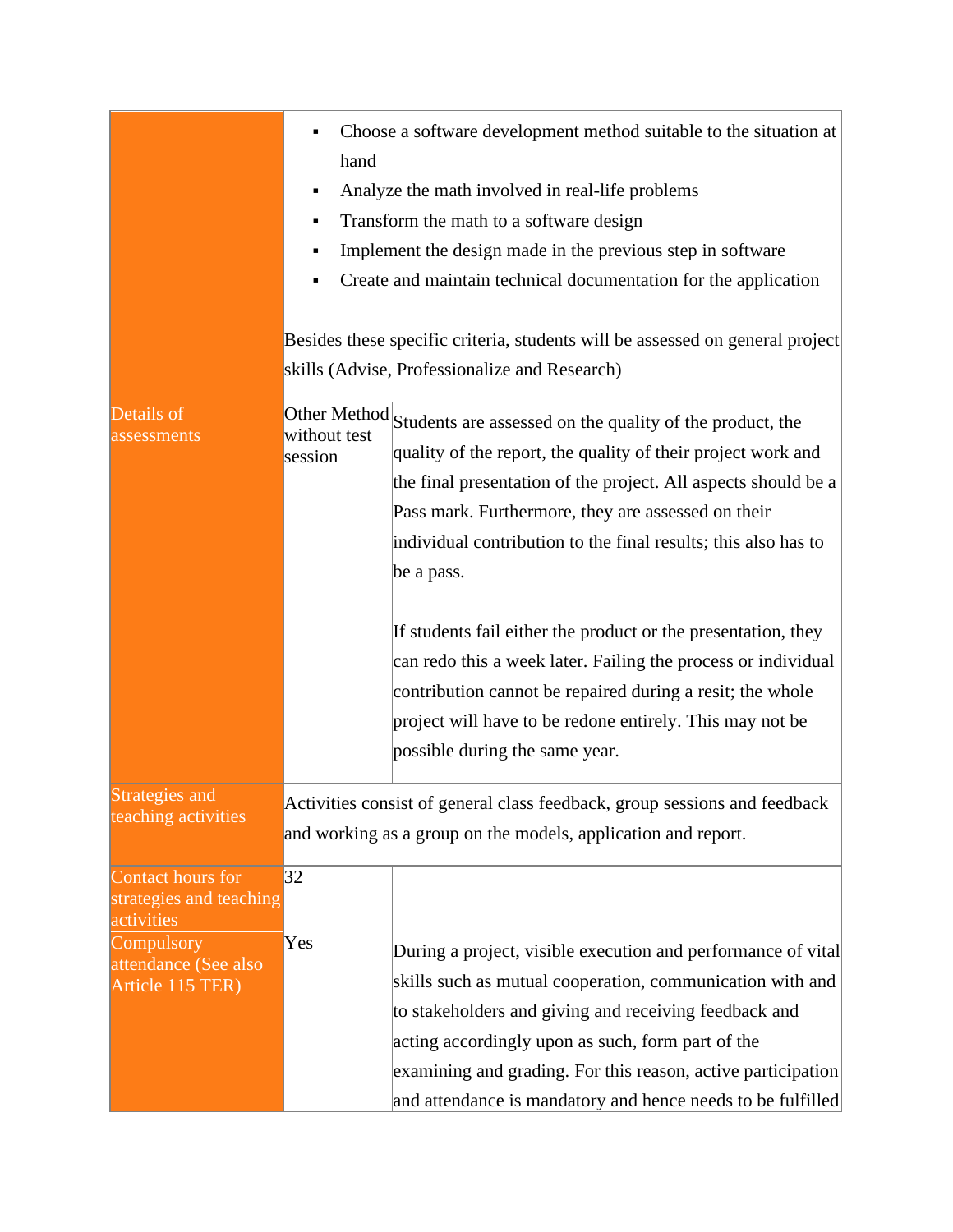|                       | by the student to meet the criteria to be eligible for a<br>positive marking. These criteria have been set at 80%.                                                          |                                                                 |
|-----------------------|-----------------------------------------------------------------------------------------------------------------------------------------------------------------------------|-----------------------------------------------------------------|
|                       | the student to fail attendance for a limited number of<br>meetings caused by illnesses or other inconveniences,<br>without facing serious consequences.                     | By setting the criteria at 80% (and not a full $100\%$ ) allows |
|                       | These criteria have been explicitly stipulated for this<br>project in the project description, leaving no room for<br>ambiguous interpretations at the start of the project |                                                                 |
| <b>Permitted aids</b> | The student may use any means, provided that they do the project<br>themselves, and the student must be clear in their source.                                              |                                                                 |

## **Operations Research - 3713IT334Z**

| Academic year                    | Term                                                                                                                                                                                                                                                         | Name of examination component | Study load in<br>credits     |                     |                          |
|----------------------------------|--------------------------------------------------------------------------------------------------------------------------------------------------------------------------------------------------------------------------------------------------------------|-------------------------------|------------------------------|---------------------|--------------------------|
| $ 2\rangle$                      | Term 2                                                                                                                                                                                                                                                       | Mathematics                   |                              |                     | 14                       |
| Module name and code             |                                                                                                                                                                                                                                                              | <b>Assessment</b><br>scale    | Required<br>minimum<br>score | Weighting<br>Factor | Number of<br>study hours |
| Operations Research, 3713IT334A  |                                                                                                                                                                                                                                                              | Grade (10-<br>100)            | 55                           | 100%                | 112                      |
| Content of unit of study         | There are a lot of algorithms for optimizing problems. In Operations<br>Research we will have a look at some of the Mathematical<br>programming: Graphical/Simplex method, Inventory Models, Branch &<br>Bound, Integer programming, some of General Models. |                               |                              |                     |                          |
| Phase of Bachelor's<br>programme | In possession of the skills necessary for professionalisation                                                                                                                                                                                                |                               |                              |                     |                          |
| Learning outcomes                | Analyse, Design, Advise                                                                                                                                                                                                                                      |                               |                              |                     |                          |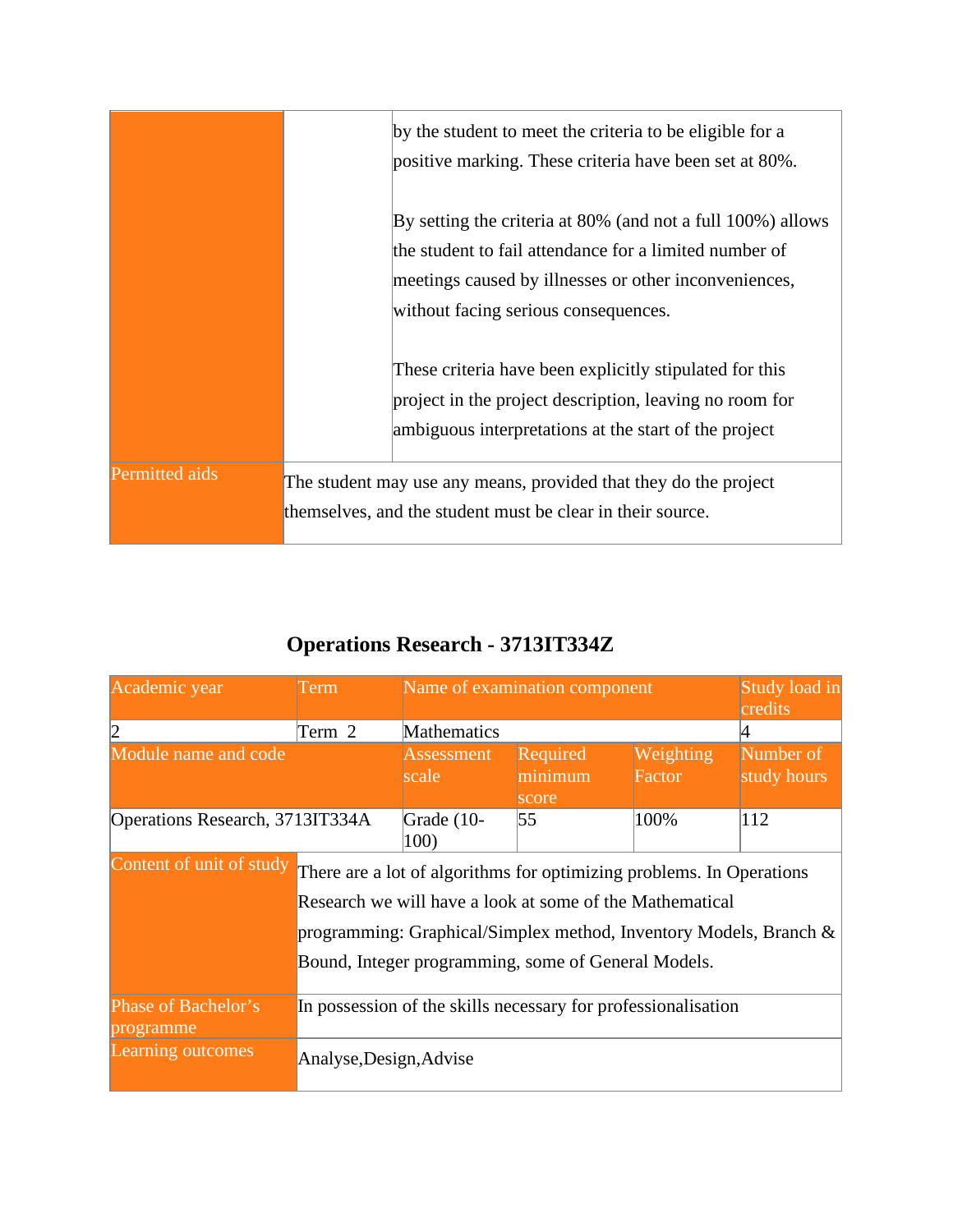| <b>Requirements for</b><br>participation in units of<br>study (See also Article<br><b>29 TER)</b> | None                                                                                                                                                                                                                                                                                                                                                                      |
|---------------------------------------------------------------------------------------------------|---------------------------------------------------------------------------------------------------------------------------------------------------------------------------------------------------------------------------------------------------------------------------------------------------------------------------------------------------------------------------|
| Compensation (See also No<br>Article 127 TER)<br>Specific details                                 | None                                                                                                                                                                                                                                                                                                                                                                      |
| <b>Assessment</b><br>objectives/criteria                                                          | (1.3.1) Investigate a practical problem by a model<br>٠<br>(2.3.1) Solve a practical problem by a model with a<br>٠<br>Mathematical programming approach<br>$(1.3.1)$ Research the influences of the constraints for the effect<br>$\blacksquare$<br>of the solution<br>$(6.2.1)$ Recommend a decision based on the calculated solution<br>$\blacksquare$<br>in the Model |
| Details of assessments                                                                            | Written with<br>Written exam<br>test session                                                                                                                                                                                                                                                                                                                              |
| Strategies and teaching<br>activities                                                             | Lectures                                                                                                                                                                                                                                                                                                                                                                  |
| Contact hours for<br>strategies and teaching<br>activities                                        | 31                                                                                                                                                                                                                                                                                                                                                                        |
| Compulsory attendance<br>(See also Article 115<br><b>TER</b>                                      | No                                                                                                                                                                                                                                                                                                                                                                        |
| <b>Permitted aids</b>                                                                             | None                                                                                                                                                                                                                                                                                                                                                                      |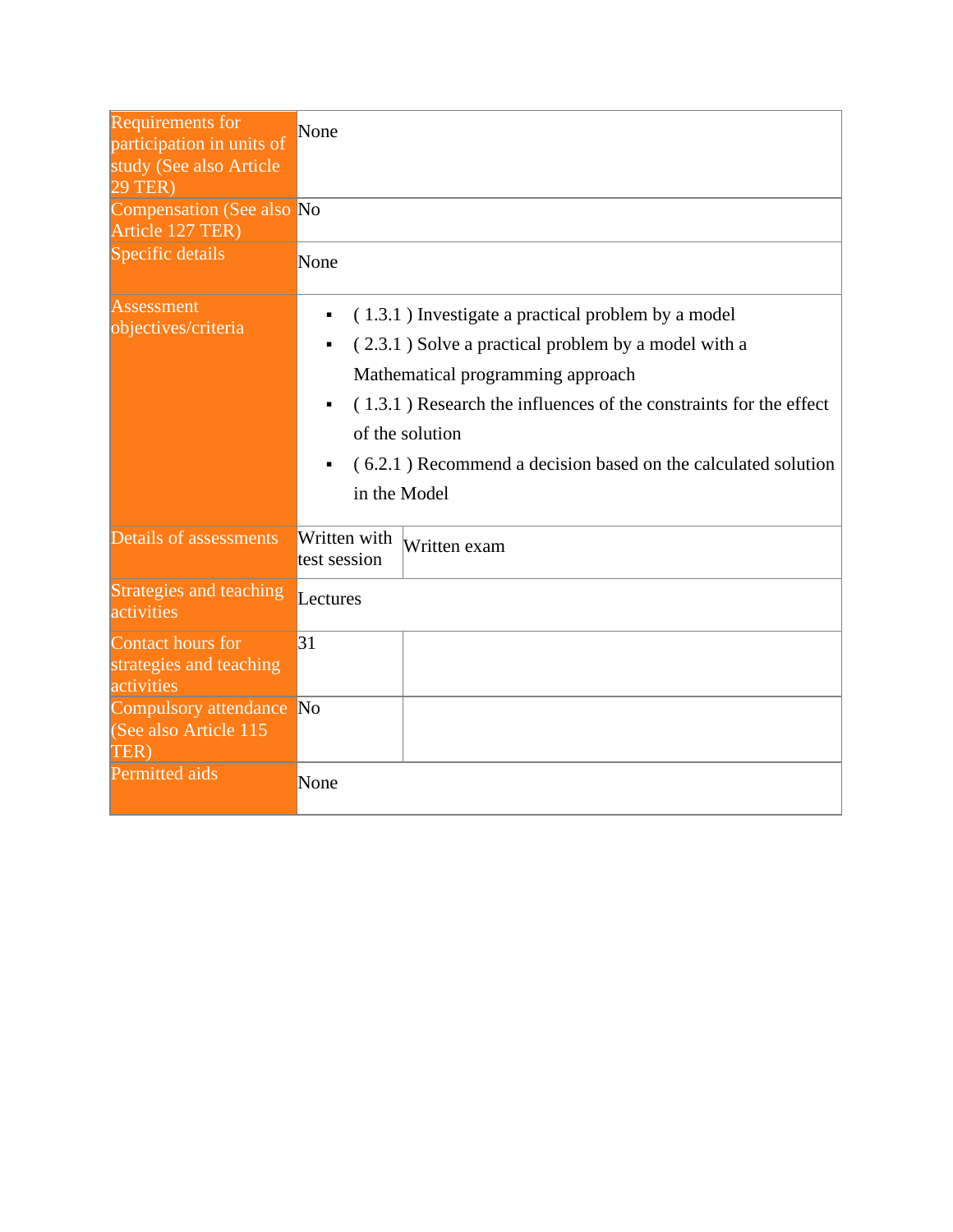## **Term 3**

## **Numerical Analysis - 3719IT231Z**

| Academic year                                                                                     | Term                                                                                                                                                                                                                                                                                            | Name of examination component                                                                                                                                                                                                                                                                                                                       |                              |                     | Study load in<br>credits |
|---------------------------------------------------------------------------------------------------|-------------------------------------------------------------------------------------------------------------------------------------------------------------------------------------------------------------------------------------------------------------------------------------------------|-----------------------------------------------------------------------------------------------------------------------------------------------------------------------------------------------------------------------------------------------------------------------------------------------------------------------------------------------------|------------------------------|---------------------|--------------------------|
| $ 2\rangle$                                                                                       | Term 3                                                                                                                                                                                                                                                                                          | Mathematics                                                                                                                                                                                                                                                                                                                                         |                              |                     | $\vert 3 \vert$          |
| Module name and code                                                                              |                                                                                                                                                                                                                                                                                                 | <b>Assessment</b><br>scale                                                                                                                                                                                                                                                                                                                          | Required<br>minimum<br>score | Weighting<br>Factor | Number of<br>study hours |
| Numerical Analysis, 3719IT231A                                                                    |                                                                                                                                                                                                                                                                                                 | Grade (10-<br>100)                                                                                                                                                                                                                                                                                                                                  | 55                           | 100%                | 84                       |
| Content of unit of<br>study                                                                       | This Class helps the student to understand what numerical algorithms<br>will do. The topics are Errors, Approximations, Interpolations,<br>Numerical Integration and Linear Equations. The mathematical theory<br>behind these topics will be studied, so that good Algorithms can be<br>found. |                                                                                                                                                                                                                                                                                                                                                     |                              |                     |                          |
| Phase of Bachelor's<br>programme                                                                  | In possession of the skills necessary for professionalisation                                                                                                                                                                                                                                   |                                                                                                                                                                                                                                                                                                                                                     |                              |                     |                          |
| <b>Learning outcomes</b>                                                                          | Analyze, Design and Realize                                                                                                                                                                                                                                                                     |                                                                                                                                                                                                                                                                                                                                                     |                              |                     |                          |
| <b>Requirements for</b><br>participation in units of<br>study (See also Article<br><b>29 TER)</b> | None                                                                                                                                                                                                                                                                                            |                                                                                                                                                                                                                                                                                                                                                     |                              |                     |                          |
| Compensation (See also No<br>Article 127 TER)                                                     |                                                                                                                                                                                                                                                                                                 |                                                                                                                                                                                                                                                                                                                                                     |                              |                     |                          |
| Specific details                                                                                  | None                                                                                                                                                                                                                                                                                            |                                                                                                                                                                                                                                                                                                                                                     |                              |                     |                          |
| Assessment<br>objectives/criteria                                                                 | solution                                                                                                                                                                                                                                                                                        | (1.2.1) Analyze problems for Errors, Approximations,<br>Interpolations, Numerical Integration and Linear Equations<br>(3.3.1) Solve problems for Errors, Approximations,<br>Interpolations, Numerical Integration and Linear Equations<br>(2.2.1) Make an Algorithm of the solution<br>(1.3.1) Evaluate the result in comparison with the (unknown) |                              |                     |                          |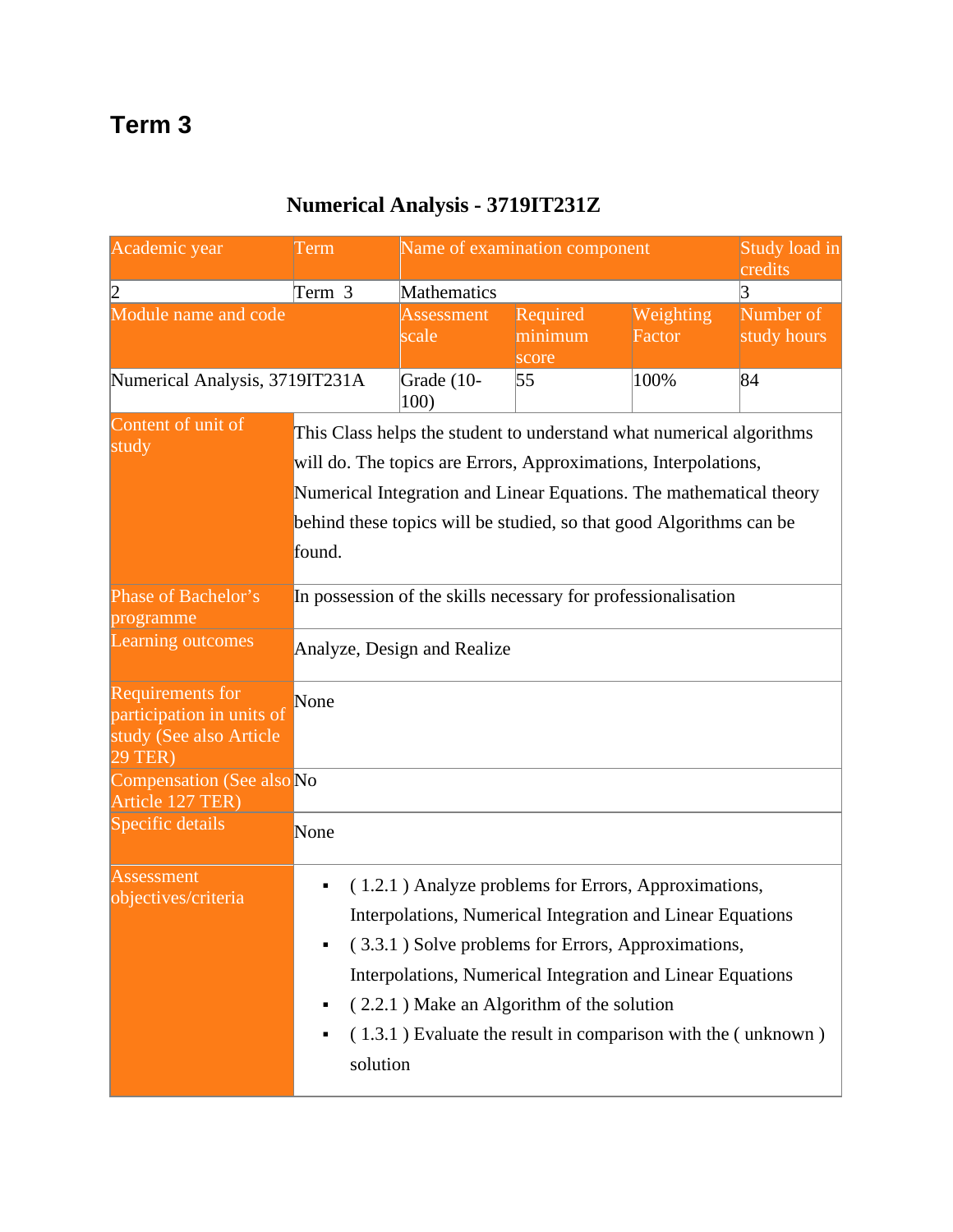| Details of assessments                                     | Written with<br>test session | Written Exam |
|------------------------------------------------------------|------------------------------|--------------|
| Strategies and teaching Lectures, Labs<br>activities       |                              |              |
| Contact hours for<br>strategies and teaching<br>activities | 31                           |              |
| Compulsory attendance No<br>(See also Article 115<br>TER)  |                              |              |
| Permitted aids                                             | None                         |              |

## **English 4 - 3719IT232Z**

| Academic year                                 | Term                                                                                         | Name of examination component                                                                                                                                                                                                                                                                                                                                                                                                                                                    |                              |                     | Study load in<br>credits |
|-----------------------------------------------|----------------------------------------------------------------------------------------------|----------------------------------------------------------------------------------------------------------------------------------------------------------------------------------------------------------------------------------------------------------------------------------------------------------------------------------------------------------------------------------------------------------------------------------------------------------------------------------|------------------------------|---------------------|--------------------------|
| $ 2\rangle$                                   | Term 3                                                                                       | Professionalization                                                                                                                                                                                                                                                                                                                                                                                                                                                              |                              |                     | 3                        |
| Module name and code                          |                                                                                              | <b>Assessment</b><br>scale                                                                                                                                                                                                                                                                                                                                                                                                                                                       | Required<br>minimum<br>score | Weighting<br>Factor | Number of<br>study hours |
| English 4, 3719IT232A                         |                                                                                              | Grade (10-<br>100)                                                                                                                                                                                                                                                                                                                                                                                                                                                               | 55                           | 100%                | 84                       |
| Content of unit of<br>study                   |                                                                                              | We will begin by working on developing English vocabulary (formal vs<br>informal) and by reviewing relevant points in grammar. In addition to<br>focusing on reading, listening, and communicating, this course will<br>include the element of intercultural communication, subsequently<br>focusing on speaking (debate) and writing (a literature/book review and<br>cultural dimensions according to Hofstede).<br>The courses aim at for level B2 for written English (CEFR) |                              |                     |                          |
| Phase of Bachelor's<br>programme              | In possession of the skills necessary for professionalisation                                |                                                                                                                                                                                                                                                                                                                                                                                                                                                                                  |                              |                     |                          |
| Learning outcomes                             | 8.2.1 Communicate effectively with multiple stakeholders in an<br>intercultural environment. |                                                                                                                                                                                                                                                                                                                                                                                                                                                                                  |                              |                     |                          |
| Requirements for<br>participation in units of | None                                                                                         |                                                                                                                                                                                                                                                                                                                                                                                                                                                                                  |                              |                     |                          |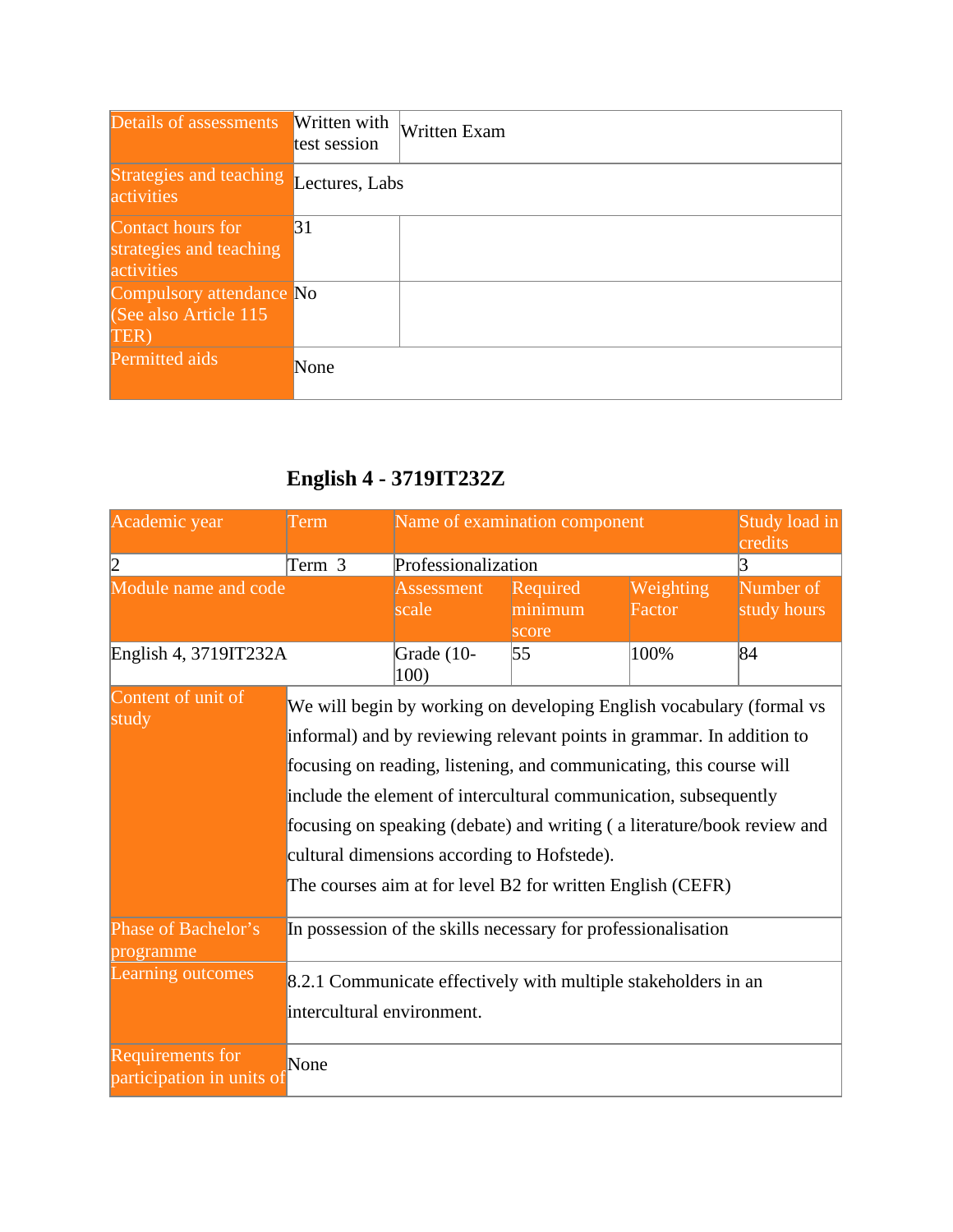| study (See also Article<br>29 TER)                         |                                                                              |                                                                                                      |  |  |
|------------------------------------------------------------|------------------------------------------------------------------------------|------------------------------------------------------------------------------------------------------|--|--|
| <b>Compensation (See</b><br>also Article 127 TER)          | N <sub>o</sub>                                                               |                                                                                                      |  |  |
| Specific details                                           |                                                                              | Having completed ENG1 and ENG2 is preferred. Students are expected                                   |  |  |
|                                                            |                                                                              | to have full knowledge of all aspects shared in these courses.                                       |  |  |
| Assessment<br>objectives/criteria                          | The Affirmative team support the statement                                   |                                                                                                      |  |  |
|                                                            |                                                                              | The Negative team oppose the statement                                                               |  |  |
|                                                            |                                                                              | The debate is structured as follows:                                                                 |  |  |
|                                                            |                                                                              | Claim - present your argument in a clear statement. This claim is                                    |  |  |
|                                                            |                                                                              | one reason why you're in favor of/against the motion.                                                |  |  |
|                                                            | ٠                                                                            | Evidence - the evidence supporting your claim, such as, statistics,                                  |  |  |
|                                                            | references, quotes, analogies etc.                                           |                                                                                                      |  |  |
|                                                            | Impact - explain the significance of the evidence - how does this            |                                                                                                      |  |  |
|                                                            | support your claim?                                                          |                                                                                                      |  |  |
|                                                            | Students will study Hofstede's theory on cultural dimensions and the         |                                                                                                      |  |  |
|                                                            | theory of debate. They will conduct a literature review/book review in       |                                                                                                      |  |  |
|                                                            | preparation of the debate. Students will carry out the debate in teams of 4. |                                                                                                      |  |  |
| Details of assessments                                     | <b>Written</b> with<br>test session                                          | Written without a formal test sitting.<br>In class debate $(P/F)$                                    |  |  |
| activities                                                 |                                                                              | Strategies and teaching The instructional format and educational activities consist of 7 x 4 classes |  |  |
|                                                            | in the form of workshops and lectures in which an proactive, participating   |                                                                                                      |  |  |
|                                                            |                                                                              | attitude is expected; an in-term debate which forms part of the final                                |  |  |
|                                                            | grade, followed by an individual exam (written assignment)                   |                                                                                                      |  |  |
| Contact hours for<br>strategies and teaching<br>activities | 31                                                                           |                                                                                                      |  |  |
| Compulsory<br>attendance (See also<br>Article 115 TER)     | No                                                                           |                                                                                                      |  |  |
| Permitted aids                                             |                                                                              | Individual paper – written outside of class - aids and sources permitted.                            |  |  |
|                                                            | Debate: none                                                                 |                                                                                                      |  |  |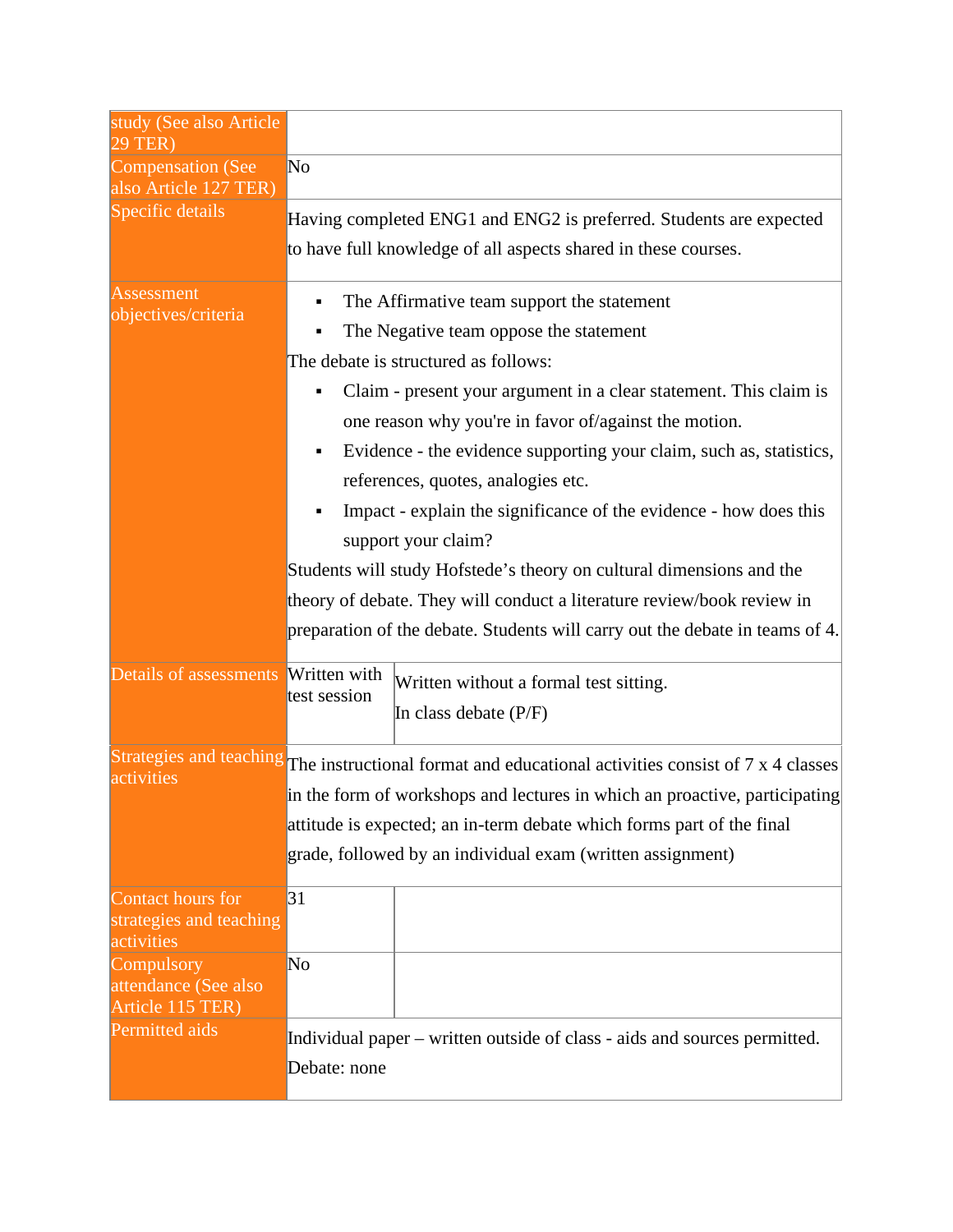| Academic year                                        | Term                                                                        | Name of examination component |                              |                                                                       | <b>Study load</b><br>in credits |  |
|------------------------------------------------------|-----------------------------------------------------------------------------|-------------------------------|------------------------------|-----------------------------------------------------------------------|---------------------------------|--|
| $ 2\rangle$                                          | Term 3                                                                      | Professionalization           |                              |                                                                       |                                 |  |
| Module name and code                                 |                                                                             | Assessment<br>scale           | Required<br>minimum<br>score | Weighting<br>Factor                                                   | Number of<br>study hours        |  |
| ME learning challenge 2, 3719IT233A Grade (10-       |                                                                             | 100)                          | 55                           | 100%                                                                  | 28                              |  |
| Content of unit of<br>study                          | The field of Mathematical Engineering is constantly in motion. Every day    |                               |                              |                                                                       |                                 |  |
|                                                      | new techniques and tools are being developed. As a result, education is     |                               |                              |                                                                       |                                 |  |
|                                                      | this field is never complete. To keep up with the latest developments, a    |                               |                              |                                                                       |                                 |  |
|                                                      | mathematical engineer must be able to direct their own learning process     |                               |                              |                                                                       |                                 |  |
|                                                      | throughout their career.                                                    |                               |                              |                                                                       |                                 |  |
|                                                      | During the ME Learning Challenge students have the opportunity to           |                               |                              |                                                                       |                                 |  |
|                                                      | shape their own learning process by delving into a topic of their choice.   |                               |                              |                                                                       |                                 |  |
|                                                      | Students are encouraged to pursue their own interests and ambitions.        |                               |                              |                                                                       |                                 |  |
|                                                      | The Learning Challenge is a one-week intensive course for students from     |                               |                              |                                                                       |                                 |  |
|                                                      | year 1, 2 and 3. Before the course starts, students indicate which topics   |                               |                              |                                                                       |                                 |  |
|                                                      | they would like to work on. Students are free to suggest any topics that    |                               |                              |                                                                       |                                 |  |
|                                                      | are related to the ME competencies, but that are not part of the core       |                               |                              |                                                                       |                                 |  |
|                                                      | curriculum. Based on their preferences the teachers assign students to a    |                               |                              |                                                                       |                                 |  |
|                                                      | learning team and a topic. Learning teams can consist of students from      |                               |                              |                                                                       |                                 |  |
|                                                      | different levels. During the course week, students from the team work       |                               |                              |                                                                       |                                 |  |
|                                                      |                                                                             |                               |                              | together on learning the topic. Students choose their own educational |                                 |  |
|                                                      | resources, make a work plan, and guide their own learning. Teachers are     |                               |                              |                                                                       |                                 |  |
|                                                      | available for assistance in the role of learning coaches. At the end of the |                               |                              |                                                                       |                                 |  |
|                                                      | week, students present the outcomes of their learning in a suitable way to  |                               |                              |                                                                       |                                 |  |
|                                                      | the coaches and peers.                                                      |                               |                              |                                                                       |                                 |  |
| Phase of Bachelor's<br>programme                     | In possession of the skills necessary for professionalisation               |                               |                              |                                                                       |                                 |  |
| <b>Learning outcomes</b>                             | Management, Professionalization                                             |                               |                              |                                                                       |                                 |  |
| <b>Requirements for</b><br>participation in units of | None                                                                        |                               |                              |                                                                       |                                 |  |

## **ME learning challenge 2 - 3719IT233Z**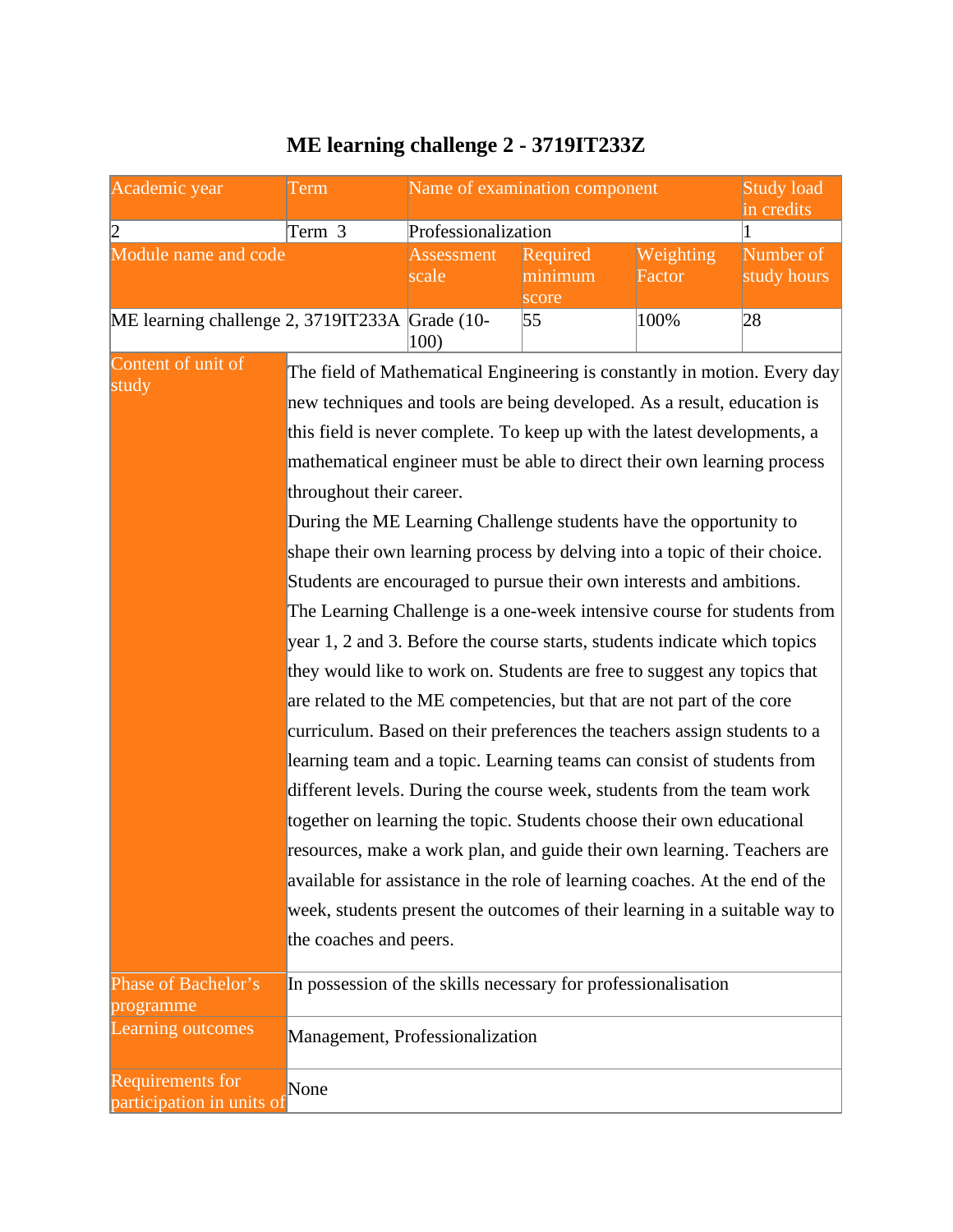| study (See also Article<br><b>29 TER)</b>                     |                                                                                                                                                                                                                                                                                                                                                                                                                                                                                                                                             |  |  |  |  |  |
|---------------------------------------------------------------|---------------------------------------------------------------------------------------------------------------------------------------------------------------------------------------------------------------------------------------------------------------------------------------------------------------------------------------------------------------------------------------------------------------------------------------------------------------------------------------------------------------------------------------------|--|--|--|--|--|
| Compensation (See<br>also Article 127 TER)                    | No                                                                                                                                                                                                                                                                                                                                                                                                                                                                                                                                          |  |  |  |  |  |
| Specific details                                              | None                                                                                                                                                                                                                                                                                                                                                                                                                                                                                                                                        |  |  |  |  |  |
| Assessment<br>objectives/criteria                             | · Define learning objectives for a learning task.<br>٠<br>Select suitable educational resources.<br>٠<br>Create a work plan for a learning task.<br>٠<br>· Effectively develop professional competences at their study level<br>٠<br>by working according to a work plan.<br>Collaborate effectively in a learning team.<br>٠<br>Communicate effectively with coaches and members of a learning<br>team.<br>Present the outcomes of a learning process.<br>٠<br>Reflect critically on the applied learning methods and learning<br>process. |  |  |  |  |  |
| Details of assessments                                        | Other Method<br>without test<br>session                                                                                                                                                                                                                                                                                                                                                                                                                                                                                                     |  |  |  |  |  |
| Strategies and teaching Group work<br>activities              |                                                                                                                                                                                                                                                                                                                                                                                                                                                                                                                                             |  |  |  |  |  |
| Contact hours for<br>strategies and teaching<br>activities    | 32                                                                                                                                                                                                                                                                                                                                                                                                                                                                                                                                          |  |  |  |  |  |
| <b>Compulsory</b><br>attendance (See also<br>Article 115 TER) | Yes                                                                                                                                                                                                                                                                                                                                                                                                                                                                                                                                         |  |  |  |  |  |
| Permitted aids                                                | All                                                                                                                                                                                                                                                                                                                                                                                                                                                                                                                                         |  |  |  |  |  |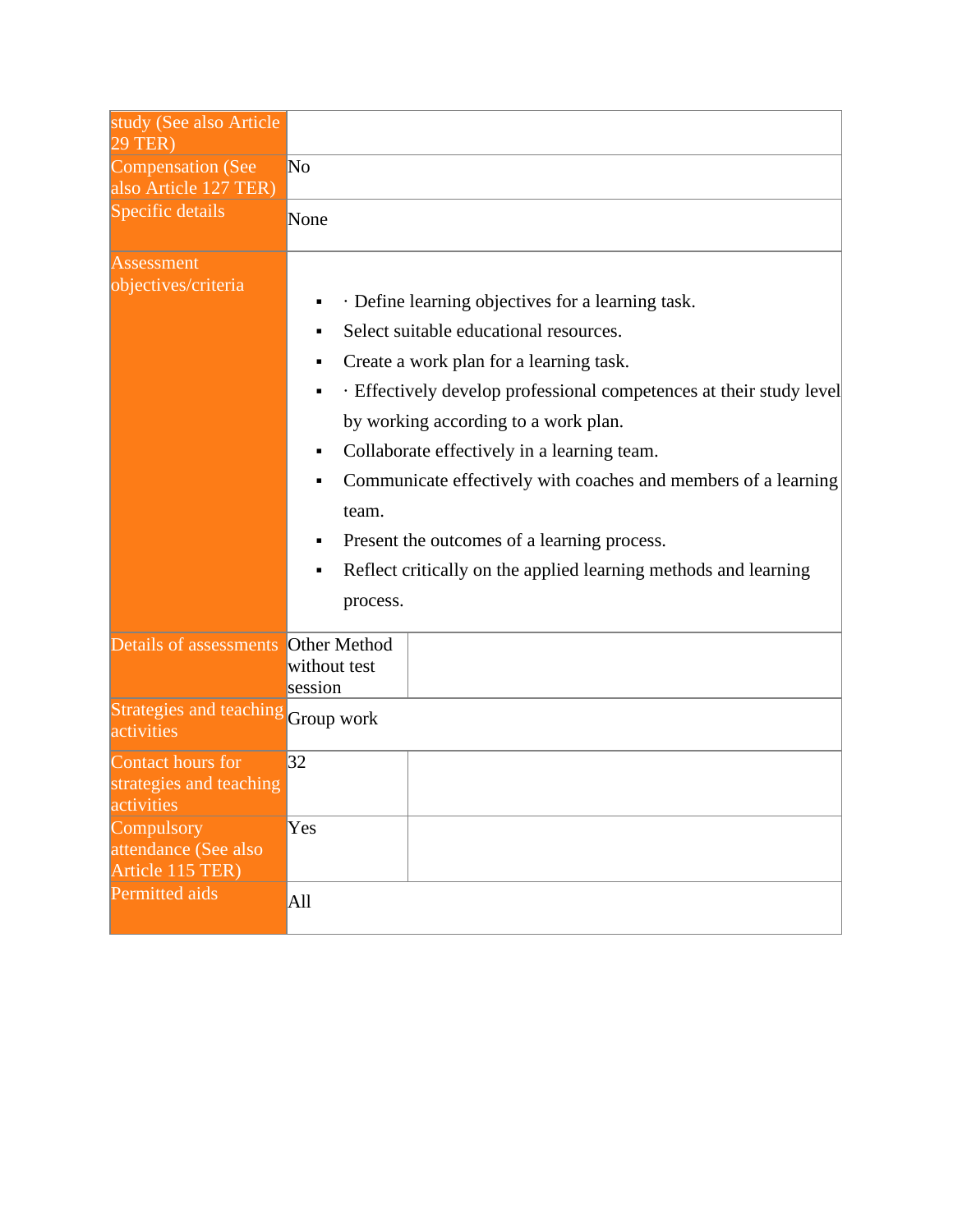| Academic year                                                                              | Term                                                                                                         | Name of examination component |                                                                         |                     | Study load in<br>credits |  |
|--------------------------------------------------------------------------------------------|--------------------------------------------------------------------------------------------------------------|-------------------------------|-------------------------------------------------------------------------|---------------------|--------------------------|--|
| $ 2\rangle$                                                                                | Term 3                                                                                                       | Mathematics                   |                                                                         |                     | 3                        |  |
| Module name and code                                                                       |                                                                                                              | <b>Assessment</b><br>scale    | Required<br>minimum<br>score                                            | Weighting<br>Factor | Number of<br>study hours |  |
| Graph Theory, 3719IT234A                                                                   |                                                                                                              | Grade (10-<br>100)            | 55                                                                      | 100%                | 84                       |  |
| Content of unit of                                                                         |                                                                                                              |                               | A graph is a mathematical model that consists of entities and relations |                     |                          |  |
| study                                                                                      |                                                                                                              |                               | between entities. Graphs can be used to model a variety of real-world   |                     |                          |  |
|                                                                                            |                                                                                                              |                               | networks, such as social networks, computer networks, road networks,    |                     |                          |  |
|                                                                                            |                                                                                                              |                               | and the World Wide Web. The field of Graph Theory provides a tool box   |                     |                          |  |
|                                                                                            |                                                                                                              |                               | for analyzing properties of graphs and answering questions about the    |                     |                          |  |
|                                                                                            |                                                                                                              |                               | networks. For example, one may ask: who is the most central person in a |                     |                          |  |
|                                                                                            |                                                                                                              |                               | social network? What is the shortest route from A to B? How vulnerable  |                     |                          |  |
|                                                                                            | is a computer network to node failure?<br>In the Graph Theory course, students learn to translate real-world |                               |                                                                         |                     |                          |  |
|                                                                                            |                                                                                                              |                               |                                                                         |                     |                          |  |
|                                                                                            | situations to mathematical graphs. Important graph theoretical concepts                                      |                               |                                                                         |                     |                          |  |
|                                                                                            | and algorithms are studied. In addition, the course covers several                                           |                               |                                                                         |                     |                          |  |
|                                                                                            | mathematical proof techniques, necessary to proof statements about                                           |                               |                                                                         |                     |                          |  |
|                                                                                            | graphs.                                                                                                      |                               |                                                                         |                     |                          |  |
| Phase of Bachelor's<br>programme                                                           | In possession of the skills necessary for professionalisation                                                |                               |                                                                         |                     |                          |  |
| Learning outcomes                                                                          | Analysis, Design                                                                                             |                               |                                                                         |                     |                          |  |
| Requirements for<br>participation in units of<br>study (See also Article<br><b>29 TER)</b> | None                                                                                                         |                               |                                                                         |                     |                          |  |
| <b>Compensation (See</b><br>also Article 127 TER)                                          | N <sub>o</sub>                                                                                               |                               |                                                                         |                     |                          |  |
| Specific details                                                                           | None                                                                                                         |                               |                                                                         |                     |                          |  |

## **Graph Theory - 3719IT234Z**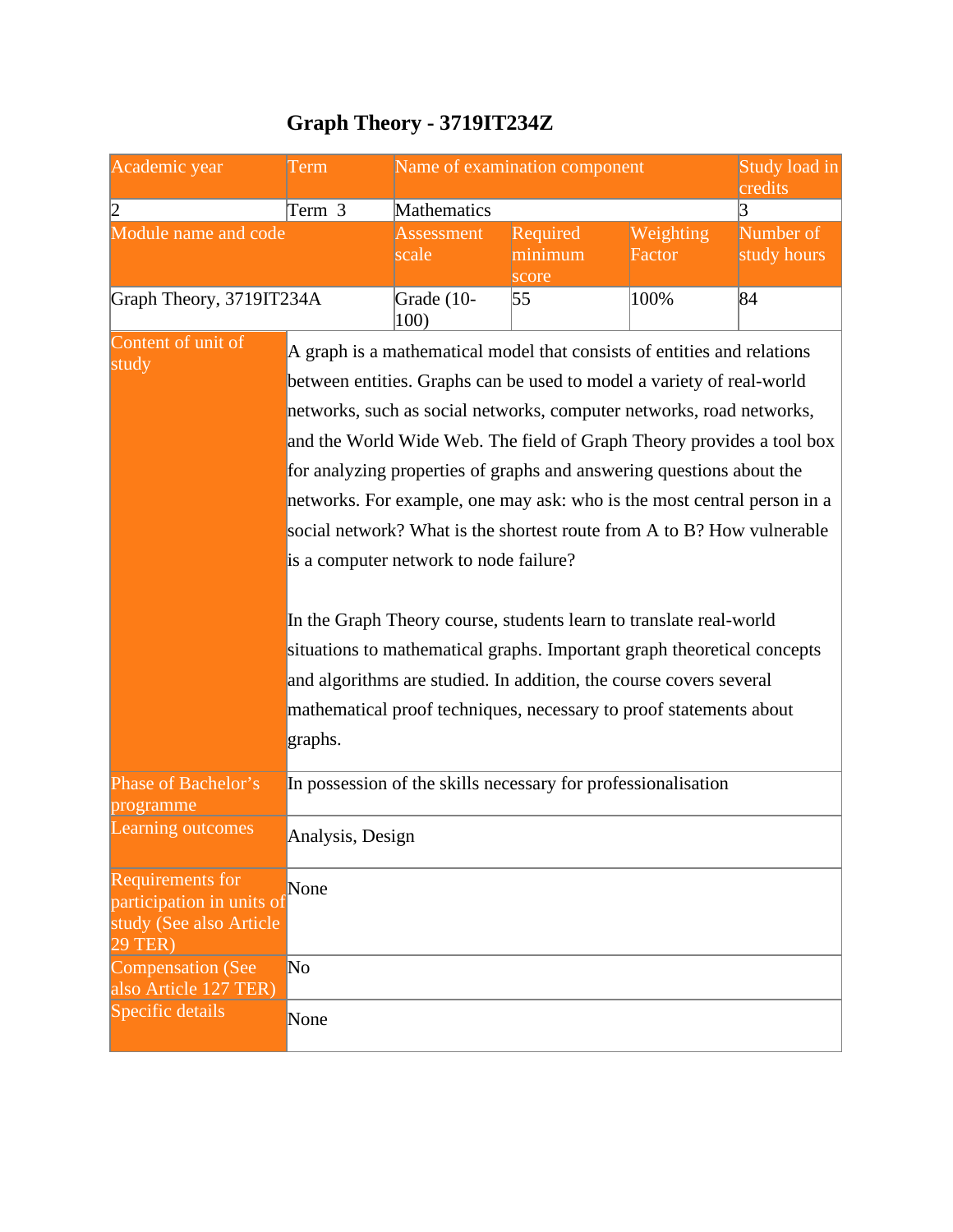| <b>Assessment</b><br>objectives/criteria                   | Recognize various mathematical proof techniques.<br>Explain the steps of a given mathematical proof.<br>٠<br>Translate a real-world problem to a graph problem.<br>٠<br>Determine whether graph theoretical concepts apply to a given<br>٠<br>graph.<br>Apply graph algorithms to a given graph.<br>Make use of network analysis techniques to analyze a given<br>graph.<br>Interpret the results of network analysis techniques in the context<br>of the original problem. |
|------------------------------------------------------------|-----------------------------------------------------------------------------------------------------------------------------------------------------------------------------------------------------------------------------------------------------------------------------------------------------------------------------------------------------------------------------------------------------------------------------------------------------------------------------|
| Details of assessments                                     | Written with<br>test session                                                                                                                                                                                                                                                                                                                                                                                                                                                |
| activities                                                 | Strategies and teaching Instructions and exercises                                                                                                                                                                                                                                                                                                                                                                                                                          |
| Contact hours for<br>strategies and teaching<br>activities | 31                                                                                                                                                                                                                                                                                                                                                                                                                                                                          |
| Compulsory<br>attendance (See also<br>Article 115 TER)     | No                                                                                                                                                                                                                                                                                                                                                                                                                                                                          |
| <b>Permitted aids</b>                                      | None                                                                                                                                                                                                                                                                                                                                                                                                                                                                        |

## **Object Oriented Programming 3 - 3719IT235Z**

| Academic year                                         | Term                                                                                                                                        | Name of examination component |                              |                     | Study load in<br>credits |
|-------------------------------------------------------|---------------------------------------------------------------------------------------------------------------------------------------------|-------------------------------|------------------------------|---------------------|--------------------------|
|                                                       | Term 3                                                                                                                                      | Software Engineering          |                              |                     |                          |
| Module name and code                                  |                                                                                                                                             | Assessment<br>scale           | Required<br>minimum<br>score | Weighting<br>Factor | Number of<br>study hours |
| <b>Object Oriented Programming</b><br>$3,3719$ IT235A |                                                                                                                                             | Grade $(10-$<br>100)          | 55                           | 100%                | 84                       |
| Content of unit of<br>study                           | Object Oriented Programming 1 started with the concepts of object<br>orientation and its design and implementation using Java, while Object |                               |                              |                     |                          |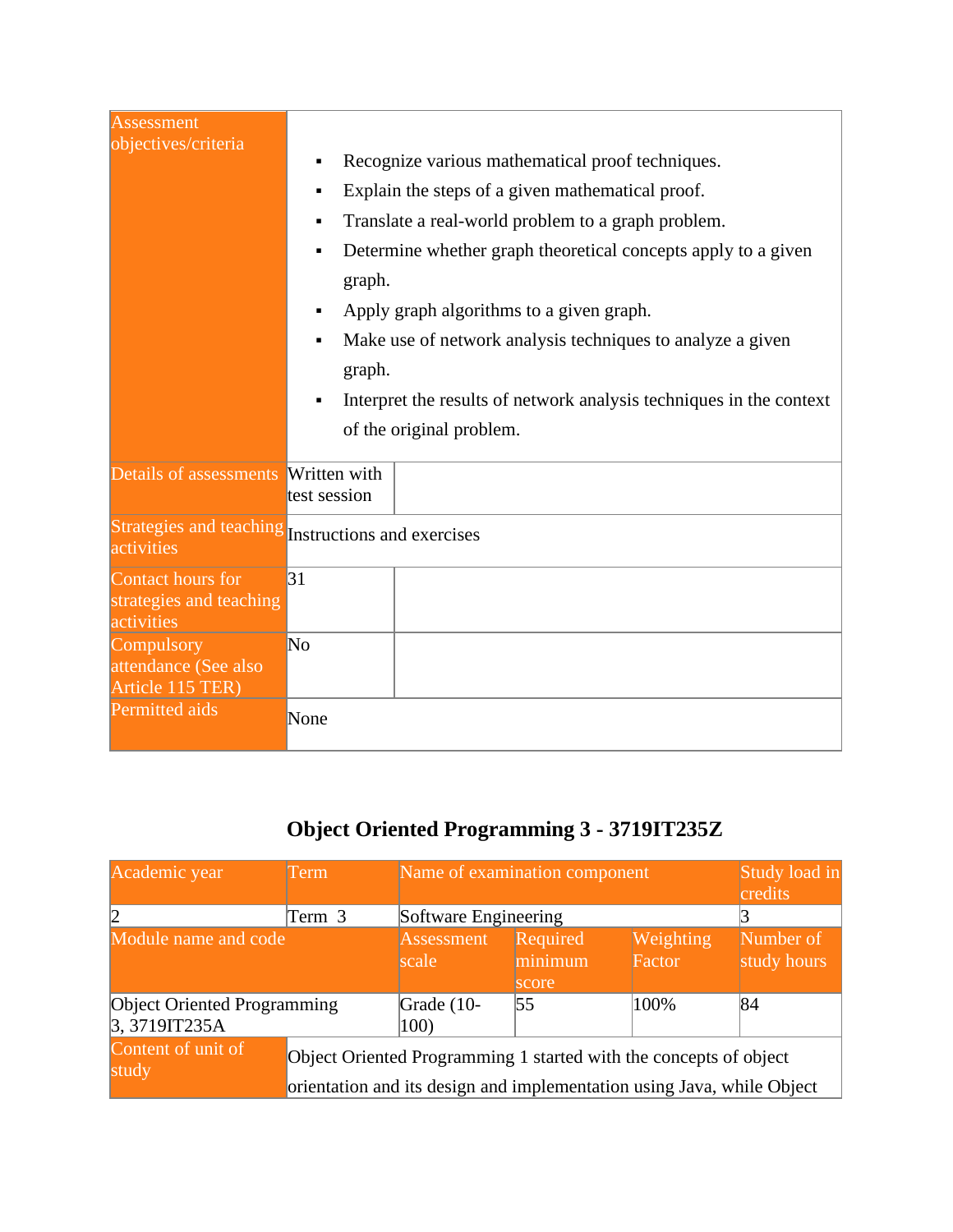|                                           | Oriented Programming 2 continued with Generics, Collections and             |
|-------------------------------------------|-----------------------------------------------------------------------------|
|                                           | building a complete Graphical User Interface. After finishing those         |
|                                           | courses students are able to create complete stand-alone Java applications  |
|                                           | performing simple to intermediate complex algorithms.                       |
|                                           | The type of applications a professional in the field often will be required |
|                                           | to design and implement has a few properties making this task more          |
|                                           | complicated than this.                                                      |
|                                           | This course forms the capstone of the Object Oriented Programming           |
|                                           | stream. Several techniques are covered to tackle the above-mentioned        |
|                                           | issues. After successfully finishing this module, the student will be able  |
|                                           | to create maintainable Java applications for complex situations or expand   |
|                                           | upon an existing one.                                                       |
| Phase of Bachelor's                       | In possession of the skills necessary for professionalisation               |
| programme                                 |                                                                             |
| Learning outcomes                         | 2.2.3 - Design an app, application or information system, selecting a       |
|                                           | suitable modelling technique.                                               |
|                                           | 2.3.3 - Design an app, application or information system suited to the      |
|                                           | existing or desired environment.                                            |
|                                           | 3.2.1 - Implement the application of a designed algorithm or                |
|                                           | mathematical model of limited scope.                                        |
|                                           | 3.3.2 - Build, test and deliver an app, application or information system   |
|                                           | that fits within the existing or desired environment.                       |
| Requirements for                          | None                                                                        |
| participation in units of                 |                                                                             |
| study (See also Article<br><b>29 TER)</b> |                                                                             |
| <b>Compensation (See</b>                  | No                                                                          |
| also Article 127 TER)<br>Specific details |                                                                             |
|                                           |                                                                             |
| Assessment                                | After successfully completing this module, the student is able to:          |
| objectives/criteria                       | Design an application in a way fitting with the purpose and                 |
|                                           | environment of it $(2.2.3)$                                                 |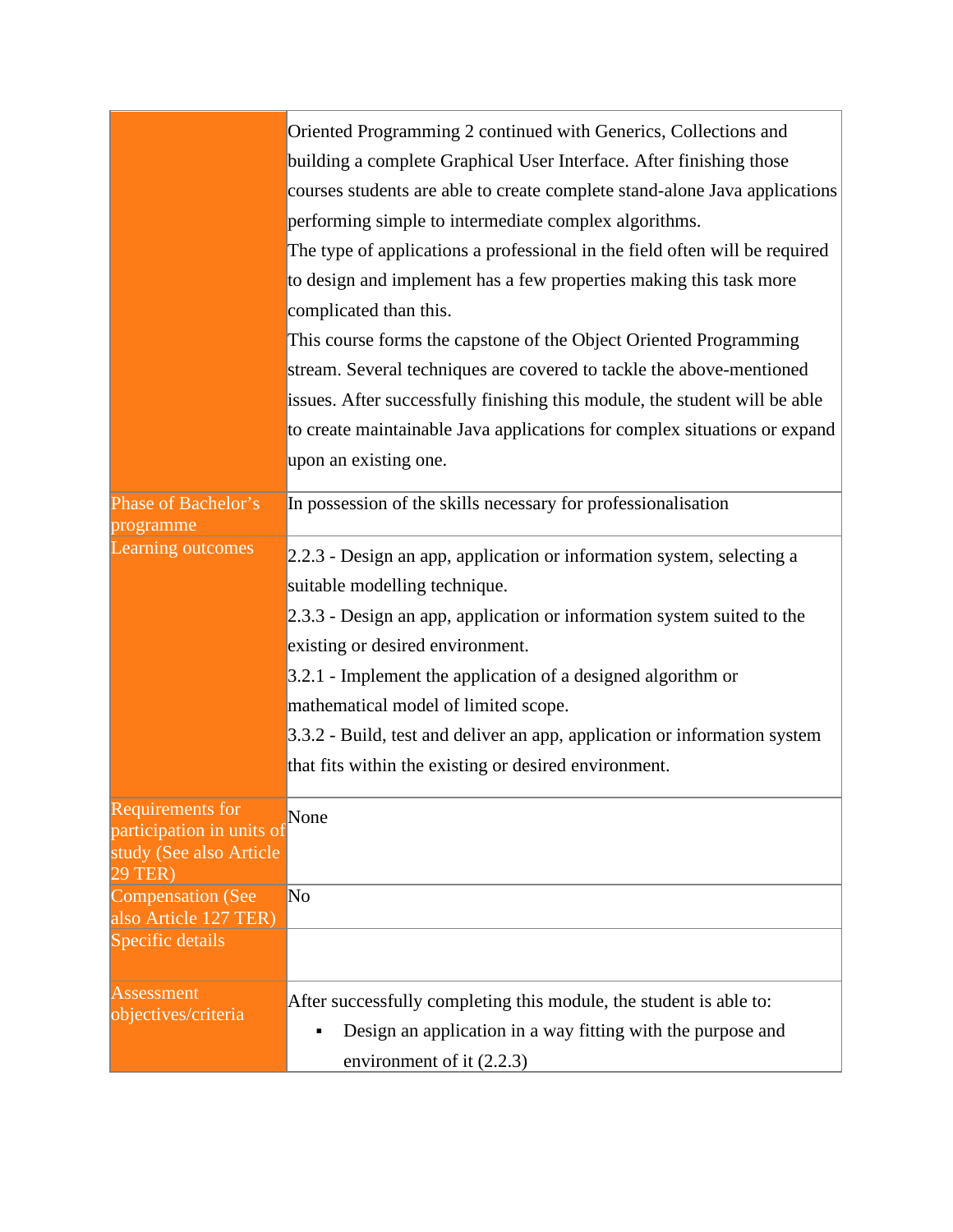|                                                                          | Translate an information requirement to a technical design in an<br>Ξ<br>existing architecture (2.3.3)<br>Use multithreading to implement a known but complex algorithm<br>Ξ<br>with a limited scope $(3.2.1)$<br>Implement new functionality in a given architecture $(3.3.2)$ |                                                                                                                                                                                                                                                                                                                                                                                                                                                                                                                                                                                                                                                                              |  |  |  |
|--------------------------------------------------------------------------|---------------------------------------------------------------------------------------------------------------------------------------------------------------------------------------------------------------------------------------------------------------------------------|------------------------------------------------------------------------------------------------------------------------------------------------------------------------------------------------------------------------------------------------------------------------------------------------------------------------------------------------------------------------------------------------------------------------------------------------------------------------------------------------------------------------------------------------------------------------------------------------------------------------------------------------------------------------------|--|--|--|
| Details of assessments                                                   | Written<br>without test<br>session                                                                                                                                                                                                                                              |                                                                                                                                                                                                                                                                                                                                                                                                                                                                                                                                                                                                                                                                              |  |  |  |
| activities                                                               |                                                                                                                                                                                                                                                                                 | Strategies and teaching Class usually starts with an explanation of the subject for that day,<br>supported by small code examples where useful. After this introduction,<br>students practice using the exercises in the Exercise Manual, getting<br>support and feedback from the teacher.<br>At the start of the term an assignment is given on which students work<br>during the course. They can ask for general feedback during the term.<br>Students are also allowed to help each other, as long as they do not copy<br>code, only concepts and ideas. The final result is handed in at the<br>beginning of the first exam week and used to determine the final grade |  |  |  |
| Contact hours for<br>strategies and teaching<br>activities               | 21                                                                                                                                                                                                                                                                              |                                                                                                                                                                                                                                                                                                                                                                                                                                                                                                                                                                                                                                                                              |  |  |  |
| Compulsory<br>attendance (See also<br>Article 115 TER)<br>Permitted aids | No                                                                                                                                                                                                                                                                              | All (online) literature permitted, as long as this does not constitute                                                                                                                                                                                                                                                                                                                                                                                                                                                                                                                                                                                                       |  |  |  |
|                                                                          | academic misconduct                                                                                                                                                                                                                                                             |                                                                                                                                                                                                                                                                                                                                                                                                                                                                                                                                                                                                                                                                              |  |  |  |

#### **Research 2 - 3713IT235Z**

| Academic year        | Term   | Name of examination component |                              |                     | Study load in<br>credits |
|----------------------|--------|-------------------------------|------------------------------|---------------------|--------------------------|
|                      | Term 3 | Research                      |                              |                     |                          |
| Module name and code |        | Assessment<br>scale           | Required<br>minimum<br>score | Weighting<br>Factor | Number of<br>study hours |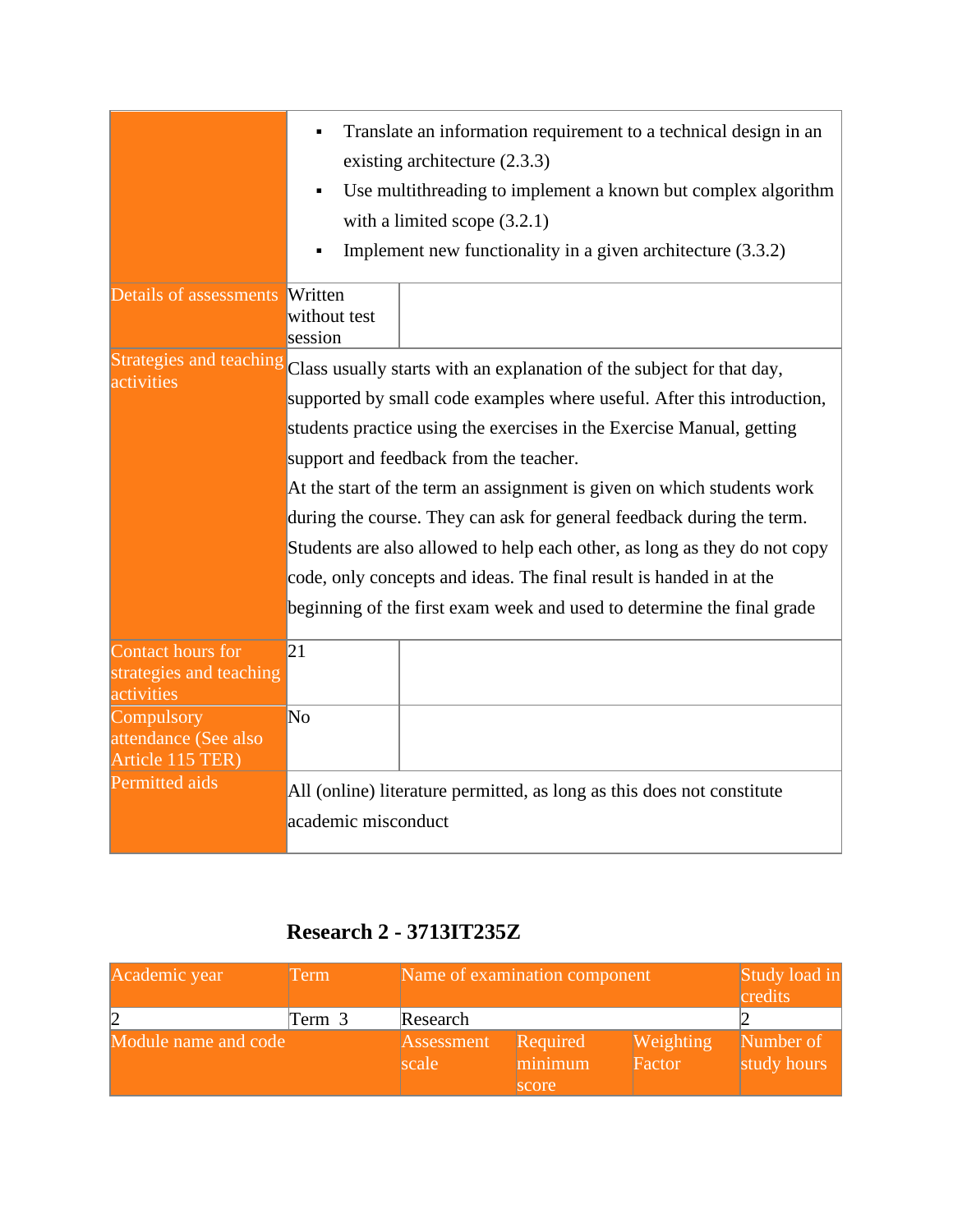| Research 2, 3713IT235A                                                              |                                    | Grade (10-<br>100)                                       | 55                                                                                                                                                                                                                                                                                                                                                                                                                                | 100% | 56 |
|-------------------------------------------------------------------------------------|------------------------------------|----------------------------------------------------------|-----------------------------------------------------------------------------------------------------------------------------------------------------------------------------------------------------------------------------------------------------------------------------------------------------------------------------------------------------------------------------------------------------------------------------------|------|----|
| Content of unit of<br>study                                                         | in a small-scale study.            |                                                          | In the research courses the student develops the soft skills needed for<br>successfully conducting applied research projects during their studies and<br>in their professional life. The focus of this course is quantitative research.<br>Quantitative research methodologies are discussed and put into practice                                                                                                                |      |    |
| Phase of Bachelor's<br>programme<br>Learning outcomes                               |                                    |                                                          | In possession of the skills necessary for professionalisation                                                                                                                                                                                                                                                                                                                                                                     |      |    |
|                                                                                     |                                    | Analysis, Design, Implementation, Research               |                                                                                                                                                                                                                                                                                                                                                                                                                                   |      |    |
| Requirements for<br>participation in units of<br>study (See also Article<br>29 TER) | None                               |                                                          |                                                                                                                                                                                                                                                                                                                                                                                                                                   |      |    |
| <b>Compensation (See</b><br>also Article 127 TER)                                   | No                                 |                                                          |                                                                                                                                                                                                                                                                                                                                                                                                                                   |      |    |
| Specific details                                                                    | None                               |                                                          |                                                                                                                                                                                                                                                                                                                                                                                                                                   |      |    |
| Assessment<br>objectives/criteria                                                   | results.                           | research problem.<br>world problem.<br>research results. | Select an appropriate quantitative research methodology for a<br>Independently conduct a small quantitative study.<br>Determine the applicability of inferential statistics for a real-<br>Select suitable statistical techniques to analyze quantitative<br>Perform inferential statistical analysis on quantitative research<br>Reflect critically on research outcomes.<br>Write a research report about a quantitative study. |      |    |
| Details of assessments                                                              | Written<br>without test<br>session | paper and the presentation.                              | The grade will be based on the quality of the research                                                                                                                                                                                                                                                                                                                                                                            |      |    |
| <b>Strategies and teaching</b><br>activities                                        |                                    | Instructions and working on assignment.                  |                                                                                                                                                                                                                                                                                                                                                                                                                                   |      |    |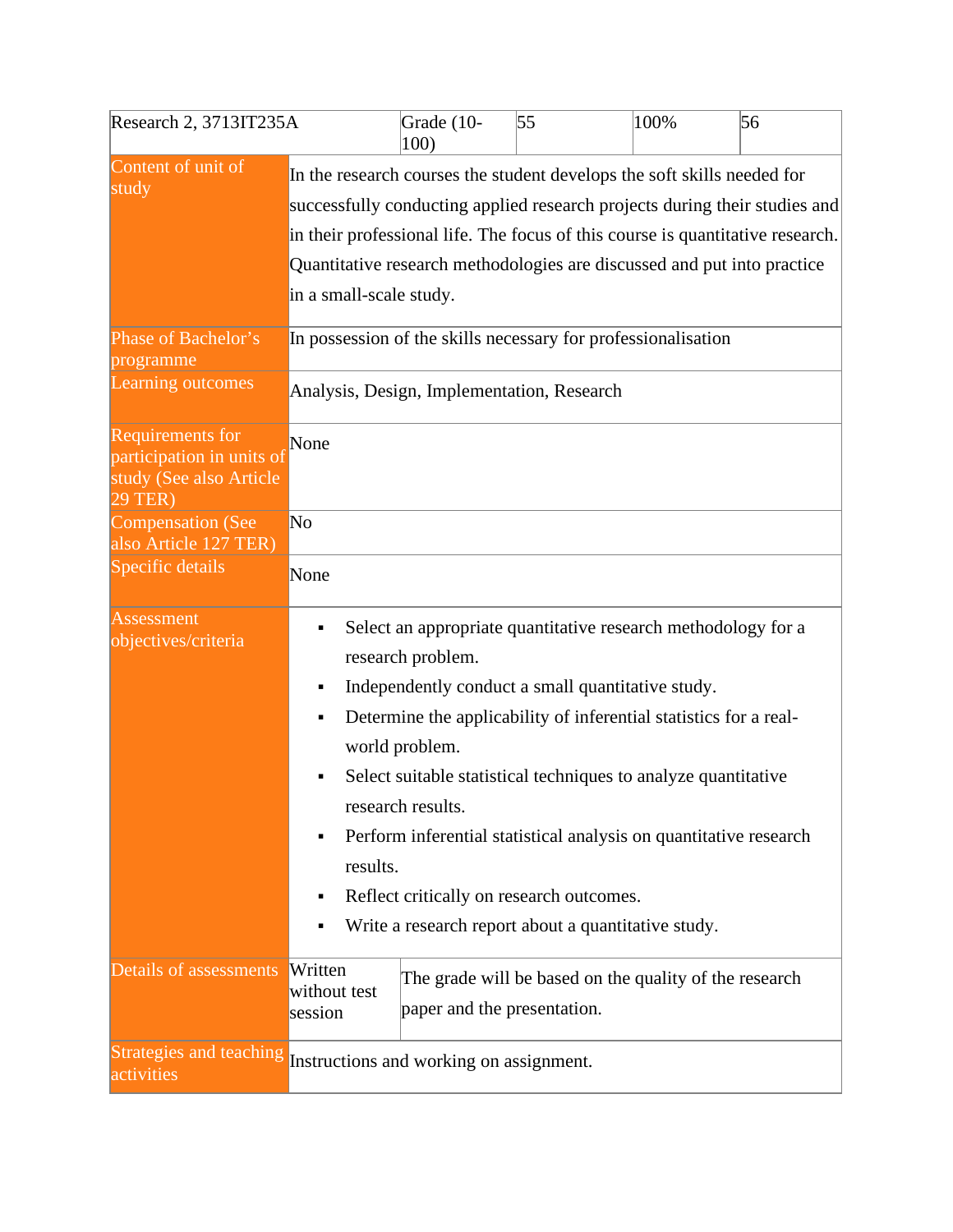| Contact hours for        |     |  |
|--------------------------|-----|--|
| strategies and teaching  |     |  |
| activities               |     |  |
| Compulsory attendance No |     |  |
| (See also Article 115    |     |  |
| TER)                     |     |  |
| <b>Permitted aids</b>    | A11 |  |
|                          |     |  |

## **Term 4**

## **Project Web Science - 3719IT241Z**

| Academic year                   | Term                                                                       | Name of examination component                                             |                              |                     | Study load in<br>credits |  |
|---------------------------------|----------------------------------------------------------------------------|---------------------------------------------------------------------------|------------------------------|---------------------|--------------------------|--|
| $ 2\rangle$                     | Term 4                                                                     | Mathematics                                                               |                              |                     | 4                        |  |
| Module name and code            |                                                                            | <b>Assessment</b><br>scale                                                | Required<br>minimum<br>score | Weighting<br>Factor | Number of<br>study hours |  |
| Project Web Science, 3719IT241A |                                                                            | Grade (10-<br>100)                                                        | 55                           | 100%                | 112                      |  |
| Content of unit of<br>study     |                                                                            | The World Wide Web is without doubt the single most important source of   |                              |                     |                          |  |
|                                 |                                                                            | information that has ever been available. At the same time it is also the |                              |                     |                          |  |
|                                 |                                                                            | least controlled and understood source. How is all this information       |                              |                     |                          |  |
|                                 |                                                                            | structured? Who are its users? How is it used? Web Science aims to        |                              |                     |                          |  |
|                                 | answer these questions by studying the techniques, users, and structure of |                                                                           |                              |                     |                          |  |
|                                 | the web.                                                                   |                                                                           |                              |                     |                          |  |
|                                 | Web science is practiced out of pure curiosity as well as for gaining      |                                                                           |                              |                     |                          |  |
|                                 | strategic advantage. For example, companies monitor their online presence  |                                                                           |                              |                     |                          |  |
|                                 | by analyzing Twitter conversations in which they are mentioned. Search     |                                                                           |                              |                     |                          |  |
|                                 | engines analyze link structure to identify authoritative web sites. News   |                                                                           |                              |                     |                          |  |
|                                 | agencies crawl blogs and social media to get real-time information about   |                                                                           |                              |                     |                          |  |
|                                 | unexpected events.                                                         |                                                                           |                              |                     |                          |  |
|                                 | In this project students will research part of the web by application of   |                                                                           |                              |                     |                          |  |
|                                 | various web science methods. The theoretical foundation of these methods   |                                                                           |                              |                     |                          |  |
|                                 | were laid in the courses on Graph Theory and Algorithms and Data           |                                                                           |                              |                     |                          |  |
|                                 | Structures. For the practical application software development skills are  |                                                                           |                              |                     |                          |  |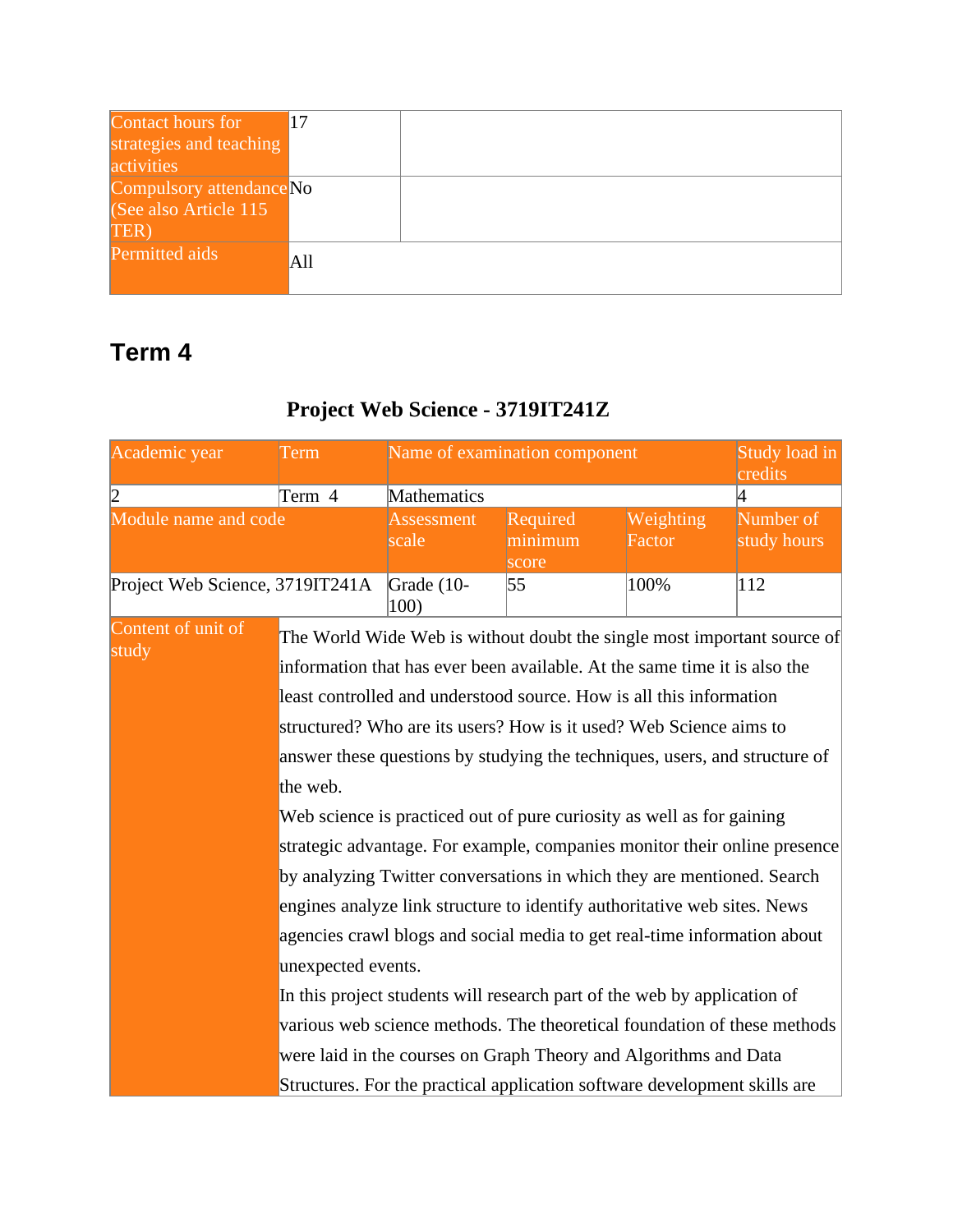|                                                                                            | needed as covered in the courses ULM, Software Development, and                                                                                                                                                                                                                                                                                                                                                                                                                                                                                                                                                                                                                                                                                                                                                                                                                                                                       |  |  |  |
|--------------------------------------------------------------------------------------------|---------------------------------------------------------------------------------------------------------------------------------------------------------------------------------------------------------------------------------------------------------------------------------------------------------------------------------------------------------------------------------------------------------------------------------------------------------------------------------------------------------------------------------------------------------------------------------------------------------------------------------------------------------------------------------------------------------------------------------------------------------------------------------------------------------------------------------------------------------------------------------------------------------------------------------------|--|--|--|
|                                                                                            | Object Oriented Programming. Finally, this course requires the skills                                                                                                                                                                                                                                                                                                                                                                                                                                                                                                                                                                                                                                                                                                                                                                                                                                                                 |  |  |  |
|                                                                                            | developed in the Research courses.                                                                                                                                                                                                                                                                                                                                                                                                                                                                                                                                                                                                                                                                                                                                                                                                                                                                                                    |  |  |  |
| Phase of Bachelor's<br>programme                                                           | In possession of the skills necessary for professionalisation                                                                                                                                                                                                                                                                                                                                                                                                                                                                                                                                                                                                                                                                                                                                                                                                                                                                         |  |  |  |
| Learning outcomes                                                                          | Analysis, Design, Implementation, Management, Advice, Research,<br>Professionalization                                                                                                                                                                                                                                                                                                                                                                                                                                                                                                                                                                                                                                                                                                                                                                                                                                                |  |  |  |
| <b>Requirements for</b><br>participation in units<br>of study (See also<br>Article 29 TER) | None                                                                                                                                                                                                                                                                                                                                                                                                                                                                                                                                                                                                                                                                                                                                                                                                                                                                                                                                  |  |  |  |
| <b>Compensation (See</b><br>also Article 127<br>TER)                                       | No                                                                                                                                                                                                                                                                                                                                                                                                                                                                                                                                                                                                                                                                                                                                                                                                                                                                                                                                    |  |  |  |
| Specific details                                                                           | None                                                                                                                                                                                                                                                                                                                                                                                                                                                                                                                                                                                                                                                                                                                                                                                                                                                                                                                                  |  |  |  |
| Assessment<br>objectives/criteria                                                          | translate a real-world question into a web science problem.<br>٠<br>model (part of) a web site as a graph.<br>٠<br>select appropriate data structures for a web science problem.<br>٠<br>select appropriate graph algorithms for solving a web science<br>٠<br>problem.<br>create an efficient implementation of graph theoretical concepts.<br>analyze graphs that are too large to be visualized in full.<br>evaluate the consequences of graph theoretical properties for real<br>٠<br>world graphs.<br>work according to a project plan.<br>٠<br>perform managing tasks within a project group.<br>٠<br>communicate effectively and efficiently with all parties involved.<br>٠<br>divide work within a project team.<br>٠<br>write a well-structured report about a project.<br>٠<br>select and apply relevant, trustworthy, and recent sources to get a<br>٠<br>better understanding of the problem and theoretical background. |  |  |  |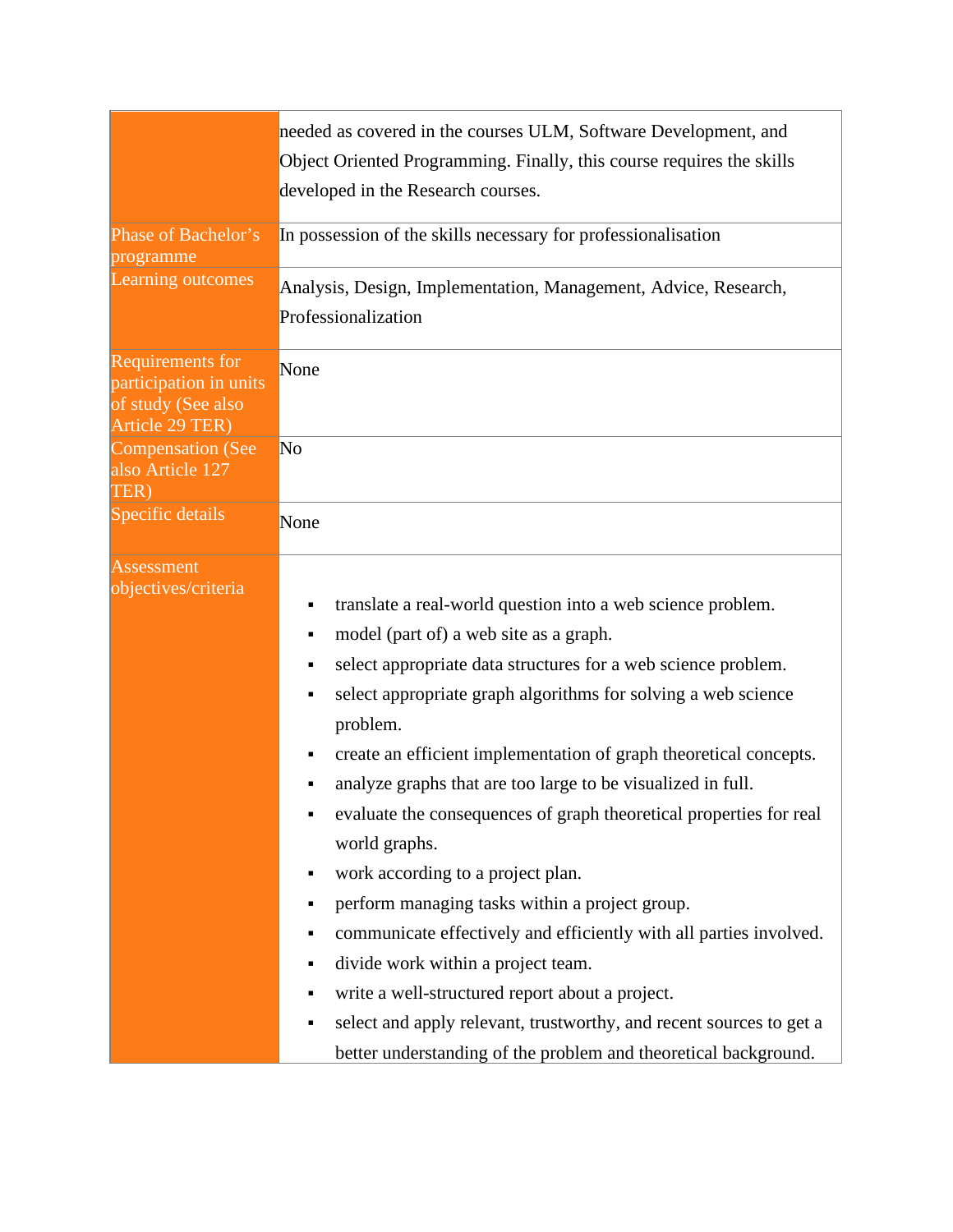|                                                            | provide multiple solutions to encountered problems and make an<br>٠<br>informed choice for a solution.<br>select a method for determining the effectiveness of a chosen<br>٠<br>solution.<br>write and adapt a research proposal and/or research plan taking the<br>interests of multiple stakeholders into account.<br>analyze requirements and wishes in consultation with a client and<br>٠<br>describe the task, objectives, and scope of the assignment.<br>formulate a relevant research question and subquestions for a<br>$\blacksquare$<br>research study.<br>collaborate effectively in an intercultural (project) team in a setting<br>٠<br>with multiple stakeholders.<br>direct and substantiate the development of personal professional<br>٠<br>competencies.<br>apply knowledge, insights and skills and transfer these to others.<br>demonstrate an appropriate professional attitude.<br>٠ |
|------------------------------------------------------------|--------------------------------------------------------------------------------------------------------------------------------------------------------------------------------------------------------------------------------------------------------------------------------------------------------------------------------------------------------------------------------------------------------------------------------------------------------------------------------------------------------------------------------------------------------------------------------------------------------------------------------------------------------------------------------------------------------------------------------------------------------------------------------------------------------------------------------------------------------------------------------------------------------------|
|                                                            | communicate effectively with multiple stakeholders in an<br>٠                                                                                                                                                                                                                                                                                                                                                                                                                                                                                                                                                                                                                                                                                                                                                                                                                                                |
|                                                            | intercultural environment.                                                                                                                                                                                                                                                                                                                                                                                                                                                                                                                                                                                                                                                                                                                                                                                                                                                                                   |
|                                                            | contribute to a save and respectful work environment.<br>٠                                                                                                                                                                                                                                                                                                                                                                                                                                                                                                                                                                                                                                                                                                                                                                                                                                                   |
|                                                            | operate in critical situations in an independent and stress-free<br>٠<br>manner.                                                                                                                                                                                                                                                                                                                                                                                                                                                                                                                                                                                                                                                                                                                                                                                                                             |
|                                                            | come up with creative solutions to problems.<br>٠                                                                                                                                                                                                                                                                                                                                                                                                                                                                                                                                                                                                                                                                                                                                                                                                                                                            |
| Details of<br>assessments                                  | Other Method The grade will be based on the quality of the research and<br>without test<br>the report, and the individual performance of the student.<br>session                                                                                                                                                                                                                                                                                                                                                                                                                                                                                                                                                                                                                                                                                                                                             |
| Strategies and<br>teaching activities                      | Instructions and group work.                                                                                                                                                                                                                                                                                                                                                                                                                                                                                                                                                                                                                                                                                                                                                                                                                                                                                 |
| Contact hours for<br>strategies and<br>teaching activities | 32<br>During a project, visible execution and performance of vital<br>skills such as mutual cooperation, communication with and<br>to stakeholders and giving and receiving feedback and                                                                                                                                                                                                                                                                                                                                                                                                                                                                                                                                                                                                                                                                                                                     |
|                                                            | acting accordingly upon as such, form part of the examining<br>and grading. For this reason, active participation and<br>attendance is mandatory and hence needs to be fulfilled by                                                                                                                                                                                                                                                                                                                                                                                                                                                                                                                                                                                                                                                                                                                          |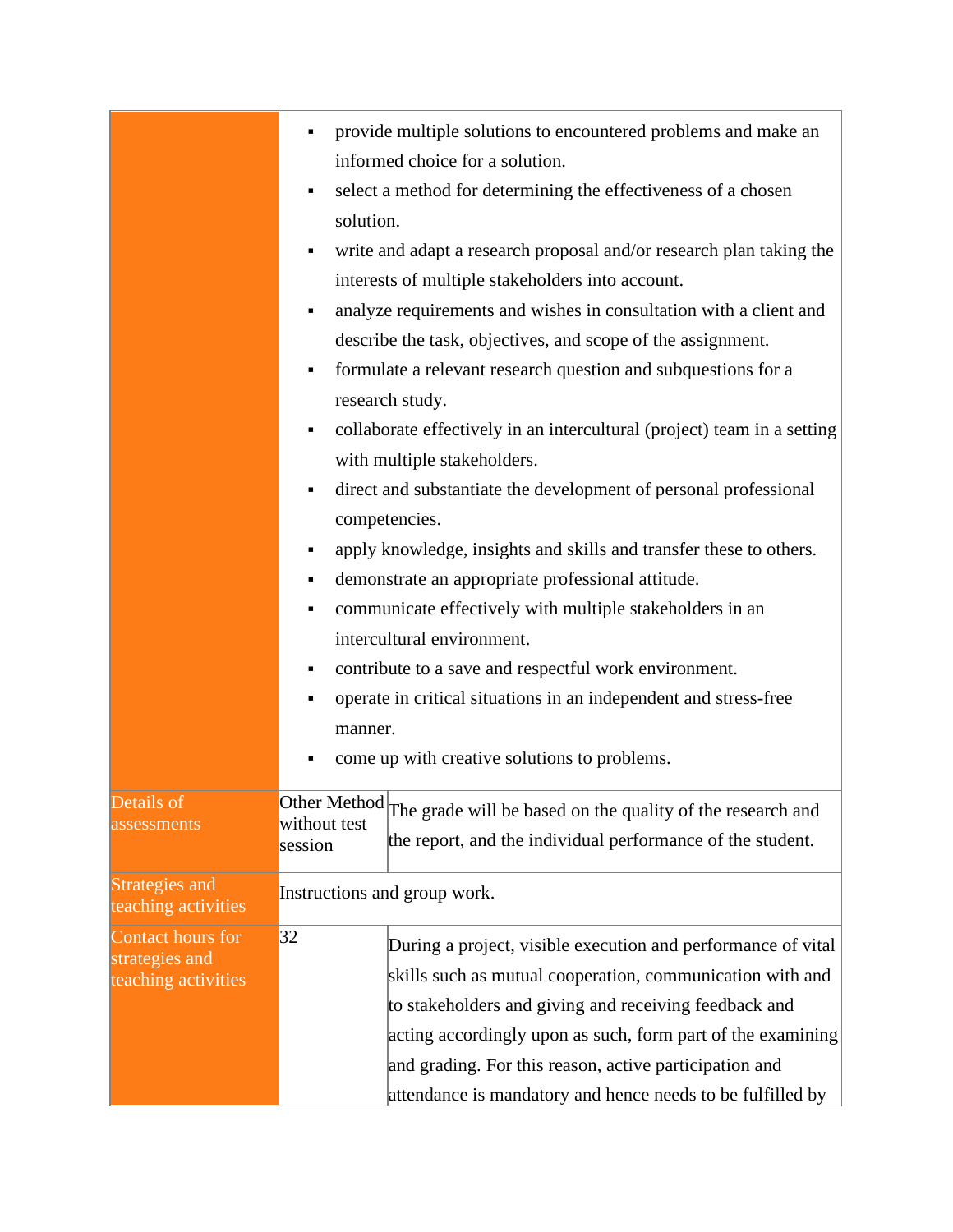|                                                        |     | the student to meet the criteria to be eligible for a positive<br>marking. These criteria have been set at 80%.                                                                                                            |
|--------------------------------------------------------|-----|----------------------------------------------------------------------------------------------------------------------------------------------------------------------------------------------------------------------------|
|                                                        |     | By setting the criteria at 80% (and not a full $100\%$ ) allows<br>the student to fail attendance for a limited number of<br>meetings caused by illnesses or other inconveniences,<br>without facing serious consequences. |
|                                                        |     | These criteria have been explicitly stipulated for this project<br>in the project description, leaving no room for ambiguous<br>interpretations at the start of the project.                                               |
| Compulsory<br>attendance (See also<br>Article 115 TER) | Yes |                                                                                                                                                                                                                            |
| Permitted aids                                         | All |                                                                                                                                                                                                                            |

## **Cryptography - 3711IT423Z**

| Academic year               | Term                                                                                                                                                                                                                                                                                                                                                                                                                                                                                                             | Name of examination component |                              |                     | Study load in<br>credits |
|-----------------------------|------------------------------------------------------------------------------------------------------------------------------------------------------------------------------------------------------------------------------------------------------------------------------------------------------------------------------------------------------------------------------------------------------------------------------------------------------------------------------------------------------------------|-------------------------------|------------------------------|---------------------|--------------------------|
| 12                          | Term 4                                                                                                                                                                                                                                                                                                                                                                                                                                                                                                           | <b>Mathematics</b>            |                              |                     |                          |
| Module name and code        |                                                                                                                                                                                                                                                                                                                                                                                                                                                                                                                  | <b>Assessment</b><br>scale    | Required<br>minimum<br>score | Weighting<br>Factor | Number of<br>study hours |
| Cryptography, 3711IT423A    |                                                                                                                                                                                                                                                                                                                                                                                                                                                                                                                  | Grade (10-<br>100)            | 55                           | 100%                | 84                       |
| Content of unit of<br>study | Cryptography can be considered as part of Information Security.<br>Cryptography can be found everywhere: Web browsers, on-line banking,<br>wireless lan's, e-mail programs, cell phones, bank cards,<br>RFID tags etc. Individual users, businesses and organizations worldwide<br>can only communicate in a secure way over open $(=$ unsafe) networks if<br>cryptographic tools are used. Encryption, digital signatures, password-<br>based authentication, are some of the basic cryptographic techniques to |                               |                              |                     |                          |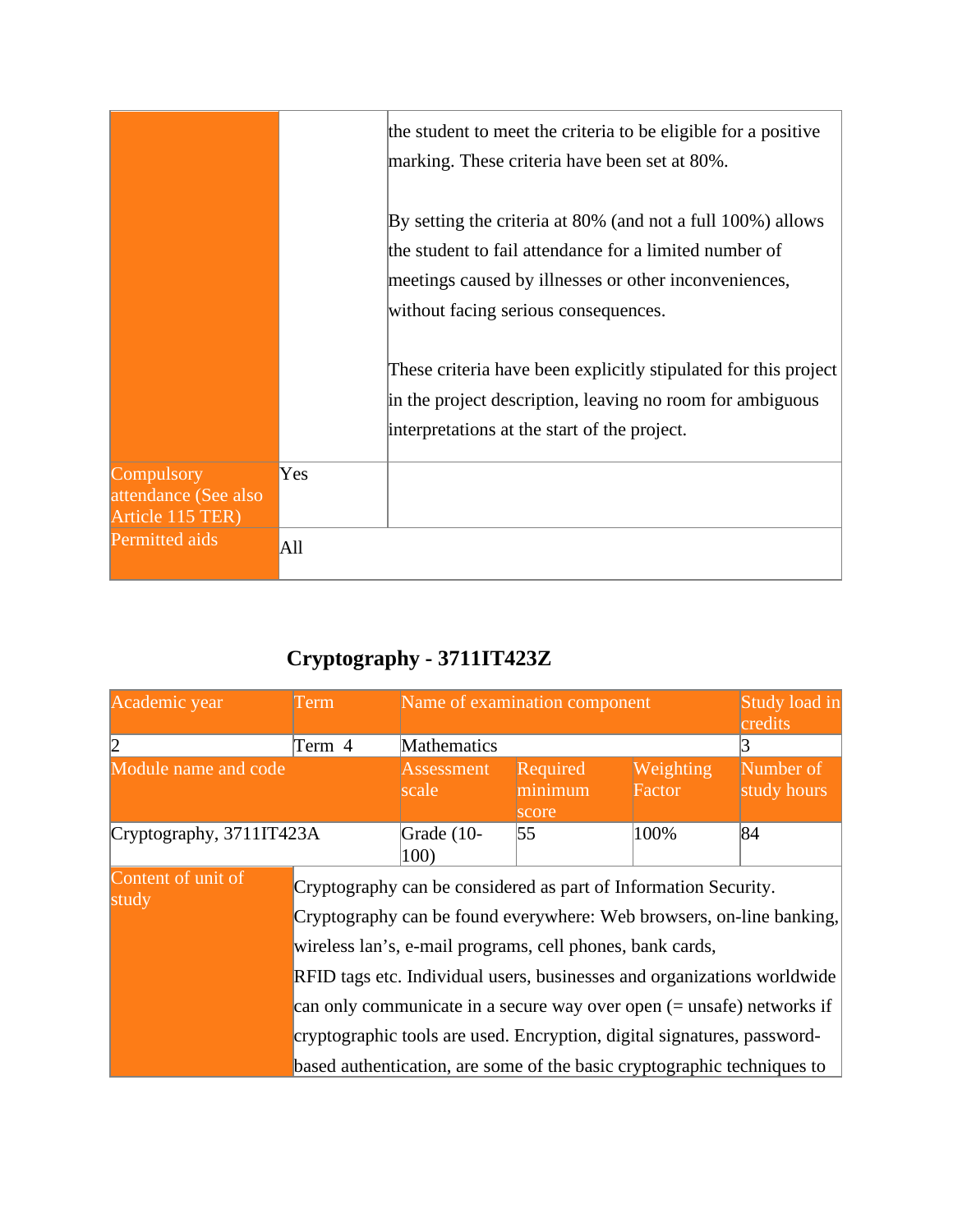|                                                                                            | achieve secure communication and to prevent hackers and attackers to<br>break into computer systems, steal information, change data etc.<br>Cryptography plays an important role in the defense against such attacks,<br>and that's why this course deals almost exclusively with studying<br>cryptography and the underlying<br>mathematics. |  |  |  |  |
|--------------------------------------------------------------------------------------------|-----------------------------------------------------------------------------------------------------------------------------------------------------------------------------------------------------------------------------------------------------------------------------------------------------------------------------------------------|--|--|--|--|
| Phase of Bachelor's<br>programme<br>Learning outcomes                                      | In possession of the skills necessary for professionalisation                                                                                                                                                                                                                                                                                 |  |  |  |  |
|                                                                                            | Analyze and Design                                                                                                                                                                                                                                                                                                                            |  |  |  |  |
| Requirements for<br>participation in units of<br>study (See also Article<br><b>29 TER)</b> | None                                                                                                                                                                                                                                                                                                                                          |  |  |  |  |
| Compensation (See also No<br>Article 127 TER)                                              |                                                                                                                                                                                                                                                                                                                                               |  |  |  |  |
| Specific details                                                                           | None                                                                                                                                                                                                                                                                                                                                          |  |  |  |  |
| <b>Assessment</b><br>objectives/criteria                                                   | (1.1.1) understanding Cryptography by historical evolution<br>(2.3.1) applying symmetric ciphers: block ciphers and stream<br>ciphers (DES and AES)<br>(2.3.1) applying asymmetric ciphers: RSA, DHKE, Elgamal<br>Encryption<br>(1.3.1) analyzing a problem for the right cipher<br>$(1.3.1)$ evaluating the security of the chosen cipher    |  |  |  |  |
| Details of assessments                                                                     | Written with<br><b>Written Exam</b><br>test session                                                                                                                                                                                                                                                                                           |  |  |  |  |
| Strategies and teaching<br>activities                                                      | Lectures                                                                                                                                                                                                                                                                                                                                      |  |  |  |  |
| Contact hours for<br>strategies and teaching<br>activities                                 | 31                                                                                                                                                                                                                                                                                                                                            |  |  |  |  |
| Compulsory attendance No<br>(See also Article 115<br>TER)                                  |                                                                                                                                                                                                                                                                                                                                               |  |  |  |  |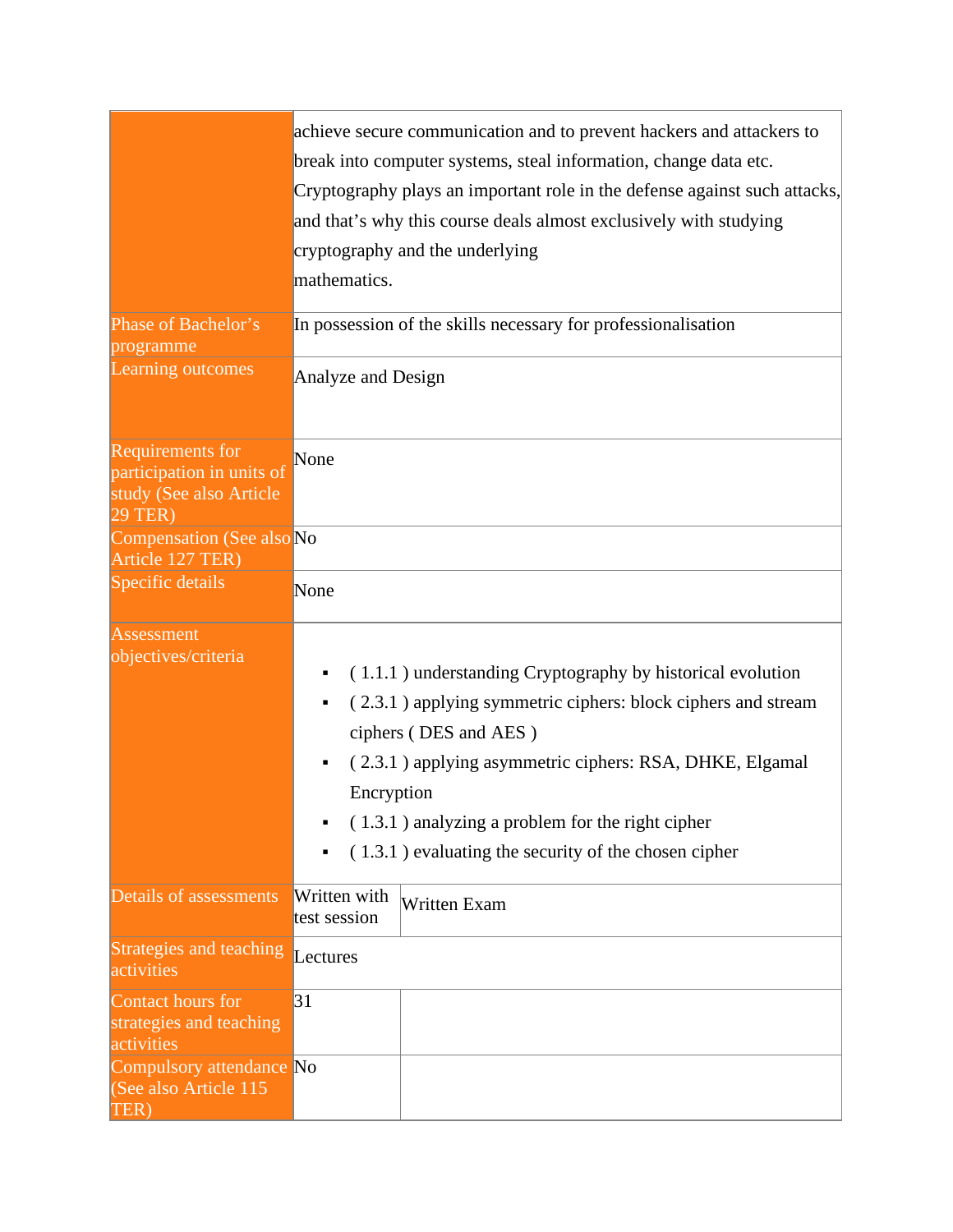| Academic year                                                                                     | Term                                                                                                                                                                                                                                                                                          | Name of examination component                                            |          |           | Study load in |  |  |
|---------------------------------------------------------------------------------------------------|-----------------------------------------------------------------------------------------------------------------------------------------------------------------------------------------------------------------------------------------------------------------------------------------------|--------------------------------------------------------------------------|----------|-----------|---------------|--|--|
| $ 2\rangle$                                                                                       | Term 4                                                                                                                                                                                                                                                                                        | Mathematics                                                              |          |           | credits<br>5  |  |  |
| Module name and code                                                                              |                                                                                                                                                                                                                                                                                               | <b>Assessment</b>                                                        | Required | Weighting | Number of     |  |  |
|                                                                                                   |                                                                                                                                                                                                                                                                                               | scale                                                                    | minimum  | Factor    | study hours   |  |  |
|                                                                                                   |                                                                                                                                                                                                                                                                                               |                                                                          | score    |           |               |  |  |
| Algorithms $\&$<br>Datastructures, 3719IT244A                                                     |                                                                                                                                                                                                                                                                                               | Grade (10-<br>100)                                                       | 55       | 100%      | 140           |  |  |
| Content of unit of study                                                                          | This course covers data structures and algorithms as used in computer                                                                                                                                                                                                                         |                                                                          |          |           |               |  |  |
|                                                                                                   | programming. A data structure is an arrangement of data in the                                                                                                                                                                                                                                |                                                                          |          |           |               |  |  |
|                                                                                                   | computer's memory or on disk. An algorithm describes the procedure a                                                                                                                                                                                                                          |                                                                          |          |           |               |  |  |
|                                                                                                   | program uses to manipulate the data in this structure in a specific way.<br>Almost all programs use data structures and algorithms. For simple<br>programs with small amounts of data, a straightforward approach might<br>be all you need. However, for programs of a more complex nature or |                                                                          |          |           |               |  |  |
|                                                                                                   |                                                                                                                                                                                                                                                                                               |                                                                          |          |           |               |  |  |
|                                                                                                   |                                                                                                                                                                                                                                                                                               |                                                                          |          |           |               |  |  |
|                                                                                                   |                                                                                                                                                                                                                                                                                               |                                                                          |          |           |               |  |  |
|                                                                                                   | when dealing with large amounts of data, more sophisticated techniques                                                                                                                                                                                                                        |                                                                          |          |           |               |  |  |
|                                                                                                   |                                                                                                                                                                                                                                                                                               | are necessary. In this course various algorithms and data structures are |          |           |               |  |  |
|                                                                                                   | explained, including linked lists, stacks, queues, sorting algorithms,                                                                                                                                                                                                                        |                                                                          |          |           |               |  |  |
|                                                                                                   | binary search trees, self-balancing trees, hashes, string processing                                                                                                                                                                                                                          |                                                                          |          |           |               |  |  |
|                                                                                                   | algorithms, regular expressions, and compression algorithms. The                                                                                                                                                                                                                              |                                                                          |          |           |               |  |  |
|                                                                                                   | course focuses on the working of the algorithms, analysis of the                                                                                                                                                                                                                              |                                                                          |          |           |               |  |  |
|                                                                                                   | complexity of algorithms, the application to various types of problems,                                                                                                                                                                                                                       |                                                                          |          |           |               |  |  |
|                                                                                                   | and the implementation in Java.                                                                                                                                                                                                                                                               |                                                                          |          |           |               |  |  |
| Phase of Bachelor's<br>programme                                                                  | In possession of the skills necessary for professionalisation                                                                                                                                                                                                                                 |                                                                          |          |           |               |  |  |
| Learning outcomes                                                                                 | Analysis, Design, Implementation                                                                                                                                                                                                                                                              |                                                                          |          |           |               |  |  |
| <b>Requirements for</b><br>participation in units of<br>study (See also Article<br><b>29 TER)</b> | None                                                                                                                                                                                                                                                                                          |                                                                          |          |           |               |  |  |

## **Algorithms & Datastructures - 3719IT244Z**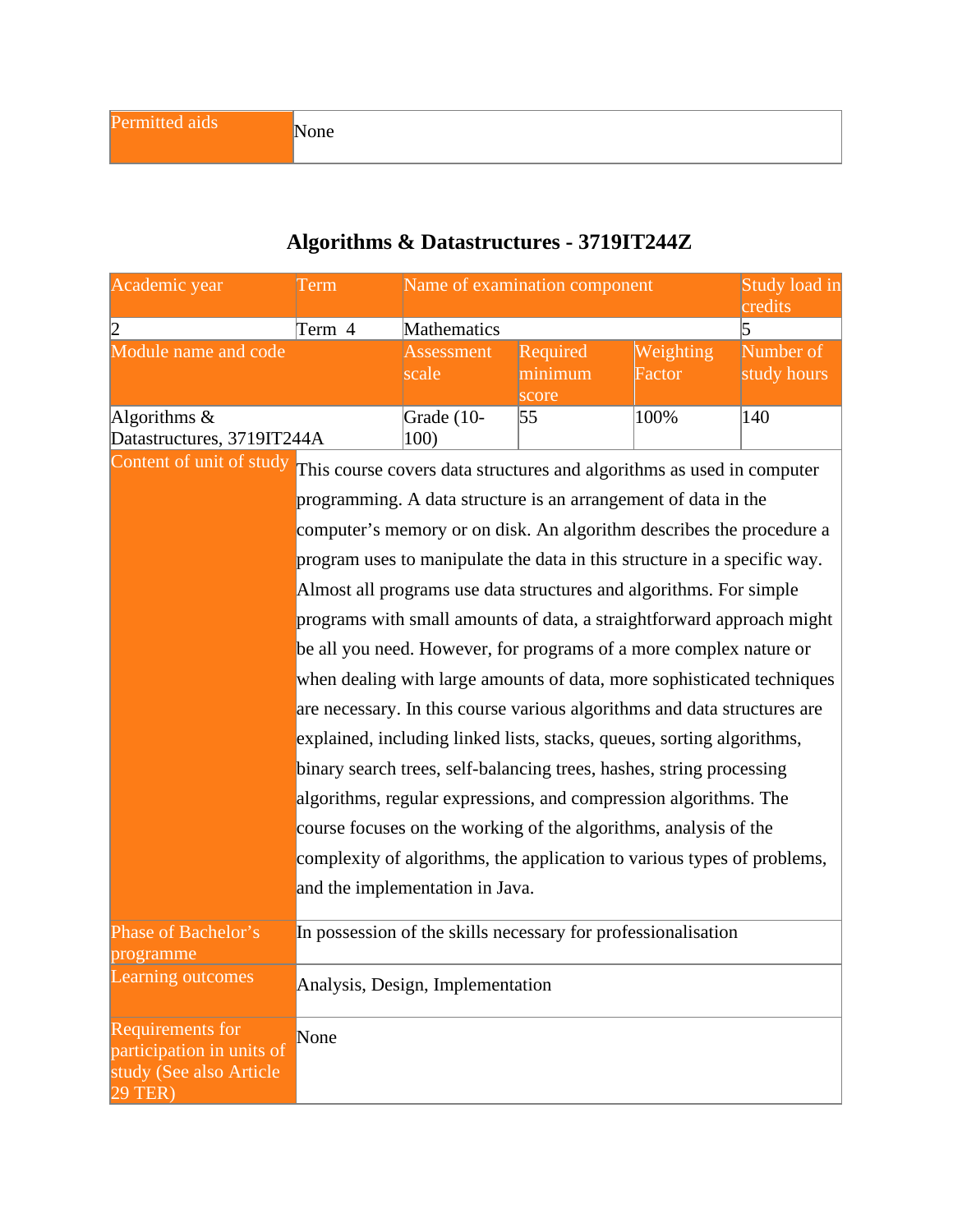| Compensation (See also No                                  |                                                                                                                                                                                                                                                                                                                                                                                                                                                                                                                                                                                                                                                                                                                                                                                                                                                                                                                                                                                                                                                                                      |
|------------------------------------------------------------|--------------------------------------------------------------------------------------------------------------------------------------------------------------------------------------------------------------------------------------------------------------------------------------------------------------------------------------------------------------------------------------------------------------------------------------------------------------------------------------------------------------------------------------------------------------------------------------------------------------------------------------------------------------------------------------------------------------------------------------------------------------------------------------------------------------------------------------------------------------------------------------------------------------------------------------------------------------------------------------------------------------------------------------------------------------------------------------|
| Article 127 TER)                                           |                                                                                                                                                                                                                                                                                                                                                                                                                                                                                                                                                                                                                                                                                                                                                                                                                                                                                                                                                                                                                                                                                      |
| Specific details                                           | None                                                                                                                                                                                                                                                                                                                                                                                                                                                                                                                                                                                                                                                                                                                                                                                                                                                                                                                                                                                                                                                                                 |
| Assessment<br>objectives/criteria                          | Explain the role of algorithms and data structures in applications.<br>For the following data structures: linked lists, bags, queues,<br>٠<br>stacks, binary search trees, self-balancing trees, hashes<br>implement various representations of the data structures<br>in memory;<br>manually execute the algorithms for manipulating these<br>٠<br>data structures;<br>compare the strong and weak points of the data<br>٠<br>structures.<br>For sorting algorithms, string processing algorithms, and<br>compression algorithms<br>manually execute the algorithms;<br>٠<br>compare the strong and weak points of the algorithms;<br>٠<br>compute the worst-case computational complexity of the<br>algorithms;<br>Construct regular expressions for string finding problems.<br>Convert between regular expressions and non-deterministic<br>finite-state automata.<br>Set up experiments to test the average-case computational<br>complexity of algorithms.<br>Implement algorithms and data structures.<br>٠<br>Construct algorithms for real-world problems using appropriate |
|                                                            | existing algorithms and data structures.                                                                                                                                                                                                                                                                                                                                                                                                                                                                                                                                                                                                                                                                                                                                                                                                                                                                                                                                                                                                                                             |
| Details of assessments                                     | Written with<br>test session                                                                                                                                                                                                                                                                                                                                                                                                                                                                                                                                                                                                                                                                                                                                                                                                                                                                                                                                                                                                                                                         |
| Strategies and teaching<br>activities                      | Instructions and lab exercises                                                                                                                                                                                                                                                                                                                                                                                                                                                                                                                                                                                                                                                                                                                                                                                                                                                                                                                                                                                                                                                       |
| Contact hours for<br>strategies and teaching<br>activities | 31                                                                                                                                                                                                                                                                                                                                                                                                                                                                                                                                                                                                                                                                                                                                                                                                                                                                                                                                                                                                                                                                                   |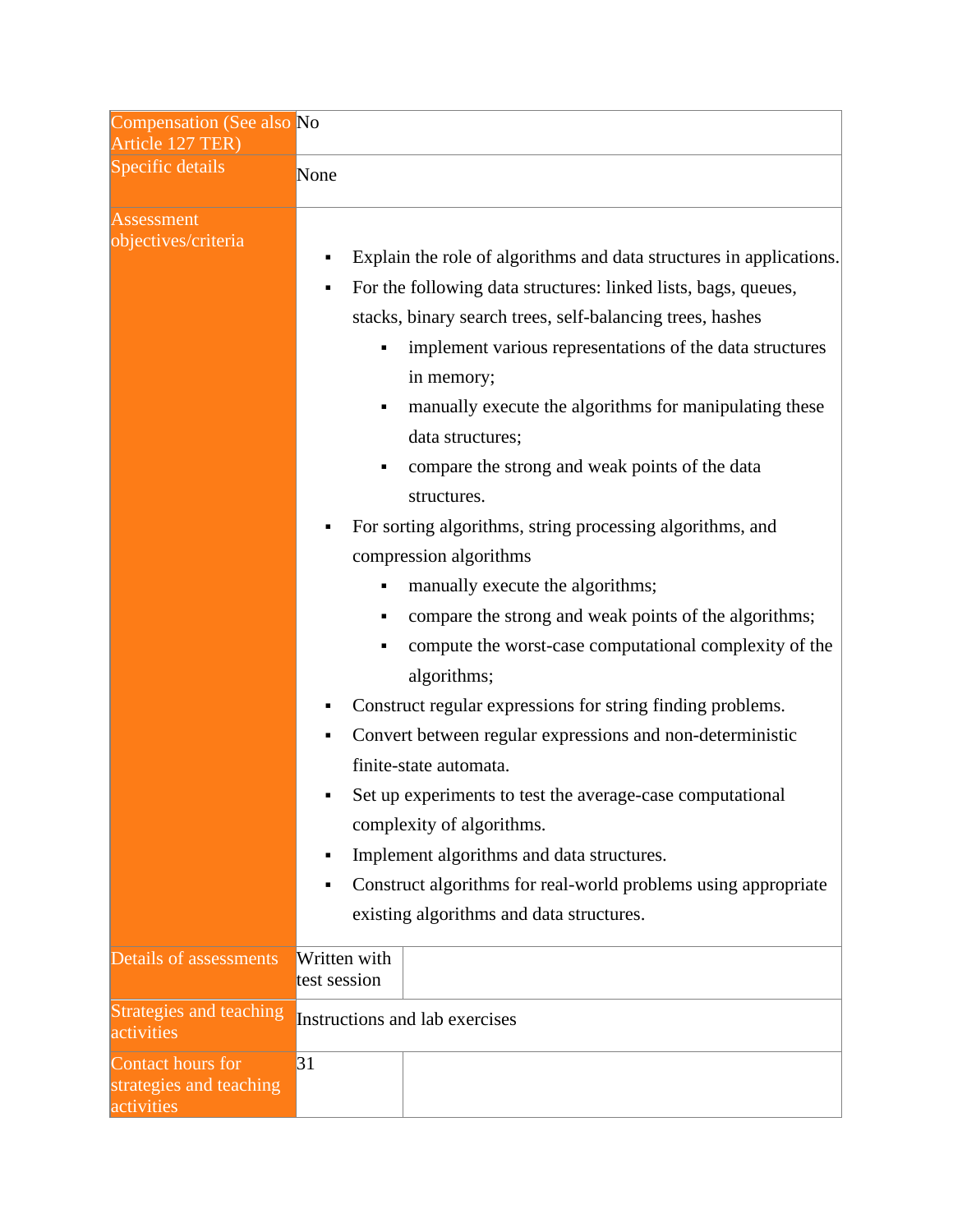| Compulsory attendance No<br>(See also Article 115<br><b>TER</b> |      |  |
|-----------------------------------------------------------------|------|--|
| Permitted aids                                                  | None |  |

## **Management & Organization - 3719IT245Z**

| Academic year                                                                       | Term                                                                    | Name of examination component                                            |                              |                     | Study load in<br>credits |  |  |
|-------------------------------------------------------------------------------------|-------------------------------------------------------------------------|--------------------------------------------------------------------------|------------------------------|---------------------|--------------------------|--|--|
| 2                                                                                   | Term 4                                                                  | Professionalization                                                      |                              |                     | $\overline{2}$           |  |  |
| Module name and code                                                                |                                                                         | <b>Assessment</b><br>scale                                               | Required<br>minimum<br>score | Weighting<br>Factor | Number of<br>study hours |  |  |
| Management &<br>Organization, 3719IT245A                                            |                                                                         | Grade (10-<br>100)                                                       | 55                           | 100%                | 56                       |  |  |
| Content of unit of study                                                            |                                                                         | In this module we will focus on all kinds of business and organisational |                              |                     |                          |  |  |
|                                                                                     | aspects. You will learn about the basis structures of organisations end |                                                                          |                              |                     |                          |  |  |
|                                                                                     |                                                                         | organisational cultures. Als we will focus on business strategies and    |                              |                     |                          |  |  |
|                                                                                     | management of personel or Human Resources Management.                   |                                                                          |                              |                     |                          |  |  |
| Phase of Bachelor's<br>programme                                                    | In possession of the skills necessary for professionalisation           |                                                                          |                              |                     |                          |  |  |
| Learning outcomes                                                                   | management, professionalization                                         |                                                                          |                              |                     |                          |  |  |
| Requirements for<br>participation in units of<br>study (See also Article<br>29 TER) | n/a                                                                     |                                                                          |                              |                     |                          |  |  |
| Compensation (See also No<br>Article 127 TER)                                       |                                                                         |                                                                          |                              |                     |                          |  |  |
| Specific details                                                                    | n/a                                                                     |                                                                          |                              |                     |                          |  |  |
| Assessment                                                                          | after this module the student will be able to:                          |                                                                          |                              |                     |                          |  |  |
| objectives/criteria                                                                 |                                                                         | 1. recognize and analyze much used theoretical models of                 |                              |                     |                          |  |  |
|                                                                                     |                                                                         | organisational management;                                               |                              |                     |                          |  |  |
|                                                                                     | 2.                                                                      | recognize and discuss the steps of a strategy process for                |                              |                     |                          |  |  |
|                                                                                     |                                                                         | organizations.                                                           |                              |                     |                          |  |  |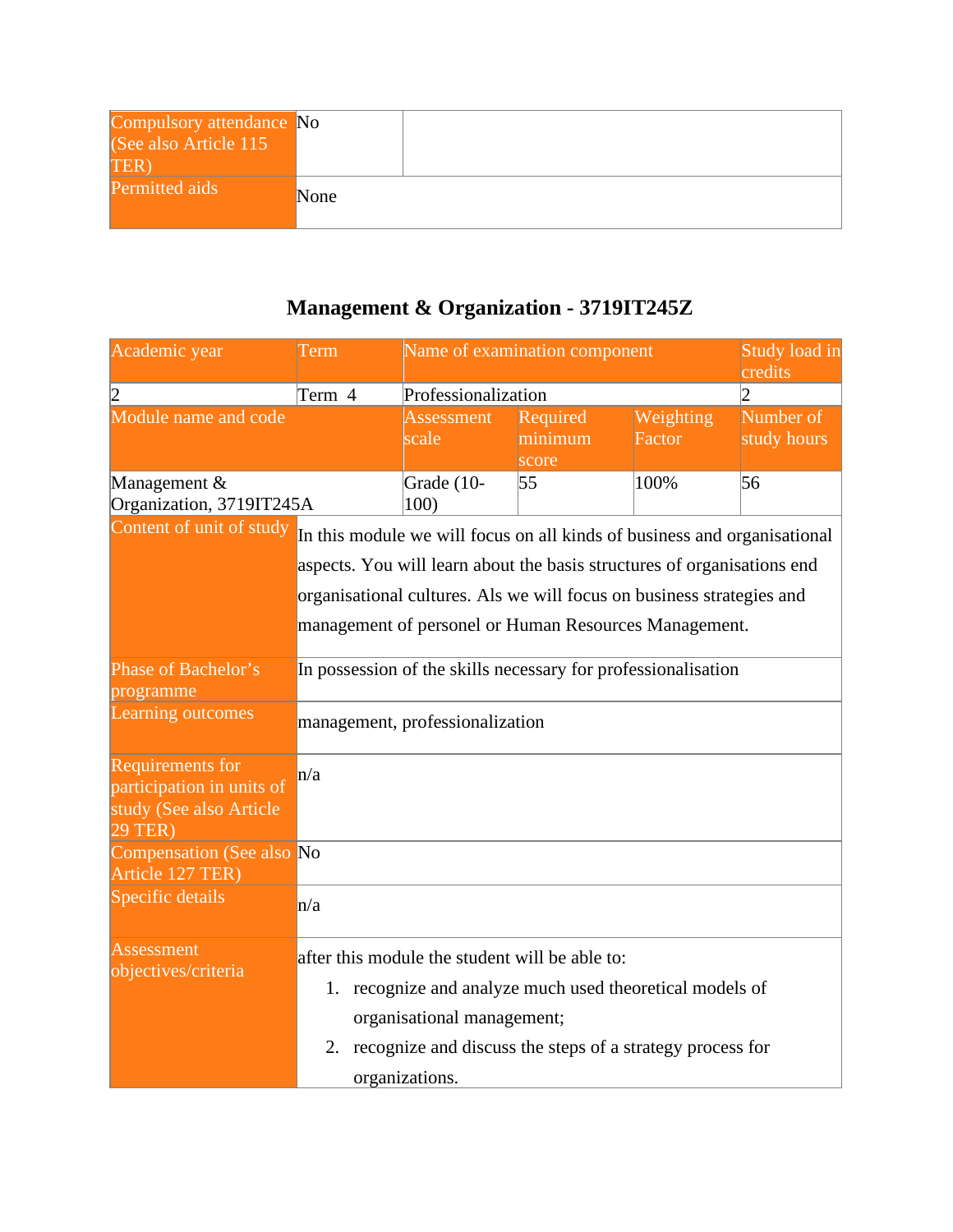|                                                            | recognize and discuss how efficient and affective the structure of<br>3.<br>the organization is for obtaining the specified goals;<br>recognize and discuss the culture of an organization based on<br>4.<br>well know theoretical models;<br>recognize and discuss theoretical models on leadership;<br>5. |
|------------------------------------------------------------|-------------------------------------------------------------------------------------------------------------------------------------------------------------------------------------------------------------------------------------------------------------------------------------------------------------|
| Details of assessments                                     | Written with<br>test session                                                                                                                                                                                                                                                                                |
| Strategies and teaching<br>activities                      | instructions and excersizes                                                                                                                                                                                                                                                                                 |
| Contact hours for<br>strategies and teaching<br>activities | 27                                                                                                                                                                                                                                                                                                          |
| Compulsory attendance No<br>(See also Article 115<br>TER)  |                                                                                                                                                                                                                                                                                                             |
| Permitted aids                                             | none                                                                                                                                                                                                                                                                                                        |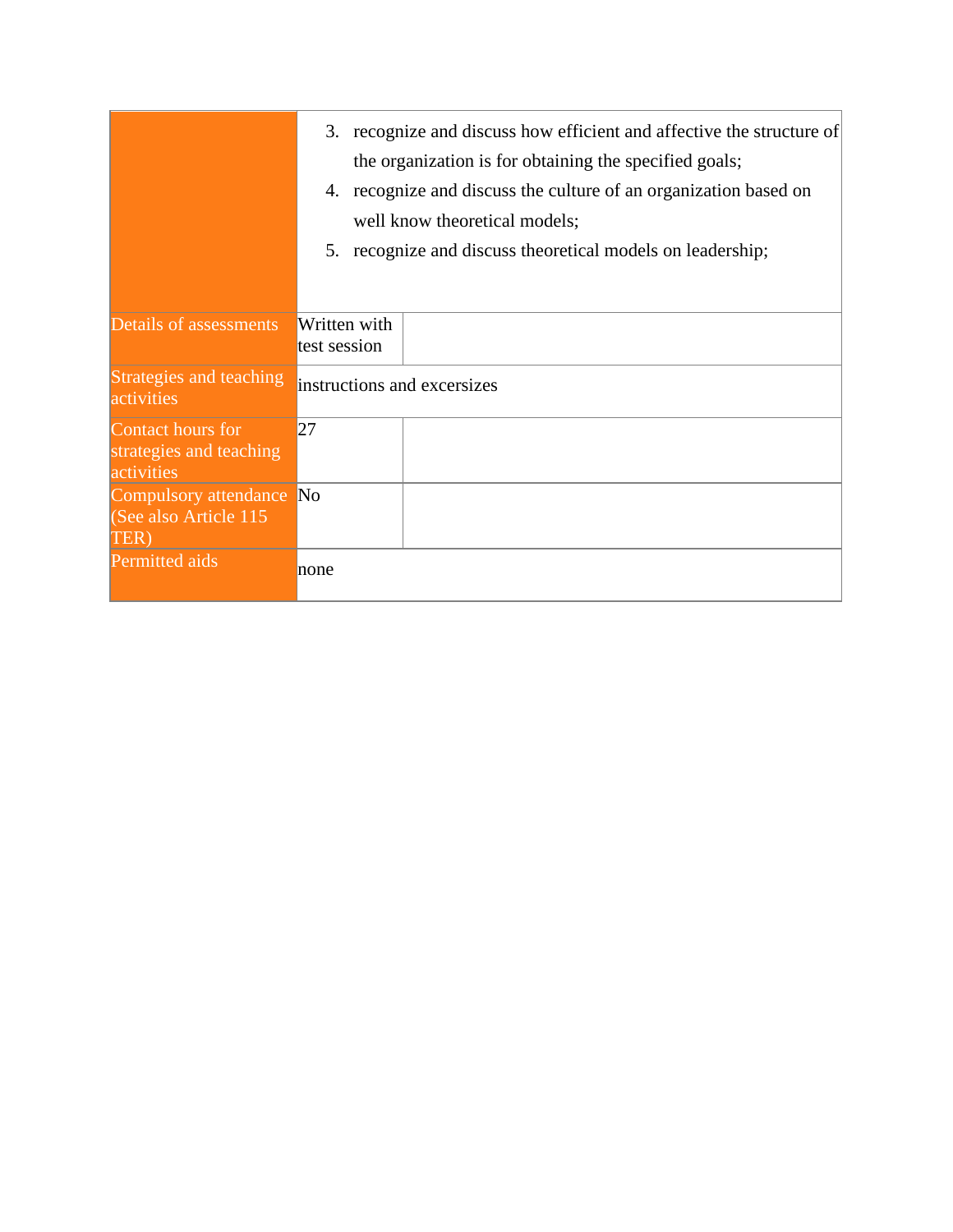# **Year 3**

## **Term 3/4**

## **ME learning challenge 3 - 3718IT331Z**

| Academic year                            | Term                                                                           | Name of examination<br>component |                                                                            | With<br>graduation<br>product | Graduation<br>product<br>designation                                         | Study<br>load in<br>credits |  |  |
|------------------------------------------|--------------------------------------------------------------------------------|----------------------------------|----------------------------------------------------------------------------|-------------------------------|------------------------------------------------------------------------------|-----------------------------|--|--|
| $\vert 3 \vert$                          | Term 3                                                                         | Professionalization              |                                                                            | No                            | $\overline{\text{No}}$                                                       | 1                           |  |  |
| Module name and code                     |                                                                                | <b>Assessment</b> Required       |                                                                            | <b>Weighting Factor</b>       |                                                                              | Number                      |  |  |
|                                          |                                                                                | scale                            | minimum                                                                    |                               |                                                                              | of study                    |  |  |
|                                          |                                                                                |                                  | score<br>55                                                                | 100%                          |                                                                              | hours<br>28                 |  |  |
| ME learning challenge<br>$3,3718$ IT331A |                                                                                | Grade (10-<br>100)               |                                                                            |                               |                                                                              |                             |  |  |
| Content of unit of<br>study              |                                                                                |                                  |                                                                            |                               | The field of Mathematical Engineering is constantly in motion. Every day     |                             |  |  |
|                                          |                                                                                |                                  |                                                                            |                               | new techniques and tools are being developed. As a result, education is this |                             |  |  |
|                                          |                                                                                |                                  |                                                                            |                               | field is never complete. To keep up with the latest developments, a          |                             |  |  |
|                                          |                                                                                |                                  |                                                                            |                               | mathematical engineer must be able to direct their own learning process      |                             |  |  |
|                                          |                                                                                | throughout their career.         |                                                                            |                               |                                                                              |                             |  |  |
|                                          |                                                                                |                                  |                                                                            |                               |                                                                              |                             |  |  |
|                                          | During the ME Learning Challenge students have the opportunity to shape        |                                  |                                                                            |                               |                                                                              |                             |  |  |
|                                          | their own learning process by delving into a topic of their choice. Students   |                                  |                                                                            |                               |                                                                              |                             |  |  |
|                                          | are encouraged to pursue their own interests and ambitions.                    |                                  |                                                                            |                               |                                                                              |                             |  |  |
|                                          |                                                                                |                                  |                                                                            |                               |                                                                              |                             |  |  |
|                                          | The Learning Challenge is a one-week intensive course for students from        |                                  |                                                                            |                               |                                                                              |                             |  |  |
|                                          | year 1, 2 and 3. Before the course starts, students indicate which topics they |                                  |                                                                            |                               |                                                                              |                             |  |  |
|                                          | would like to work on. Students are free to suggest any topics that are        |                                  |                                                                            |                               |                                                                              |                             |  |  |
|                                          | related to the ME competencies, but that are not part of the core curriculum.  |                                  |                                                                            |                               |                                                                              |                             |  |  |
|                                          |                                                                                |                                  | Based on their preferences the teachers assign students to a learning team |                               |                                                                              |                             |  |  |
|                                          | and a topic. Learning teams can consist of students from different levels.     |                                  |                                                                            |                               |                                                                              |                             |  |  |
|                                          | During the course week, students from the team work together on learning       |                                  |                                                                            |                               |                                                                              |                             |  |  |
|                                          | the topic. Students choose their own educational resources, make a work        |                                  |                                                                            |                               |                                                                              |                             |  |  |
|                                          | plan, and guide their own learning. Teachers are available for assistance in   |                                  |                                                                            |                               |                                                                              |                             |  |  |
|                                          |                                                                                |                                  |                                                                            |                               | the role of learning coaches. At the end of the week, students present the   |                             |  |  |
|                                          | outcomes of their learning in a suitable way to the coaches and peers.         |                                  |                                                                            |                               |                                                                              |                             |  |  |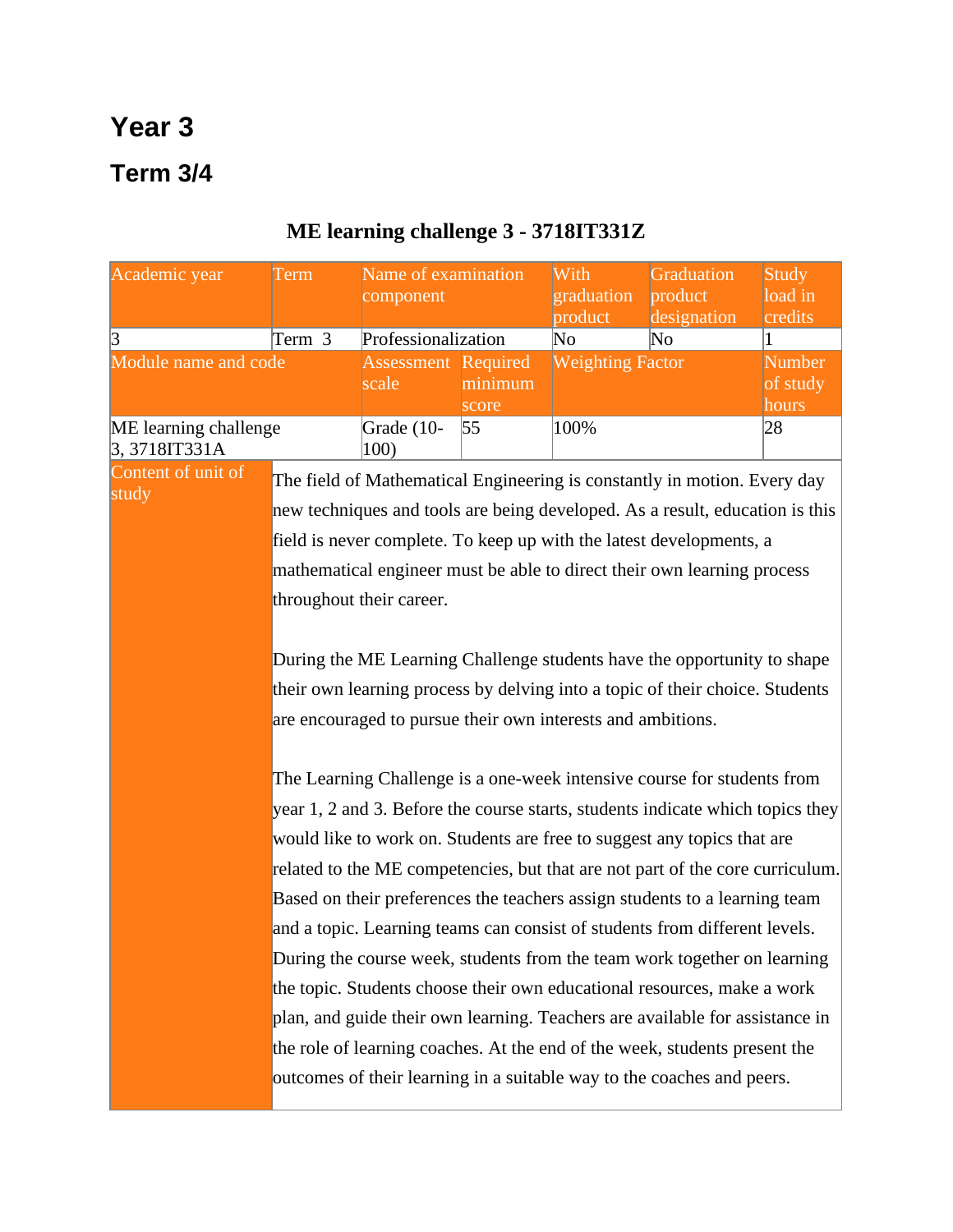| programme                                                                           | Phase of Bachelor's In possession of the skills necessary for professionalisation                                                                                                                                                                                                                                                                                                                                                                                                                                        |  |  |  |
|-------------------------------------------------------------------------------------|--------------------------------------------------------------------------------------------------------------------------------------------------------------------------------------------------------------------------------------------------------------------------------------------------------------------------------------------------------------------------------------------------------------------------------------------------------------------------------------------------------------------------|--|--|--|
| Learning outcomes                                                                   | Management, Professionalization                                                                                                                                                                                                                                                                                                                                                                                                                                                                                          |  |  |  |
| Requirements for<br>participation in units<br>of study (See also<br>Article 29 TER) | None                                                                                                                                                                                                                                                                                                                                                                                                                                                                                                                     |  |  |  |
| <b>Compensation (See</b><br>also Article 127<br>TER)                                | No                                                                                                                                                                                                                                                                                                                                                                                                                                                                                                                       |  |  |  |
| Specific details                                                                    | None                                                                                                                                                                                                                                                                                                                                                                                                                                                                                                                     |  |  |  |
| Assessment<br>objectives/criteria                                                   | Define learning objectives for a learning task.<br>Select suitable educational resources.<br>Create a work plan for a learning task.<br>٠<br>Effectively develop professional competences at their study level<br>٠<br>by working according to a work plan.<br>Collaborate effectively in a learning team.<br>Е<br>Communicate effectively with coaches and members of a learning<br>team.<br>Present the outcomes of a learning process.<br>Reflect critically on the applied learning methods and learning<br>process. |  |  |  |
| Details of<br>assessments                                                           | Other<br>Method<br>without test<br>session                                                                                                                                                                                                                                                                                                                                                                                                                                                                               |  |  |  |
| Strategies and<br>teaching activities                                               | Group work                                                                                                                                                                                                                                                                                                                                                                                                                                                                                                               |  |  |  |
| Contact hours for<br>strategies and<br>teaching activities                          | 32                                                                                                                                                                                                                                                                                                                                                                                                                                                                                                                       |  |  |  |
| Compulsory<br>attendance (See also<br>Article 115 TER)                              | Yes                                                                                                                                                                                                                                                                                                                                                                                                                                                                                                                      |  |  |  |
| Permitted aids                                                                      | All                                                                                                                                                                                                                                                                                                                                                                                                                                                                                                                      |  |  |  |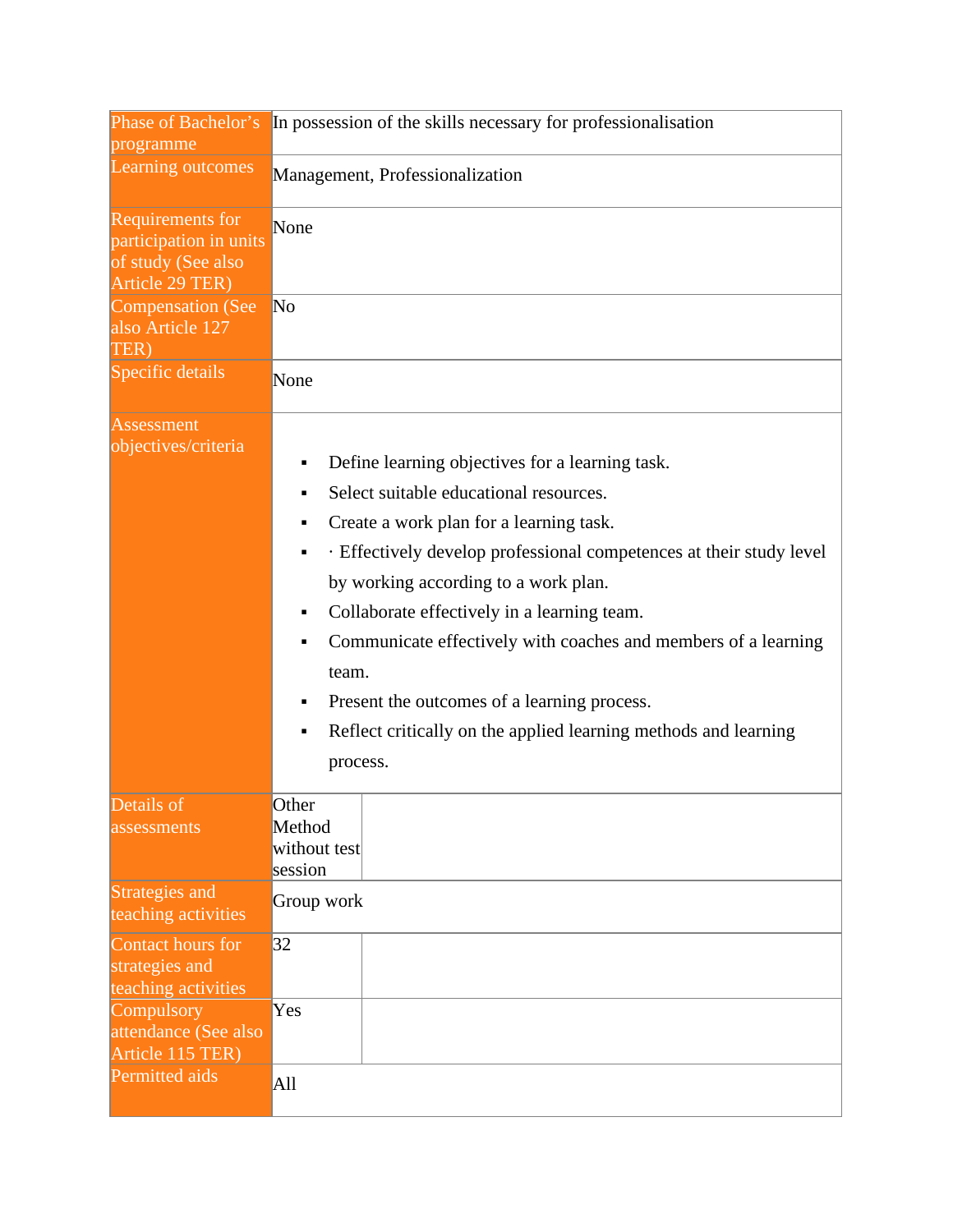### **Minor Mobile Development**

| Academic year                                                                                                                              | Term                                                                                                                                                                                                                                                                                                     |                     |                              | With<br>graduation                                                                                                                                                                                                                                                                                            | Graduation<br>product                                              | <b>Study</b><br>load in            |
|--------------------------------------------------------------------------------------------------------------------------------------------|----------------------------------------------------------------------------------------------------------------------------------------------------------------------------------------------------------------------------------------------------------------------------------------------------------|---------------------|------------------------------|---------------------------------------------------------------------------------------------------------------------------------------------------------------------------------------------------------------------------------------------------------------------------------------------------------------|--------------------------------------------------------------------|------------------------------------|
|                                                                                                                                            |                                                                                                                                                                                                                                                                                                          |                     |                              | product                                                                                                                                                                                                                                                                                                       | designation                                                        | credits                            |
| $\vert 3 \vert$                                                                                                                            | Term 3                                                                                                                                                                                                                                                                                                   |                     |                              | No                                                                                                                                                                                                                                                                                                            | No                                                                 | 15                                 |
| Module name and code                                                                                                                       |                                                                                                                                                                                                                                                                                                          | Assessment<br>scale | Required<br>minimum<br>score | <b>Weighting Factor</b>                                                                                                                                                                                                                                                                                       |                                                                    | <b>Number</b><br>of study<br>hours |
| Mobile Development                                                                                                                         |                                                                                                                                                                                                                                                                                                          | Grade (10-<br>100)  | 55                           | 100%                                                                                                                                                                                                                                                                                                          |                                                                    | 420                                |
| Content of unit of<br>study                                                                                                                | The role of mobile computing devices in modern society can hardly be<br>or more tablets. About sixty percent of the Dutch owns and uses a<br>smartphone. This means the role of computing is changing drastically;<br>use for things undreamt of twenty years ago.                                       |                     |                              | underestimated. In the Netherlands, about 30 percent of the families has one<br>information technology has become something you have in your pocket and<br>For professionals in Mathematical Engineering or Information Technology<br>this means they have to have some skills in developing applications for |                                                                    |                                    |
|                                                                                                                                            | these mobile devices. The kind of applications will differ widely, but the<br>basics are the same.<br>During this course, students will learn how to write applications for the<br>Android platform. At the end, they will have written a full-fledged<br>application which uses the hardware available. |                     |                              |                                                                                                                                                                                                                                                                                                               |                                                                    |                                    |
| Phase of Bachelor's<br>programme                                                                                                           | In possession of the skills necessary for professionalisation                                                                                                                                                                                                                                            |                     |                              |                                                                                                                                                                                                                                                                                                               |                                                                    |                                    |
| <b>Learning outcomes</b>                                                                                                                   | Analyze, Design, Realize and Research                                                                                                                                                                                                                                                                    |                     |                              |                                                                                                                                                                                                                                                                                                               |                                                                    |                                    |
| <b>Requirements for</b><br>participation in units<br>of study (See also<br>Article 29 TER)<br><b>Compensation (See</b><br>also Article 127 | Successfully finished the internship in year 3.<br>No                                                                                                                                                                                                                                                    |                     |                              |                                                                                                                                                                                                                                                                                                               |                                                                    |                                    |
| TER)<br>Specific details                                                                                                                   | None                                                                                                                                                                                                                                                                                                     |                     |                              |                                                                                                                                                                                                                                                                                                               |                                                                    |                                    |
| <b>Assessment</b><br>objectives/criteria                                                                                                   |                                                                                                                                                                                                                                                                                                          |                     |                              |                                                                                                                                                                                                                                                                                                               | After successfully completing this module, the student is able to: |                                    |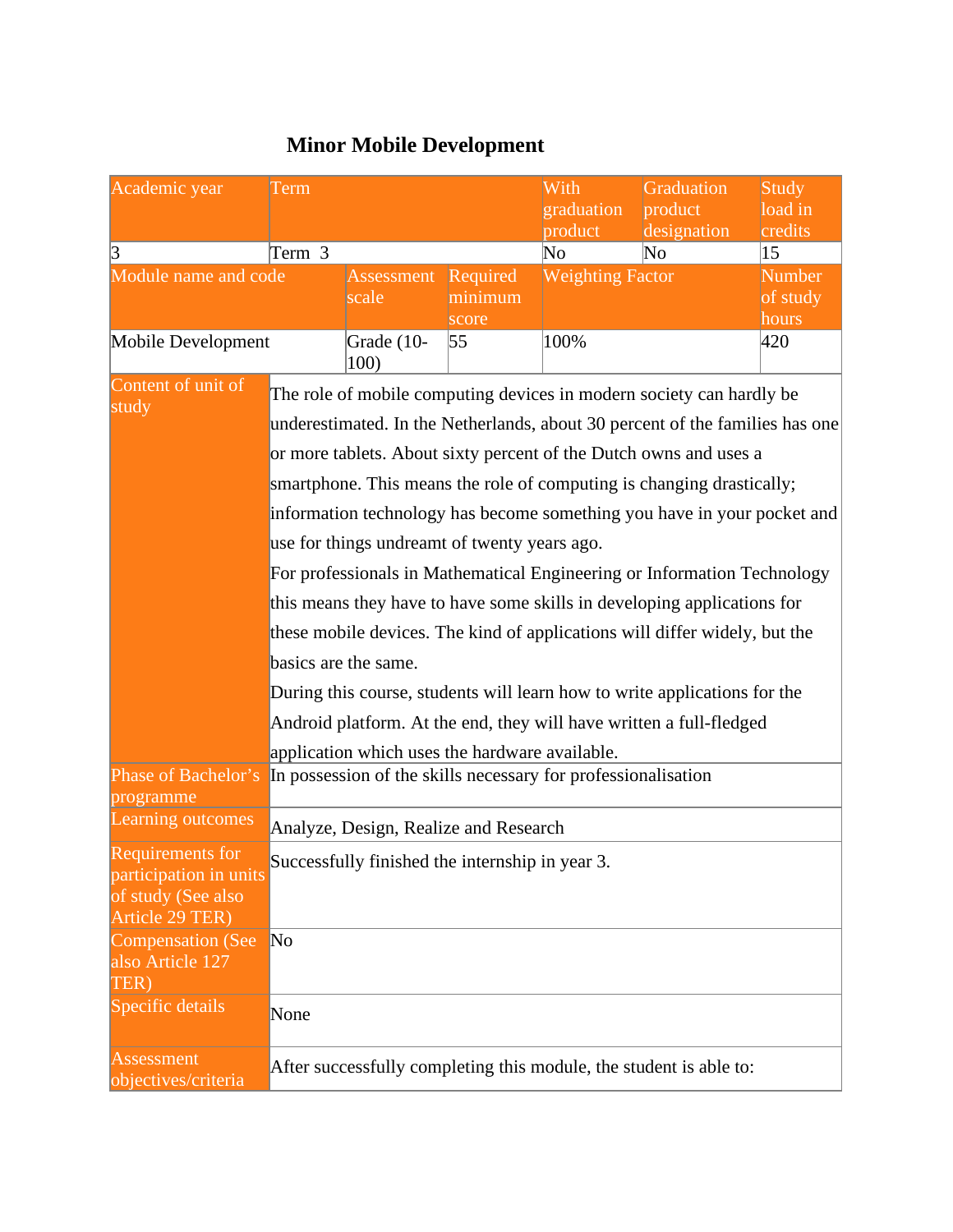|                                       | ٠<br>٠                                | Research the market and come up with an idea for a new mobile<br>application<br>Take an idea for a mobile application and translate this into a high-<br>level design<br>Develop the architecture of an Android application<br>Implement the mobile application using a variety of tools<br>Search and find resources to improve the application beyond the<br>already known                                                                                                                                                                                                                                                                                                                                                                                                                                                                                                          |
|---------------------------------------|---------------------------------------|---------------------------------------------------------------------------------------------------------------------------------------------------------------------------------------------------------------------------------------------------------------------------------------------------------------------------------------------------------------------------------------------------------------------------------------------------------------------------------------------------------------------------------------------------------------------------------------------------------------------------------------------------------------------------------------------------------------------------------------------------------------------------------------------------------------------------------------------------------------------------------------|
| Details of<br>assessments             | Written<br>without<br>test<br>session | This module will be examined by a practical exam. During the<br>first term of the course, each student designs an Android<br>application at a very high level (wireframes etc.) and implements<br>a list of basic features to demonstrate Android development<br>techniques. During the second term of the course, the student<br>works on advanced features such as Web connectivity, higher<br>level APIs such as Google Map and Play and Hardware and<br>Sensors.<br>The idea, design and implementation is evaluated by the teacher<br>in the assessments.<br>The deadline for the assessment is the Friday of the second exam<br>week during which the course was taught. The deadline for the<br>resit is the Friday of the second exam week of the exam period<br>after this. Handing in after the deadline is an automatic fail of the<br>assignment, with no feedback given. |
| Strategies and<br>teaching activities |                                       | Classes will be a mix of presentations on the subjects of that day and<br>progress meeting on functionality developed by the student. The teacher<br>will give short demonstrations of demo application and features, to explore<br>the possibilities of the technology, so this part of the lesson will have little<br>preparation from the teacher. When this explorative phase is finished,<br>students will work on assignments given, finishing them between classes.<br>During the first few lectures, students have to come up with an idea for a<br>mobile application they would like to build themselves. They set up the                                                                                                                                                                                                                                                   |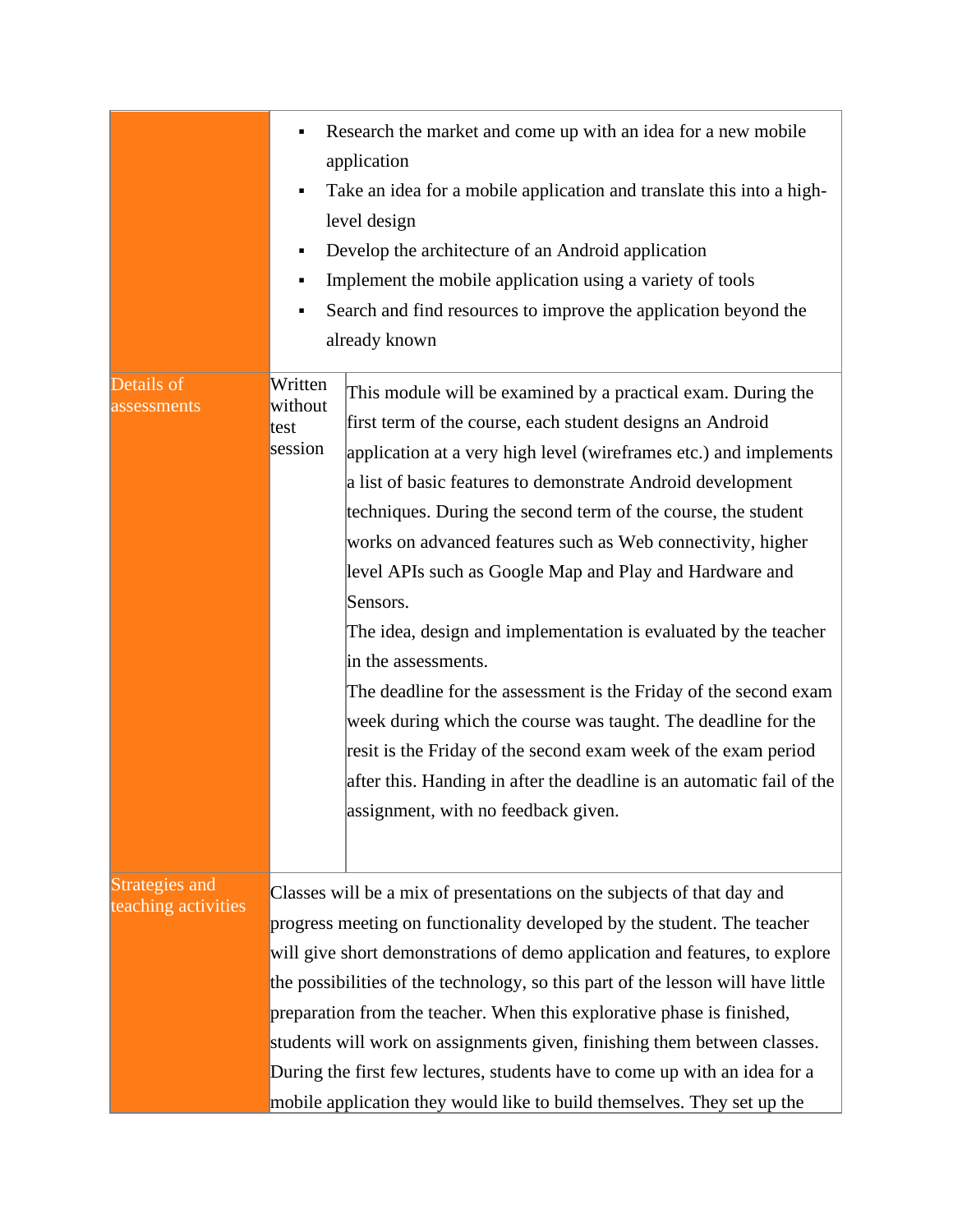|                                                            | rough idea by drawing some wireframes and describing the functionality<br>envisioned in a few paragraphs. The final idea has to be approved by the<br>teacher. |                                                                           |  |  |
|------------------------------------------------------------|----------------------------------------------------------------------------------------------------------------------------------------------------------------|---------------------------------------------------------------------------|--|--|
|                                                            |                                                                                                                                                                | The final result is a mobile app using the hardware of the mobile device. |  |  |
| Contact hours for<br>strategies and<br>teaching activities |                                                                                                                                                                |                                                                           |  |  |
| Compulsory<br>attendance (See also<br>Article 115 TER)     | N <sub>o</sub>                                                                                                                                                 | No                                                                        |  |  |
| Permitted aids                                             | N/A                                                                                                                                                            |                                                                           |  |  |

#### **Open minor**

Follow this link for other minors: [Kies op maat Modules](https://www.kiesopmaat.nl/modules/?org=Inholland&lang=en&type=m)

# **Year 4**

## **Term 1**

| Academic year                              | Term                                                                                                                                                                                                                        | Name of examination<br>component |                              | With<br>graduation<br>product | Graduation<br>product<br>designation | Study<br>load in<br>credits        |
|--------------------------------------------|-----------------------------------------------------------------------------------------------------------------------------------------------------------------------------------------------------------------------------|----------------------------------|------------------------------|-------------------------------|--------------------------------------|------------------------------------|
| $\vert 4$                                  | Term 1                                                                                                                                                                                                                      | Data                             |                              | $\overline{\text{No}}$        | $\overline{\text{No}}$               |                                    |
| Module name and code                       |                                                                                                                                                                                                                             | Assessment<br>scale              | Required<br>minimum<br>score | <b>Weighting Factor</b>       |                                      | <b>Number</b><br>of study<br>hours |
| Data Mining $\&$<br>Analysis, $3711IT411A$ |                                                                                                                                                                                                                             | Grade $(10-$<br>100)             | 55                           | 100%                          |                                      | 112                                |
| Content of unit of<br>study                | Companies use data about their customers to predict how changes in prices<br>will affect what customers buy. Meteorologists use data collected by<br>weather stations and satellites to forecast tomorrow's weather. Police |                                  |                              |                               |                                      |                                    |

#### **Data Mining & Analysis - 3711IT411Z**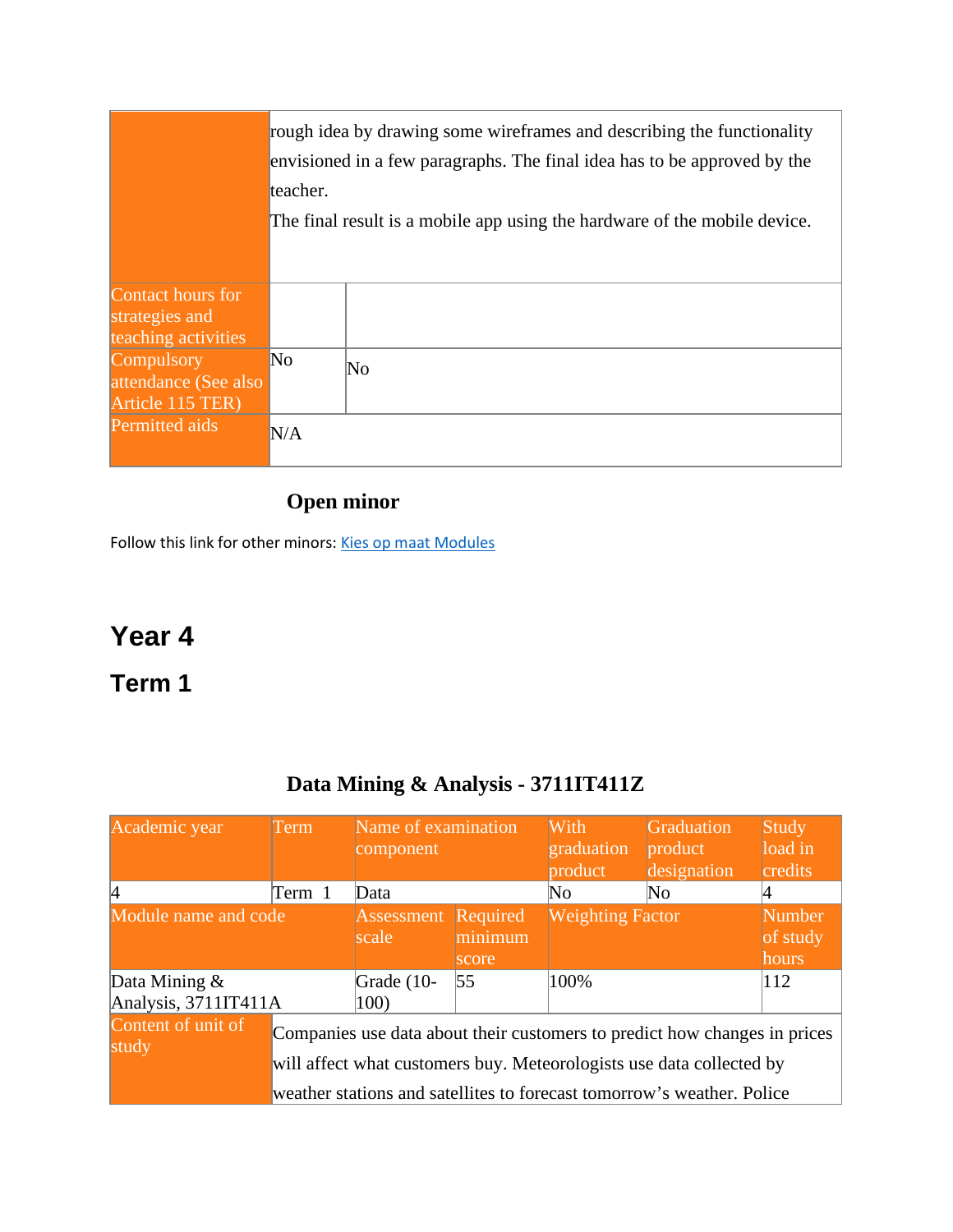|                                                                                     | officers need to determine whether signatures are genuine. Network<br>Administrators must recognize malicious actions between all the traffic on<br>a network. In all these examples the key is Data Analysis and Mining.                                                                                                                                                                                                                                                                                                                         |
|-------------------------------------------------------------------------------------|---------------------------------------------------------------------------------------------------------------------------------------------------------------------------------------------------------------------------------------------------------------------------------------------------------------------------------------------------------------------------------------------------------------------------------------------------------------------------------------------------------------------------------------------------|
|                                                                                     | Data mining is defined as the process of discovering patterns in data, lots of<br>data. This course treats a wide variety of data analysis and data mining<br>techniques, such as regression, dimension reduction methods, decision<br>trees, clustering methods, Bayesian models, and instance-based learning.<br>We treat the practical application of the techniques as well as the theories<br>behind them. Especially the interpretation and evaluation of discovered<br>structural patterns require theoretical analysis and qualification. |
|                                                                                     | To be applicable in any realistic setting data analysis and mining must be<br>done automatically. In the course students get acquainted with three<br>software packages: SPSS for statistical data analysis and Weka and<br>Rapidminer for data mining.                                                                                                                                                                                                                                                                                           |
|                                                                                     | To understand data mining algorithms and evaluation techniques, it is<br>necessary to master the concepts treated in the probability theory and<br>statistics courses. Techniques addressed in this course will be applied in<br>Project Big Data.                                                                                                                                                                                                                                                                                                |
| Phase of Bachelor's<br>programme<br>Learning outcomes                               | In possession of the skills necessary for professionalisation<br>Analysis, Design, Implementation                                                                                                                                                                                                                                                                                                                                                                                                                                                 |
| Requirements for<br>participation in units<br>of study (See also<br>Article 29 TER) | None                                                                                                                                                                                                                                                                                                                                                                                                                                                                                                                                              |
| <b>Compensation (See</b><br>also Article 127<br>TER)                                | No                                                                                                                                                                                                                                                                                                                                                                                                                                                                                                                                                |
| Specific details                                                                    | None                                                                                                                                                                                                                                                                                                                                                                                                                                                                                                                                              |
| <b>Assessment</b><br>objectives/criteria                                            | After successfully completing this module, the student is able to:                                                                                                                                                                                                                                                                                                                                                                                                                                                                                |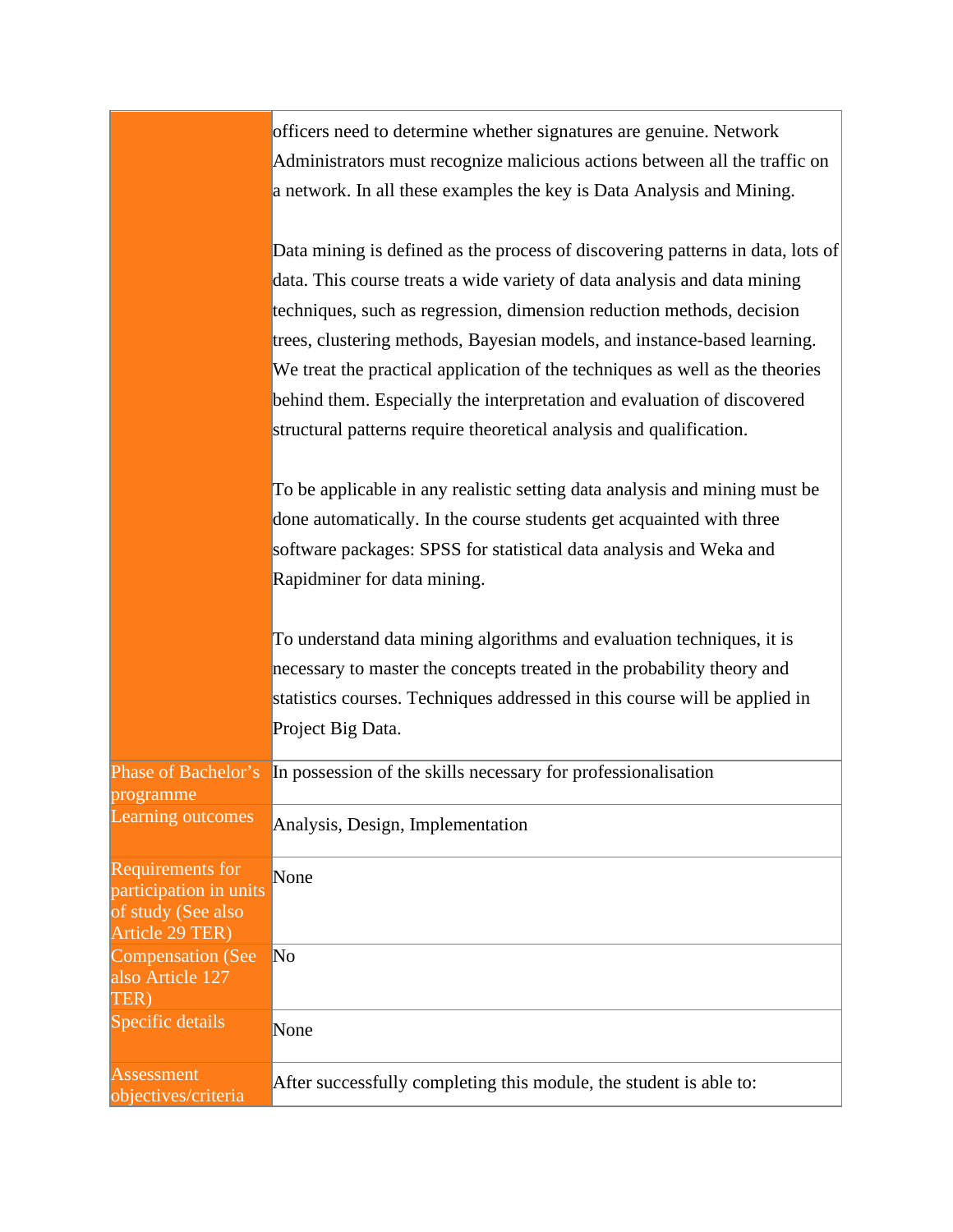|                                                            |                                 | explain the goals of data mining;                                    |
|------------------------------------------------------------|---------------------------------|----------------------------------------------------------------------|
|                                                            |                                 | explain the different data mining tasks;                             |
|                                                            |                                 | explain the main five steps of the data mining process;              |
|                                                            |                                 | convert a real-world problem into a data analysis or mining task;    |
|                                                            |                                 | choose an appropriate data mining method for a real-world problem;   |
|                                                            |                                 | independently explore a data set;                                    |
|                                                            |                                 | by means of statistical or data mining software preprocess a real-   |
|                                                            |                                 | world data set to prepare it for data analysis and mining;           |
|                                                            |                                 | explain the working, advantages, and disadvantages of a number of    |
|                                                            |                                 | prediction, classification, and clustering algorithms;               |
|                                                            |                                 | manually apply a number of prediction, classification, and           |
|                                                            |                                 | clustering algorithms to a small example data set;                   |
|                                                            |                                 | apply a number of prediction, classification, and clustering         |
|                                                            |                                 | algorithms to a realistic data set by means of data mining software; |
|                                                            |                                 | set-up and conduct a data mining experiment;                         |
|                                                            |                                 | interpret the results of a data mining experiment;                   |
|                                                            |                                 | identify common difficulties in data mining projects.                |
| Details of<br>assessments                                  | Written<br>with test<br>session | The exam consists of open questions.                                 |
| <b>Strategies and</b><br>teaching activities               |                                 | Instructions and lab sessions.                                       |
| Contact hours for<br>strategies and<br>teaching activities | 31                              |                                                                      |
| Compulsory<br>attendance (See also<br>Article 115 TER)     | No                              |                                                                      |
| Permitted aids                                             | Calculator                      |                                                                      |

#### **Advanced Data Disclosure - 3712IT411Z**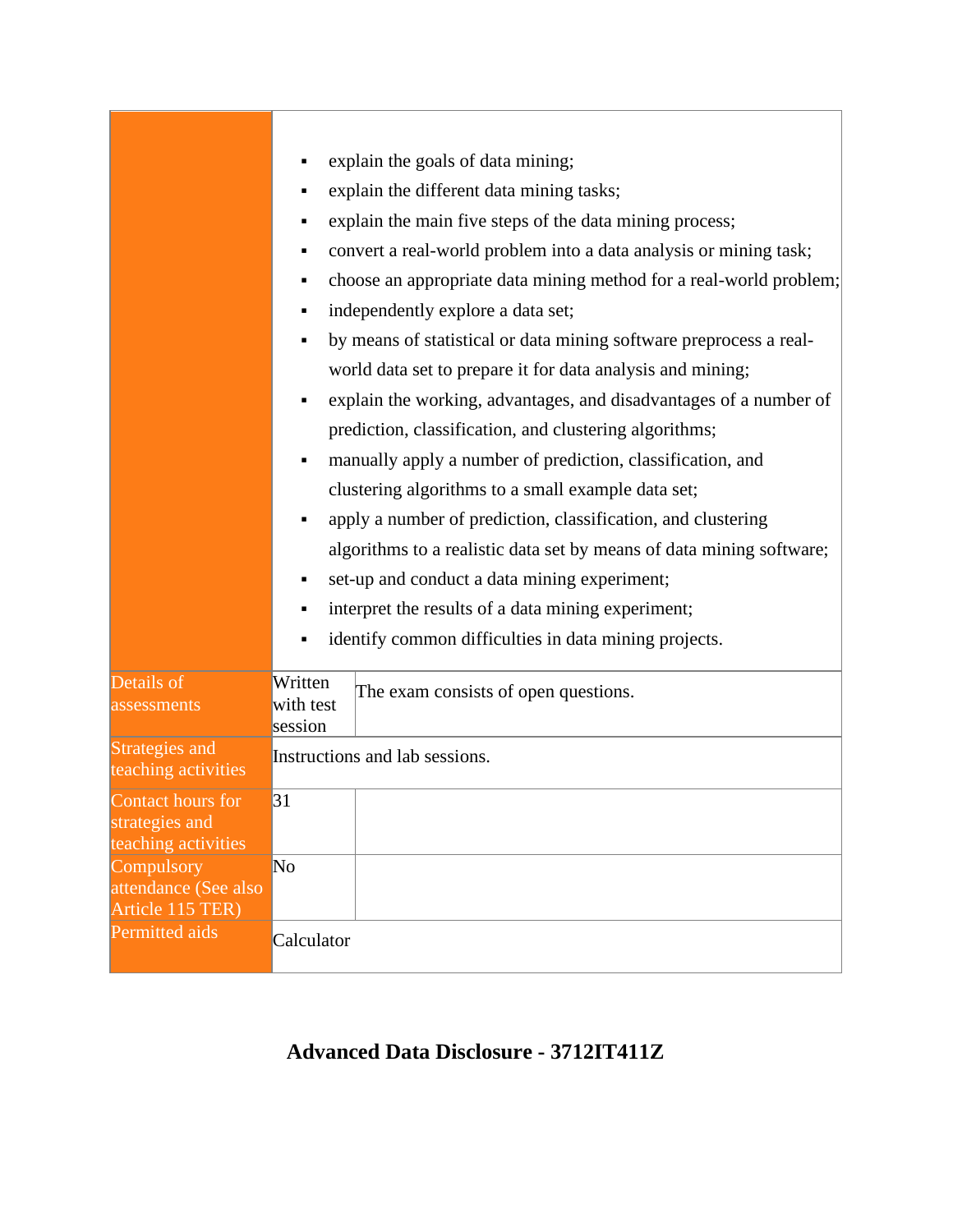| Academic year                                                           | Term                                                                                                                                                                                                                                 | Name of examination<br>component                              |                              | With<br>graduation<br>product | Graduation<br>product<br>designation                                                                                                                          | Study<br>load in<br>credits        |
|-------------------------------------------------------------------------|--------------------------------------------------------------------------------------------------------------------------------------------------------------------------------------------------------------------------------------|---------------------------------------------------------------|------------------------------|-------------------------------|---------------------------------------------------------------------------------------------------------------------------------------------------------------|------------------------------------|
| 4                                                                       | Term 1                                                                                                                                                                                                                               | Data                                                          |                              | No                            | No                                                                                                                                                            | 5                                  |
| Module name and code                                                    |                                                                                                                                                                                                                                      | Assessment<br>scale                                           | Required<br>minimum<br>score | <b>Weighting Factor</b>       |                                                                                                                                                               | <b>Number</b><br>of study<br>hours |
| Advanced Data<br>Disclosure, 3712IT411A                                 |                                                                                                                                                                                                                                      | Grade (10-<br>100)                                            | 55                           | 100%                          |                                                                                                                                                               | 140                                |
| Content of unit of<br>study                                             |                                                                                                                                                                                                                                      |                                                               |                              |                               | Relational databases form an effective solution for storing and retrieving                                                                                    |                                    |
|                                                                         |                                                                                                                                                                                                                                      |                                                               |                              |                               | structured data. However, a large part of the data that is nowadays available<br>is not structured, but comes in the form of text (unstructured data) or XML- |                                    |
|                                                                         |                                                                                                                                                                                                                                      |                                                               |                              |                               | documents (semi-structured data). For these types of data different                                                                                           |                                    |
|                                                                         |                                                                                                                                                                                                                                      |                                                               |                              |                               | solutions are necessary. The first part of this course treats so called NoSQL<br>databases. These advanced databases can be used to disclose semi-            |                                    |
|                                                                         | structured data. The second part of the course focusses on text processing<br>and information retrieval (IR) as a means for retrieving text documents.<br>The course builds upon the databases courses and the courses on algorithms |                                                               |                              |                               |                                                                                                                                                               |                                    |
|                                                                         |                                                                                                                                                                                                                                      |                                                               |                              |                               |                                                                                                                                                               |                                    |
|                                                                         |                                                                                                                                                                                                                                      |                                                               |                              |                               |                                                                                                                                                               |                                    |
|                                                                         | and data structures.                                                                                                                                                                                                                 |                                                               |                              |                               |                                                                                                                                                               |                                    |
| Phase of Bachelor's<br>programme                                        |                                                                                                                                                                                                                                      | In possession of the skills necessary for professionalisation |                              |                               |                                                                                                                                                               |                                    |
| <b>Learning outcomes</b>                                                | Analyze, Design                                                                                                                                                                                                                      |                                                               |                              |                               |                                                                                                                                                               |                                    |
| Requirements for<br>participation in units<br>of study (See also        | None                                                                                                                                                                                                                                 |                                                               |                              |                               |                                                                                                                                                               |                                    |
| Article 29 TER)<br><b>Compensation (See</b><br>also Article 127<br>TER) | No                                                                                                                                                                                                                                   |                                                               |                              |                               |                                                                                                                                                               |                                    |
| Specific details                                                        | None                                                                                                                                                                                                                                 |                                                               |                              |                               |                                                                                                                                                               |                                    |
| Assessment<br>objectives/criteria                                       | ٠                                                                                                                                                                                                                                    | problem;<br>explain the various ways to distribute databases; |                              |                               | After successfully completing this module, the student is able to:<br>choose a suitable data storage and retrieval method for a real-world                    |                                    |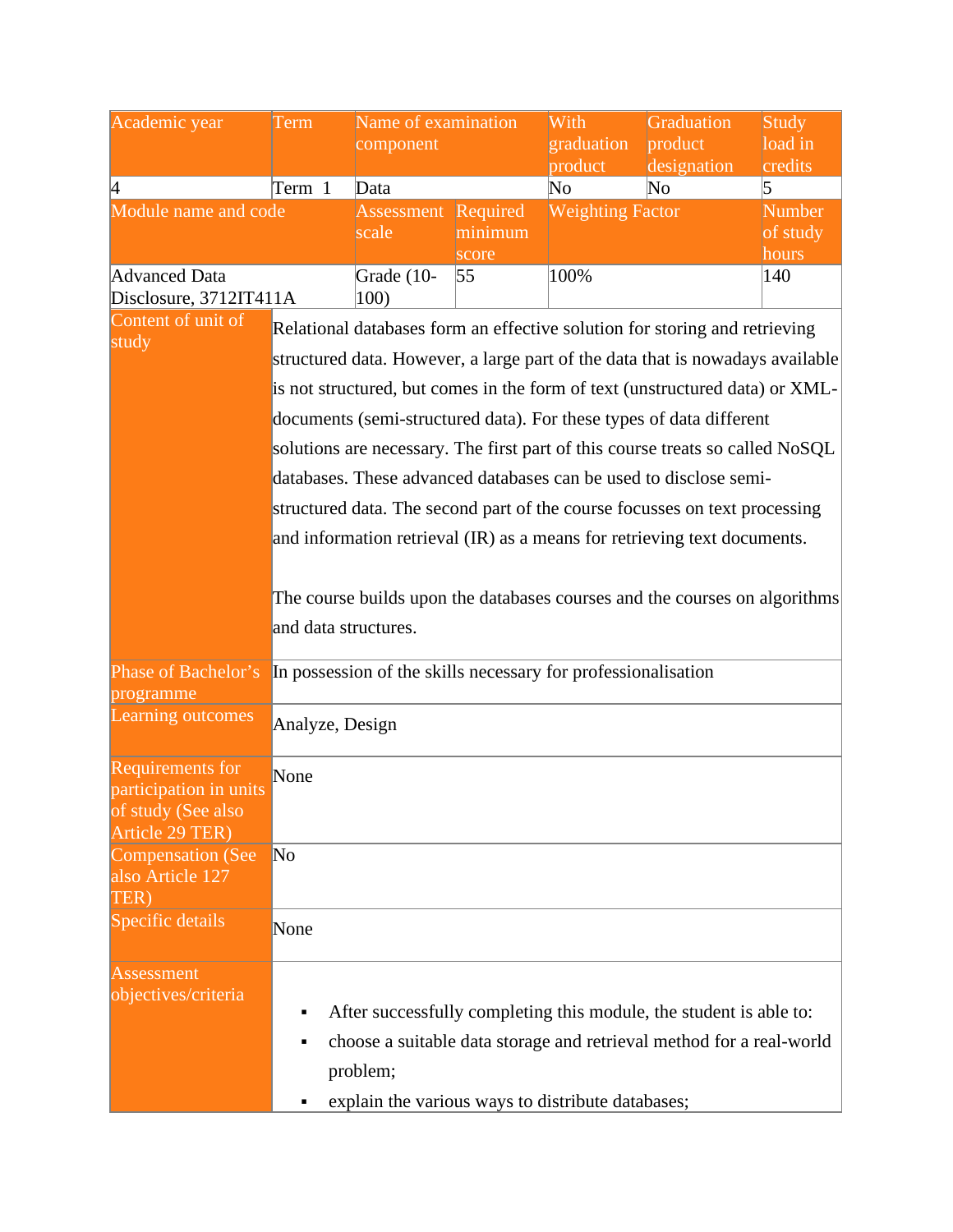|                                                            |                                 | write queries for NoSQL databases;<br>explain the working of various components of a natural language<br>processing system;<br>select suitable text preprocessing and mining algorithms for a<br>textual data set;<br>apply algorithms for text preprocessing and mining to small scale<br>problems;<br>apply algorithms for text retrieval to small-scale problems. |
|------------------------------------------------------------|---------------------------------|----------------------------------------------------------------------------------------------------------------------------------------------------------------------------------------------------------------------------------------------------------------------------------------------------------------------------------------------------------------------|
| Details of<br>assessments                                  | Written<br>with test<br>session | The assignment must be sufficient to pass the course. The grade<br>is determined by the exam consisting of open question.                                                                                                                                                                                                                                            |
| Strategies and<br>teaching activities                      |                                 | Instructions and lab sessions                                                                                                                                                                                                                                                                                                                                        |
| Contact hours for<br>strategies and<br>teaching activities | 24                              |                                                                                                                                                                                                                                                                                                                                                                      |
| Compulsory<br>attendance (See also<br>Article 115 TER)     | No                              |                                                                                                                                                                                                                                                                                                                                                                      |
| Permitted aids                                             | None                            |                                                                                                                                                                                                                                                                                                                                                                      |

#### **Research 4 - 3711IT422Z**

| Academic year               | Term.                                                                                                                                                 | Name of examination<br>component                                          |                              | With<br>graduation<br>product | Graduation<br>product<br>designation | Study<br>load in<br>credits        |
|-----------------------------|-------------------------------------------------------------------------------------------------------------------------------------------------------|---------------------------------------------------------------------------|------------------------------|-------------------------------|--------------------------------------|------------------------------------|
| 4                           | Term 1                                                                                                                                                | Research                                                                  |                              | No                            | No                                   |                                    |
| Module name and code        |                                                                                                                                                       | Assessment<br>scale                                                       | Required<br>minimum<br>score | <b>Weighting Factor</b>       |                                      | <b>Number</b><br>of study<br>hours |
| Research 4, 3711IT422A      |                                                                                                                                                       | Grade (10-<br>100)                                                        | $\vert 55$                   | 100%                          |                                      | 56                                 |
| Content of unit of<br>study | In the research courses the student develops the soft skills needed for<br>successfully conducting applied research projects during their studies and |                                                                           |                              |                               |                                      |                                    |
|                             |                                                                                                                                                       | in their professional life. The focus of this course is literature study. |                              |                               |                                      |                                    |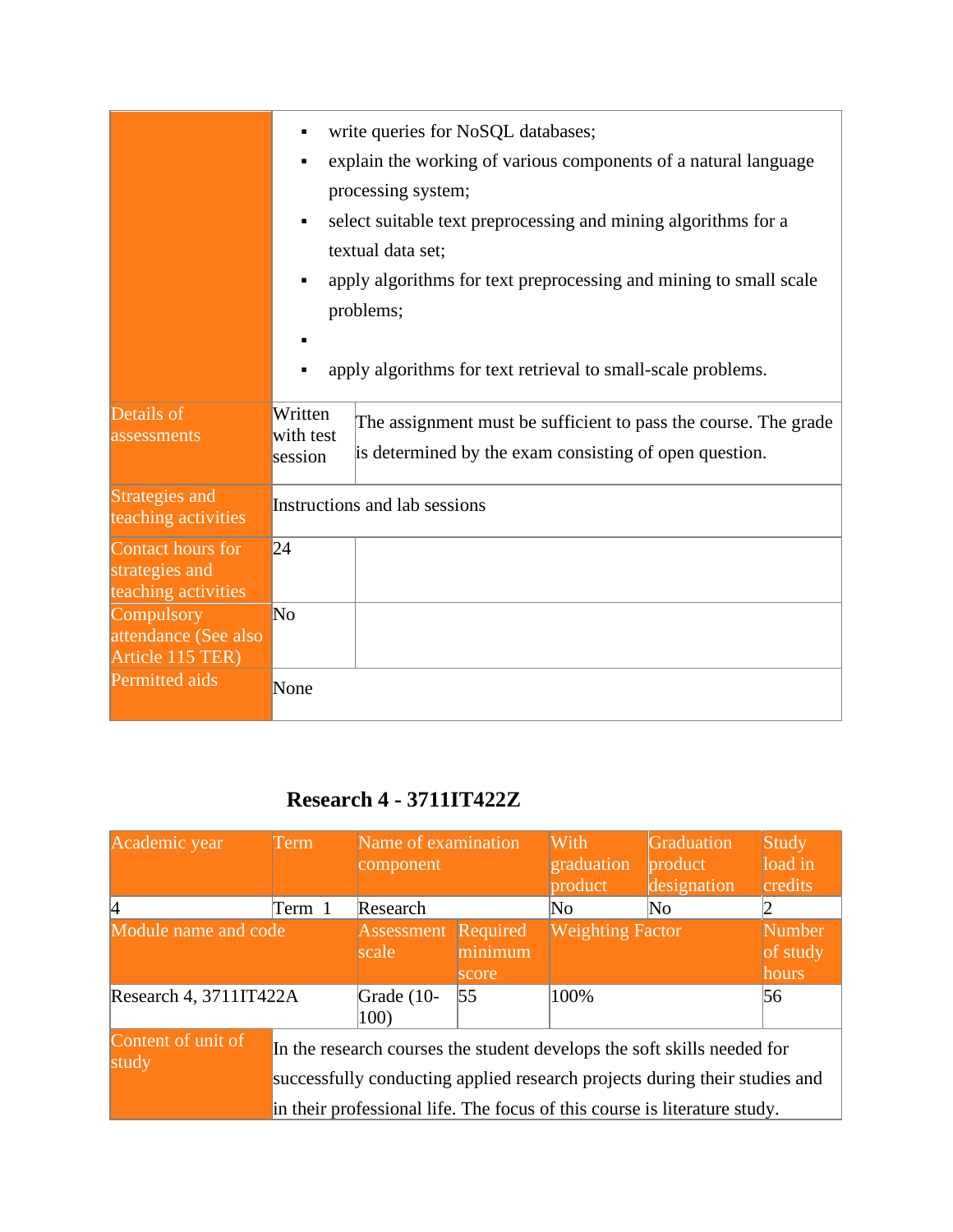|                                                                                     | Students learn how to find and apply literature in a structured way during<br>the various phases of the research cycle. |                                                                                                                                                                                                                                                                              |  |  |  |
|-------------------------------------------------------------------------------------|-------------------------------------------------------------------------------------------------------------------------|------------------------------------------------------------------------------------------------------------------------------------------------------------------------------------------------------------------------------------------------------------------------------|--|--|--|
| Phase of Bachelor's<br>programme                                                    |                                                                                                                         | In possession of the skills necessary for professionalisation                                                                                                                                                                                                                |  |  |  |
| Learning outcomes                                                                   | Research, Advice                                                                                                        |                                                                                                                                                                                                                                                                              |  |  |  |
| Requirements for<br>participation in units<br>of study (See also<br>Article 29 TER) | None                                                                                                                    |                                                                                                                                                                                                                                                                              |  |  |  |
| <b>Compensation (See</b><br>also Article 127<br>TER)                                | No                                                                                                                      |                                                                                                                                                                                                                                                                              |  |  |  |
| Specific details                                                                    | None                                                                                                                    |                                                                                                                                                                                                                                                                              |  |  |  |
| <b>Assessment</b><br>objectives/criteria                                            | ■                                                                                                                       | Find high quality literature on a research topic.<br>Assess the quality of literature.<br>Recognize various types of literature review.<br>Set-up and conduct a literature review.<br>Reflect critically on a literature review.<br>Write a paper about a literature review. |  |  |  |
| Details of<br>assessments                                                           | Written<br>without<br>test<br>session                                                                                   | The grade will be based on the quality of the research paper and<br>presentation.                                                                                                                                                                                            |  |  |  |
| Strategies and<br>teaching activities                                               | Instructions and working on assignment.                                                                                 |                                                                                                                                                                                                                                                                              |  |  |  |
| Contact hours for<br>strategies and<br>teaching activities                          | 15                                                                                                                      |                                                                                                                                                                                                                                                                              |  |  |  |
| Compulsory<br>attendance (See also<br>Article 115 TER)                              | No                                                                                                                      |                                                                                                                                                                                                                                                                              |  |  |  |
| Permitted aids                                                                      | All                                                                                                                     |                                                                                                                                                                                                                                                                              |  |  |  |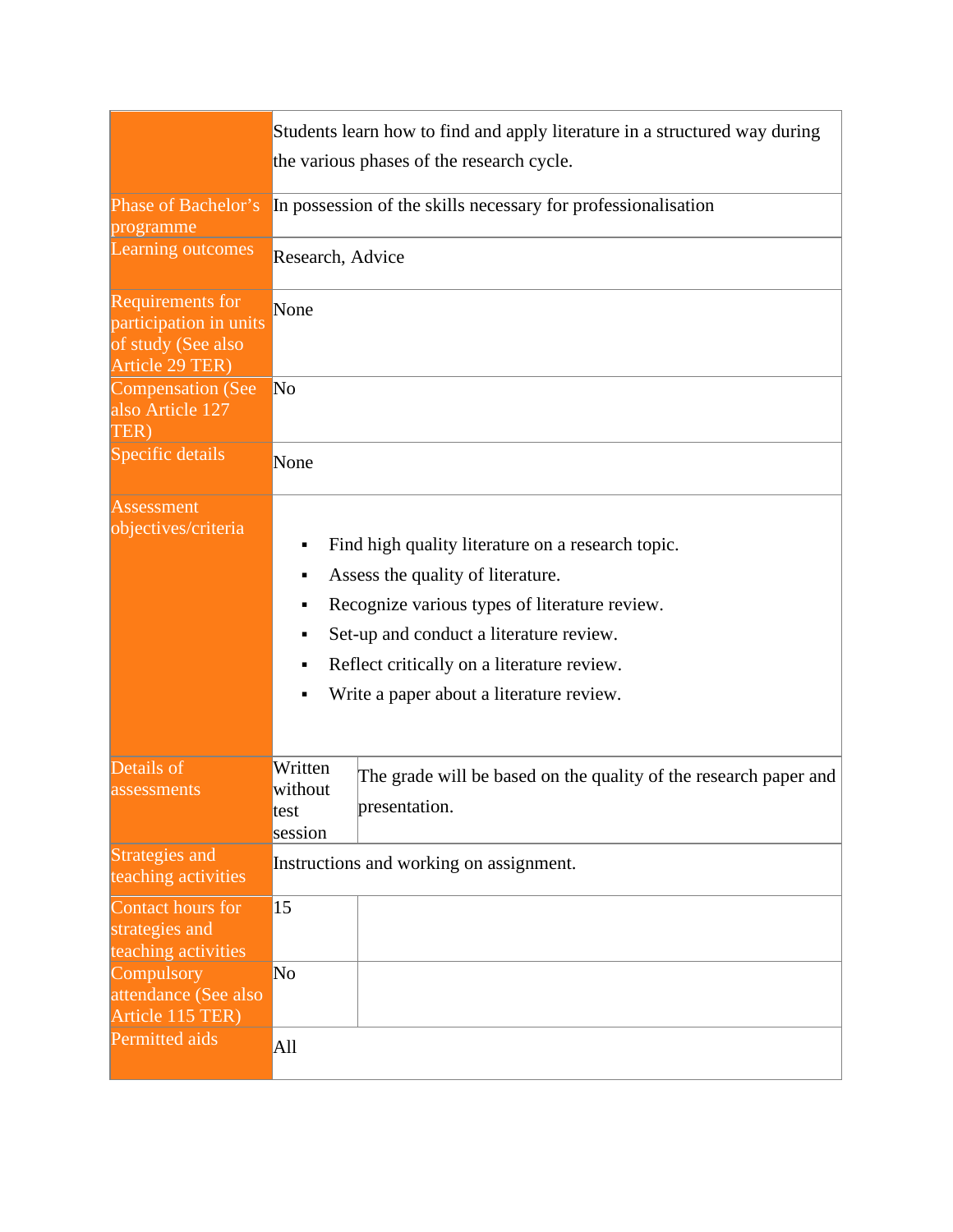## **Term 2**

## **Project Big Data - 3711IT421Z**

| Academic year                                                                                                                        | Term       | Name of examination<br>component               |                              | With<br>graduation<br>product | Graduation<br>product<br>designation                                                                                                                                                                                                                                                                                                                                                                                                                                                        | Study<br>load in<br>credits |
|--------------------------------------------------------------------------------------------------------------------------------------|------------|------------------------------------------------|------------------------------|-------------------------------|---------------------------------------------------------------------------------------------------------------------------------------------------------------------------------------------------------------------------------------------------------------------------------------------------------------------------------------------------------------------------------------------------------------------------------------------------------------------------------------------|-----------------------------|
| 4                                                                                                                                    | Term 2     | Data                                           |                              | $\rm No$                      | $\overline{\text{No}}$                                                                                                                                                                                                                                                                                                                                                                                                                                                                      | 5                           |
| Module name and code                                                                                                                 |            | Assessment<br>scale                            | Required<br>minimum<br>score | <b>Weighting Factor</b>       |                                                                                                                                                                                                                                                                                                                                                                                                                                                                                             | Number<br>of study<br>hours |
| Project Big Data, 3711IT421A                                                                                                         |            | Grade (10-<br>100)                             | 55                           | 100%                          |                                                                                                                                                                                                                                                                                                                                                                                                                                                                                             | 140                         |
| Content of unit of<br>study                                                                                                          | potential. |                                                |                              |                               | Huge amounts of data are being collected by companies, governments, and<br>individuals alike. Within these data a wealth of information is hidden, that<br>has the potential to improve both business and quality of life. However,<br>uncovering this information is like finding the proverbial needle in the data<br>haystack. In this projects students are faced with a real-life data set and are<br>challenged to store, transform, mine, and interpret it until it reveals its true |                             |
| Phase of Bachelor's In possession of the skills necessary for professionalisation<br>programme<br><b>Learning outcomes</b>           |            | Research, Professionalization                  |                              |                               | Analysis, Design, Implementation, Control, Management, Advice,                                                                                                                                                                                                                                                                                                                                                                                                                              |                             |
| Requirements for<br>participation in units<br>of study (See also<br>Article 29 TER)<br>Compensation (See<br>also Article 127<br>TER) | None<br>No |                                                |                              |                               |                                                                                                                                                                                                                                                                                                                                                                                                                                                                                             |                             |
| Specific details                                                                                                                     | None       |                                                |                              |                               |                                                                                                                                                                                                                                                                                                                                                                                                                                                                                             |                             |
| Assessment<br>objectives/criteria                                                                                                    | ٠<br>٠     | model a real-world problem as a big data task. |                              |                               | perform exploratory data analysis on a real-world data set.                                                                                                                                                                                                                                                                                                                                                                                                                                 |                             |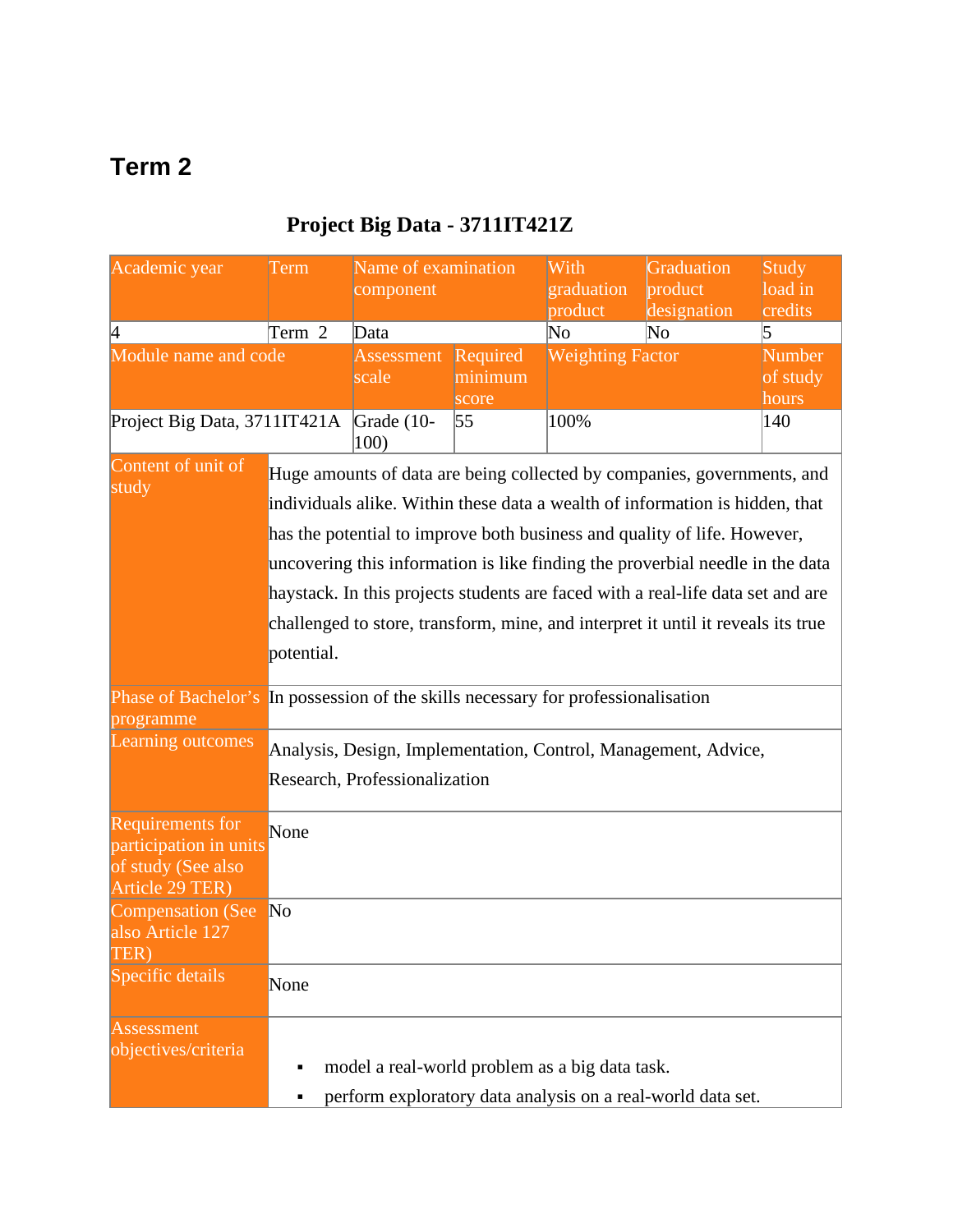- select a suitable data storage and analysis environment for a data science project.
- select relevant data preprocessing techniques.
- select relevant data mining techniques.
- manage and store large amounts of data in a such a way that it becomes ready for analysis.
- preprocess and integrate data from multiple sources.
- apply data preprocessing techniques using data mining software.
- apply and evaluate data mining techniques using data mining software.
- make recommendations for optimization of a product, service, or process based on results of data analysis.
- list and select project methods and software development methods.
- create, track and update a project plan.
- perform simple supervisory and/or management tasks (within a project group) and prepare for contingencies.
- consult effectively and efficiently with those involved.
- allocate and delegate tasks within a project.
- create a recommendation based on substantiated arguments.
- communicate effectively, both orally and in writing, with people of various ranks.
- create an advisory report according to the guidelines.
- select and apply relevant, trustworthy, and recent sources to get a better understanding of the research question and subquestions. Sources need to be varied and of high enough level.
- provide multiple solutions to encountered problems, make an informed choice for a solution, and formulate recommendations for future (research) steps.
- determine the expected effectiveness of possible solutions and provide insights in the effects of the various alternatives.
- reflect critically on the planned approach and actual implementation of a study.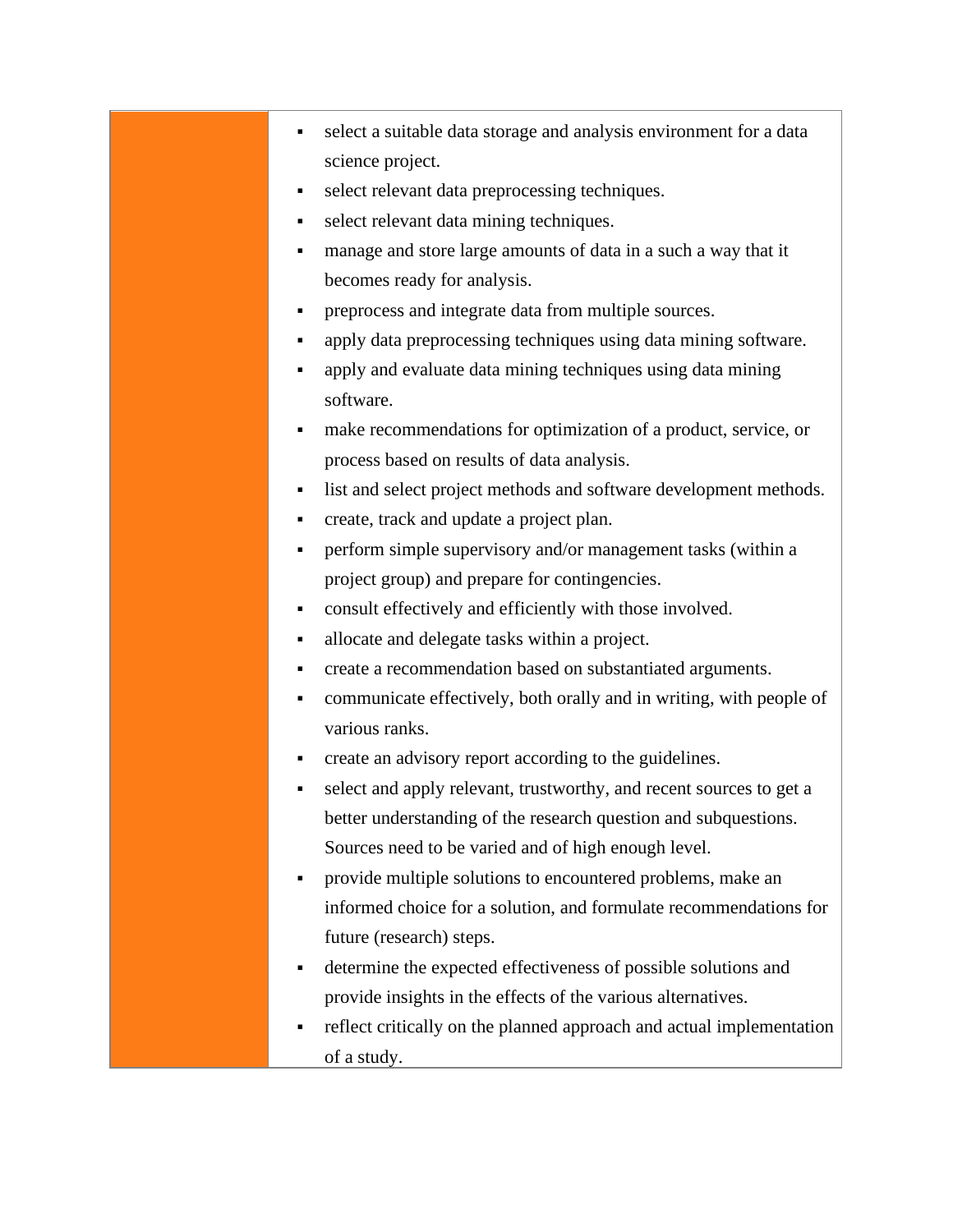|                                                            | ٠<br>٠<br>٠<br>٠<br>٠<br>٠                    | make a theoretically substantiated choice for research methods to<br>answer the research questions.<br>reflect critically on the choices made in a study and describe the<br>consequences of those choices.<br>collaborate effectively in an intercultural project team in a<br>multidisciplinary environment.<br>direct and substantiate the development of personal professional<br>competencies on the basis of feedback and self-reflection, among<br>other thing.<br>demonstrate an appropriate professional attitude taking relevant<br>ethical aspects into account.<br>communicate effectively in a multidisciplinary, international, and<br>intercultural environment.<br>contribute to the creation of a save and respectful work environment.<br>perform management tasks within a project team. |
|------------------------------------------------------------|-----------------------------------------------|-------------------------------------------------------------------------------------------------------------------------------------------------------------------------------------------------------------------------------------------------------------------------------------------------------------------------------------------------------------------------------------------------------------------------------------------------------------------------------------------------------------------------------------------------------------------------------------------------------------------------------------------------------------------------------------------------------------------------------------------------------------------------------------------------------------|
| Details of<br>assessments                                  | Other<br>Method<br>without<br>test<br>session | The grade will be based on the quality of the research and the<br>report, and the individual performance of the student.                                                                                                                                                                                                                                                                                                                                                                                                                                                                                                                                                                                                                                                                                    |
| Strategies and<br>teaching activities                      |                                               | Instructions and group work.                                                                                                                                                                                                                                                                                                                                                                                                                                                                                                                                                                                                                                                                                                                                                                                |
| Contact hours for<br>strategies and<br>teaching activities | 32                                            |                                                                                                                                                                                                                                                                                                                                                                                                                                                                                                                                                                                                                                                                                                                                                                                                             |
| Compulsory<br>attendance (See also<br>Article 115 TER)     | Yes                                           | During a project, visible execution and performance of vital<br>skills such as mutual cooperation, communication with and to<br>stakeholders and giving and receiving feedback and acting<br>accordingly upon as such, form part of the examining and<br>grading. For this reason, active participation and attendance is<br>mandatory and hence needs to be fulfilled by the student to meet<br>the criteria to be eligible for a positive marking. These criteria<br>have been set at 80%.                                                                                                                                                                                                                                                                                                                |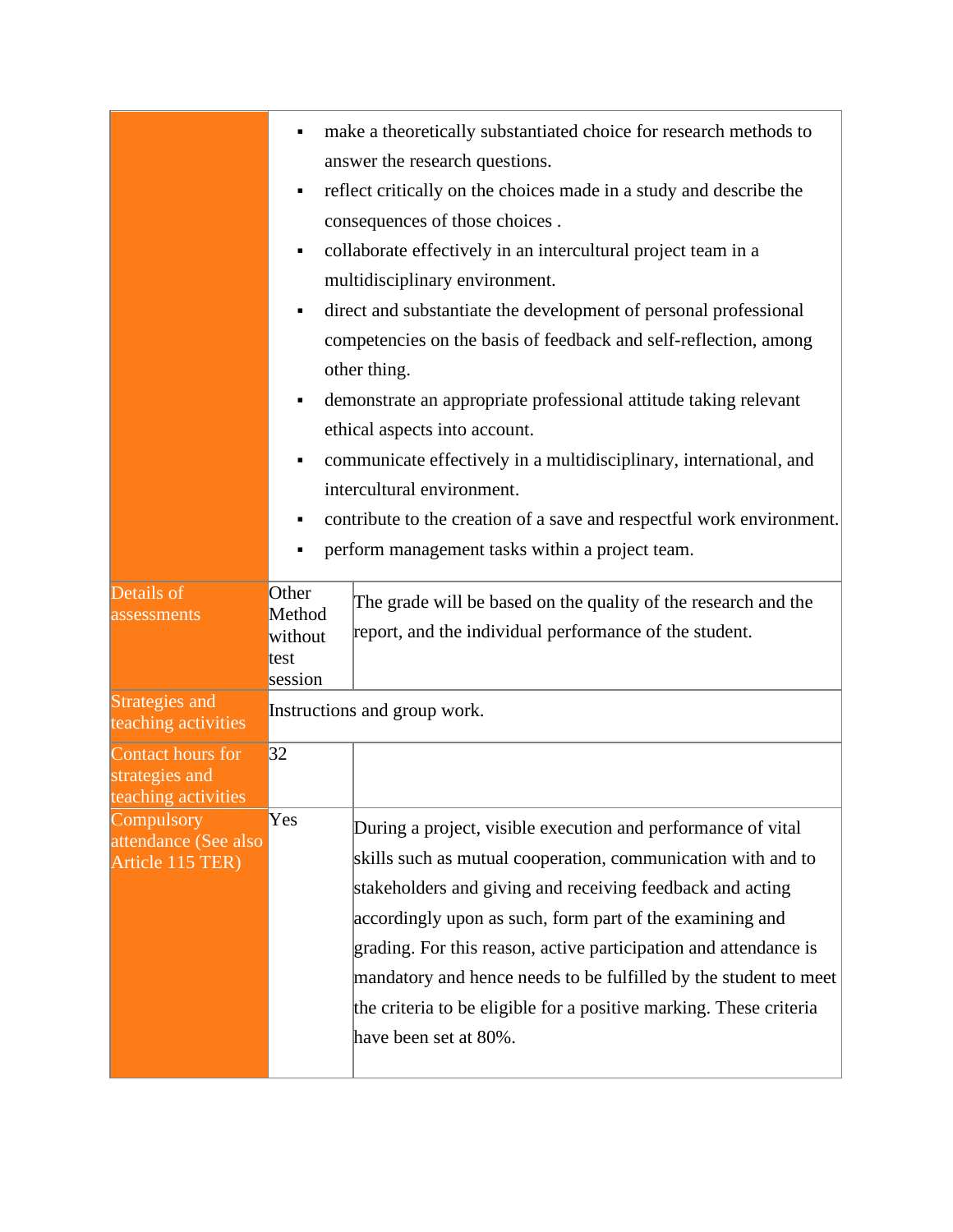|                | By setting the criteria at 80% (and not a full 100%) allows the<br>student to fail attendance for a limited number of meetings<br>caused by illnesses or other inconveniences, without facing<br>serious consequences. |
|----------------|------------------------------------------------------------------------------------------------------------------------------------------------------------------------------------------------------------------------|
|                | These criteria have been explicitly stipulated for this project in<br>the project description, leaving no room for ambiguous<br>interpretations at the start of the project.                                           |
| Permitted aids | All                                                                                                                                                                                                                    |

## **Business Intelligence - 3715IT422Z**

| Academic year                               | Term   | Name of examination<br>component                                                                                                                                                                                                                                                                                                                                                                                                                                                                                                                                                                                                                                                                 |                              | With<br>graduation<br>product | Graduation<br>product<br>designation                                      | Study<br>load in<br>credits        |
|---------------------------------------------|--------|--------------------------------------------------------------------------------------------------------------------------------------------------------------------------------------------------------------------------------------------------------------------------------------------------------------------------------------------------------------------------------------------------------------------------------------------------------------------------------------------------------------------------------------------------------------------------------------------------------------------------------------------------------------------------------------------------|------------------------------|-------------------------------|---------------------------------------------------------------------------|------------------------------------|
| 4                                           | Term 2 | Data                                                                                                                                                                                                                                                                                                                                                                                                                                                                                                                                                                                                                                                                                             |                              | No                            | $\overline{\text{No}}$                                                    | 2                                  |
| Module name and code                        |        | Assessment<br>scale                                                                                                                                                                                                                                                                                                                                                                                                                                                                                                                                                                                                                                                                              | Required<br>minimum<br>score | <b>Weighting Factor</b>       |                                                                           | <b>Number</b><br>of study<br>hours |
| <b>Business</b><br>Intelligence, 3715IT422A |        | Grade (10-<br>100)                                                                                                                                                                                                                                                                                                                                                                                                                                                                                                                                                                                                                                                                               | 55                           | 100%                          |                                                                           | 56                                 |
| Content of unit of<br>study                 |        | Business Intelligence (and Data warehouse) is a collection of technologies<br>aimed at enabling executives, managers or business analysts to make better<br>and faster decisions. The right information in the right place at the right<br>time with the right cost in order to support the right decision.<br>This course will not only focus on this classical after-the fact business<br>intelligence, but also on new models of business intelligence. Being the<br>conceptual backbone of business intelligence, the analysis and design of<br>data warehouses will be discussed. Different architectural solutions and<br>connected components and modelling techniques will be discussed. |                              |                               |                                                                           |                                    |
| Phase of Bachelor's<br>programme            |        |                                                                                                                                                                                                                                                                                                                                                                                                                                                                                                                                                                                                                                                                                                  |                              |                               | Level of competency required by a professional at the start of his career |                                    |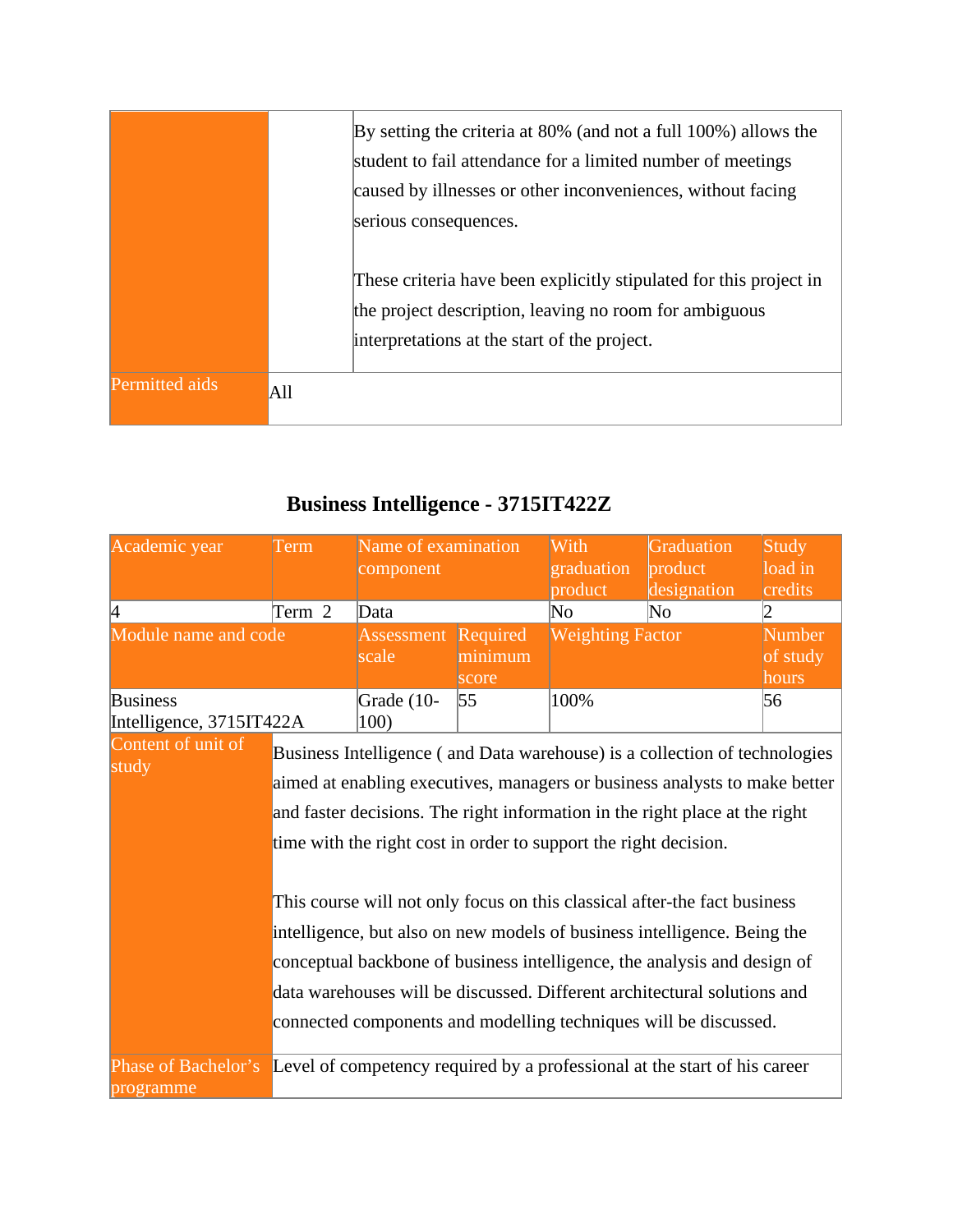| Learning outcomes                                                                   | Analyze, design and research                                                                                                                                                                           |  |  |  |
|-------------------------------------------------------------------------------------|--------------------------------------------------------------------------------------------------------------------------------------------------------------------------------------------------------|--|--|--|
| Requirements for<br>participation in units<br>of study (See also<br>Article 29 TER) | None                                                                                                                                                                                                   |  |  |  |
| Compensation (See<br>also Article 127<br>TER)                                       | No                                                                                                                                                                                                     |  |  |  |
| Specific details                                                                    | None                                                                                                                                                                                                   |  |  |  |
| Assessment<br>objectives/criteria                                                   | <b>Fundamental Concepts of BI</b><br>٠<br>Data quality and visualisation<br>٠<br>Data warehouse architecture<br>Relational & Multidimensional design<br>٠<br>ETL techniques<br>Data visualisation<br>٠ |  |  |  |
| Details of<br>assessments                                                           | Written<br>without<br>test<br>session                                                                                                                                                                  |  |  |  |
| Strategies and<br>teaching activities                                               | Class will be theorical. Students learn the ideas behind important BI and BI<br>related concepts.                                                                                                      |  |  |  |
| Contact hours for<br>strategies and<br>teaching activities                          | 24                                                                                                                                                                                                     |  |  |  |
| Compulsory<br>attendance (See also<br>Article 115 TER)                              | No                                                                                                                                                                                                     |  |  |  |
| Permitted aids                                                                      | All available relevant sources                                                                                                                                                                         |  |  |  |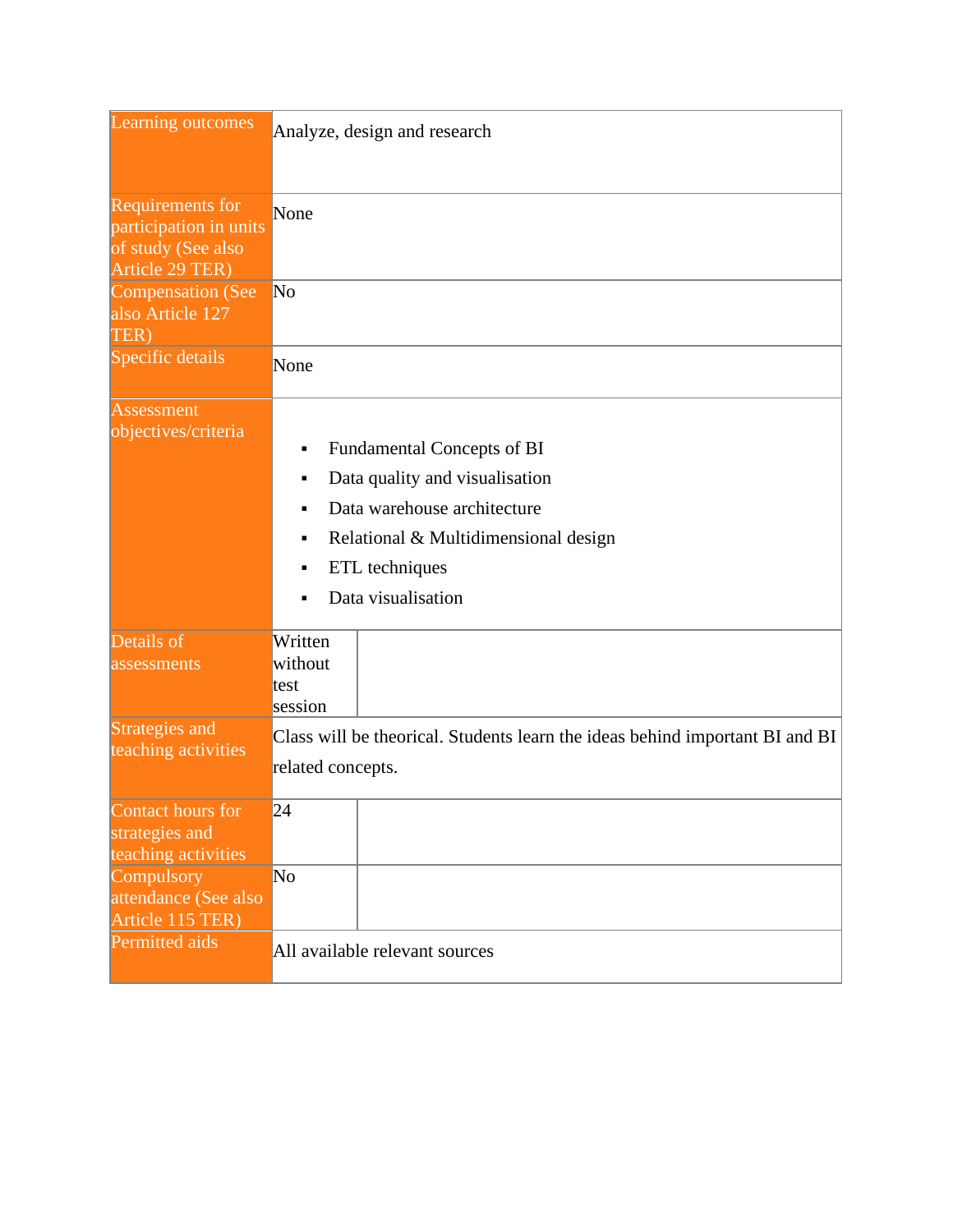| Academic year                        | Term                                                                                                                                                 | Name of examination<br>component                                                                 |                  | With<br>graduation<br>product | Graduation<br>product<br>designation                                                                                                                                                                                                                                                                                                                                                                                                                                                                                                       | Study<br>load in<br>credits |  |
|--------------------------------------|------------------------------------------------------------------------------------------------------------------------------------------------------|--------------------------------------------------------------------------------------------------|------------------|-------------------------------|--------------------------------------------------------------------------------------------------------------------------------------------------------------------------------------------------------------------------------------------------------------------------------------------------------------------------------------------------------------------------------------------------------------------------------------------------------------------------------------------------------------------------------------------|-----------------------------|--|
| 4                                    | Term 2                                                                                                                                               | Professionalization                                                                              |                  | No                            | No                                                                                                                                                                                                                                                                                                                                                                                                                                                                                                                                         | 5                           |  |
| Module name and code                 |                                                                                                                                                      | <b>Assessment Required</b><br>scale                                                              | minimum<br>score | <b>Weighting Factor</b>       |                                                                                                                                                                                                                                                                                                                                                                                                                                                                                                                                            | Number<br>of study<br>hours |  |
| Emerging<br>Technologies, 3715IT424A |                                                                                                                                                      | Grade (10-<br>100)                                                                               | 55               | 100%                          |                                                                                                                                                                                                                                                                                                                                                                                                                                                                                                                                            | 140                         |  |
| Content of unit of<br>study          |                                                                                                                                                      | and which ones will not. Some examples of the past are:<br>Corporation, 1977)                    |                  |                               | Information Technology and Computer Sciences are strongly developing<br>fields, where new technologies scan change the landscape in a few years,<br>and it can be hard to predict what technologies are staying to be influential<br>Personal computers ("There is no reason anyone would want a<br>computer in their home." Ken Olsen, founder of Digital Equipment                                                                                                                                                                       |                             |  |
|                                      | Web shops ("So how come my local mall does more business in an<br>٠<br>afternoon than the entire Internet handles in a month?" Andrew<br>Keen, 2008) |                                                                                                  |                  |                               |                                                                                                                                                                                                                                                                                                                                                                                                                                                                                                                                            |                             |  |
|                                      |                                                                                                                                                      | which ones are relevant to study.<br>to understand them and will implement them in a case study. |                  |                               | While it is hard to predict the exact effects of new technologies on society<br>and economy, it often is clear they will have it. Therefore, it is a good<br>thing for people acting on the frontier of IT and CS to understand some of<br>the emerging technologies, how to deal with them and how to estimate<br>This course will give insight in some of the currently emerging<br>technologies which can be expected to have a profound influence on the<br>field and on society as a whole. Students will work with scientific papers |                             |  |
|                                      | Because of the nature of this course, details about content and assessment<br>will be published shortly before the start of the course.              |                                                                                                  |                  |                               |                                                                                                                                                                                                                                                                                                                                                                                                                                                                                                                                            |                             |  |

## **Emerging Technologies - 3715IT424Z**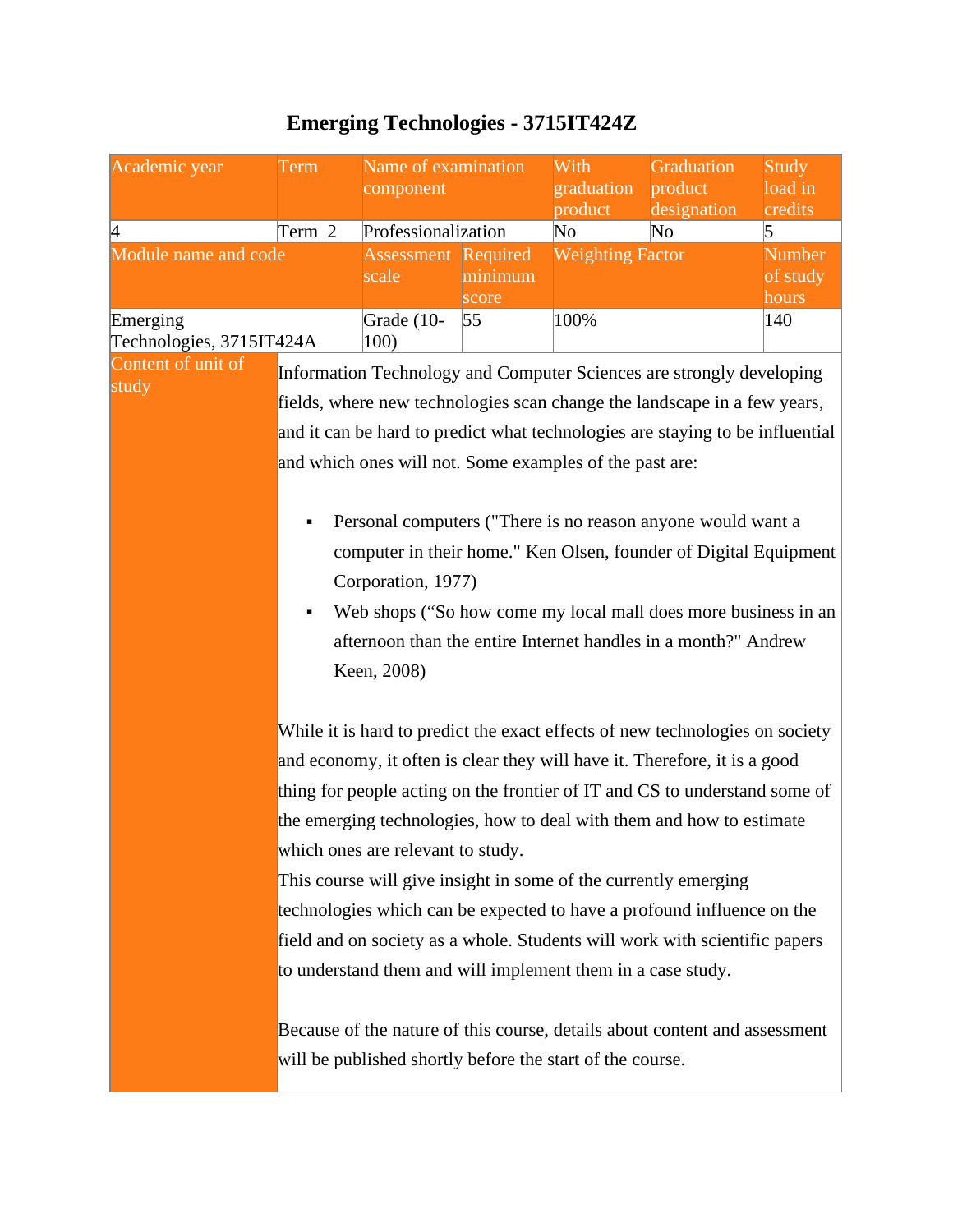| Phase of Bachelor's<br>programme                                                    | Level of competency required by a professional at the start of his career                                                             |
|-------------------------------------------------------------------------------------|---------------------------------------------------------------------------------------------------------------------------------------|
| Learning outcomes                                                                   | After successfully completing this module, the student is able to:<br>Collect and understand relevant information on new technologies |
|                                                                                     | (8.3.2)                                                                                                                               |
|                                                                                     | Develop and express a substantiated opinion on the viability of the<br>new technology (7.3.3)                                         |
|                                                                                     | Analyze the technology to understand the architecture and<br>٠<br>implementation (3.3.2)                                              |
|                                                                                     | Implement the technology in an existing infrastructure $(2.3.3)$<br>٠                                                                 |
|                                                                                     | Adapt or add to the technology to make it fit for purpose (3.3.1)<br>٠                                                                |
| Requirements for<br>participation in units<br>of study (See also<br>Article 29 TER) | The student needs to have passed the internship (Year 3 of the programme)                                                             |
| <b>Compensation (See</b><br>also Article 127<br>TER)                                | No                                                                                                                                    |
| Specific details                                                                    | None                                                                                                                                  |
|                                                                                     |                                                                                                                                       |
| Assessment<br>objectives/criteria                                                   | 2.3.3 - Design an app, application or information system suited to the<br>existing or desired environment.                            |
|                                                                                     | 3.3.1 - Implement the application of a designed algorithm or mathematical<br>lmodel .                                                 |

3.3.2 - Build, test and deliver an app, application or information system that fits within the existing or desired environment.

7.3.3 - Determine the expected effectiveness of possible solutions and provide insights in the effects of the various alternatives.

8.3.2 - Direct and substantiate the development of personal professional competencies on the basis of feedback and self-reflection, among other things.

| Details of  | Written | The assessment consists of two parts: |
|-------------|---------|---------------------------------------|
| assessments | without |                                       |
|             |         |                                       |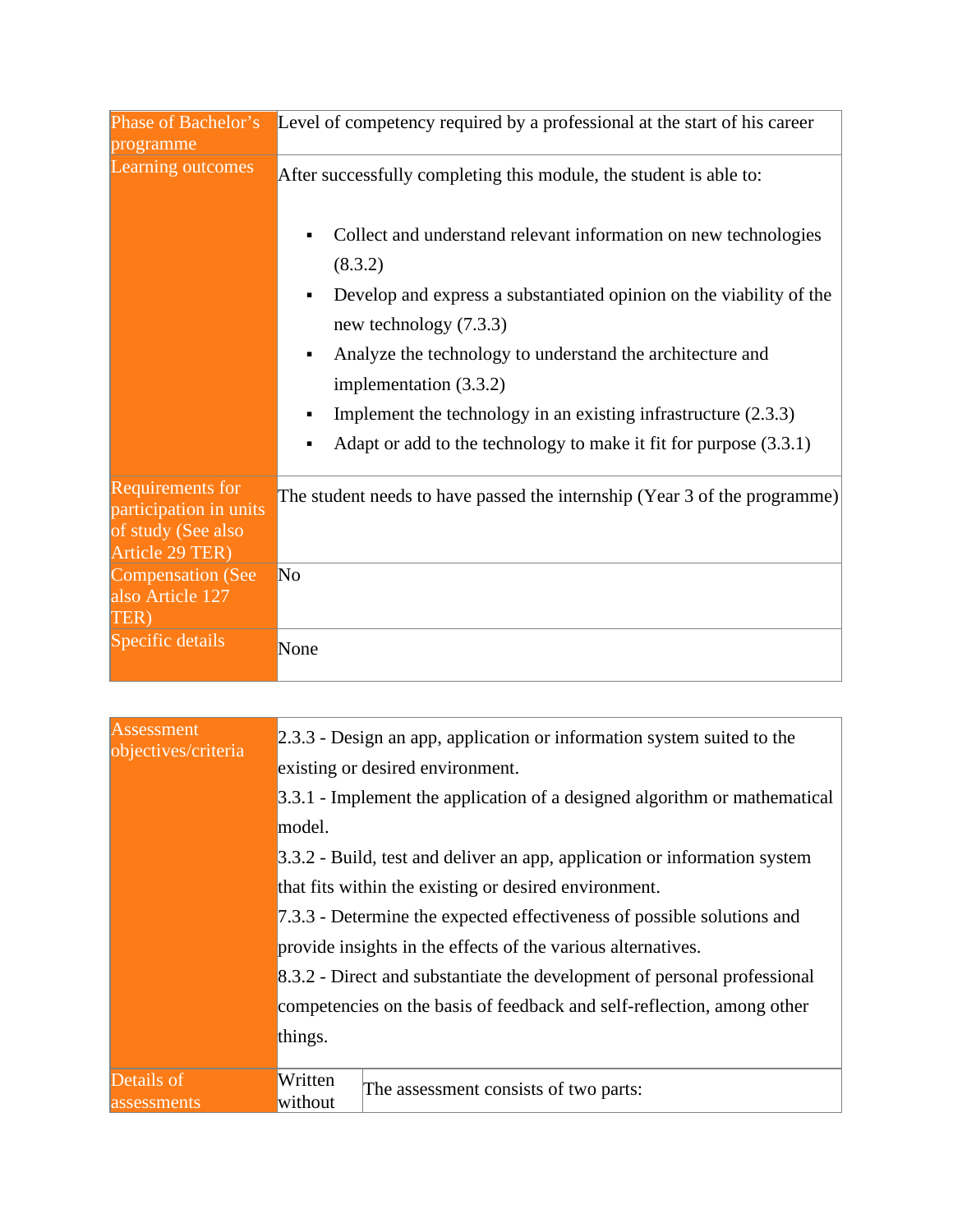|                                                                                                                                               | test<br>session                                                                                                                                                                                                                                                                                                                                                                                                                                                                                                 | A paper on the chosen technology stack (60%)<br>A practical assignment where the student has to adapt a<br>(demonstration model of) the chosen technology to<br>achieve a specified purpose (40%) |  |
|-----------------------------------------------------------------------------------------------------------------------------------------------|-----------------------------------------------------------------------------------------------------------------------------------------------------------------------------------------------------------------------------------------------------------------------------------------------------------------------------------------------------------------------------------------------------------------------------------------------------------------------------------------------------------------|---------------------------------------------------------------------------------------------------------------------------------------------------------------------------------------------------|--|
| Strategies and<br>teaching activities                                                                                                         | Part of the time in class is used to discuss the concepts behind the<br>technologies. As using the technology adds understanding of it, significant<br>time will be spent to set up the networks and using them.<br>Another activity is to analyze the technology – for example source code -<br>in order to understand the architecture and implementation and to see what<br>effects changing part of the implementation will have, as well as adding<br>and changing to it to get the desired functionality. |                                                                                                                                                                                                   |  |
| Contact hours for<br>strategies and<br>teaching activities<br>Compulsory<br>attendance (See also<br>Article 115 TER)<br><b>Permitted aids</b> | 21<br>No<br>All                                                                                                                                                                                                                                                                                                                                                                                                                                                                                                 |                                                                                                                                                                                                   |  |

# **Distributed Systems and Parallel Computing - 3712IT412Z**

| Academic year                                                        | Term   | Name of examination<br>component    |                  | <b>With</b><br>graduation<br>product | Graduation<br>product<br>designation | Study<br>load in<br>credits        |
|----------------------------------------------------------------------|--------|-------------------------------------|------------------|--------------------------------------|--------------------------------------|------------------------------------|
| $\vert 4 \vert$                                                      | Term 2 | Data                                |                  | No                                   | $\overline{\text{No}}$               |                                    |
| Module name and code                                                 |        | <b>Assessment</b> Required<br>scale | minimum<br>score | <b>Weighting Factor</b>              |                                      | <b>Number</b><br>of study<br>hours |
| Distributed Systems and Parallel Grade (10-<br>Computing, 3712IT412A |        | 100)                                | $\overline{55}$  | 100%                                 |                                      | 84                                 |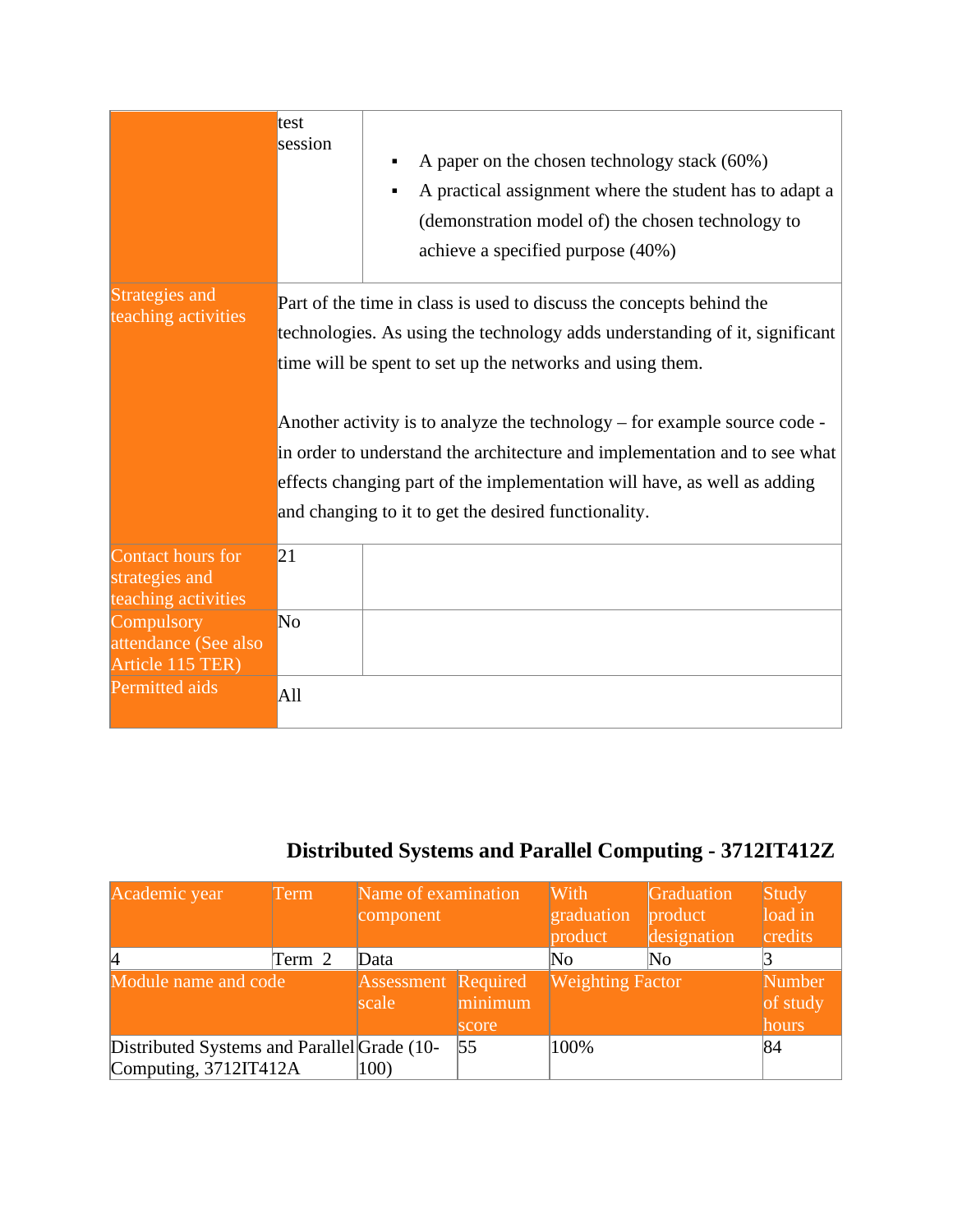| Content of unit of<br>study                                                         | Working with big data involves applying complex algorithms to large data<br>sets. Processing time and memory requirements make it infeasible to run<br>these processes on a single machine. In this course students learn how<br>processing can be distributed over multiple machines. In the first part we<br>focus on different distributed infrastructures, such as clusters and clouds.<br>Students learn the advantages and disadvantages of the various solutions<br>and get hands-on experience setting up a cluster. The second part addresses<br>parallelization of algorithms. We address the different types of<br>parallelization and implement a parallel algorithm in the SPARK<br>framework.<br>As distributing computation involves redesigning both hardware and<br>software, this course requires basic knowledge of networking, as well as |  |  |  |  |  |
|-------------------------------------------------------------------------------------|---------------------------------------------------------------------------------------------------------------------------------------------------------------------------------------------------------------------------------------------------------------------------------------------------------------------------------------------------------------------------------------------------------------------------------------------------------------------------------------------------------------------------------------------------------------------------------------------------------------------------------------------------------------------------------------------------------------------------------------------------------------------------------------------------------------------------------------------------------------|--|--|--|--|--|
|                                                                                     | algorithms and data structures and software development.                                                                                                                                                                                                                                                                                                                                                                                                                                                                                                                                                                                                                                                                                                                                                                                                      |  |  |  |  |  |
| Phase of Bachelor's<br>programme                                                    | In possession of the skills necessary for professionalisation<br>Analyse, Design, Implementation                                                                                                                                                                                                                                                                                                                                                                                                                                                                                                                                                                                                                                                                                                                                                              |  |  |  |  |  |
| Learning outcomes                                                                   |                                                                                                                                                                                                                                                                                                                                                                                                                                                                                                                                                                                                                                                                                                                                                                                                                                                               |  |  |  |  |  |
| Requirements for<br>participation in units<br>of study (See also<br>Article 29 TER) | None                                                                                                                                                                                                                                                                                                                                                                                                                                                                                                                                                                                                                                                                                                                                                                                                                                                          |  |  |  |  |  |
| <b>Compensation (See</b><br>also Article 127<br>TER)                                | No                                                                                                                                                                                                                                                                                                                                                                                                                                                                                                                                                                                                                                                                                                                                                                                                                                                            |  |  |  |  |  |
| Specific details                                                                    | None                                                                                                                                                                                                                                                                                                                                                                                                                                                                                                                                                                                                                                                                                                                                                                                                                                                          |  |  |  |  |  |
| Assessment<br>objectives/criteria                                                   | After successfully completing this module, the student is able to:<br>explain the various ways to distribute computation;<br>set up a small scale cluster;<br>estimate the performance gains of parallelizing a computation task;<br>effectively parallelize an algorithm within the Spark framework;<br>implement a parallel algorithm using Spark;<br>run a job in a distributed environment.                                                                                                                                                                                                                                                                                                                                                                                                                                                               |  |  |  |  |  |